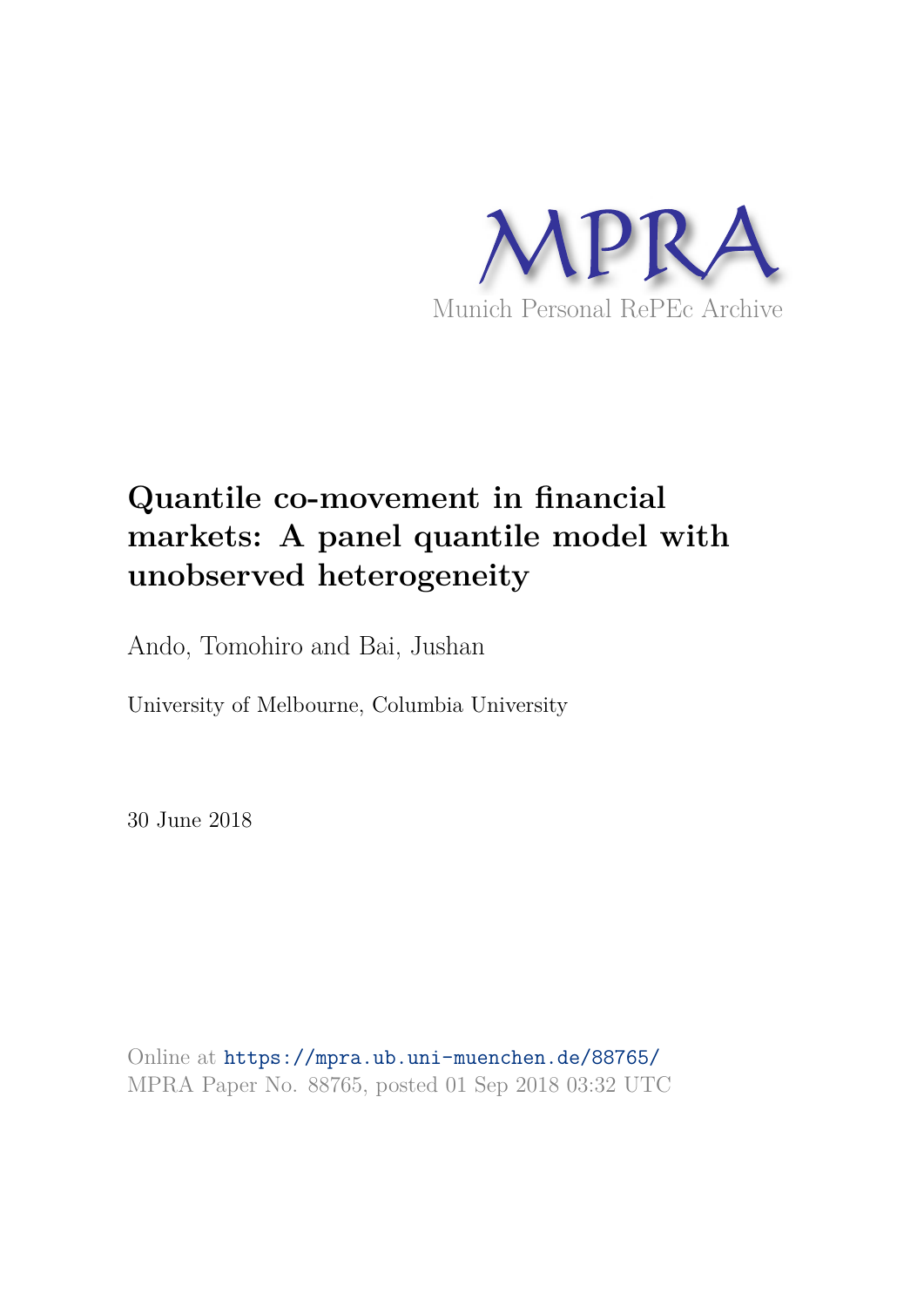# Quantile co-movement in financial markets: A panel quantile model with unobserved heterogeneity

Tomohiro Ando <sup>1</sup> and Jushan Bai <sup>2</sup>

#### Abstract

This paper introduces a new procedure for analyzing the quantile co-movement of a large number of financial time series based on a large-scale panel data model with factor structures. The proposed method attempts to capture the unobservable heterogeneity of each of the financial time series based on sensitivity to explanatory variables and to the unobservable factor structure. In our model, the dimension of the common factor structure varies across quantiles, and the factor structure is allowed to be correlated with the explanatory variables. The proposed method allows for both cross-sectional and serial dependence, and heteroskedasticity, which are common in financial markets.

We propose new estimation procedures for both frequentist and Bayesian frameworks. Consistency and asymptotic normality of the proposed estimator are established. We also propose a new model selection criterion for determining the number of common factors together with theoretical support.

We apply the method to analyze the returns for over 6,000 international stocks from over 60 countries during the subprime crisis, European sovereign debt crisis, and subsequent period. The empirical analysis indicates that the common factor structure varies across quantiles. We find that the common factors for the quantiles and the common factors for the mean are different.

Keywords: Data-augmentation; Endogeneity; Heterogeneous panel; Quantile factor structure; Serial and cross-sectional correlations.

<sup>&</sup>lt;sup>1</sup>Melbourne Business School, Melbourne University, T.Ando@mbs.edu. 200 Leicester Street, Carlton, Victoria 3053, Australia.

<sup>2</sup>Department of Economics, Columbia University, jb3064@columbia.edu. 1019 International Affairs Building 420 West 118 Street New York, NY 10027 USA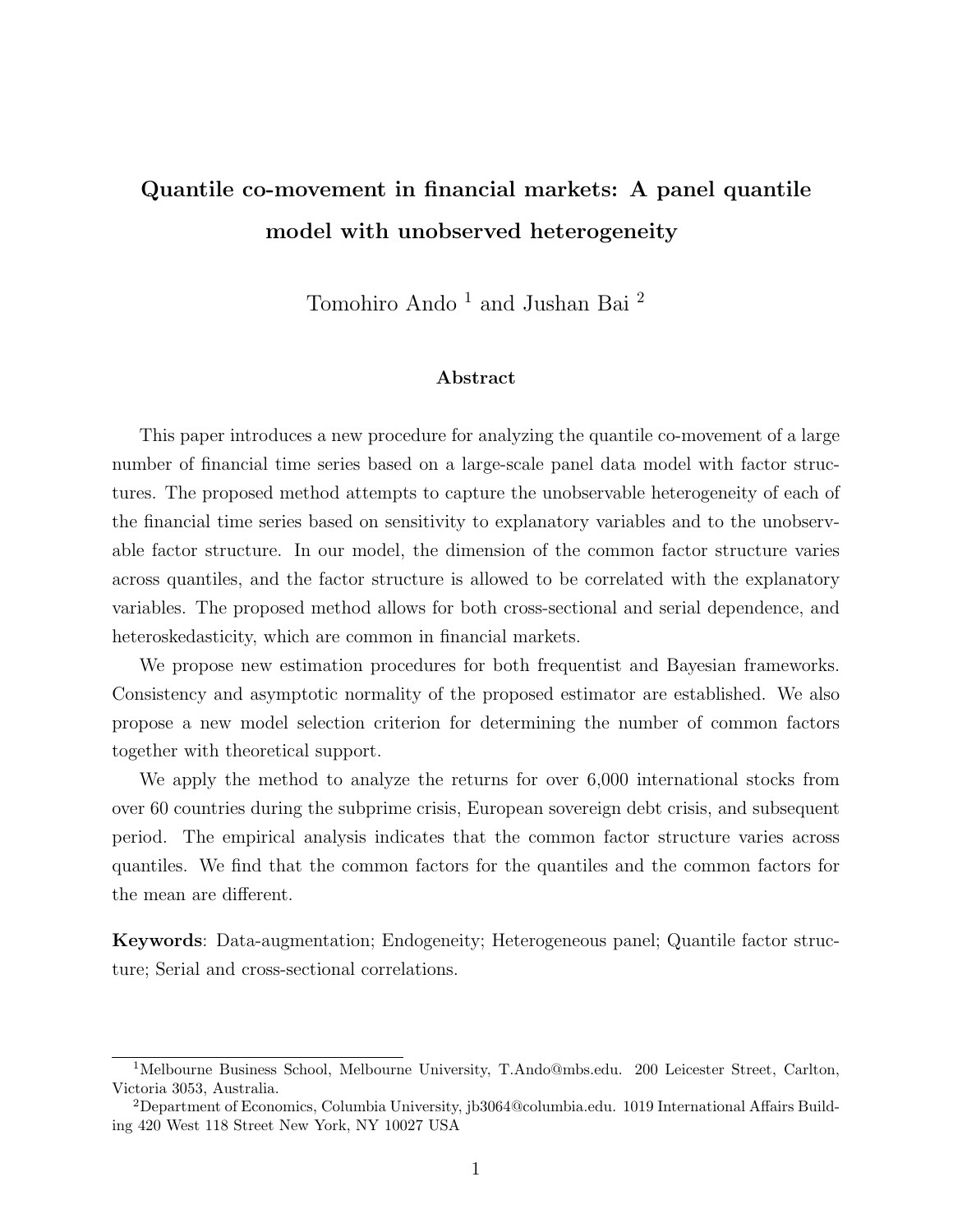# 1 Introduction

The goal of this paper is to develop a new statistical method for analyzing the quantile co-movement of a large number of financial time series and to empirically investigate the quantile co-movement structure of the global financial market. In the context of the arbitrage pricing theory (APT) of Ross (1976), the first theoretically grounded multifactor model in asset pricing (Goyal et al (2008)), the asset return variation of each security is explained by a linear combination of common factors, which captures the co-movements, plus the idiosyncratic return. A large body of asset pricing literature has considered models that explain expected returns or the mean structure (see, for example, Fama and French (2016), Griffin (2002), Hou et al. (2011) and references therein). However, little is known about the quantile co-movement structure of asset return distributions despite the fact that identifying the sources of co-movement is an important issue in asset pricing and risk management in finance. The chief obstacle to this investigation is that common factors that capture the quantile structure of asset returns may not be measurable/accessible in practice. Ideally, one would directly use measurable/accessible factors, such as Fama and French (1993)'s three factors. However, in reality, even for explaining expected asset returns, there is limited access to all common factors (Ando and Bai (2015)). Econometric methods for analyzing the quantile co-movement of a large number of financial time series and the effects of common factors on the asset return distribution, rather than the mean, remain limited.

The U.S. subprime crisis of 2007 led to massive declines in global financial markets, which subsequently affected economic activities worldwide. The Dow Jones Industrial Average hit the bottom in April 2009; the long-term interest rates of Euro zone countries started to increase at the end of 2009, the onset of the European sovereign debt crisis. From the perspective of governmental policy, regulators and asset management, it is important to understand the quantile co-movement structure during such extreme events. Similar to asset pricing studies that search for factors that explain the co-movement of expected returns in global stock markets (Fama and French (1998), Heston and Rouwenhorst (1994), Griffin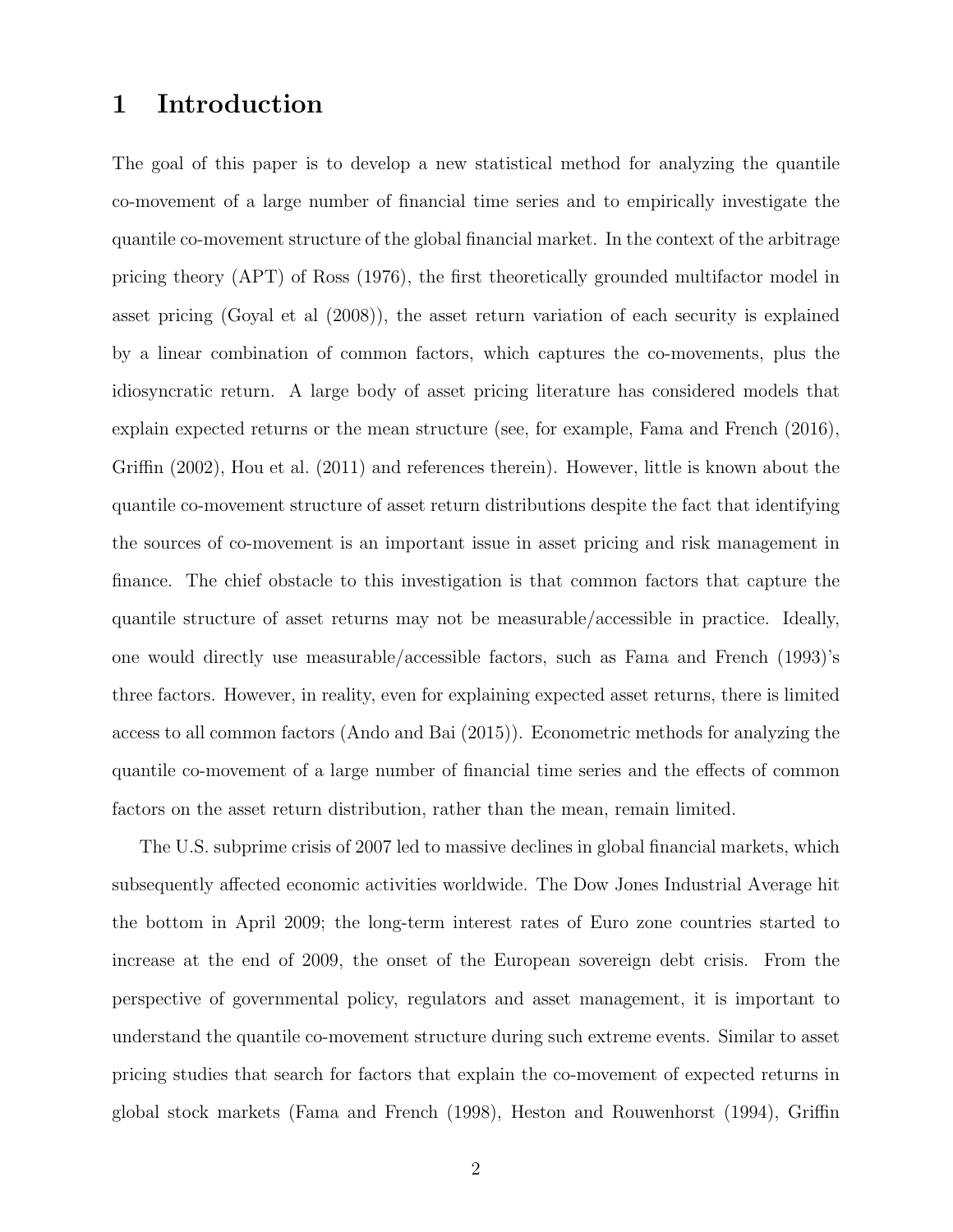$(2002)$ , Hou et al.  $(2011)$ , it is worthwhile to identify the determinants of the quantile comovement structure of the global financial market. By analyzing a large number of stock returns in the financial industry stock, this paper seeks to answer the following empirical questions.

1) Do the quantile common-factor structures that explain the asset-return distribution vary across quantiles?

2) Are the quantile common-factor structures symmetric in the sense that their structures in the lower tails and the upper tails are identical?

3) Are the quantile common-factor structures in the tails and at the mean different?

4) Are the co-movements of quantiles captured by the stock's listed exchange and industry?

5) Are there any special characteristics of the quantile structures of financial markets during the recent financial crisis and European sovereign debt crisis compared with the subsequent period?

To address these important but challenging empirical questions, we introduce a new heterogeneous panel quantile model with factor structures, in which a few unobservable factors may explain the co-movement of the asset return distributions in a large number of asset returns. Quantile regression methods have been previously used to model financial data (Engle and Manganelli (2004), Baur (2012), Baur et al. (2013), Chuang et al. (2009), Cappiello et al. (2014), Chen (2015), So and Chung (2015), Gerlach et al. (2016), Chen, Li and Nguyen (2017), Han et al. (2016)). In this paper, we consider large-scale panel data that consist of a large number of asset return time series. There is a growing number of studies on panel quantile models (see Koenker (2004), Abrevaya and Dahl (2008), Lamarche (2010), Kato et al. (2012), Harding and Lamarche (2014), and Chen et al. (2017), among others). In particular, we introduce a new panel data model with heterogeneous regression coefficients, which has many attractive features that are lacking in those used in the above studies. First, the heterogeneity of asset returns is captured by using heterogeneous regression coefficients and a factor error structure. Second, observable factors can be correlated with the unobserv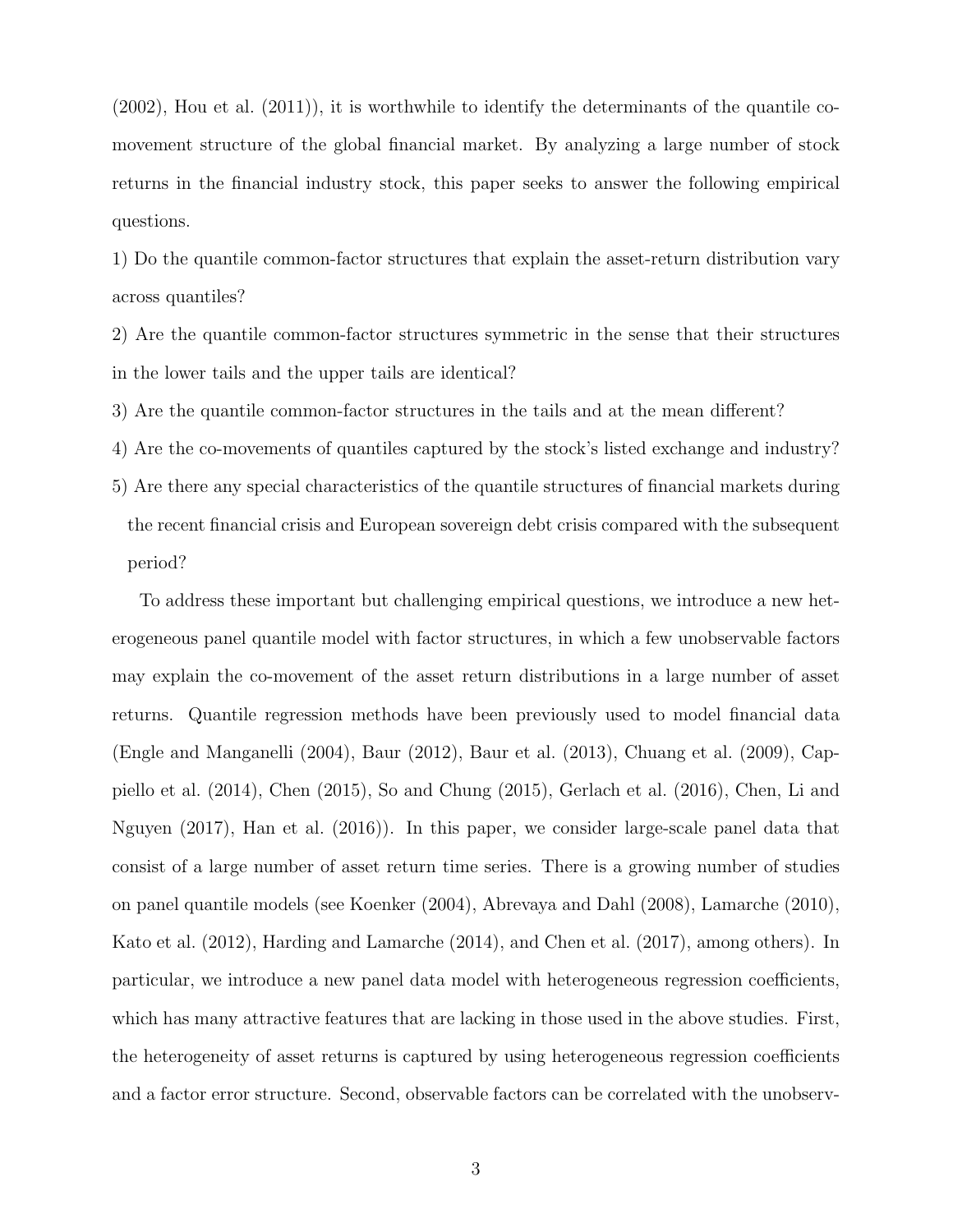able common factors, factor loadings or both. Third, the unobservable common factors are allowed to vary across quantiles. The model is formulated without imposing any parametric family of distributions. We note that this is the first study that introduces and analyzes such a general model.

If we can ignore the unobservable common factor structures, then the estimator of the regression coefficient can be found by running the standard quantile regression approach equation by equation. However, the model allows for correlation between the unobservable effects and the explanatory variables. If the unobservable common factor structure exists and is ignored, which implies ignoring possible endogeneity, then the standard quantile regression approach produces biased results. Indeed, our simulation study indicates that failing to account for endogeneity increases the bias of the estimation. Even if the true regression coefficients are zero, a direct application of the principal component approach in the quantile panel model may yield inconsistent estimation of the unobservable factor structure (Chen et al. (2017)).

In the case of mean panel data models with factor structures, the inference procedure is well studied. Indeed, one can employ various estimation procedures, including Bai (2009) for homogeneous panels, Song (2013) for heterogeneous panels, and Ando and Bai (2015) for heterogeneous panels with shrinkage. However, these estimation procedures cannot be applied to the panel quantile models with interactive effects. Although some studies on nonlinear panel studies are available (Freyberger (2015), Chen et al. (2014), and Fernandez-Val and Weidner (2016)), these studies focused on smoothed objective functions and homogeneous coefficients, and thus are not directly applicable to our settings. Furthermore, our model allows for a large number of parameters.

To overcome this issue, we propose new estimation procedures for both a frequentist and Bayesian framework. Our newly developed algorithm quickly searches the frequentist estimator. In a standard Bayesian quantile regression for cross-sectional data, Markov chain Monte Carlo (MCMC) is commonly employed. Assuming the asymmetric Laplace distri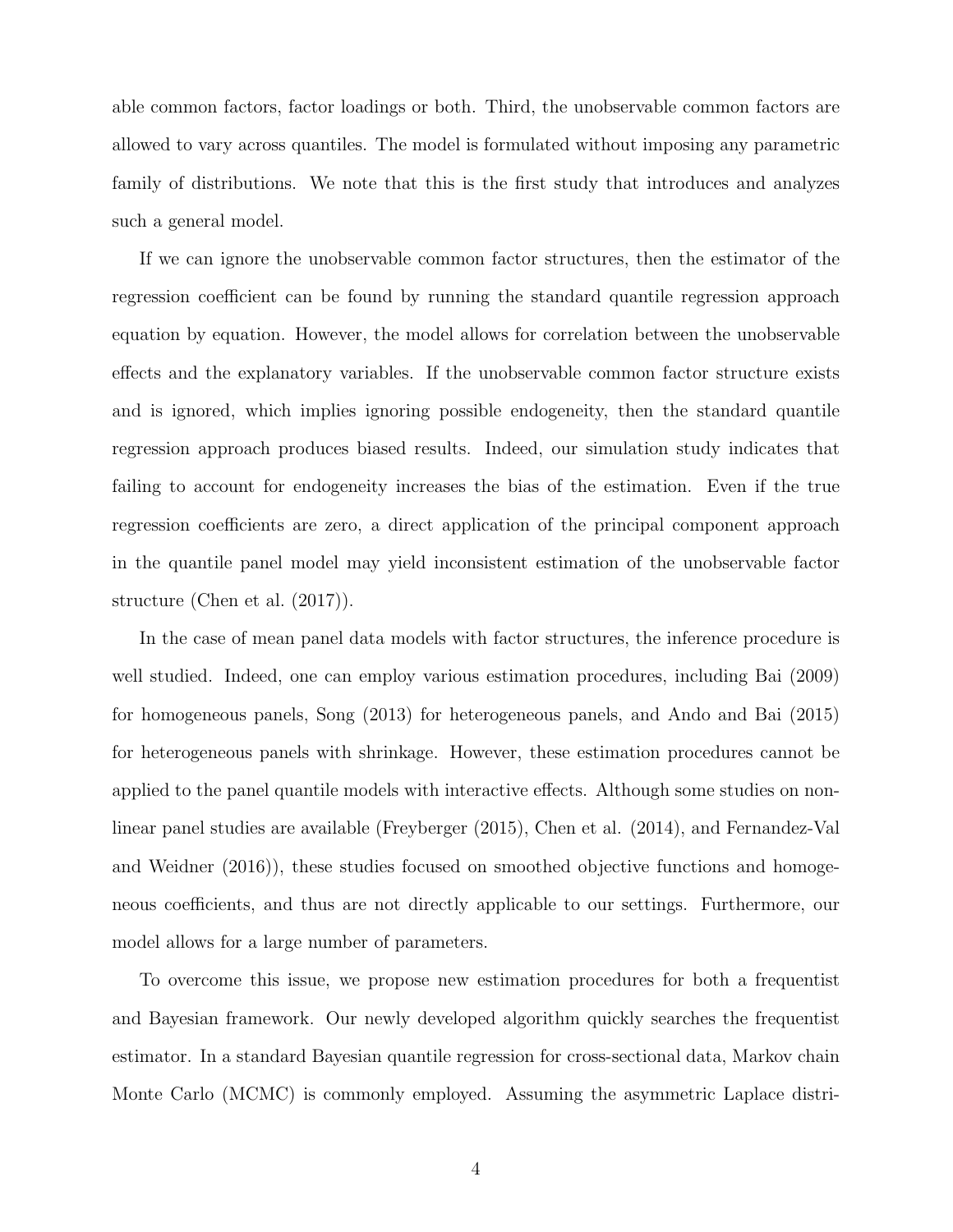bution for the error term, the MCMC posterior sampling procedure is well studied (Yu and Moyeed (2001), Geraci and Bottai (2007), Yue and Rue (2011)). However, these studies ignored the issue of "endogeneity", where the set of regressors are correlated with the error terms. Although Lancaster and Jun (2010) studied the Bayesian estimation of the quantile regression model with endogeneity, their study addresses cross-sectional data and a borrowed Bayesian exponentially tilted empirical likelihood framework. Obviously, these studies on MCMC for estimating the cross-sectional quantile regression model can not be easily extended to estimate panel quantile regression models with interactive fixed effects. There are no studies that consider the Bayesian MCMC procedure for estimating the panel quantile regression models with interactive fixed effects. This is the first study to investigate a data-augmentation approach to the analysis of panel quantile regression models with endogeneity. We develop a data-augmentation strategy without imposing any probability distributions on the error term. We demonstrate that our method will greatly simplify inference on the unobservable factor structure. Our Monte Carlo simulation study shows that the proposed procedure improves the estimation accuracy of the underlying quantile structures in the presence of interactive fixed effects.

In practical applications, the number of common factors should be determined. We note that previous studies (including Ahn and Horenstein (2013), Ando and Bai (2016, 2017), Bai and Ng (2002), Hallin and Liska (2007) and Onatski (2009)) cannot be applied directly because these methods were designed for panel "mean" regression models with factor structures instead of panel "quantile" models. As there are no studies that allow us to determine the number of common factors, this issue is not straightforward. We propose a new information criterion for selecting the number of common factors. Our simulation study indicates that the proposed information criterion is capable of selecting the true dimension of the common factors.

We make further theoretical contributions by developing an asymptotic theory for the proposed estimator. We establish the consistency and the asymptotic normality of the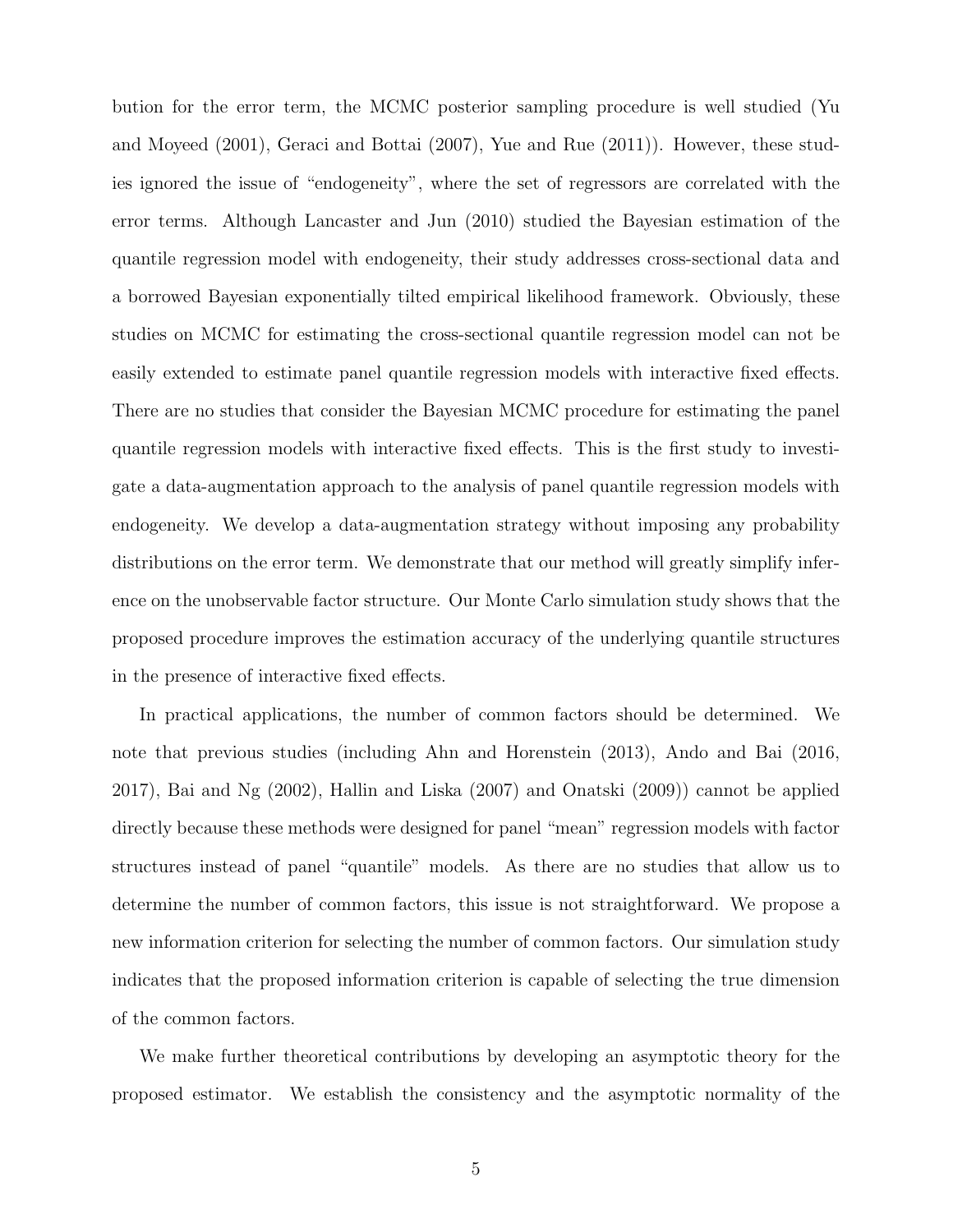estimator. We also establish the model selection consistency of the information criterion in determining the number of common factors. In our asymptotic framework, the time series dimension and individual dimension are diverging. Due to the presence of the unobservable common factor structures and non-smoothness of the quantile loss function, the development of these results is non-trivial. Therefore, we need a novel strategy for the proof.

In summary, our contributions are as follows. First, a novel panel heterogeneous quantile model with a factor structure is introduced. Second, new estimation procedures are developed for the simultaneous estimation of heterogeneous regression coefficients and the factor structures. Third, the consistency and asymptotic normality of the proposed frequentist estimator are established. Fourth, a novel information criterion for determining the number of common factors is proposed together with theoretical supports. Finally, these new results are applied to investigate the quantile co-movement structure of global financial markets. In contrast to Ando and Bai (2017), which focused on the subprime crisis period, we compared the quantile structures of the subprime crisis period, European sovereign debt crisis period, and the subsequent period. As a result, a number of interesting findings are obtained. It is found that quantile common-factor structures in the tails and at the mean are different. Because Ando and Bai (2017)'s method is designed for exploring the mean structures, this paper complements Ando and Bai (2017) as it provides a useful tool for exploring the quantile structures.

The remainder of this paper is organized as follows. Section 2 introduces a new panel quantile model with a factor structure and its assumptions. Section 3 develops the parameter estimation procedures. Section 4 proposes the new information criterion for determining the number of common factors. Section 5 investigates the consistency and the asymptotic distribution of the estimator. Section 6 applies the procedure to the analysis of global stock market data. Concluding remarks are provided in Section 7. To save space, all technical proofs of the theoretical results and Monte Carlo simulations are provided in the online supplementary document.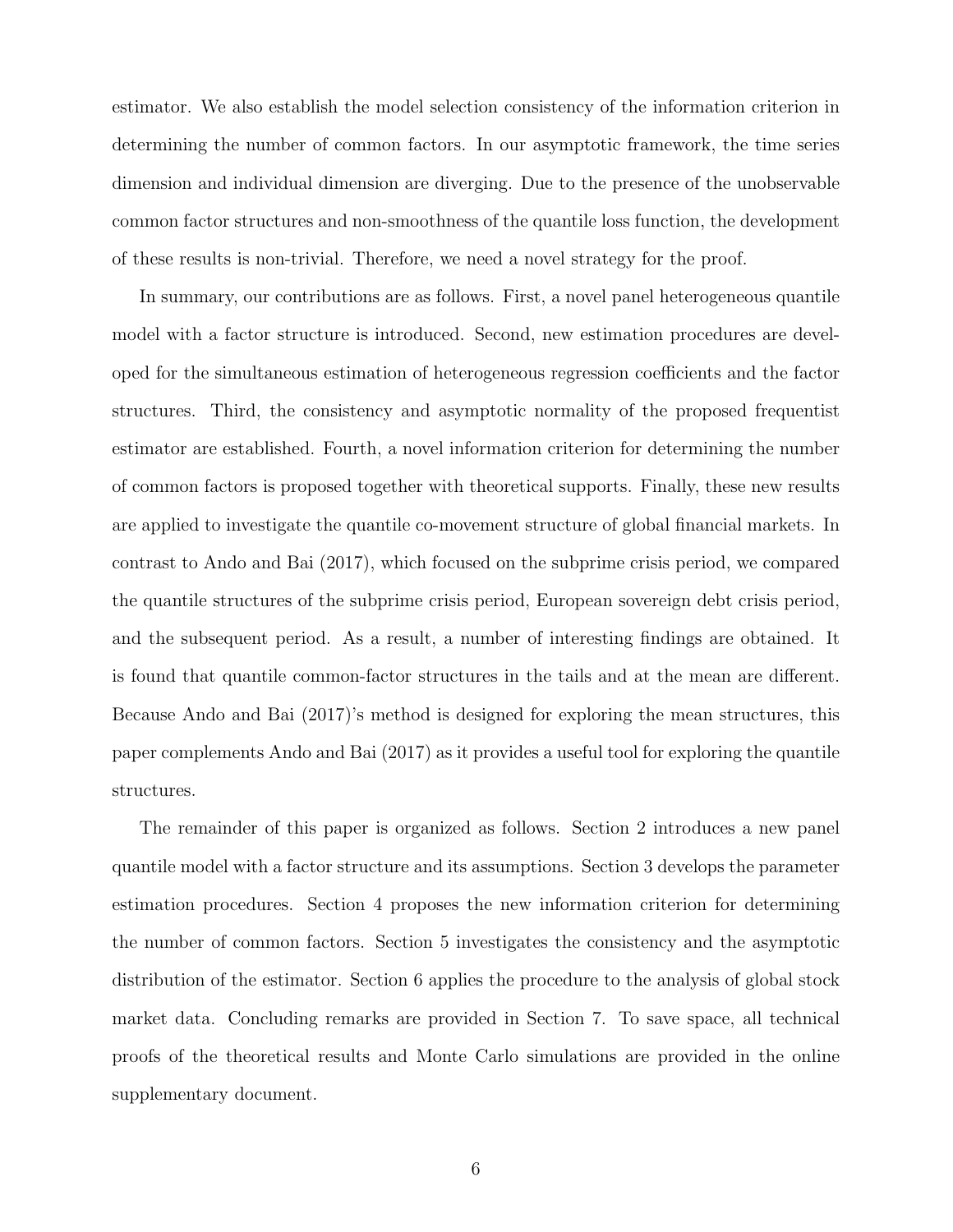# 2 Panel quantile regression with interactive fixed effects

### 2.1 The Model

Suppose that the response of an individual unit is measured over  $T$  time periods together with some observable regressors. For the *i*-th unit  $(i = 1, ..., N)$ , at time *t*, its response  $y_{it}$  is observed together with a  $(p + 1)$ -dimensional vector of observable regressors  $x_{it}$  =  $(1, x_{it,1}, ..., x_{it,p})'$ . We consider the following model for the  $\tau$ -th conditional quantile function of the response  $y_{it}$ ;

$$
Q_{y_{it}}\left(\tau|\boldsymbol{x}_{it},\boldsymbol{f}_{t,\tau},\boldsymbol{\lambda}_{i,\tau}\right)\equiv\boldsymbol{x}_{it}^{\prime}\boldsymbol{b}_{i,\tau}+\boldsymbol{f}_{t,\tau}^{\prime}\boldsymbol{\lambda}_{i,\tau},\quad i=1,\ldots,N,\ t=1,\ldots,T,\tag{1}
$$

where  $\mathbf{b}_{i,\tau} = (b_{i,0,\tau}, b_{i,1,\tau},...,b_{i,p,\tau})'$  is a  $(p+1)$ -dimensional vector of regression coefficients, where  $f_{t,\tau}$  is an  $r_{\tau} \times 1$  vector of unobservable factors and  $\lambda_{i,\tau}$  represents the unobservable factor loadings. For notational simplicity, we often write  $\eta_{it,\tau} = \bm{f}'_{t,\tau} \bm{\lambda}_{i,\tau}$ . This unobservable factor structure is known as the interactive effect in the econometric literature (e.g., Bai, 2009) and employed in asset pricing (e.g., Ando and Bai (2017)). This interactive effect provides a convenient way of modeling the cross-sectional dependence of asset returns. If we specify the dimension of the unobservable factor as  $r<sub>\tau</sub> = 1$  and the corresponding factor loading is constant over all possible  $\tau$ , model (1) reduces to panel quantile regression models with individual fixed effects (Koenker (2004), Kato et al. (2012)). In contrast to these studies, model (1) allows the dimension of unobservable factor  $f_{t,\tau}$  to depend on quantile  $\tau$ .

Here are some examples. The first example is an interactive effect model in the mean,  $y_{it} = x'_{it}b_i + f'_t\lambda_i + \varepsilon_{it}$ , where  $\varepsilon_{it}$  are independent over i, but are i.i.d over t. Let  $q_i(\tau)$  be the  $\tau$ -th quantile of  $\varepsilon_{it}$ , then,

$$
Q_{y_{it}}(\tau|\boldsymbol{x}_{it},\boldsymbol{f}_{t},\boldsymbol{\lambda}_{i})=\boldsymbol{x}_{it}'\boldsymbol{b}_{i}+\boldsymbol{f}_{t}'\boldsymbol{\lambda}_{i}+q_{i}(\tau).
$$

We can absorb  $q_i(\tau)$  into the coefficient of the constant regressor. Next, consider  $y_{it}$  =  $x'_{it}b_i(u_{it}) + f'_t\lambda_i$ , where  $u_{it}$  are i.i.d.  $U(0,1)$ , independent of  $\{x_{it}, f_t, \lambda_i\}$ . Also, assume  $\mathbf{x}'_{it}\mathbf{b}_i(u_{it})$  is increasing in  $u_{it}$ . Then,

$$
Q_{y_{it}}\left(\tau|\boldsymbol{x}_{it},\boldsymbol{f}_{t},\boldsymbol{\lambda}_{i}\right)=\boldsymbol{x}_{it}^{\prime}\boldsymbol{b}_{i}(\tau)+\boldsymbol{f}_{t}^{\prime}\boldsymbol{\lambda}_{i}.
$$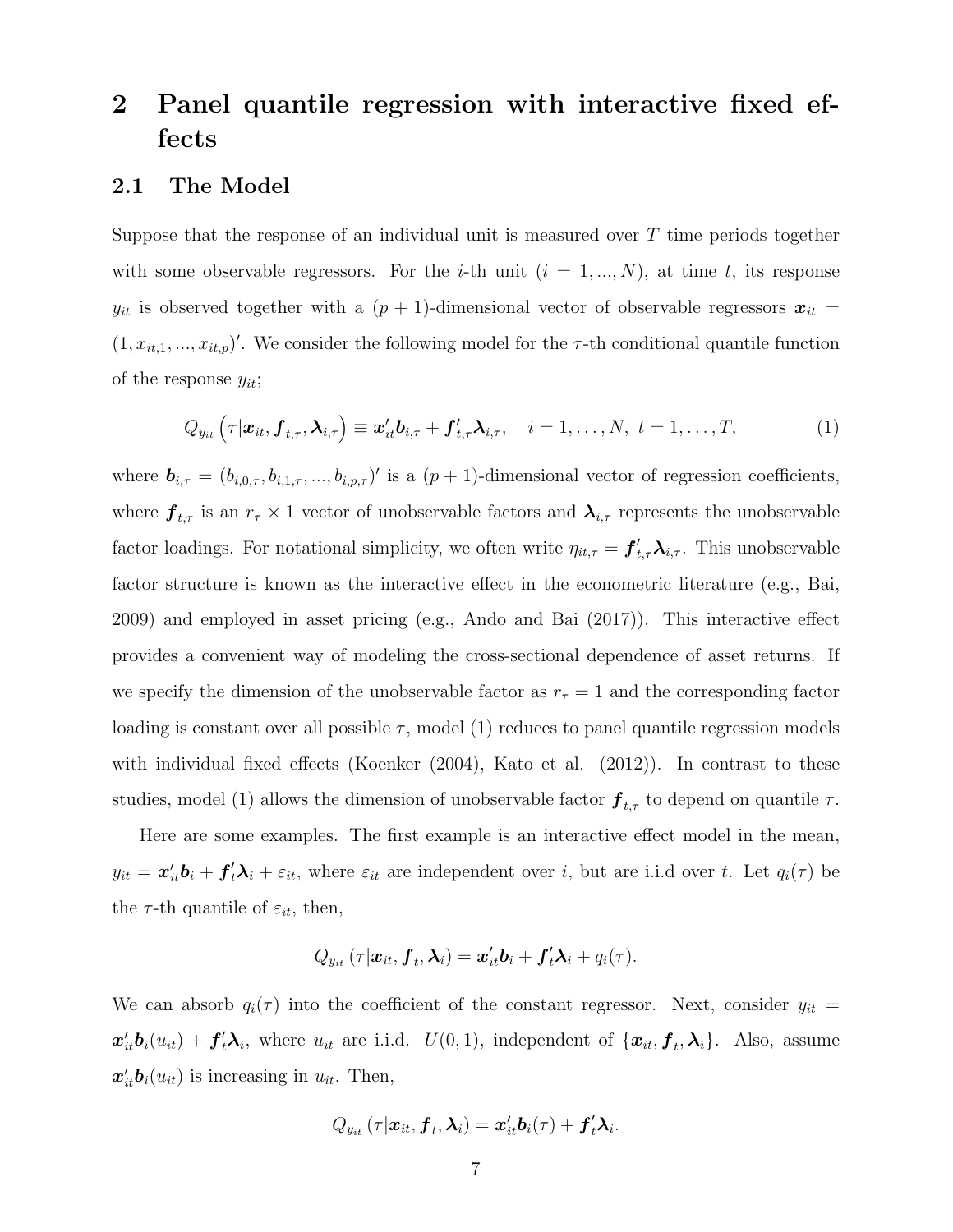The quantile literature treats  $\mathbf{b}_i(\tau)$  as a non-random function of  $\tau$ , and is interested in estimating this function. Finally, consider  $y_{it} = x'_{it} b_i(u_{it}) + f_t(u_{it})' \lambda_i(u_{it})$ , where  $u_{it}$  is  $U(0, 1)$ , independent of  $x_{it}$ . Also, assume that the right hand side of  $y_{it}$  is increasing in  $u_{it}$ (see Koenker (2005) for quantile regression models expressed as functions of uniform random variables), then

$$
Q_{y_{it}}(\tau|\boldsymbol{x}_{it},\boldsymbol{f}_t(\tau),\boldsymbol{\lambda}_i(\tau))=\boldsymbol{x}_{it}^{\prime}\boldsymbol{b}_i(\tau)+\boldsymbol{f}_t(\tau)^{\prime}\boldsymbol{\lambda}_i(\tau).
$$

Define the error term  $\varepsilon_{it,\tau} \equiv y_{it} - \boldsymbol{x}_{it}^{\prime} \boldsymbol{b}_{i,\tau} - \boldsymbol{f}_{t,\tau}^{\prime} \boldsymbol{\lambda}_{i,\tau}$ , then  $P(\varepsilon_{it,\tau} \leq 0 | \boldsymbol{x}_{it}, \boldsymbol{f}_{t,\tau}, \boldsymbol{\lambda}_{i,\tau}) = \tau$ . Our purpose is to estimate the unknown conditional quantile function  $Q_{y_{it}}\left(\tau|\bm{x}_{it},\bm{f}_{t,\tau},\bm{\lambda}_{i,\tau}\right)$  based on the observations  $\{(y_{it}, x_{it})$ ;  $i = 1, ..., N, t = 1, ..., T\}$ .

If one ignores the unobservable effects  $(\eta_{it,\tau} = 0)$ , the quantile estimator of  $\mathbf{b}_{i,\tau}$  (i =  $1, \ldots, N$  is found as the minimizer of the standard quantile loss function:

$$
\ell_{\tau}(Y|X, B_{\tau}) = \sum_{i=1}^{N} \sum_{t=1}^{T} \rho_{\tau}(y_{it} - \boldsymbol{x}_{it}' \boldsymbol{b}_{i,\tau}),
$$
\n(2)

where  $\rho_{\tau}(u) = u(\tau - I(u < 0))$  is the quantile loss function,  $Y \equiv \{y_{it}|i = 1, ..., N, t = 1, ..., T\}$ ,  $X \equiv {\mathbf{x}_{it}}|i = 1, ..., N, t = 1, ..., T$  and  $B_{\tau} = {\mathbf{b}_{1,\tau}, ..., \mathbf{b}_{N,\tau}}$ .

However, if the factor structure exists and is ignored, the estimator of  $B_{\tau}$  in the above is biased (see Section 5 and the Monte Carlo simulation result). This is because, as in Koenker (2004) and Kato et al. (2012), we allow for correlation between the unobservable effects  $\eta_{it,\tau}$ and the observables  $x_{it}$  (existence of endogeneity). In such a case, we have to estimate the unknown parameters  $B_{\tau}$ ,  $\Lambda_{\tau} = (\lambda_{1,\tau},...,\lambda_{N,\tau})'$ , and  $F_{\tau} = (\boldsymbol{f}_{1,\tau},...,\boldsymbol{f}_{T,\tau})'$  by simultaneously minimizing the following objective function

$$
\ell_{\tau}(Y|X, B_{\tau}, F_{\tau}, \Lambda_{\tau}) = \sum_{i=1}^{N} \sum_{t=1}^{T} \rho_{\tau}(y_{it} - \boldsymbol{x}_{it}^{\prime} \boldsymbol{b}_{i,\tau} - \boldsymbol{f}_{t,\tau}^{\prime} \boldsymbol{\lambda}_{i,\tau})
$$
(3)

A new parameter estimation procedure is proposed in Section 3. Because the likelihood function is nonlinear in the factor structure, inference on interactive fixed effects in model (1) is a challenging problem.

There are several past studies relating to our proposed model (1). Ando and Tsay (2011) consider a quantile regression model with factor-augmented predictors. In their study, the common factors that explain the quantile structure are also allowed to vary across quantiles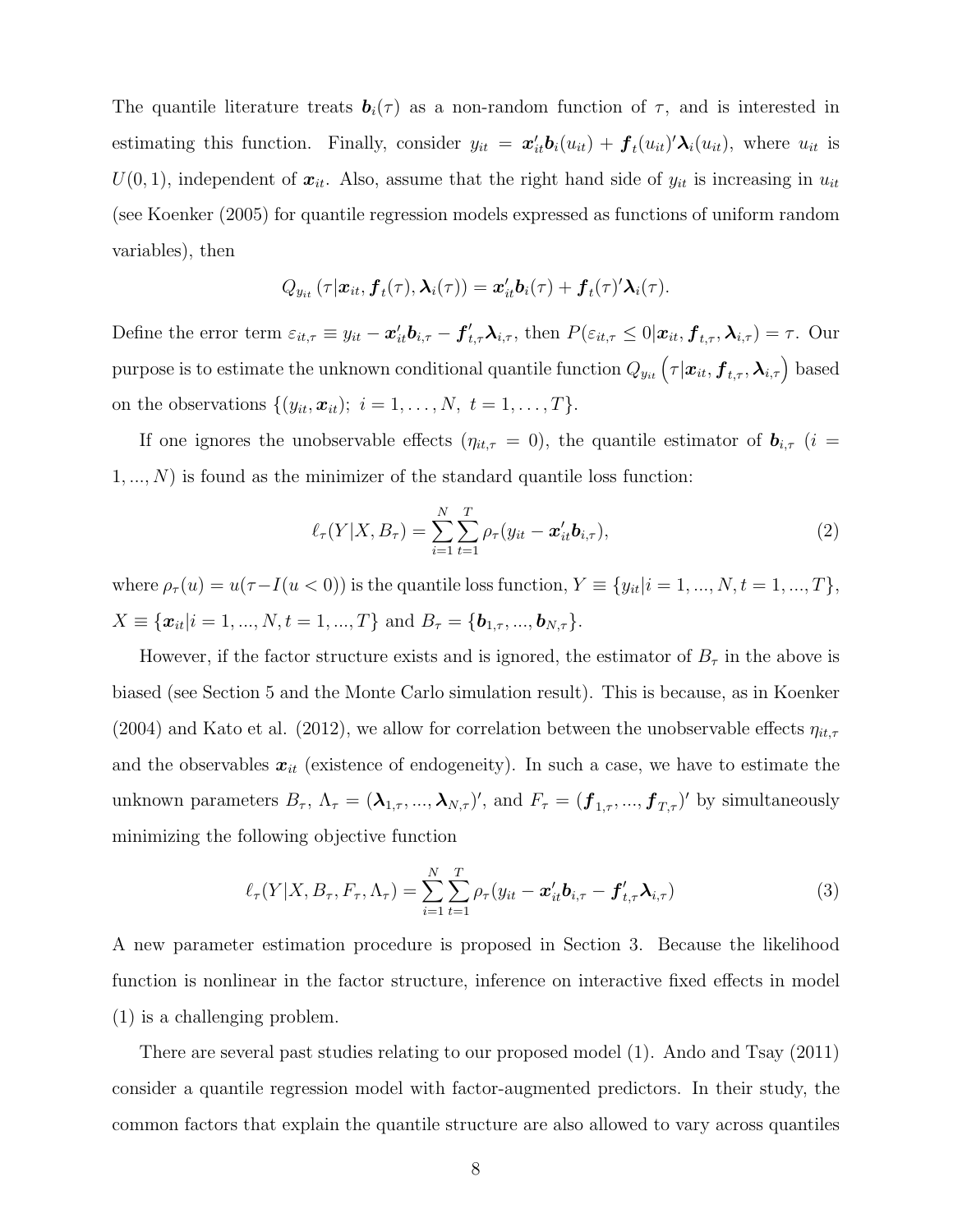$\tau$ . In contrast to our study, however, their study is about the modeling of a quantile structure in the cross-sectional context. Harding and Lamarche (2014) consider a quantile regression model with interactive effects. In contrast to the heterogeneous regression coefficients in (1), their model only allows homogeneous regression coefficients. Moreover, in their setup, the common factor structure is not allowed to vary across quantiles. When we set the heterogeneous regression coefficients as  $\mathbf{b}_{i,\tau} = \mathbf{0}$  for  $i = 1, ..., N$ , the model becomes similar to the quantile factor model of Chen et al. (2017) in the sense that the common factors vary across quantiles. We note that the parameter estimation procedure in model (1) becomes more complicated due to the existence of the term  $x'_{it}b_{i,\tau}$ . Furthermore, the investigation of asymptotic theory becomes challenging; the convergence rate for the estimated common factor structures and the convergence rate for the estimated regression coefficients depend on one another.

Remark 1 Past empirical studies (e.g., Nath and Brooks (2015), Ni et al. (2015)) indicated that a set of important (observable) common factors vary with  $\tau$ . Thus, it is ideal to formulate model (1) so that unobservable common factors vary with quantile points  $\tau$  because its dimension is often unknown for each  $\tau$  in practice.

Before we propose the novel estimation procedures and the asymptotic theory, the set of assumptions on the model is clarified in the next section.

## 2.2 Assumptions

We first define some notations. Let  $||A|| = [tr(A'A)]^{1/2}$  be the usual norm of the matrix A, where "tr" denotes the trace of a square matrix. The equation  $a_n = O(b_n)$  states that the deterministic sequence  $a_n$  is at most of order  $b_n$ ;  $c_n = O_p(d_n)$  states that the random variable  $c_n$  is at most of order  $d_n$  in terms of probability and  $c_n = o_p(d_n)$  is of a smaller order in terms of probability. The true regression coefficient is denoted by  $\mathbf{b}_{i,0,\tau}$ . Further,  $F_{0,\tau} = (\bm{f}_{1,0,\tau},...,\bm{f}_{T,0,\tau})'$  and  $\Lambda_{0,\tau} = (\bm{\lambda}_{1,0,\tau},...,\bm{\lambda}_{N,0,\tau})'$  are the true common factor and its factor loadings. The set of regularity conditions that are imposed on the proposed model are as follows: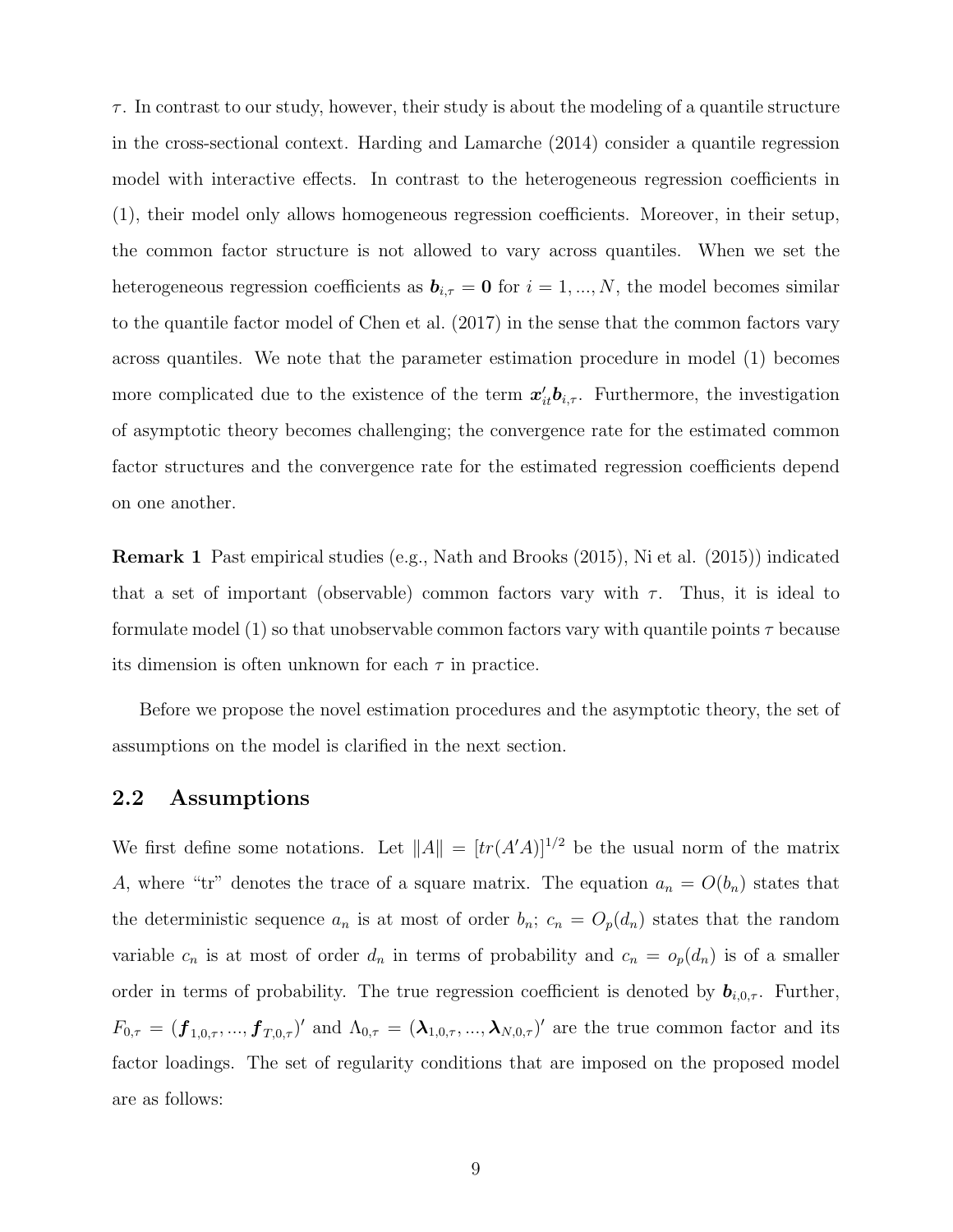#### Assumption A: Common factors

Let  ${\cal F}$  be a compact subset of  $R^{r_{\tau}}$ . The common factors  $\bm{f}_{t,0,\tau} \in {\cal F}$  satisfy  $T^{-1} \sum_{t=1}^T \bm{f}_{t,0,\tau} \bm{f}_{t,0,\tau}' \rightarrow$  $\Sigma_{F_{\tau}}$  as  $T \to \infty$ , where  $\Sigma_{F_{\tau}}$  is an  $r_{\tau} \times r_{\tau}$  positive definite matrix.

#### Assumption B: Factor loadings and regression coefficients

Let B and L be compact subsets  $R^{p+1}$  and  $R^{r_{\tau}}$ . The regression coefficient  $b_{i,0,\tau}$  and the factor-loading for the common factors satisfy  $b_{i,0,\tau} \in \mathcal{B}$  and  $\lambda_{i,0,\tau} \in \mathcal{L}$ . In addition, the factor-loading matrix  $\Lambda_{0,\tau} = (\lambda_{1,0,\tau}, \ldots, \lambda_{N,0,\tau})'$  satisfies  $N^{-1}\Lambda'_{0,\tau}\Lambda_{0,\tau}$  being a  $r_{\tau} \times r_{\tau}$  positive definite matrix for all N.

#### Assumption C: Idiosyncratic error terms

- (C1): The random variable  $\varepsilon_{it,\tau} = y_{it} x'_{it} b_{i,0,\tau} f'_{t,0,\tau} \lambda_{i,0,\tau}$  is independently distributed over i and t, conditional on X,  $F_{0,\tau}$  and  $\Lambda_{0,\tau}$ . In addition, it satisfies  $E[|\varepsilon_{it,\tau} - E[\varepsilon_{it,\tau}]|^{K}] <$  $K!C_{\varepsilon}^K$  for  $K \geq 1$  and positive constant  $C_{\varepsilon} < \infty$ .
- (C2): The conditional density function of  $\varepsilon_{it,\tau}$  given  $(\boldsymbol{x}_{it}, \boldsymbol{f}_{t,0,\tau}, \boldsymbol{\lambda}_{i,0,\tau})$ , denoted as  $g_{it}(\varepsilon_{it,\tau} | \boldsymbol{x}_{it}, \boldsymbol{f}_{t,0,\tau}, \boldsymbol{\lambda}_{i,0,\tau})$ , is continuous. In addition, for any compact set C, there exists a positive constant  $\bar{g} > 0$ (depending on C) such that  $\inf_{c \in \mathcal{C}} g_{it}(c|\boldsymbol{x}_{it}, \boldsymbol{f}_{t,0,\tau}, \boldsymbol{\lambda}_{i,0,\tau}) \geq \bar{g}$  for all i and t.

#### Assumption D: Predictors and design matrix

- (D1): For a positive constant  $C_x$ , predictors satisfy  $\sup_{it} ||x_{it}|| < C_x < \infty$ .
- (D2): For each i and large T, there exist positive constants  $C_1$  and  $C_2$  such that

$$
0 < C_1 < \lambda_{\min}(T^{-1}(X_i, F_{0,\tau})'(X_i, F_{0,\tau})) < \lambda_{\max}(T^{-1}(X_i, F_{0,\tau})'(X_i, F_{0,\tau})) < C_2 < \infty,
$$

where  $X_i = (\mathbf{x}_{i1}, ..., \mathbf{x}_{iT})'$ ,  $\lambda_{\min}(A)$  and  $\lambda_{\max}(A)$  denote the smallest eigenvalue and largest eigenvalue of a matrix A, respectively.

(D3): Define  $A_{i,\tau} = \frac{1}{T} X_i' M_{F_{\tau}} X_i$ ,  $B_{i,\tau} = (\lambda_{i,0,\tau} \lambda_{i,0,\tau}') \otimes I_T$ ,  $C'_{i,\tau} = \frac{1}{\sqrt{2\pi}}$  $\frac{1}{T} \boldsymbol{\lambda}_{i,0,\tau}^{\prime} \otimes (X_{i}^{\prime} M_{F_{\tau}}),\,M_{F_{\tau}}=% \frac{1}{T} \sum_{i=1}^{T} \sum_{j=1}^{T} \tilde{\gamma}_{i}^{\prime} \label{eq:V1}$  $I - F_{\tau} (F_{\tau}' F_{\tau})^{-1} F_{\tau}'$ . Let  $\mathcal{F}_{\tau}$  be the collection of  $F_{\tau}$  such that  $\mathcal{F}_{\tau} = \{F_{\tau} : F_{\tau}' F_{\tau}/T = I\}$ . We assume

$$
\inf_{F_{\tau} \in \mathcal{F}_{\tau}} \left[ \frac{1}{N} \sum_{i=1}^{N} E_{i,\tau}(F_{\tau}) \right] \quad \text{is positive definite}, \tag{4}
$$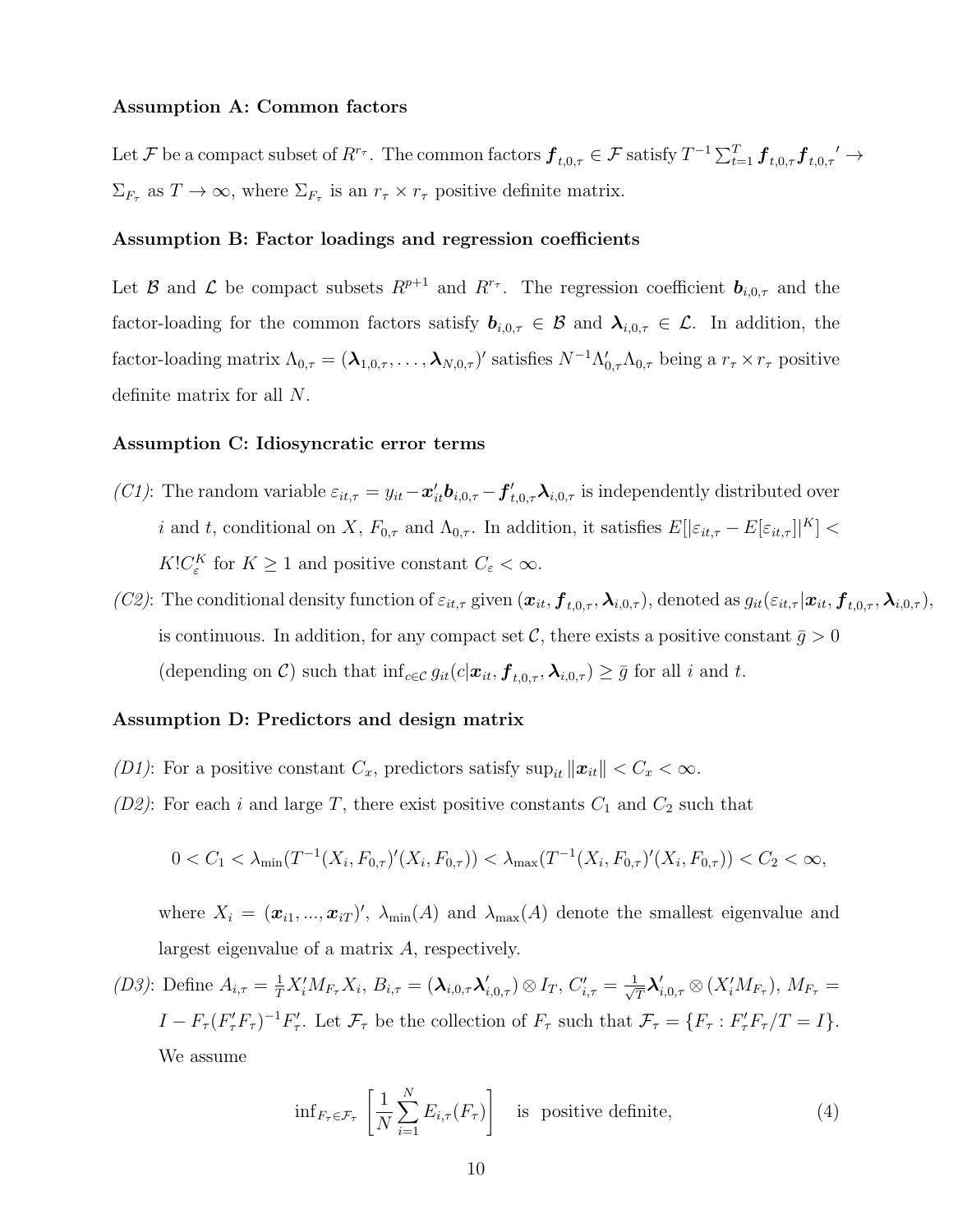where  $E_{i,\tau}(F_{\tau}) = B_{i,\tau} - C'_{i,\tau} A_{i,\tau}^{-1} C_{i,\tau}$ .

Remark 2 The full rank assumption in Assumptions A and B is necessary for the number of common factors to be  $r_{\tau}$ . In Assumption C, heteroskedasticity is allowed. Although it is outside the scope of this paper, the errors can have serial correlation. In such a case, it will require more technical conditions such as those in Bai (2009). Assumption D imposes the regularity condition on design matrix  $X_i$  and common factor structure  $F_{0,\tau}$ . (D2) is the usual rank condition for identification. (D3) is similar to that used in Ando and Bai (2015) and Song (2013). Similar to Belloni and Chernozhukov (2011), Wang et al. (2012) and Tang et al. (2013), Sherwood and Wang (2016), the quantile function under a particular  $\tau$  is focused rather than the entire quantile function over all possible  $\tau$ . When the entire quantile function is the focus, there are studies that try to ensure the monotonicity of the quantile function as a function of  $\tau$ , for example, He (1997), Bondell et al. (2010), Dette and Volgushev (2008), Chernozhukov et al. (2010) and Yuan et al. (2017). It is known that if non-crossing is required in linear quantile regression on an unbounded domain in any covariate direction, the quantile function results in the constant slope, location-shift model (Bondell et al. (2010)). Therefore, we consider a compact space for  $x_{it}$ ,  $f_{t,0,\tau}$ , and  $\lambda_{i,0,\tau}$  in the assumptions.

## 3 Estimation

We begin by presenting the reason for which parameters  $B_{\tau}$ ,  $F_{\tau}$ , and  $\Lambda_{\tau}$  should be estimated simultaneously. One might consider a two-step procedure to estimate the model parameters. In the first step, the principal component analysis (see, e.g., Bai (2003), Connor and Korajzcyk (1986)) is applied to build the common factors. Plugging these estimated common factors into  $\ell_{\tau}(Y|X, B_{\tau}, F_{\tau}, \Lambda_{\tau})$  in (3), the second step jointly estimates the regression coefficients and factor loadings. However, as discussed in Chen et al. (2017) for pure factor models, when there exist common factors that affect the quantiles but not the means, the two-step procedure may result in inconsistent estimators due to the omission of important common factors in the second step purely because the principal component estimator cannot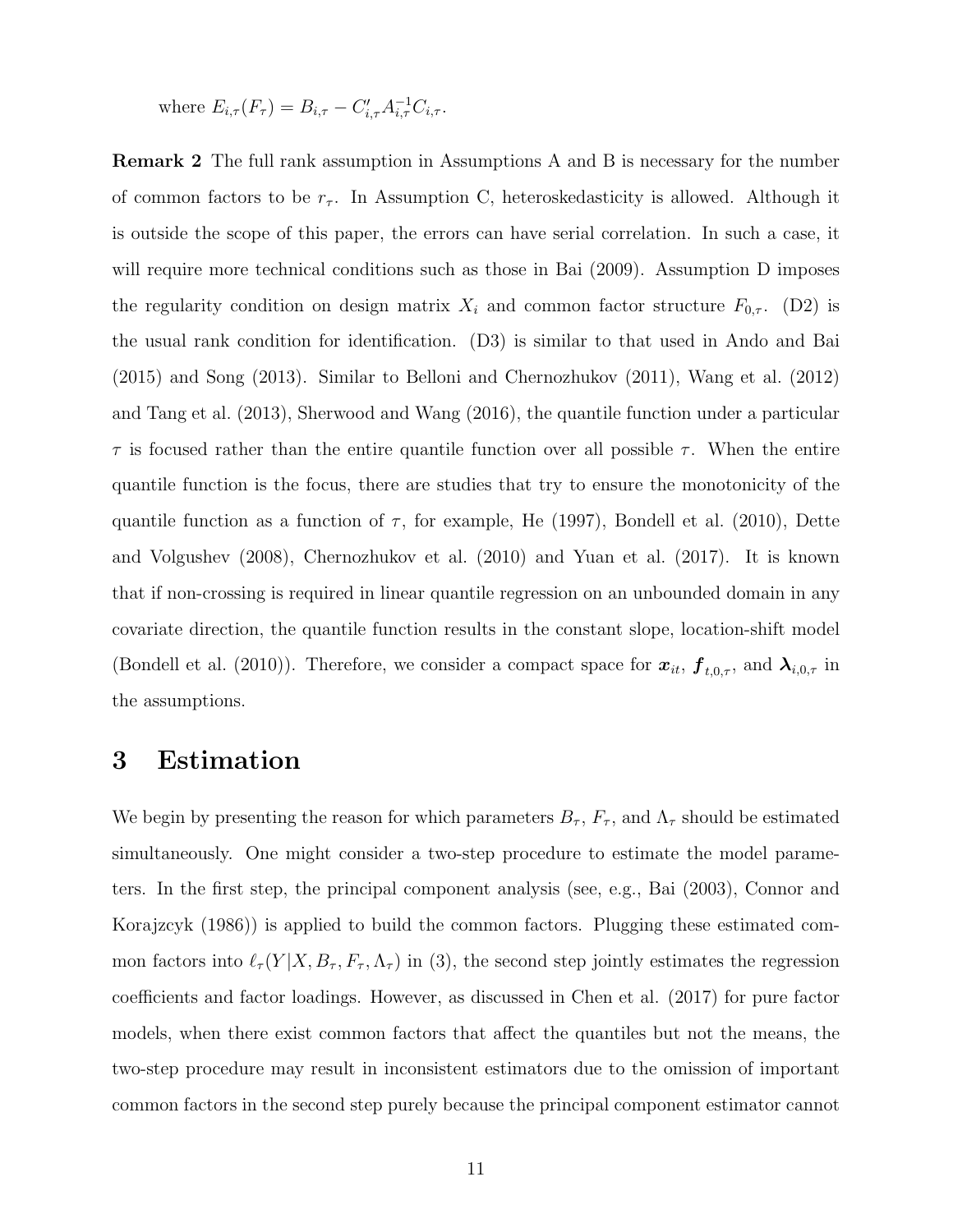always expand the true common factor space for implementing the second step. Indeed, our empirical analysis indicates that there exist common factors that affect the quantiles but not the means. Therefore, the factor-augmented approach to quantile regression (Ando and Tsay (2011)) may not work, and the simultaneous direct minimization of  $\ell_{\tau}(Y|X, B_{\tau}, F_{\tau}, \Lambda_{\tau})$ in terms of  $B_{\tau}$ ,  $F_{\tau}$  and  $\Lambda_{\tau}$  is important. In Section 3.1, the frequentist estimation procedure is developed. We also propose the novel data-augmentation strategy in Section 3.2.

#### 3.1 Frequentist estimation

Note that one cannot separately identify  $F_{\tau}$  and  $\Lambda_{\tau}$  without further restrictions because they enter the model in a multiplicative way. Following Bai and Ng (2013), we impose the following restrictions  $F'_\tau F_\tau/T = I_{r_\tau}$  and  $\Lambda'_\tau = (\Lambda'_{1,\tau}, \Lambda'_{2,\tau})'$ , with  $\Lambda_{1,\tau}$  being an invertible lower triangular matrix. Bai and Ng (2013) demonstrate that this restriction will lead to the identification of  $F_{\tau}$  and  $\Lambda_{\tau}$ . We refer to Bai and Ng (2002, 2013) and Stock and Watson (2002)) for the identification of the principal component estimator for the mean panel data model. Then, the frequentist estimator is obtained by minimizing the following objective function  $\ell_{\tau}(Y|X, B_{\tau}, F_{\tau}, \Lambda_{\tau})$  in (3) under the restriction.

Given values of  $\tau$  and the number of common factors  $r_{\tau}$ , the following algorithm can be used to obtain the frequentist estimator.

#### Estimation algorithm:

- Step 1. Initialize parameters  $\hat{B}_{\tau}$ ,  $\hat{F}_{\tau}$  and  $\hat{\Lambda}_{\tau}$ .
- Step 2. Given  $\hat{F}_{\tau}$ , update  $\hat{\boldsymbol{b}}_{i,\tau}$  and  $\hat{\boldsymbol{\lambda}}_{i,\tau}$  as the minimizer of  $\sum_{t=1}^{T} \rho_{\tau} (y_{it} \boldsymbol{x}_{it}' \boldsymbol{b}_{i,\tau} \hat{\boldsymbol{f}}'_{t,\tau} \boldsymbol{\lambda}_{i,\tau})$ for  $i = 1, ..., N$ .
- Step 3. Given  $\hat{\bm{b}}_{i,\tau}$  and  $\hat{\bm{\lambda}}_{i,\tau}$   $(i = 1, ..., N)$ , update  $\bm{f}_{t,\tau}$  as the minimizer of  $\sum_{i=1}^{N} \rho_{\tau}(y_{it} \mathbf{x}'_{it} \hat{\boldsymbol{b}}_{i,\tau} - \boldsymbol{f}'_{t,\tau} \hat{\boldsymbol{\lambda}}_{i,\tau})$  for  $t = 1, ..., T$ .
- Step 4. Obtain a QR decomposition of  $\hat{F}_{\tau}$  to yield  $\hat{F}_{\tau} = \bar{Q}_{\tau}^F \bar{R}_{\tau}^F$ , where  $\bar{R}_{\tau}^F$  is an upper triangular matrix with positive diagonal elements and  $\overline{Q}_{\tau}^{F}$  is an  $T \times r_{\tau}$  orthogonal matrix such that  $\bar{Q}_{\tau}^{F'} \bar{Q}_{\tau}^{F} = I_{r_{\tau}}$ . Then, obtain a QR decomposition of  $\bar{R}_{\tau}^{F} \hat{\Lambda}'_{\tau}$ , to yield  $\bar{R}^F_\tau \hat{\Lambda}'_\tau = \bar{Q}^{\Lambda}_{\tau} \bar{R}^{\Lambda}_{\tau}$ . Here,  $\bar{R}^{\Lambda}_{\tau}$  is an upper triangular matrix with positive diagonal elements, and  $\bar{Q}^{\Lambda}_{\tau}$  is an  $r_{\tau} \times r_{\tau}$  orthogonal matrix such that  $\bar{Q}^{\Lambda'}_{\tau} \bar{Q}^{\Lambda}_{\tau} = I_{r_{\tau}}$ . Update the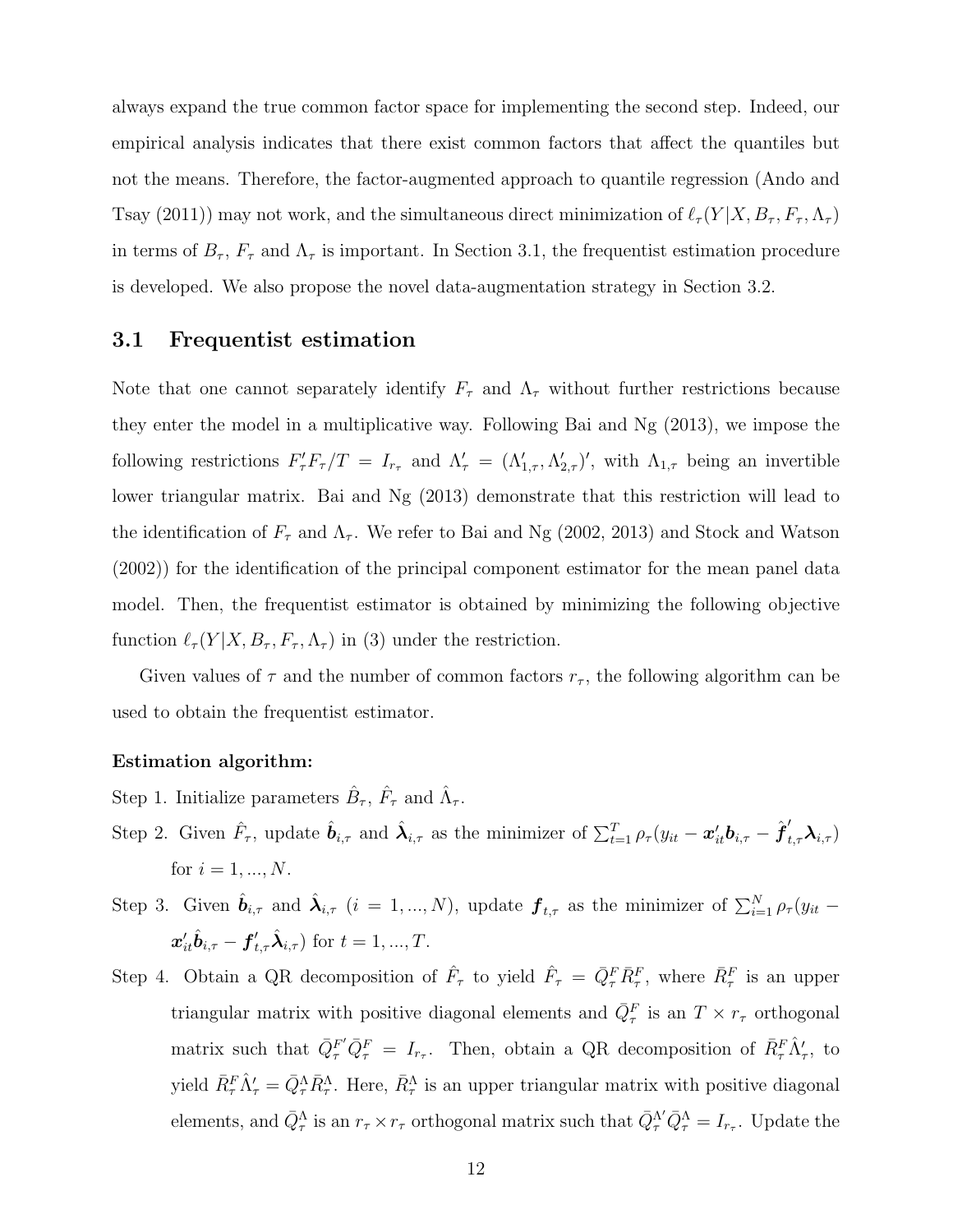common factor  $\hat{F}_{\tau}$  and the factor loading matrix  $\hat{\Lambda}_{\tau}$  as  $\hat{F}_{\tau} = \sqrt{T} \bar{Q}_{\tau}^{F} \bar{Q}_{\tau}^{\Lambda}$  and  $\hat{\Lambda}'_{\tau} = \bar{R}_{\tau}^{\Lambda}$ , respectively.

Step 5. Repeat Step  $2 \sim$  Step 4 until convergence.

In Step 1, the initial values of parameters are prepared as follows. First, estimate  $\mathbf{b}_{i,\tau}$   $(i = 1, ..., N)$  by minimizing  $\ell_{\tau}(Y|X, B_{\tau})$  in (2). Given  $\hat{\mathbf{b}}_{i,\tau}$   $(i = 1, ..., N)$ , define the variable  $Z_{\tau} = (z_{1,\tau}, \ldots, z_{N,\tau})$  with  $z_{i,\tau} = y_i - X_i \hat{b}_{i,\tau}$ . Obtain the principal components' estimate of  $\hat{F}_{\tau} = (\hat{\boldsymbol{f}}_{1,\tau},...,\hat{\boldsymbol{f}}_{T,\tau})'$ , subject to the normalization  $F'_{\tau}F_{\tau}/T = I_{r_{\tau}},$ which is  $\sqrt{T}$  times the eigenvectors corresponding to the  $r<sub>\tau</sub>$  largest eigenvalues of the  $T \times T$  matrix  $Z_{\tau}' Z_{\tau}$  (See Bai and Ng (2002)). Then, obtain  $\hat{\lambda}_{i,\tau}$  as the minimizer of  $\sum_{t=1}^T \rho_{\tau}(y_{it} - \mathbf{x}_{it}^{\prime} \hat{\boldsymbol{b}}_{i,\tau} - \hat{\boldsymbol{f}}_{t,\tau}^{\prime} \boldsymbol{\lambda}_{i,\tau})$  for  $i = 1,...,N$ . One can step the iteration based on  $N^{-1}\sum_{i=1}^N\|\hat{\bm{b}}_{i,\tau}^{new}-\hat{\bm{b}}_{i,\tau}^{old}$  $\int_{i,\tau}^{old}$ ||2 + (NT)<sup>-1</sup> Σ<sup>N</sup><sub>i=1</sub> Σ<sup>T</sup><sub>t=1</sub>{( $\hat{\boldsymbol{f}}'_{t,\tau}$ λ<sup>2</sup><sub>i,τ</sub>)<sup>new</sup> − ( $\hat{\boldsymbol{f}}'_{t,\tau}$ λ<sup>2</sup><sub>i,τ</sub>)<sup>old</sup>}<sup>2</sup> < δ<sup>2</sup> where δ<sup>2</sup> is a small value. Our simulation study found that the above algorithm converges quickly. In Section 4, we develop the asymptotic property of the frequentist estimator under large N and T.

Remark 3 This idea of Bai and Ng (2013) is employed in Step 4. We first note that the product  $\hat{F}_{\tau}\hat{\Lambda}'_{\tau}$  remains the same even when the common factor and the factor loading matrix are rotated (see Bai and Ng (2013)). Regarding  $\hat{F}_{\tau}$ , we see that  $\hat{F}'_{\tau}\hat{F}_{\tau}/T =$  $(\sqrt{T}\bar{Q}_{\tau}^{F}\bar{Q}_{\tau}^{\Lambda})'(\sqrt{T}\bar{Q}_{\tau}^{F}\bar{Q}_{\tau}^{\Lambda})/T = \bar{Q}_{\tau}^{\Lambda'}\bar{Q}_{\tau}^{\Lambda} = I_{r_{\tau}}$ . Furthermore,  $\bar{R}_{\tau}^{\Lambda}$  is an upper triangular matrix with positive diagonal elements; thus, both  $\hat{F}_{\tau}$  and  $\hat{\Lambda}_{\tau}$  in Step 4 satisfy the restriction.

## 3.2 Data-augmentation approach for Bayesian inference

This section develops the data-augmentation approach for Bayesian inference. To implement the data-augmentation approach, we first define the pseudo likelihood

$$
L(Y|X, B_{\tau}, F_{\tau}, \Lambda_{\tau}) = \exp \{-\ell_{\tau}(Y|X, B_{\tau}, F_{\tau}, \Lambda_{\tau})\}
$$

and specify the prior distribution of the parameters as  $\pi(B_\tau, F_\tau, \Lambda_\tau)$ . Similar to the frequentist estimator, the prior density  $\pi(B_{\tau}, \Lambda_{\tau})$  accommodates the following identification restriction:  $F'_\tau F_\tau/T = I_{r_\tau}$  and  $\Lambda'_\tau = (\Lambda'_{1,\tau}, \Lambda'_{2,\tau})'$  with  $\Lambda_{1,\tau}$  being an invertible lower triangular matrix.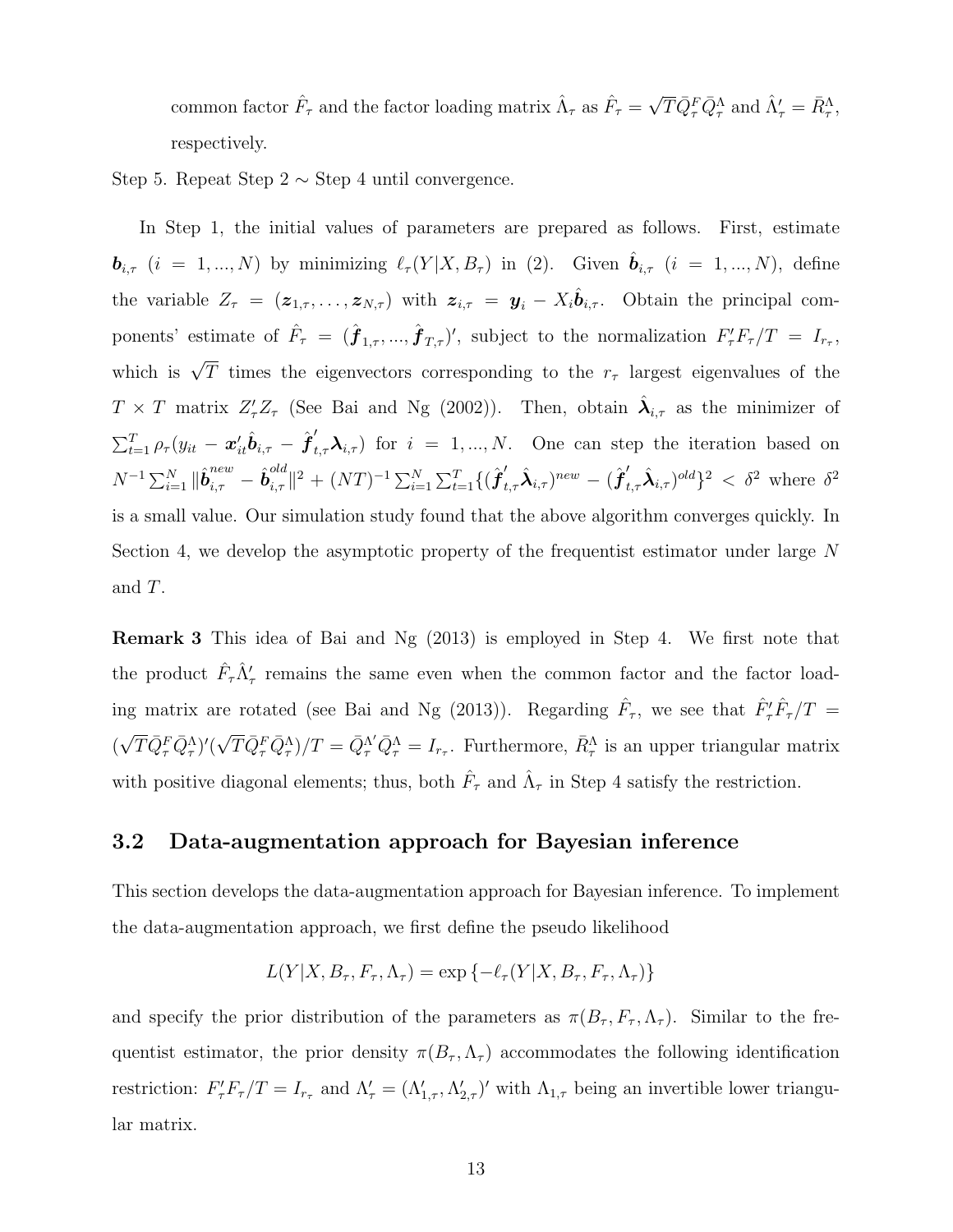Note that unlike previous studies on Bayesian inference in quantile regression that use the asymmetric Laplace distribution for the error component (Yu and Moyeed (2001), Geraci and Bottai (2007), Yue and Rue (2011)), we develop the data-augmentation strategy without directly imposing probability distributions. Then, the posterior density is  $\pi(B_\tau, F_\tau, \Lambda_\tau | Y, X) \propto$  $L(Y|X, F_\tau, \Lambda_\tau, B_\tau) \pi(B_\tau, F_\tau, \Lambda_\tau)$ , which does not provide analytical density forms. Note that there is no easy method for sampling from their posterior distribution because the error distribution is unknown.

#### 3.2.1 Data-augmentation strategy for  $F_{\tau}$

Because the common factor  $F_{\tau}$  is subject to the normalization condition  $F_{\tau}'F_{\tau}/T = I_{r_{\tau}}$ for identification purposes,  $F_{\tau}$  belongs to a hyperball in T dimensions, and its support is restricted to being the Cartesian product of the T-dimensional hyperball. Furthermore, because of the orthogonality requirement, its support is then reduced to a Stiefel manifold  $S_{T,r_{\tau}}$  of radius  $\sqrt{T}$  (see, e.g., Khatri and Mardia (1977), Tsay and Ando (2012) and references therein). Thus, the prior of  $F_{\tau}$  is a flat prior over the Stiefel manifold

$$
\pi(F_{\tau}) = \frac{1}{C(T, r_{\tau})} \cdot 1(F_{\tau} \in S_{T, r_{\tau}}),\tag{5}
$$

where 1(·) is the indicator function and  $C(T, k) = 2^k \pi^{kT/2} T^{k(2T-k-1)/4} / {\{\pi^{k(k-1)/4}} \prod_{j=1}^k \Gamma\{(T-k-1)/4\}}$  $j+1)/2\}\}$  is the normalizing constant with  $\Gamma(\cdot)$  being the Gamma function.

To derive the conditional posterior of  $F_{\tau}$ , we use the following equality

$$
\exp\left(-\{|\kappa| + (2\tau - 1)\kappa\}\right) = \int_0^\infty \phi(\kappa | (1 - 2\tau)\omega, \omega) \exp(-2\tau (1 - \tau)\omega) d\omega,\tag{6}
$$

where  $\phi(x|\mu,\omega)$  is the normal density, evaluated at x, for mean  $\mu$  and variance  $\omega$  (see, e.g., Polson and Scott (2013)). Using this result, the loss contribution of observation  $y_{it}$  can be expressed as

$$
\exp\left(-\{|y_{it}-\boldsymbol{x}_{it}^{\prime}\boldsymbol{b}_{i,\tau}-\boldsymbol{f}_{t,\tau}^{\prime}\boldsymbol{\lambda}_{i,\tau}|+(2\tau-1)\{y_{it}-\boldsymbol{x}_{it}^{\prime}\boldsymbol{b}_{i,\tau}-\boldsymbol{f}_{t,\tau}^{\prime}\boldsymbol{\lambda}_{i,\tau}\}\right)\right) \propto \int_{0}^{\infty} \exp\left\{-\frac{\{z_{it,\tau}-\boldsymbol{x}_{it}^{\prime}\boldsymbol{b}_{i,\tau}-\boldsymbol{f}_{t,\tau}^{\prime}\boldsymbol{\lambda}_{i,\tau}\}^{2}}{2\omega_{it,\tau}}\right\} \exp\{-2\tau(1-\tau)\omega_{it,\tau}\}d\omega_{it,\tau},
$$

where  $z_{it,\tau} = y_{it} - (1-2\tau)\omega_{it,\tau}$ . Combining the terms from all observations yields the following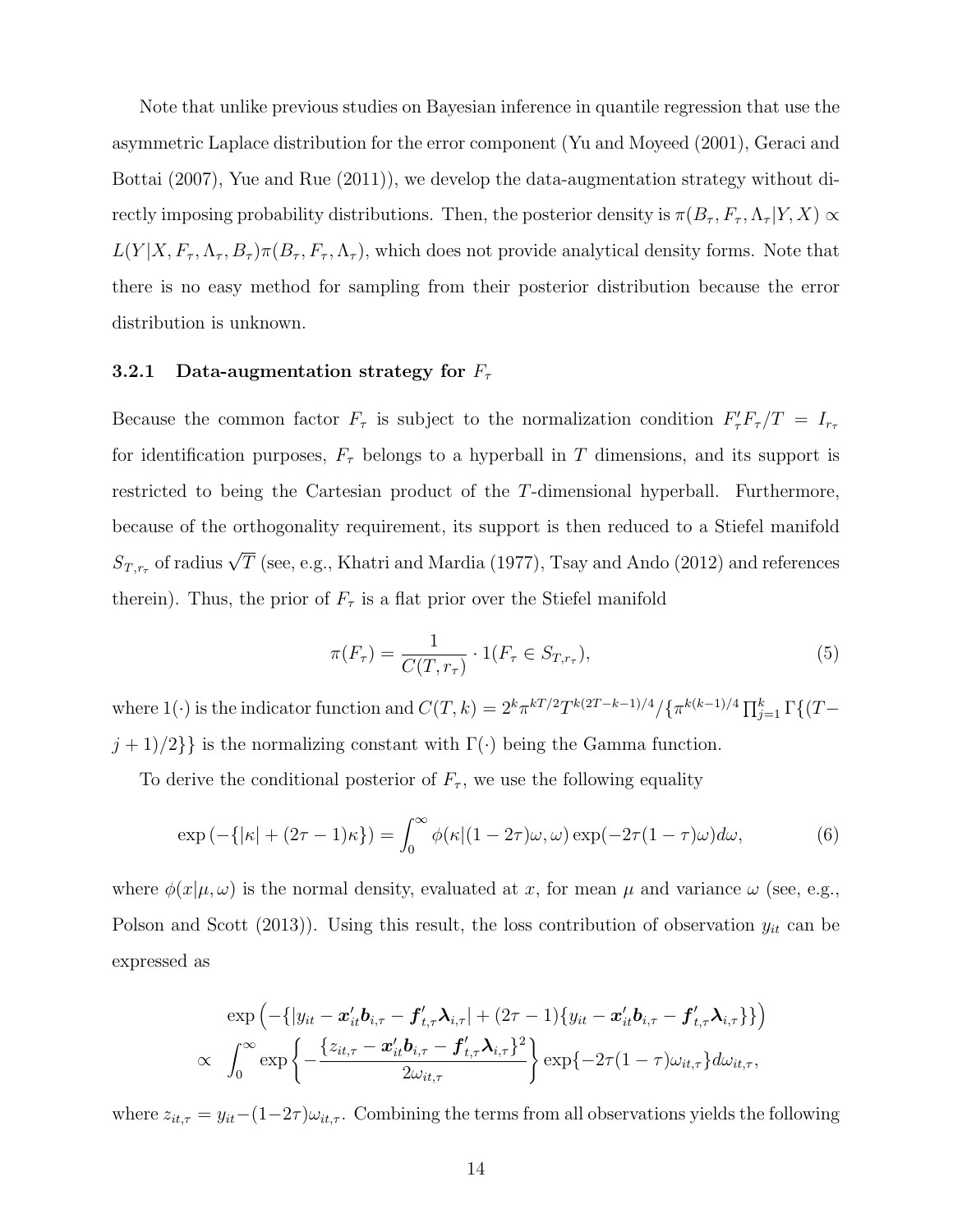expression for the conditional posterior of  $F_{\tau}$ , given  $\Omega_{\tau} \equiv \{\omega_{it,\tau} | i = 1, ..., N, t = 1, ..., T\}$ :

$$
\pi(F_{\tau}|Y, X, B_{\tau}, \Lambda_{\tau}, \Omega_{\tau})
$$
\n
$$
\propto \prod_{i=1}^{N} \prod_{t=1}^{T} \exp \left\{ -\frac{\{z_{it,\tau} - \boldsymbol{x}_{it}^{\prime} \boldsymbol{b}_{i,\tau} - \boldsymbol{f}_{t,\tau}^{\prime} \boldsymbol{\lambda}_{i,\tau}\}^{2}}{2\omega_{it,\tau}} \right\} \times \pi(F_{\tau})
$$
\n
$$
\propto \exp \left\{ -\frac{1}{2} \sum_{i=1}^{N} (\boldsymbol{z}_{i,\tau}^{*} - F_{\tau} \boldsymbol{\lambda}_{i,\tau})^{\prime} \Omega_{i\tau}^{-1} (\boldsymbol{z}_{i,\tau}^{*} - F_{\tau} \boldsymbol{\lambda}_{i,\tau}) \right\} \times 1(F_{\tau} \in S_{T,\tau}),
$$
\n
$$
\text{diag}\{\omega_{i1}, \dots, \omega_{iT,\tau}\}, \boldsymbol{z}_{i,\tau}^{*} = (z_{i1}, \dots, z_{iT,\tau}^{*}) \text{ with } z_{i,\tau}^{*} = z_{i\tau} - \boldsymbol{x}_{i}^{\prime} \boldsymbol{b}_{i,\tau}.
$$
\n
$$
(7)
$$

where  $\Omega_{i,\tau} = \text{diag}\{\omega_{i1,\tau},...,\omega_{iT,\tau}\},\, \mathbf{z}_{i,\tau}^* = (z_{i1,\tau}^*,...,z_{iT,\tau}^*)$  with  $z_{it,\tau}^* = z_{it,\tau} - \mathbf{x}_{it}' \mathbf{b}_{i,\tau}$ .

Because the diagonal matrix  $\Omega_{i,\tau}$  prevents the derivation of an analytical conditional posterior of  $F_{\tau}$ , further analysis of the conditional posterior of  $F_{\tau}$  in (7) is not straightforward. To generate the posterior sample of  $F_{\tau}$ , we use the Metropolis-Hastings algorithm, which first draws a candidate parameter value  $F_{\tau}^{new}$  from the proposal density  $p(F_{\tau})$ . Then, this generated parameter value  $F_{\tau}^{new}$  is accepted or rejected based on the acceptance probability

$$
\alpha = \min \left\{ 1, \frac{L(Y|X, F_{\tau}^{new}, \Lambda_{\tau}, B_{\tau})\pi(B, F_{\tau}^{new}, \Lambda_{\tau})/p(F_{\tau}^{new})}{L(Y|X, F_{\tau}^{old}, \Lambda_{\tau}, B_{\tau})\pi(B_{\tau}, F_{\tau}^{old}, \Lambda_{\tau})/p(F_{\tau}^{old})} \right\},
$$

where  $F_{\tau}^{old}$  is the current state of  $F_{\tau}$ .

In the practical implementation of the Metropolis-Hasting algorithm, we draw a new candidate  $F_{\tau}^{new}$  from a proposal density. Here, a Bingham-von Mises-Fisher distribution with parameter  $Z_{\tau}^{*} \Omega_{i,\tau}^{-1} \Lambda_{\tau}$  is employed for the proposal density. We refer to Hoff (2009) for generating a random matrix from Bingham-von Mises-Fisher distribution.

**Remark 4** One can assume that  $\varepsilon_{it,\tau} = y_{it} - x'_{it} b_{i,\tau} - \eta_{it,\tau}$  follows the asymmetric Laplace distribution or its variants, including Kozumi and Kobayashi (2011) and Yan and Kottas (2015). However, we show that it is possible to estimate the unknown parameters without imposing any probability distribution on  $\varepsilon_{it,\tau}$ .

### 3.2.2 Prior specification and posterior analysis of  $B_{\tau}$  and  $\Lambda_{\tau}$

Here, we specify the prior densities on  $B_{\tau}$  and  $\Lambda_{\tau}$  and derive their conditional posterior distributions, given  $F_{\tau}$  and  $\Omega_{\tau}$ . For simplicity of notation, we first express the loss contribution of observation  $y_{it}$  as

$$
\exp\left(-\{|y_{it}-\boldsymbol{x}_{it}^{\prime}\boldsymbol{b}_{i,\tau}-\boldsymbol{f}_{t,\tau}^{\prime}\boldsymbol{\lambda}_{i,\tau}|+(2\tau-1)\{y_{it}-\boldsymbol{x}_{it}^{\prime}\boldsymbol{b}_{i,\tau}-\boldsymbol{f}_{t,\tau}^{\prime}\boldsymbol{\lambda}_{i,\tau}\}\right) \propto \int_{0}^{\infty} \exp\left\{-\frac{\{z_{it,\tau}-\boldsymbol{v}_{it,\tau}^{\prime}\boldsymbol{\gamma}_{i,\tau}\}^{2}}{2\omega_{it,\tau}}\right\} \exp\{-2\tau(1-\tau)\omega_{it,\tau}\}d\omega_{it,\tau},
$$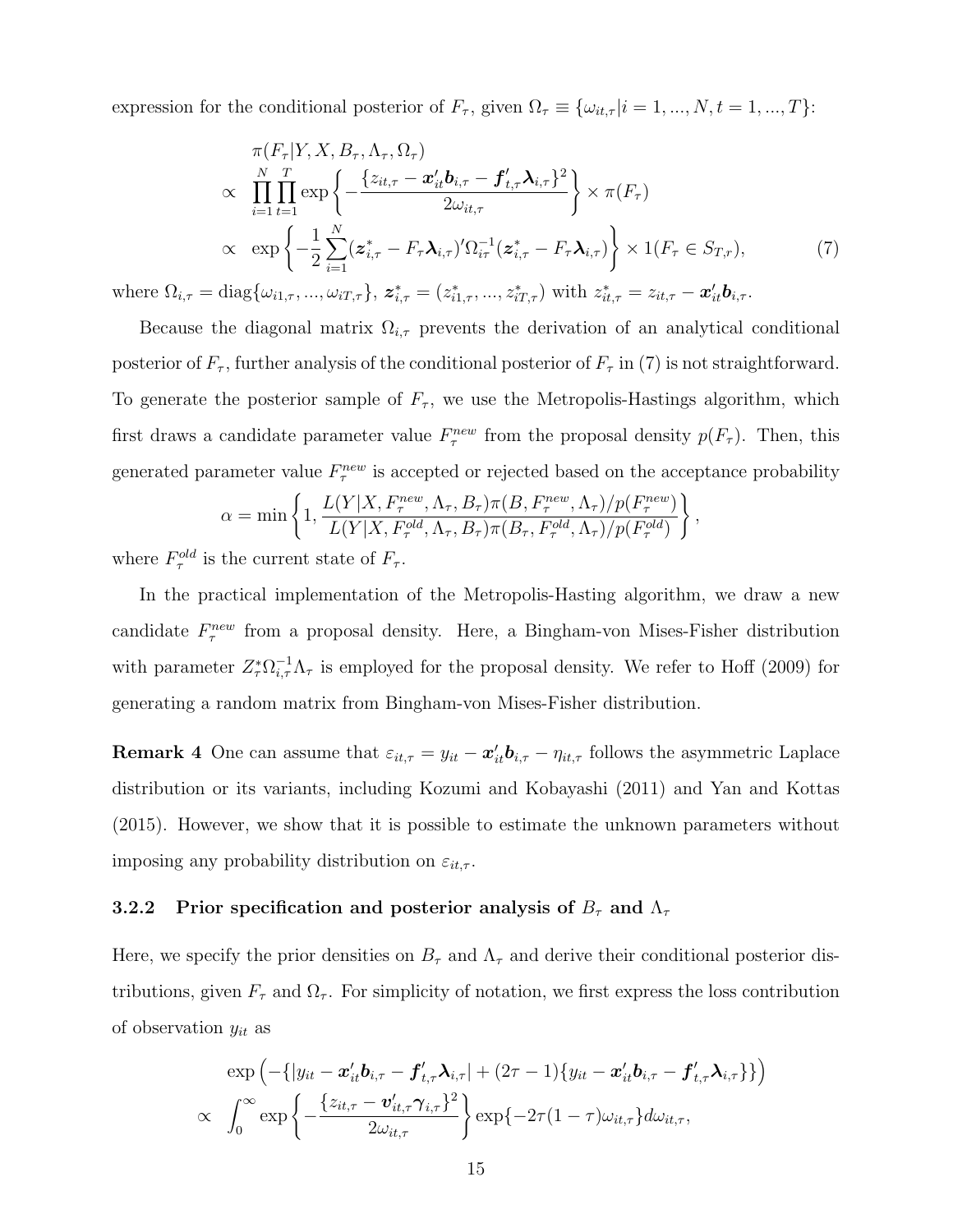where  $\boldsymbol{v}_{it,\tau} = (\boldsymbol{x}^\prime_{it}, \boldsymbol{f}^\prime_{t,\tau})^\prime$ , and  $\boldsymbol{\gamma}_{i,\tau} = (\boldsymbol{b}^\prime_{i,\tau}, \boldsymbol{\lambda}^\prime_{i,\tau})^\prime$ .

We recall that the first  $r_{\tau}$  factor loading vectors  $\lambda_{i,\tau}$  correspond to the invertible lower triangular matrix  $\Lambda_{1,\tau}$ , which comes from the identification restriction. If some elements of  $\lambda_{i,\tau}$  must be zero for identification purposes, we can ignore these elements in the estimation and denote the non-zero elements of  $(b'_{i,\tau}, \lambda'_{i,\tau})'$  as  $\gamma_{i,\tau}$ . For these non-zero elements, we simply use the diffuse prior  $\pi(\gamma_{i,\tau}) \propto$  Const.. Then, the conditional posterior density of  $\gamma_{i,\tau}$ is

$$
\pi(\boldsymbol{\gamma}_i|Y,X,F_\tau,B_{-i,\tau},\Lambda_{-i,\tau},\Omega_\tau)\propto\exp\left\{-\frac{1}{2}(\boldsymbol{z}_{i,\tau}-W_{i,\tau}\boldsymbol{\gamma}_{i,\tau})'\Omega_{i,\tau}^{-1}(\boldsymbol{z}_{i,\tau}-W_{i,\tau}\boldsymbol{\gamma}_{i,\tau})\right\},
$$

where  $W_{i,\tau} = (X_i, F_{\tau})$  is the design matrix,  $B_{-i,\tau} = (\mathbf{b}_{1,\tau}, ..., \mathbf{b}_{i-1,\tau}, \mathbf{b}_{i+1,\tau}, ..., \mathbf{b}_{N,\tau})'$  and  $\Lambda_{-i,\tau} = (\lambda_{1,\tau},...,\lambda_{i-1,\tau},\lambda_{i+1,\tau},...,\lambda_N,\tau)'$ . This implies that the conditional posterior density of  $\gamma_{i,\tau}$  is the multivariate normal density with mean  $(W'_{i,\tau}\Omega_{i,\tau}^{-1}W_{i,\tau})^{-1}W'_{i,\tau}\Omega_{i,\tau}^{-1}z_{i,\tau}$  and variance-covariance matrix  $(W'_{i,\tau}\Omega_{i,\tau}^{-1}W_{i,\tau})^{-1}$ .

**Remark 5** When the dimension of  $x_{it}$  is large, one can also use a shrinkage prior on  $\gamma_{i,\tau}$ , including the lasso prior (Park and Casella (2008)) and the adaptive lasso prior (Leng et al. (2014)). We can easily derive a conditional posterior distribution of  $\gamma_{i,\tau}$  based on these previous results. Or, one may also consider using a procedure for variable screening (He et al. (2013)) before applying our data augmentation procedure. However, these directions are outside the scope of this paper.

## 3.2.3 Prior specification and posterior analysis of  $\omega_{it,\tau}$

We re-express the loss contribution of observation  $y_{it}$  as

$$
\exp\left(-\{|y_{it}-\boldsymbol{x}_{it}^{\prime}\boldsymbol{b}_{i,\tau}-\boldsymbol{f}_{t,\tau}^{\prime}\boldsymbol{\lambda}_{i,\tau}|/2+(\tau-1/2)\{y_{it}-\boldsymbol{x}_{it}^{\prime}\boldsymbol{b}_{i,\tau}-\boldsymbol{f}_{t,\tau}^{\prime}\boldsymbol{\lambda}_{i,\tau}\}\}\right) \propto \int_{0}^{\infty} \exp\left\{-\frac{\{a_{it,\tau}-(1-2\tau)\omega_{it,\tau}\}^{2}}{2\omega_{it,\tau}}\right\} \exp\{-2\tau(1-\tau)\omega_{it,\tau}\}d\omega_{it,\tau},
$$

where  $a_{it,\tau} = y_{it} - \boldsymbol{x}_{it}' \boldsymbol{b}_{i,\tau} - \boldsymbol{f}_{t,\tau}' \boldsymbol{\lambda}_{i,\tau}$ .

Under the uniform prior  $\omega_{it,\tau} \propto$  Const., the conditional posterior density of  $\omega_{it,\tau}$  is

$$
\pi(\omega_{it,\tau}|Y,X,B_{\tau},F_{\tau},\Lambda_{\tau},\Omega_{-\omega_{it,\tau},\tau}) \propto \exp\left\{-\frac{a_{it,\tau}^2}{2\omega_{it,\tau}}-\frac{\omega_{it,\tau}}{2}\right\},\,
$$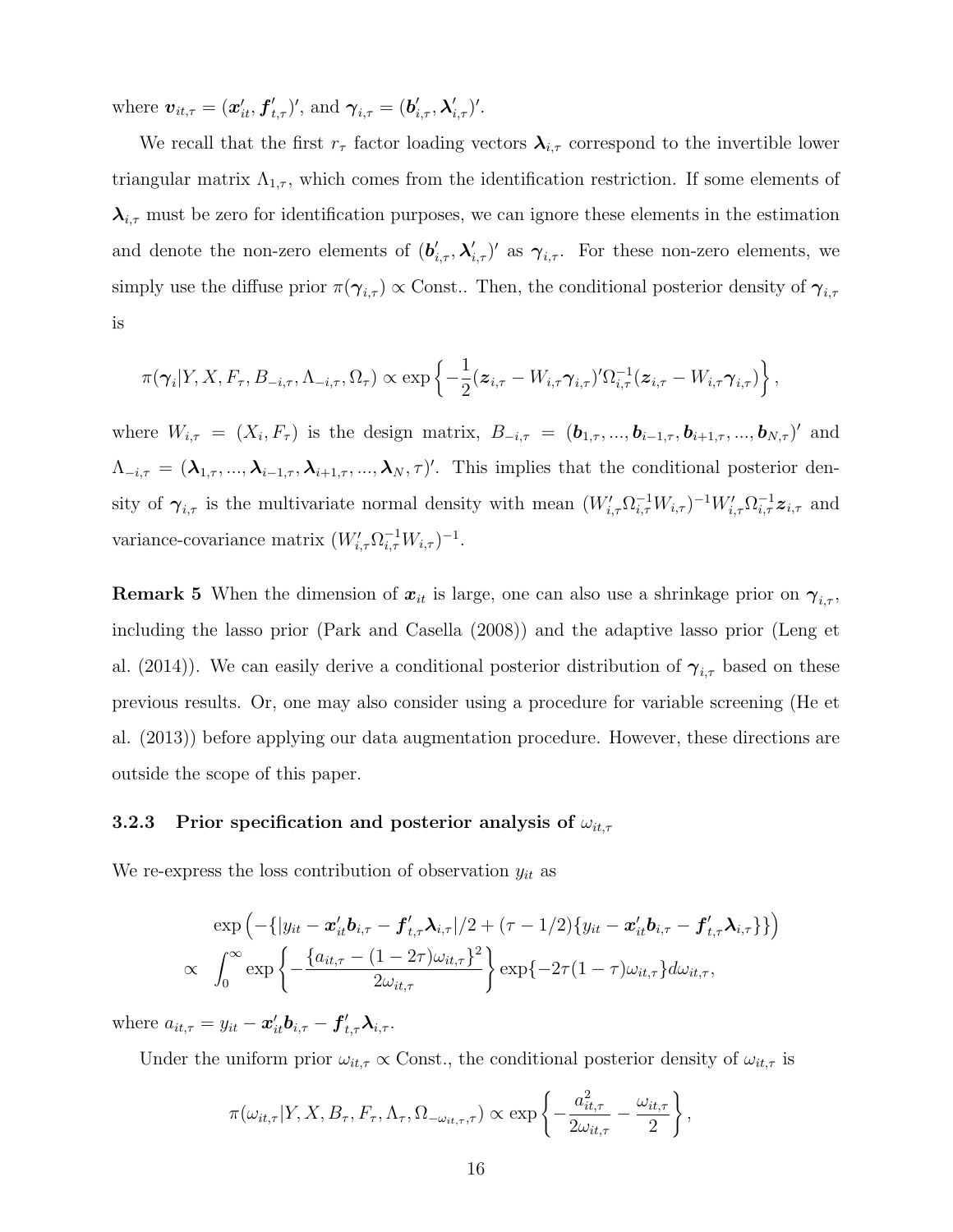which is the generalized inverse-Gaussian distribution with parameter  $(1, a_{it,\tau}, 1)$ . Thus, we can easily draw a posterior sample of  $\omega_{it,\tau}$  using the Gibbs sampler.

Note that this parameter  $\omega_{it,\tau}$  is not included in the model (1). However, by introducing  $\omega_{it,\tau}$  in our MCMC posterior sampling, we obtained the conditional posterior of  $B_{\tau}$  and  $\Lambda_{\tau}$ analytically. This allows us to use Gibbs sampling, which improves the efficiency of the MCMC algorithm.

#### 3.2.4 Posterior sampling scheme

Due to the non-smoothness of the objective function, it was difficult to obtain the conditional posterior of  $B_{\tau}$  and  $\Lambda_{\tau}$  analytically without the data augmentation approach. Thanks to the data augmentation approach, we can analytically obtain the conditional posterior distributions of  $B_{\tau}$ ,  $\Lambda_{\tau}$  and  $\Omega_{\tau}$ . Therefore, we can easily draw the posterior samples by implementing the Gibbs sampling algorithm. To draw  $F_{\tau}$ , we can use the Metropolis-Hastings algorithm. We now summarize our data-augmentation strategy (given values of  $\tau$  and the number of common factors  $r_{\tau}$ ) as follows.

#### Posterior sampling algorithm:

Step 1. Initialize the parameters.

Step 2. Sample  $F_{\tau}$  from  $\pi(F_{\tau}|Y, X, B_{\tau}, \Lambda_{\tau}, \Omega_{\tau}).$ 

Step 3. Sample  $\gamma_{i,\tau}$  from  $\pi(\gamma_{i,\tau}|Y, X, F_{\tau}, B_{-i,\tau}, \Lambda_{-i,\tau}, \Omega_{\tau})$  for  $i = 1, ..., N$ .

Step 4. Sample  $\omega_{it,\tau}$  from  $\pi(\omega_{it,\tau}|Y, X, F_\tau, B_\tau, \Lambda_\tau, \Omega_{-\omega_{it,\tau},\tau})$  for  $i = 1, ..., N$  and  $t = 1, ..., T$ . Step 5. Repeat Step 2 to Step 4 for a sufficiently large number of iterations.

To check MCMC convergence, several approaches were previously proposed (see, e.g., Robert and Casella (2004, Chapter 12)). In this paper, we follow Gerlach et al. (2011) by examining trace plots from the MCMC sampler (For more details, see the simulation study in the online supplementary documents). Because the number of parameters is large, a good starting point is helpful for implementing MCMC. Otherwise, the number of MCMC iterations, H, may need to be large so that the MCMC chain gets close to the samples from the posterior distribution. To avoid this computational burden, we use the frequentist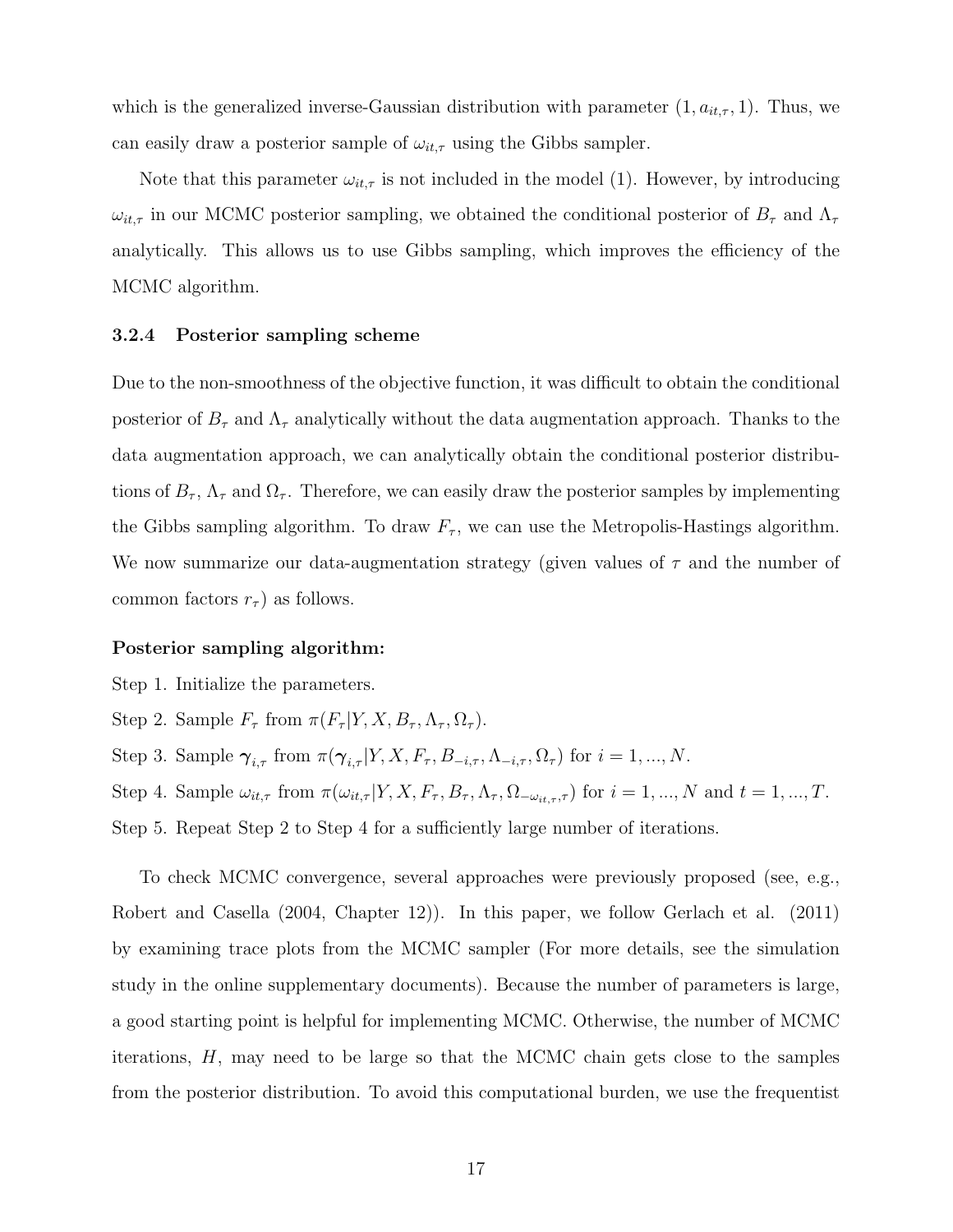estimator in Section 3.1. This allows us to start MCMC from the Bayesian maximum a posteriori.

The outcomes of the above algorithm can be regarded as a random sample from the joint posterior density function after a burn-in period (see, e.g., Ando (2010)). We then obtain a set of H posterior samples  $\{B_{\tau}^{(k)}, F_{\tau}^{(k)}, \Lambda_{\tau}^{(k)}; k = 1, ..., H\}$ , which can be employed for conducting Bayesian analysis numerically. For example, the Bayesian maximum a posteriori is approximately given as

$$
\{\tilde{B}_{\tau}, \tilde{F}_{\tau}, \tilde{\Lambda}_{\tau}\} = \operatorname{argmax}_{\{B_{\tau}^{(k)}, F_{\tau}^{(k)}, \Lambda_{\tau}^{(k)}\}; k=1,\dots,H} L(Y|X, B_{\tau}^{(k)}, F_{\tau}^{(k)}, \Lambda_{\tau}^{(k)}) \pi(B_{\tau}^{(k)}, F_{\tau}^{(k)}, \Lambda_{\tau}^{(k)}), \tag{8}
$$

which is an approximated solution as the maximizer of  $L(Y|X, B_\tau, F_\tau, \Lambda_\tau) \pi(B_\tau, F_\tau, \Lambda_\tau)$ . In practice, the number of MCMC iterations is finite, and thus the Monte Carlo error (the difference between the exact maximizer and its approximated solution in (8)) exists. However, this Monte Carlo error will converge to zero as  $H \to \infty$ . Regarding the Monte Carlo error of MCMC, we refer to Doss et al. (2014), Jones (2004) and references therein.

## 3.3 Relationship between the frequentist estimator and Bayesian approach

In Section 3.2, the identification restrictions on  $F_{\tau}$  and  $\Lambda_{\tau}$  are accommodated in the prior distribution of  $F_{\tau}$  and  $\Lambda_{\tau}$ . Recall, also, that the diffuse prior was used for  $\gamma_{\tau}$ . In this case, the Bayesian maximum a posteriori in (8) coincides with the frequentist estimator given in Section 3.1. The above priors were used for illustrating the core idea of our dataaugmentation strategy. Even under a different prior specification (e.g., the lasso prior on  $\mathbf{b}_{i,\tau}$ , one can obtain the Bayesian maximum a posteriori in (8) by modifying our proposed posterior sampling algorithm. In this case, the Bayesian maximum posteriori in (8) no longer coincides with the frequentist estimator.

As an advantage of the Bayesian MCMC procedure, one can construct a Bayesian credible interval for the parameters even when  $N$  or  $T$  (or both) are small, while the asymptotic theory of the proposed frequentist estimator (See Section 5) relies on the large N and T. An online supplementary document compares the Bayesian estimators (the posterior mean, mode, median) and frequentist estimators under a small panel. While Bayesian estimators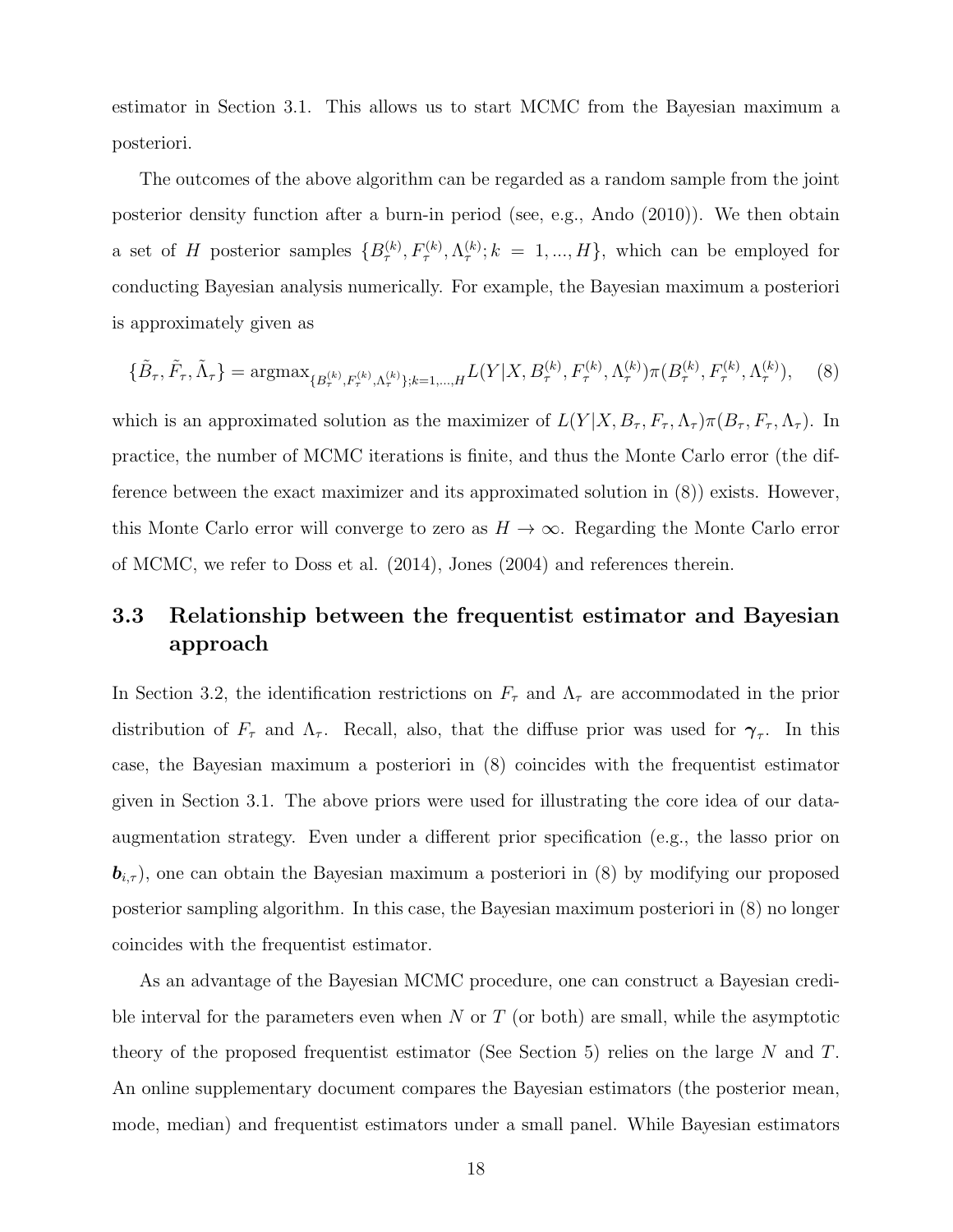provided smaller estimation errors under a small panel, Bayesian estimators and the frequentist estimator are asymptotically equivalent. This is because the prior information is dominated by the pseudo likelihood  $L(Y|X, F_\tau, \Lambda_\tau, B_\tau)$ . The performance of the Bayesian estimators and the frequentist estimator became very similar as the panel size increased. Details are given in Section G.3 in the online supplementary document.

## 4 Model selection

In practice, we have to determine the dimension of the interactive effects,  $r_{\tau}$ . Although several methods have been proposed to select the number of factors (e.g., Bai and Ng (2002), Amengual and Watson  $(2007)$ , Hallin and Liška  $(2007)$ , and Lam and Yao  $(2012)$ ), these methods are fundamentally constructed for mean factor models, not quantile regression models.

One might think that cross-validation can be used for this purpose. However, as described in Ando and Bai (2018), it is not easy to apply cross-validation because of the existence of the factor structure. The reason is as follows. Consider leave-one-individual-out crossvalidation. Based on the training sample, we can estimate the regression coefficients and the factor structures by using the algorithm in Section 3. However, it is not possible to obtain the factor loadings of the validation sample (deleted units) because the factor loadings are unit dependent. Instead, one may consider estimating the model based on the information observed up to time  $t-1$  and then forecast the responses of each unit at time t. However, the factor structure at time  $t$  is not available to make a forecast. Thus, the pure cross-validation procedure is not easy to apply directly.

In this paper, we propose a novel information criterion. The number of common factors is selected by minimizing the following information criterion

$$
IC_{\tau}(r) = \log \left[ \frac{1}{NT} \sum_{t=1}^{T} \sum_{i=1}^{N} \rho_{\tau} \left( y_{it} - \boldsymbol{x}_{it}' \hat{\boldsymbol{b}}_{i,\tau}(r) - \hat{\boldsymbol{f}}_{t,\tau}(r)' \hat{\boldsymbol{\lambda}}_{i,\tau}(r) \right) \right] + r \times q(N,T) \tag{9}
$$

where  $\hat{b}_{i,\tau}(r), \hat{\lambda}_{i,\tau}(r)$  and  $\hat{f}_{t,\tau}(r)$  is the estimated model parameters given the number of common factors r. The function  $q(N,T)$  is a penalty on the dimension of interactive effects.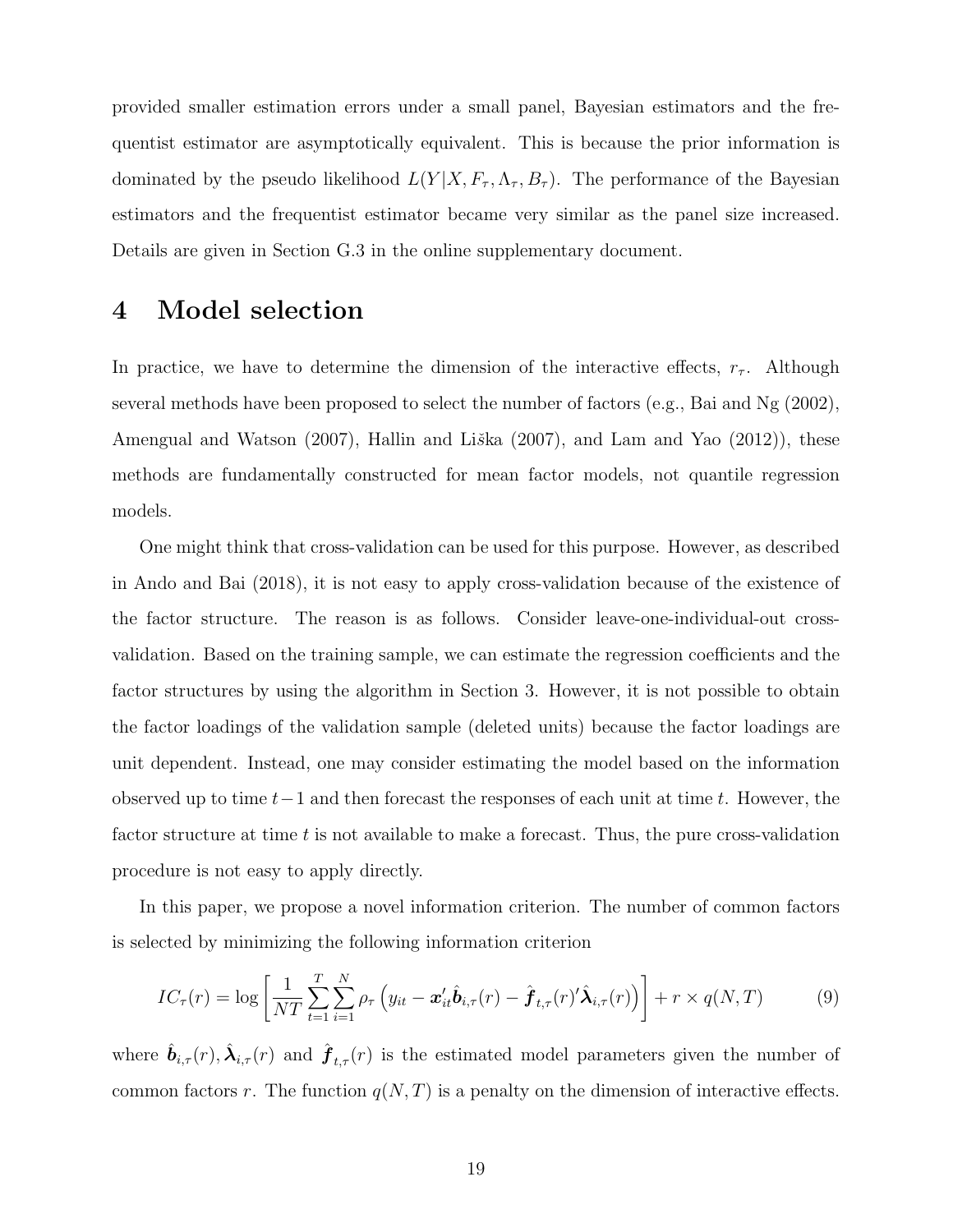In numerical study, we specify the function as

$$
q(N,T) = \log\left(\frac{NT}{N+T}\right)\left(\frac{N+T}{NT}\right). \tag{10}
$$

The asymptotic performance of  $IC_{\tau}(r)$  in (9) is investigated in the next section.

# 5 Asymptotic theory

Because our modeling procedure is new, it is ideal to investigate its theoretical properties. In this section, we first provide the consistency of the proposed estimator  $\hat{F}_{\tau}$ ,  $\hat{B}_{\tau}$  and  $\hat{\Lambda}_{\tau}$ . Here, the true parameter value  $\{F_{0,\tau}, B_{0,\tau}, \Lambda_{0,\tau}\}\$ is defined as the minimizer of the expected quantile loss function

$$
\ell_{0,\tau}(Y|X, B_{\tau}, F_{\tau}, \Lambda_{\tau}) = E\left[\sum_{i=1}^{N} \sum_{t=1}^{T} \rho_{\tau}(y_{it} - \boldsymbol{x}_{it}^{\prime} \boldsymbol{b}_{i,\tau} - \boldsymbol{f}_{t,\tau}^{\prime} \boldsymbol{\lambda}_{i,\tau})\right]
$$
(11)

subject to the identification restriction on  $F_{\tau}$  and  $\Lambda_{\tau}$ . Here, the expectation is taken with respect to the true conditional distribution of  $\{y_{it} : i = 1, ..., N, t = 1, ..., T\}$  conditional on X,  $F_{0,\tau}$  and  $\Lambda_{0,\tau}$ . The following proposition provides the average consistency of  $\hat{\gamma}_{i,\tau}$  =  $(\hat{b}'_{i,\tau}, \hat{\lambda}'_{i,\tau})'$  and  $\hat{f}_{t,\tau}$ . In general,  $\hat{f}_{t,\tau}$  and  $\hat{\lambda}_{i,\tau}$  are estimating a rotation of the true factors and factor loadings, unless the latter satisfies the identification restrictions stated in the beginning of Section 3.1 (See also Bai and Ng (2013)). For simplicity of notation, we drop the rotation matrix.

Proposition 1 Under Assumptions A–D, the following claims hold:

$$
N^{-1} \sum_{i=1}^{N} \|\hat{\gamma}_{i,\tau} - \gamma_{i,0,\tau}\|^2 = o_p(1),
$$
  

$$
T^{-1} \|\hat{F}_{\tau} - F_{0,\tau}\|^2 = T^{-1} \sum_{t=1}^{T} \|\hat{\boldsymbol{f}}_{t,\tau} - \boldsymbol{f}_{t,0,\tau}\|^2 = o_p(1),
$$

where  $\boldsymbol{\gamma}_{i,0,\tau} = (\boldsymbol{b}_{i,0,\tau}', \boldsymbol{\lambda}_{i,0,\tau}')'.$ 

The proof of Proposition 1 is given in an online supplementary document. The result  $\|\hat{F}_{\tau} - F_{0,\tau}\|/T^{1/2} = o_p(1)$  implies that the space spanned by  $F_{0,\tau}$  and the space spanned by the estimated factors  $\hat{F}_{\tau}$  are asymptotically the same. We also prove the consistency of the estimators in the sense that  $\hat{\bm{b}}_{i,\tau}$  and  $\hat{\bm{\lambda}}_{i,\tau}$  converge in probability to  $\bm{b}_{i,0,\tau}$   $\bm{\lambda}_{i,0,\tau}$  and uniformly over  $1 \leq i \leq N$ . In addition,  $\hat{\boldsymbol{f}}_{t,\tau}$  converges in probability to  $\boldsymbol{f}_{t,0,\tau}$  uniformly over  $1 \leq t \leq T$ .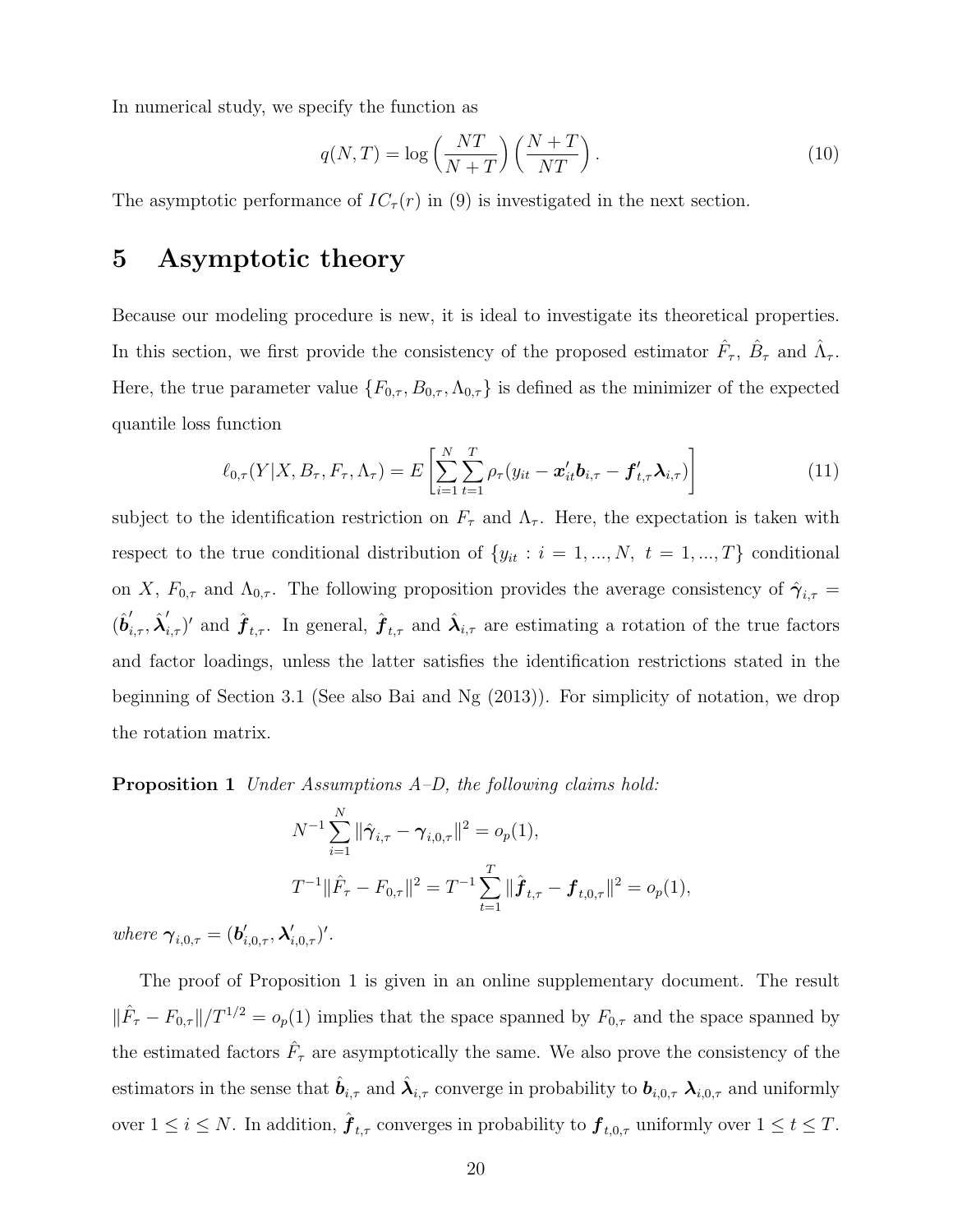**Theorem 1** Suppose Assumptions  $A-D$ ,  $\log(T)/N^{1/2} \rightarrow 0$  and  $\log(N)/T^{1/2} \rightarrow 0$  hold. Then,  $\hat{\mathbf{b}}_{i,\tau}$  and  $\hat{\mathbf{\lambda}}_{i,\tau}$  are consistent

$$
\max_{1 \le i \le N} \|\hat{\boldsymbol{b}}_{i,\tau} - \boldsymbol{b}_{i,0,\tau}\| = o_p(1),\tag{12}
$$

$$
\max_{1 \le i \le N} \|\hat{\boldsymbol{\lambda}}_{i,\tau} - \boldsymbol{\lambda}_{i,0,\tau}\| = o_p(1). \tag{13}
$$

Moreover, the estimated common factor is consistent

$$
\max_{1 \le t \le T} \|\hat{\boldsymbol{f}}_{t,\tau} - \boldsymbol{f}_{t,0,\tau}\| = o_p(1). \tag{14}
$$

Theorem 2 shows that the asymptotic distribution of the estimated regression coefficients,  $\hat{\gamma}_{i,\tau} = (\hat{b}'_{i,\tau}, \hat{\lambda}'_{i,\tau})'$ , is a multivariate normal distribution. Similarly, the asymptotic distribution of the estimated common factor  $\hat{\boldsymbol{f}}_{t,\tau}$  is also a multivariate normal distribution.

**Theorem 2** Suppose that Assumptions A-D hold. Assume that  $T^{1/2}/N^{1-\gamma} \to 0$  and  $N^{1/2}/T^{1-\gamma} \to 0$ 0 for a small  $\gamma$  satisfying  $1/16 < \gamma$ . Then, the asymptotic distribution of  $T^{1/2}(\hat{\boldsymbol{\gamma}}_{i,\tau} - \boldsymbol{\gamma}_{i,0,\tau})$ is normal with mean zero and variance-covariance matrix

$$
\Sigma_{i,\tau} = \tau (1 - \tau) \Gamma_{i,0,\tau}^{-1} V_{i,0,\tau} \Gamma_{i,0,\tau}^{-1}.
$$

Here,  $\Gamma_{i,0,\tau}$  and  $V_{i,0,\tau}$  are given as  $\Gamma_{i,0,\tau} \equiv \text{plim}_{T\to\infty} T^{-1} \sum_{t=1}^{T} g_{it}(0|\boldsymbol{x}_{it}, \boldsymbol{f}_{t,0,\tau}, \boldsymbol{\lambda}_{i,0,\tau}) \boldsymbol{z}_{it,0,\tau} \boldsymbol{z}_{it,0,\tau}^{\prime}$ and  $V_{i,0,\tau} \equiv \text{plim}_{T\to\infty} T^{-1} \sum_{t=1}^T \mathbf{z}_{it,0,\tau} \mathbf{z}'_{it,0,\tau}$  with  $\mathbf{z}_{it,0,\tau} = (\mathbf{x}'_{it,\tau}, \mathbf{f}'_{t,0,\tau})'$ . Furthermore, the asymptotic distribution of  $N^{1/2}(\hat{\bm{f}}_{t,\tau} - \bm{f}_{t,0,\tau})$  is normal with mean zero and variance-covariance matrix

$$
\Theta_{t,\tau} = \tau (1-\tau) \Psi_{t,0,\tau}^{-1} R_{0,\tau} \Psi_{t,0,\tau}^{-1}.
$$

Here,  $\Psi_{t,0,\tau}$  and  $R_{0,\tau}$  are given as  $\Psi_{t,0,\tau} \equiv \text{plim}_{N\to\infty} N^{-1} \sum_{i=1}^{N} g_{it}(0|\boldsymbol{x}_{it}, \boldsymbol{f}_{t,0,\tau}, \boldsymbol{\lambda}_{i,0,\tau}) \boldsymbol{\lambda}_{i,0,\tau} \boldsymbol{\lambda}'_{i,0,\tau}$ and  $R_{0,\tau} \equiv \text{plim}_{N \to \infty} N^{-1} \sum_{i=1}^{N} \lambda_{i,0,\tau} \lambda'_{i,0,\tau}$ , respectively.

The proofs of Theorem 1 and Theorem 2 are given in the supplementary document. There are some studies on panel data models with factor structures, e.g., Bai (2009), Song (2013), Ando and Bai (2015). However, these results cannot be transfered to our setting directly because these methods were designed for panel "mean" regression models with factor structures instead of panel "quantile" models. Although Koenker (2004) and Kato et al.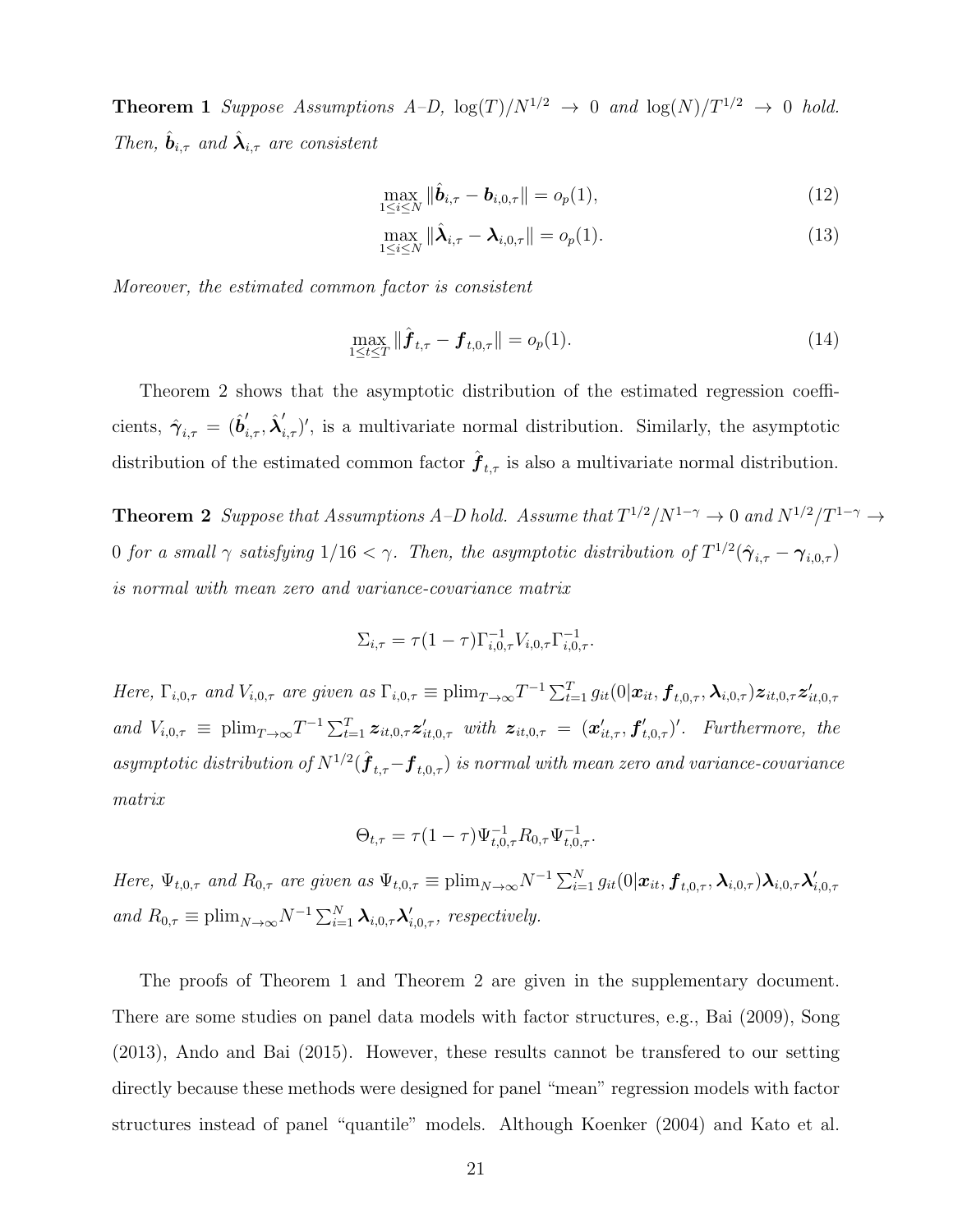(2012) investigated the asymptotic property of the panel quantile regression models, their results are derived from panel quantile regression models with "individual fixed effects". In contrast to these studies, the model (1) contains the factor structures and heterogeneous regression coefficients. In addition, the dimensions of the panel size  $N$  and  $T$  are diverging. Therefore, a novel proof is developed by addressing these technical difficulties. For the panel "mean" models, Song (2013) and Ando and Bai (2015) imposed  $T^{1/2}/N \rightarrow 0$  and  $N^{1/2}/T$   $\rightarrow$  0 to obtain the asymptotic distribution. Because of the non-smoothness of the objective function and nonlinearity in terms of parameters, we need slightly stronger conditions on T and N.

Next, we provide a theoretical justification for the use of IC in (9), as none of the previous studies (e.g., Bai and Ng  $(2002)$ , Amengual and Watson  $(2007)$ , Hallin and Liška  $(2007)$ , and Lam and Yao (2012)) have addressed the important question of how to determine the number of common factors in a panel quantile regression model with interactive fixed effects. Here, we provide a new solution to this issue and provide a theoretical justification for our proposed model selection criterion.

**Theorem 3** Suppose that assumptions in Theorem 2 hold. Under the model selection criterion (9) with penalty  $q(N,T)$  that satisfies

$$
q(N,T) \to 0
$$
 and  $C_{NT}^{-1} \times q(N,T) \to \infty$ ,

where  $C_{NT} = \min\{N, T\}$ , we have a consistent model selector of the true dimension of the interactive effects (i.e., the true number of common factors)  $r_{0,\tau}$ .

As shown in Bai and Ng (2002), the penalty function (10) satisfies the conditions in Theorem 3. One can also consider an alternative penalty function. However, this is outside the scope of this paper.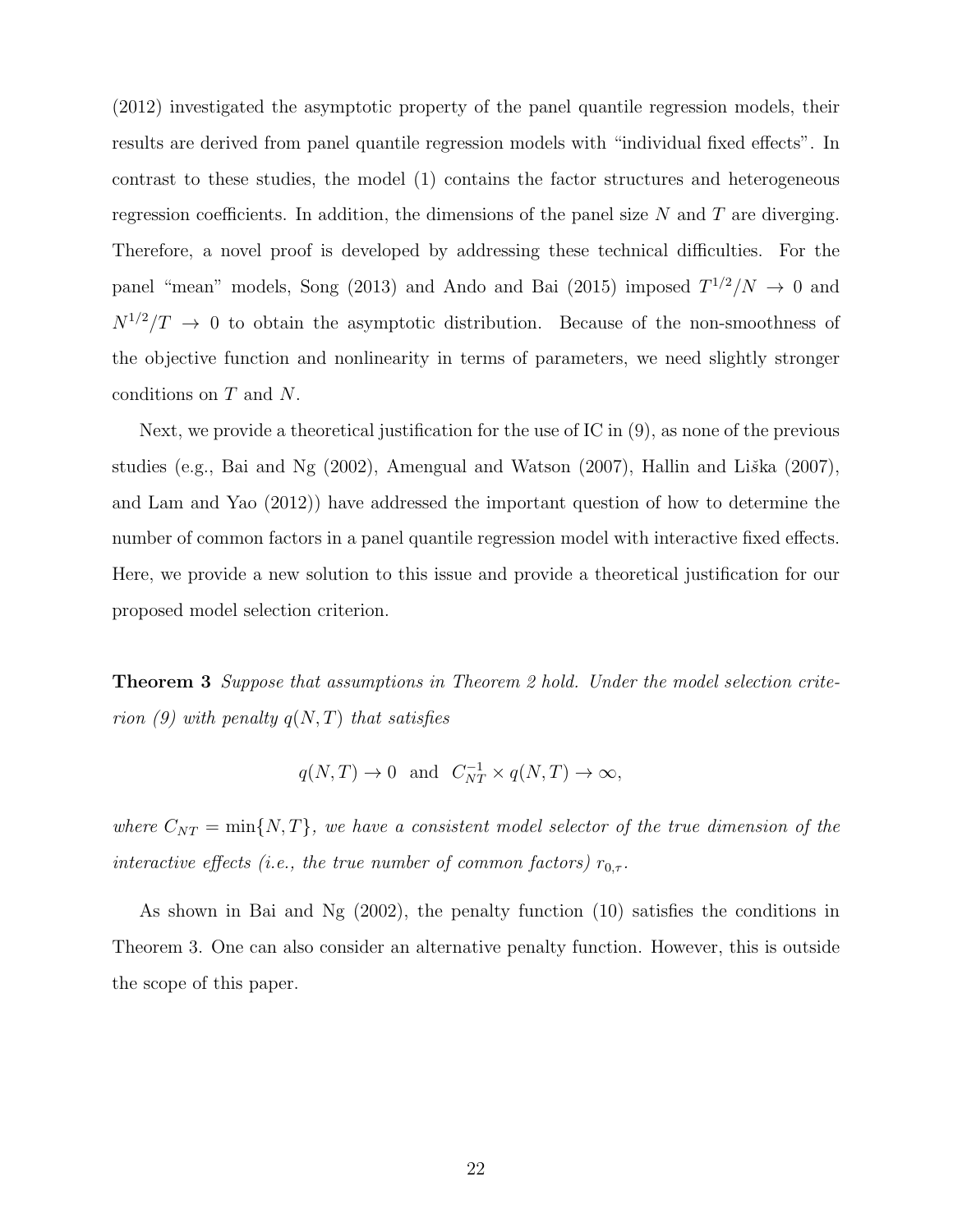## 6 Empirical results

## 6.1 Data and model

We explore the quantile common factor structures of the global financial markets around the period of the subprime crisis, the period of the European sovereign debt crisis, and the subsequent period. Here, we analyze the stock returns of publicly traded firms and firms traded in over-the-counter trading markets for over 6,000 international stocks from over 100 financial markets. To investigate the impact of the subprime crisis and European sovereign debt crisis on the global financial industry, we analyze individual firms' stock returns belonging to the following industries: Banking, Life Insurance, Nonlife Insurance, Financial Services, and Real Estate Investment and Services. We collect all data from the Datastream database.

To study the dynamic characteristics of the global stock market, we analyze the following 3 periods.

Period 1: January 1, 2007, to April 31, 2009 Period 2: September 1, 2009, to December 31, 2012 Period 3: January 1, 2013, to March 31, 2015

Period 1 contains some key events during the subprime crisis, including the Chapter 11 bankruptcy of Lehman Brothers in September 2008. The Dow Jones Industrial Average then hit a bottom in the middle of 2009. Although the Dow Jones Industrial Average had been recovering stably since then, the long-term interest rates of Euro zone countries (including Greece, Portugal, and Ireland) started to increase by the end of 2009. In the middle of 2012, the long-term interest rates of the Greece government bond reached above 30%. After the announcement by the European Central Bank indicating free unlimited support for all Euro zone countries, the interest rate dropped by around 10% in December, 2012. Obviously, one could use a different specification for these sub-periods. However, similar results are obtained under a different sub-period specification. Stocks with missing returns and stocks with no variation are excluded from the sample used for analysis. The final samples for each period are summarized in Table 1 in an online supplementary document. Finally, because different financial markets do not have the same trading hours, it is common to use the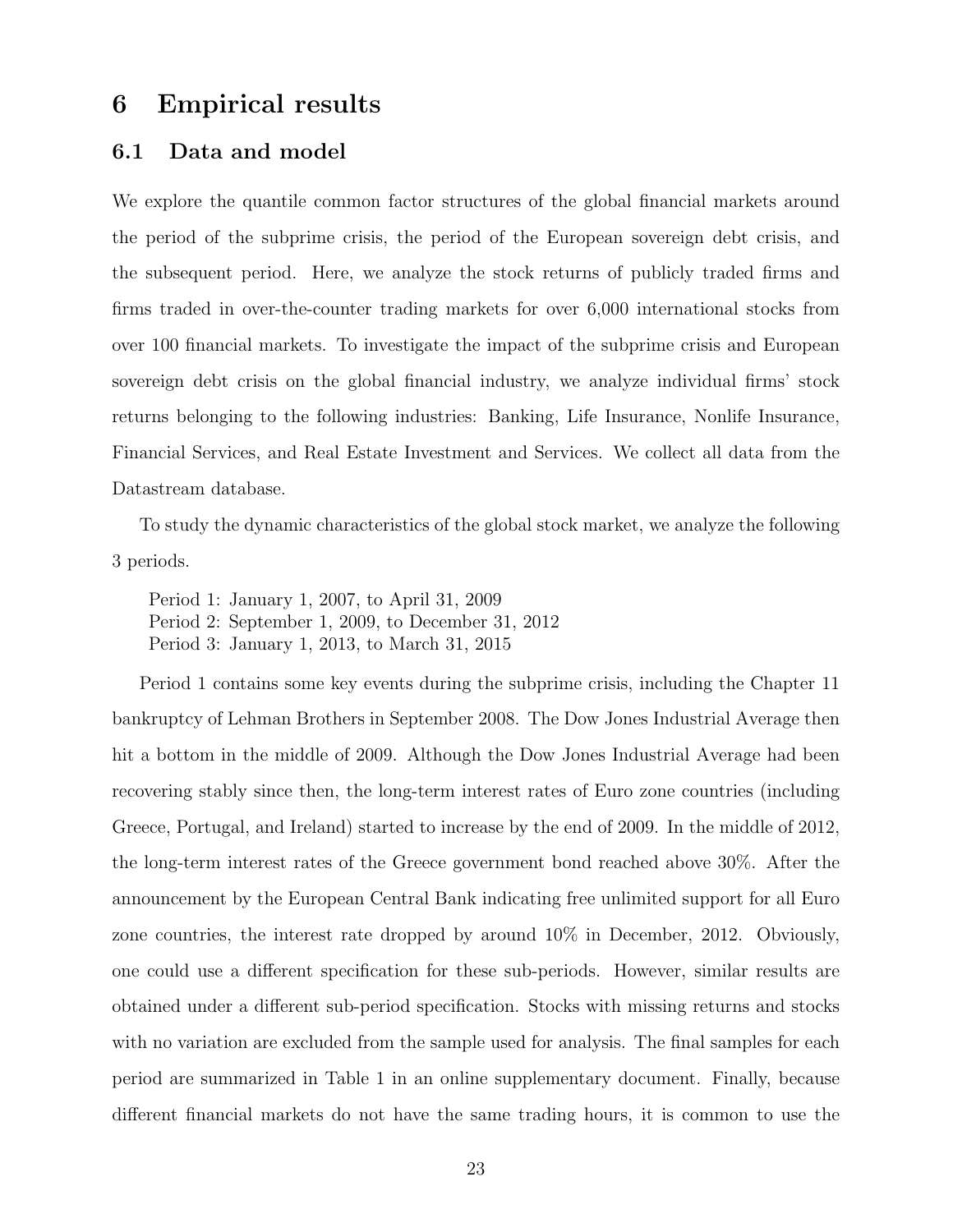rolling average, and the two-day returns of each of the firms are therefore employed for the returns (e.g., Forbes and Rigobon (2002), Ando and Bai (2017)). We consider the following panel quantile regression model with a factor structure:

$$
Q_{y_{it}}(\tau|\boldsymbol{x}_{it}) = \alpha_{i,\tau} + Mkt_t \times \beta_{Mkt,i,\tau} + HML_t \times \beta_{HML,i,\tau} + SMB_t \times \beta_{SMB,i,\tau}
$$

$$
+ RMW_t \times \beta_{RMW,i,\tau} + CMA_t \times \beta_{CMA,i,\tau} + \sum_{k=1}^{11} LMkt_{t,k} \times \beta_{LMkt,k,\tau} + \boldsymbol{f}'_{t,\tau} \boldsymbol{\lambda}_{i,\tau}, \quad (15)
$$

where  $Mkt_t$ ,  $HML_t$ ,  $SMB_t$ ,  $RMW_t$  and  $CMA_t$  are Fama/French global five factors at time t. Here,  $Mkt$  is the return on a region's value-weighted market portfolio minus the U.S. onemonth T-bill rate, *SMB* (Small Minus Big) is the average return on the nine small stock portfolios minus the average return on the nine big stock portfolios, HML (High Minus Low) is the average return on the two value portfolios minus the average return on the two growth portfolios, RMW (Robust Minus Weak) is the average return on the two robust operating profitability portfolios minus the average return on the two weak operating profitability portfolios, and CMA (Conservative Minus Aggressive) is the average return on the two conservative investment portfolios minus the average return on the two aggressive investment portfolios. International tests of a five-factor asset pricing model are studied by Fama and French (2016). Further details of these factors and the historical data are obtained from the publicly available Fama/French data library<sup>3</sup>. A set of factors  $\{LMk_{t,k}, k = 1, ..., 11\}$  is the average return for 11 local stock exchange markets with more than 100 stocks in the dataset.

#### 6.2 Result

### 6.2.1 Number of common factors

In this paper, we focus on both the upper and lower quantiles and consider  $\tau = 0.05$  and  $\tau = 0.95$ . We apply the proposed model selection criterion,  $IC(r_\tau)$  in (9), to select the number of common factors. The maximum number of common factors is set to twelve. For each period, the number of common factors is determined as the minimizer of the IC score. After we obtain the frequentist estimates, we also implemented the posterior sampling procedure described in Section 3.2. The total number of posterior samples is set at 3,000. As

 $3$ http://mba.tuck.dartmouth.edu/pages/faculty/ken.french/data\_library.html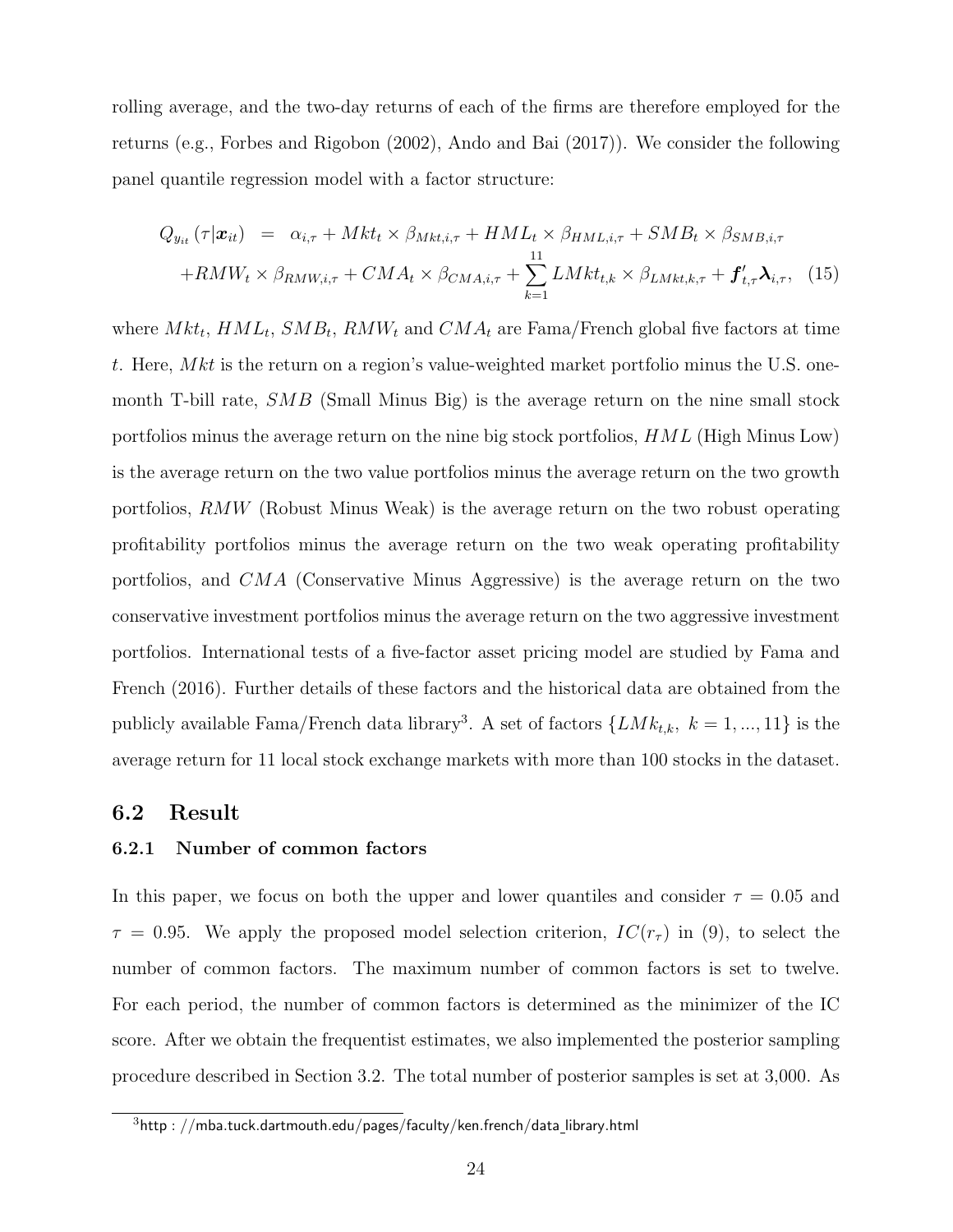expected, the difference between the frequentist estimate and Bayesian maximum a posteriori in (8) was negligible. Hereafter, we thus report the results based on the frequentist estimator only.

The number of common factors detected is summarized in Table 4. In this table, the number of common factors for the  $\tau = 0.05$  quantile in Period 1 is determined to be  $r_{\tau} = 7$ because it achieved the smallest value of the proposed model-selection criterion, IC. This suggests that there are  $r_{\tau} = 7$  common factors that explain the  $\tau = 0.05$  quantile in Period 1. The table shows that the number of common factors in the  $\tau = 0.95$  quantile is smaller than that in the  $\tau = 0.05$  quantile in Period 1 and Period 2. This indicates that the  $\tau = 0.05$ quantile exhibits greater variability due to the increase in the degree of complexity. As one of our referees suggested, this difference is partially due to differences in governments or regulations for the different stocks.

The number of common factors for the  $\tau = 0.05$  quantile in Period 3 is smaller than that in other periods. This implies that the degree of market heterogeneity decreased in Period 3. In summary, the common factor structures that explain the asset return distribution vary across quantiles. Moreover, the common factor structures are not symmetric in the sense that the structures in the lower tails and the upper tails are different.

#### 6.2.2 Common factors for the quantile and for the mean

To check whether the extracted common factors for the quantile function and the common factors for the mean are perfectly related, we implement canonical correlation analysis. Let  $\hat{F}_{\tau}$  be the estimated common factors of dimension  $r_{\tau}$ , which is determined by the  $IC(r_{\tau})$ score. Setting the dimension of the common factor for the mean to be identical to  $r_{\tau}$ , we estimate the following asset pricing model with a common factor structure

$$
y_{it} = \alpha_i + Mkt_t \times \beta_{Mkt,i} + HML_t \times \beta_{HML,i} + SMB_t \times \beta_{SMB,i} + RMW_t \times \beta_{RMW,i}
$$

$$
+ CMA_t \times \beta_{CMA,i} + \sum_{k=1}^{11} LMkt_{t,k} \times \beta_{LMkt,k,i} + f'_t \lambda_i + \varepsilon_{it},
$$

by minimizing the least-squares objective function  $\ell(B, F, \Lambda) = \sum_{i=1}^{N} ||\mathbf{y}_i - X_i \boldsymbol{\beta}_i - F \boldsymbol{\lambda}_i||^2$ subject to the constraint  $F'F/T = I_r$ . Numerical optimization can be achieved by the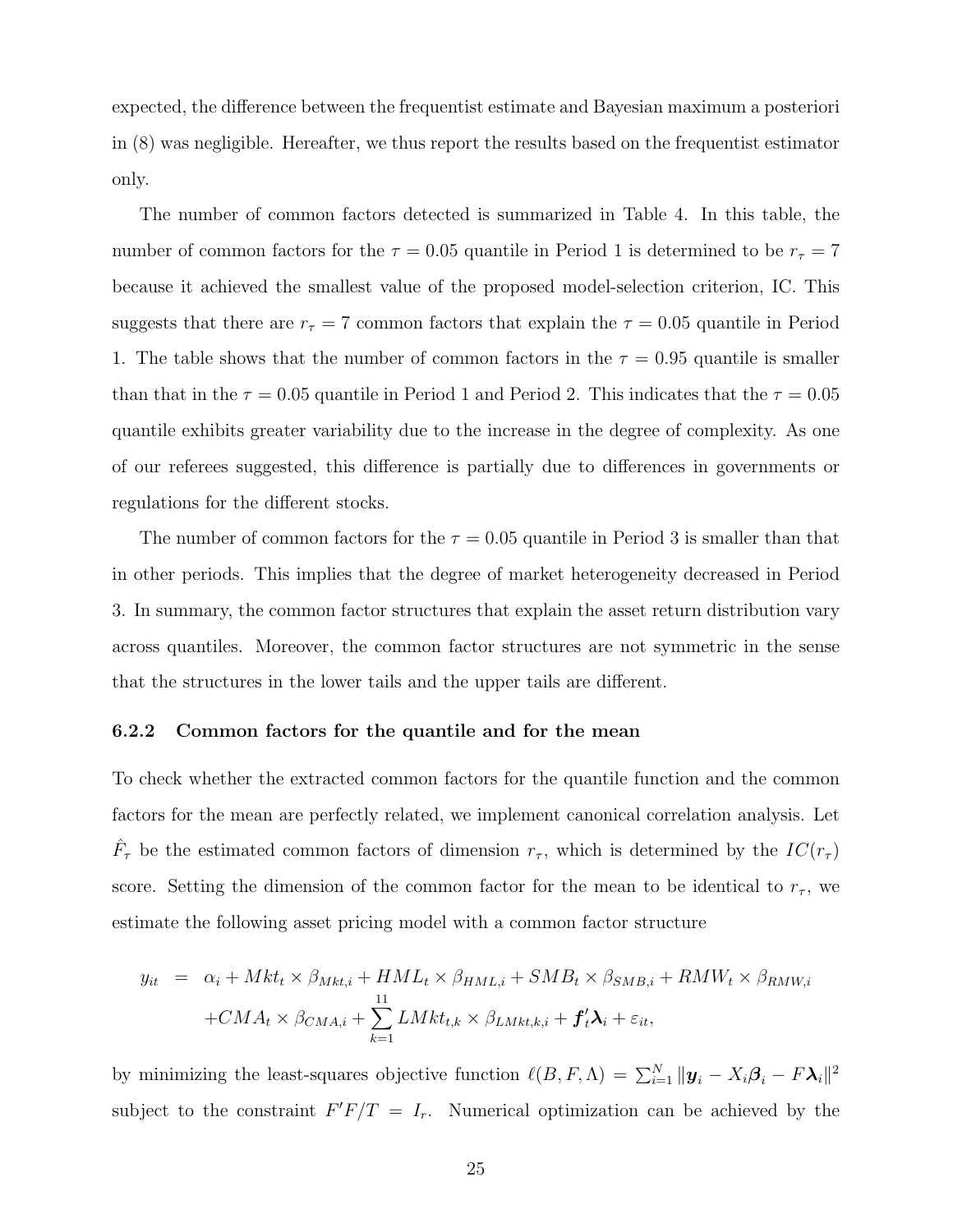iterative optimization of B, F,  $\Lambda$  based on the previous results (see, e.g., Bai (2009), Song (2013), Ando and Bai (2015), Wang (2017)).

Let  $\hat{F}$  be the estimated common factors for the mean structure. Then, we apply the canonical correlation analysis for exploring the relationships between  $\hat{F}$  and  $\hat{F}_{\tau}$ . To check whether all the columns of  $\hat{F}$  and  $\hat{F}_{\tau}$  are indeed related, we use the significance tests for canonical correlation analysis. Wilks' Lambda is used for this purpose. In determining the significant canonical correlation, the 5% significance level is used. The results are summarized in Table 5.

There is a certain degree of relatedness between the common factor for the quantile and that for the mean. Note that  $1/2 = 50\%$  of  $\tau = 95\%$  quantile common factors  $\hat{F}_{0.95}$  in Period 1 are related to the estimated common factors for the mean structure  $\hat{F}$ . Thus, it should be noted that the common factor for the quantile and that for the mean are not always identical, as the statistically significant canonical correlation is smaller than the detected number of common factors for the quantiles. This implies that the two-step procedure to estimate the model parameters (in Section 3) will lead to inconsistent estimates of the regression coefficients and factor loadings. Therefore, our data-augmentation strategy is important for avoiding this issue.

#### 6.2.3 Do the stock exchange and industry matter?

To explore the effects of stock exchanges and industries on individual stock returns, we apply a clustering approach to the estimated regression coefficients and factor loadings  $\{(\hat{b}'_{i,\tau}, \hat{\lambda}'_{i,\tau}); i = 1,...,N\}$  to create a set of groups based on the similarities in the sensitivity to the common factors. If the source of the sensitivity to the factors (both observables and unobservables) is solely attributable to stock exchanges, it is expected that the twoway table of the assigned group membership from the clustering approach against the stock exchanges will be diagonal. To save space, clustering results are provided in the online supplementary document. In short, the firm industry and the stock exchange on which a firm is listed are important factors to be considered. However, we also note that these nominal factors are insufficient to fully capture the underlying market structures.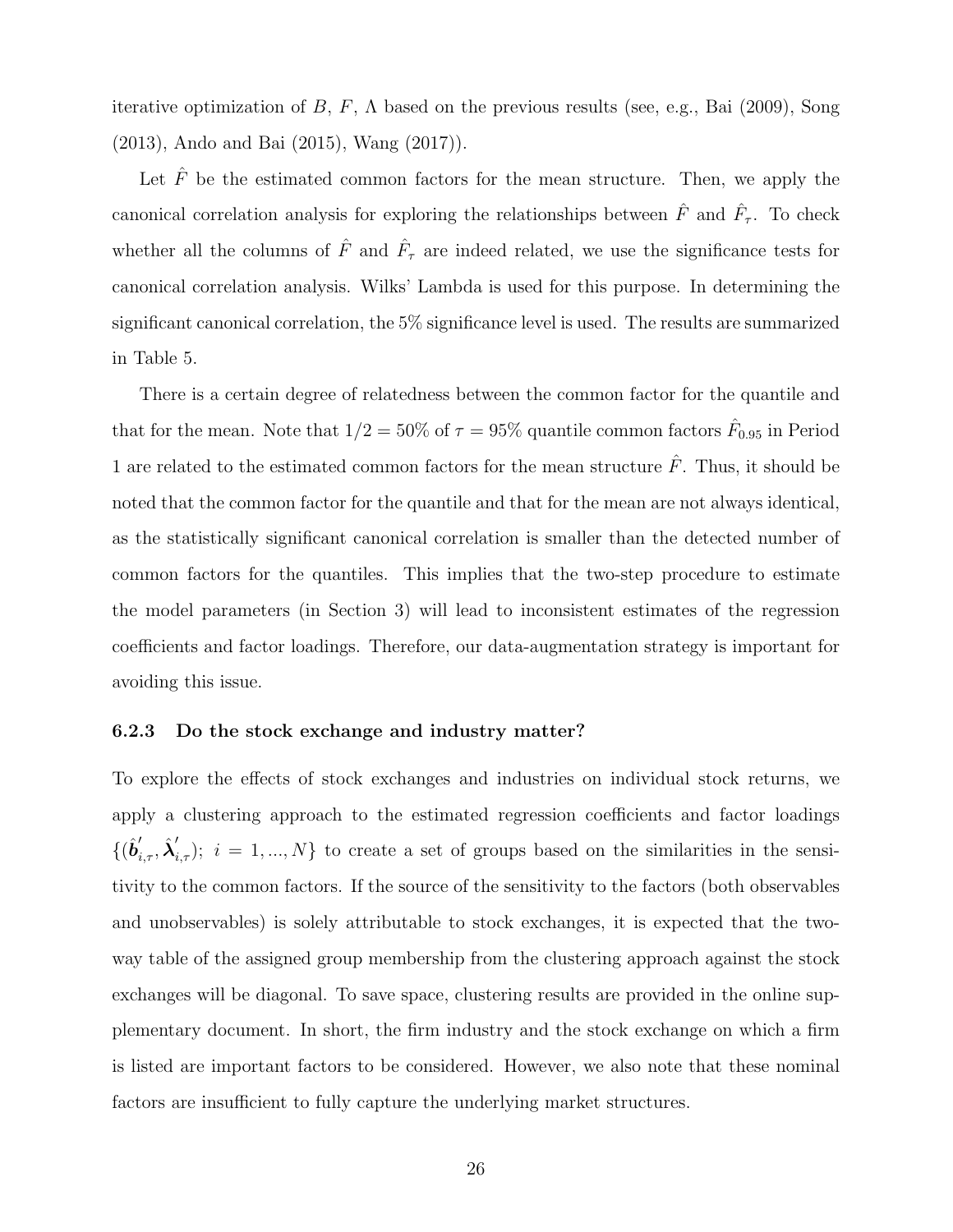#### 6.2.4 Meaning of common factors and regional effects

Because the estimated common factors do not have an immediate economic interpretation, we explore the economic meanings of the estimated common factors. Here, we regress the estimated common factors on Fama and French's 5 factors (Global, North America, Europe and Asia Pacific). These factors and the historical data are obtained from the publicly available Fama/French data library. Because there are 5 factors  $(Mkt, SMB, HML, RMW)$ and CMA) in each of the four regions, each of the estimated common factors is regressed on the set of 20 (Fama and French's 5 factors  $\times$  4 regions) variables. Mathematically, let  $f_{jt,\tau}$  be the estimated value of the j-th common factor at time t and at the  $\tau$ -th quantile; we then run the following regression  $f_{jt,\tau} = \mathbf{z}'_t \boldsymbol{\gamma}_j + e_{jt}$ , where  $\mathbf{z}_t$  is the 20-dimensional vector of Fama and French's factors. Then, we conduct statistical significance tests of the least squares estimate  $\hat{\gamma}_j$ .

To clearly demonstrate the regional effects, we calculate the following. We simply count the number of statistically significant Fama and French factors for each region. For example, in the lower quantile  $\tau = 0.05$ , there are  $r_{\tau} = 7$  common factors in Period 1. For each of the factors, we run the following regression:  $f_{jt,\tau} = \mathbf{z}'_t \boldsymbol{\gamma}_j + e_{jt}$  for  $j = 1, 2, ..., r_{\tau}$ . To investigate a connection to North America, we count the total sum of the number of significant Fama and French North America 5 factors across the seven  $(r<sub>\tau</sub> = 7)$  regressions. Note that a particular Fama and French factor may be counted multiple times across the regressions. Because the number of common factors  $r_{\tau}$  varies across quantiles and periods, we convert this count into percentage terms by dividing it by  $5 \times r_{\tau}$ , which is the upper bound of the count. For example, in the lower quantile  $\tau = 0.05$  in Period 1, the total sum of the number of significant Fama and French North America 5 factors is divided by  $5 \times r_{\tau} = 5 \times 7 = 35$ . The same operation is performed for the others, Global, Europe and Asia Pacific.

Figure 3 summarizes the results. We see that the extracted common factors are less connected to Fama and French's global factors than regional factors. This implies that the extracted factors are more related to Fama and French's regional factors. We note that the Fama/French global five factors are included in the explanatory variables (15). Because the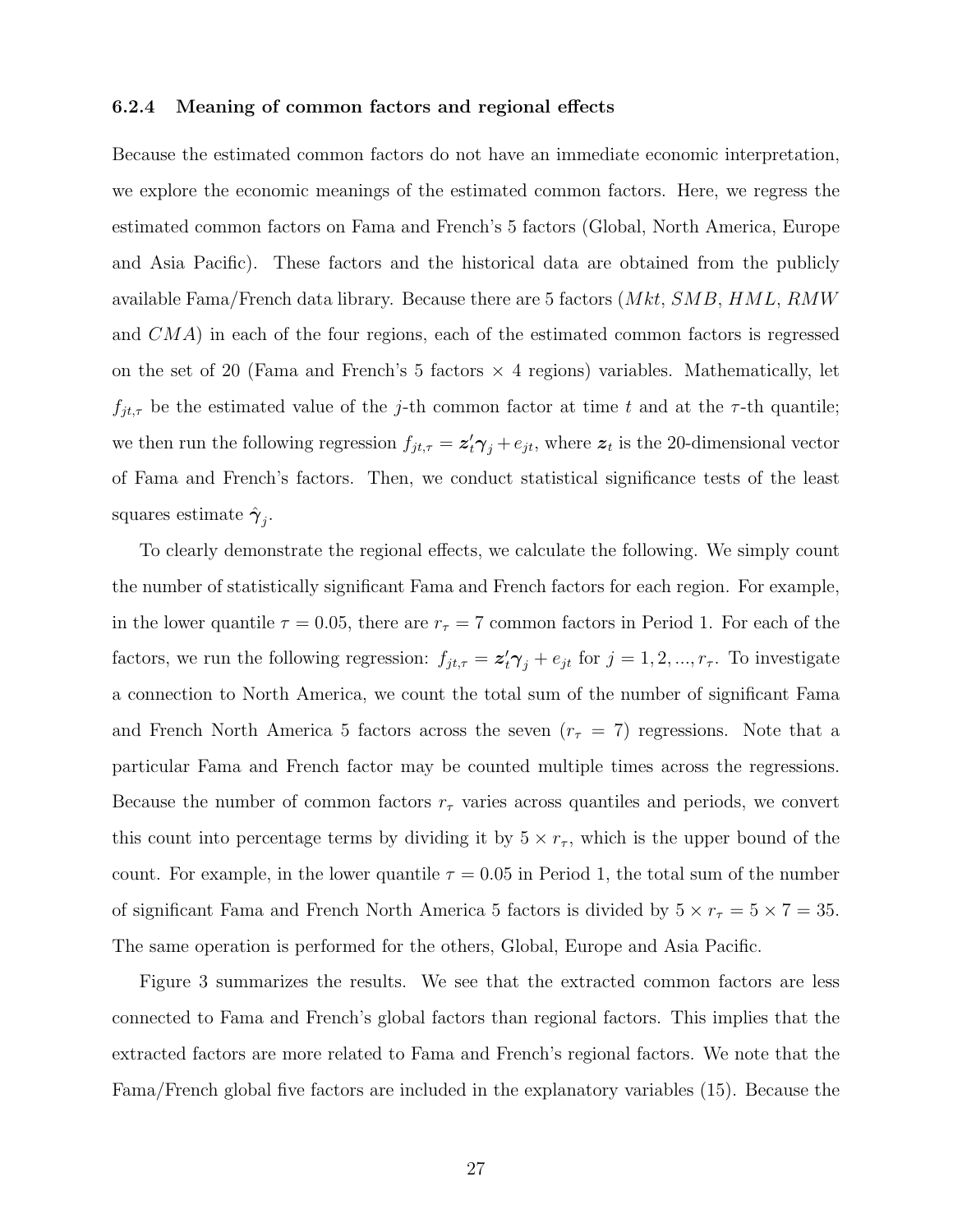extracted common factors are still connected to the Fama and French's global factors, our model is useful in treating the endogeneity problem.

#### 6.2.5 Discussion

The goal of our empirical analysis is to analyze the quantile co-movement of a large number of financial time series by investigating the quantile co-movement structure of the global financial market. We are interested primarily in the empirical questions described in the introduction. Here, we would like to provide a summary of our empirical findings.

Regarding the first question; "Do the quantile common factor structures that explain asset return distribution vary across quantiles?", we found that the number of common factors varies across quantiles. The number of common factors also varies over time. This is one of the reasons that understanding current financial market structures is important because the market structure changes over time.

We found empirical evidence to answer the second question. The common factor structure is not symmetric in the sense that the number of common factors in the lower tail  $\tau$  is larger than that in the upper tail in Period 1 and Period 2. This implies that there is greater heterogeneity in the lower tail than in the upper tail in these two periods.

Third, Table 5 indicates that there is a fair degree of relatedness between the common factor for the quantile and that for the mean. However, they are not identical. Therefore, the two-step procedure described in Section 3 would lead to inconsistent parameter estimation results. To avoid such undesirable results, our initialization algorithm and data-augmentation strategy are important.

Fourth, the stock exchange on which a firm is listed is partially related to the extracted factor structures. These observable stock characteristics are not sufficient to explain the extracted factor structures. This implies that diversification based on the stock exchange on which a firm is listed is inadequate, as the common factor structures are not fully connected with these nominal classifications.

Finally, there are special characteristics of the quantiles of financial markets. Compared to Period 3, the number of common factors in Period 1 and Period 2 is larger. This implies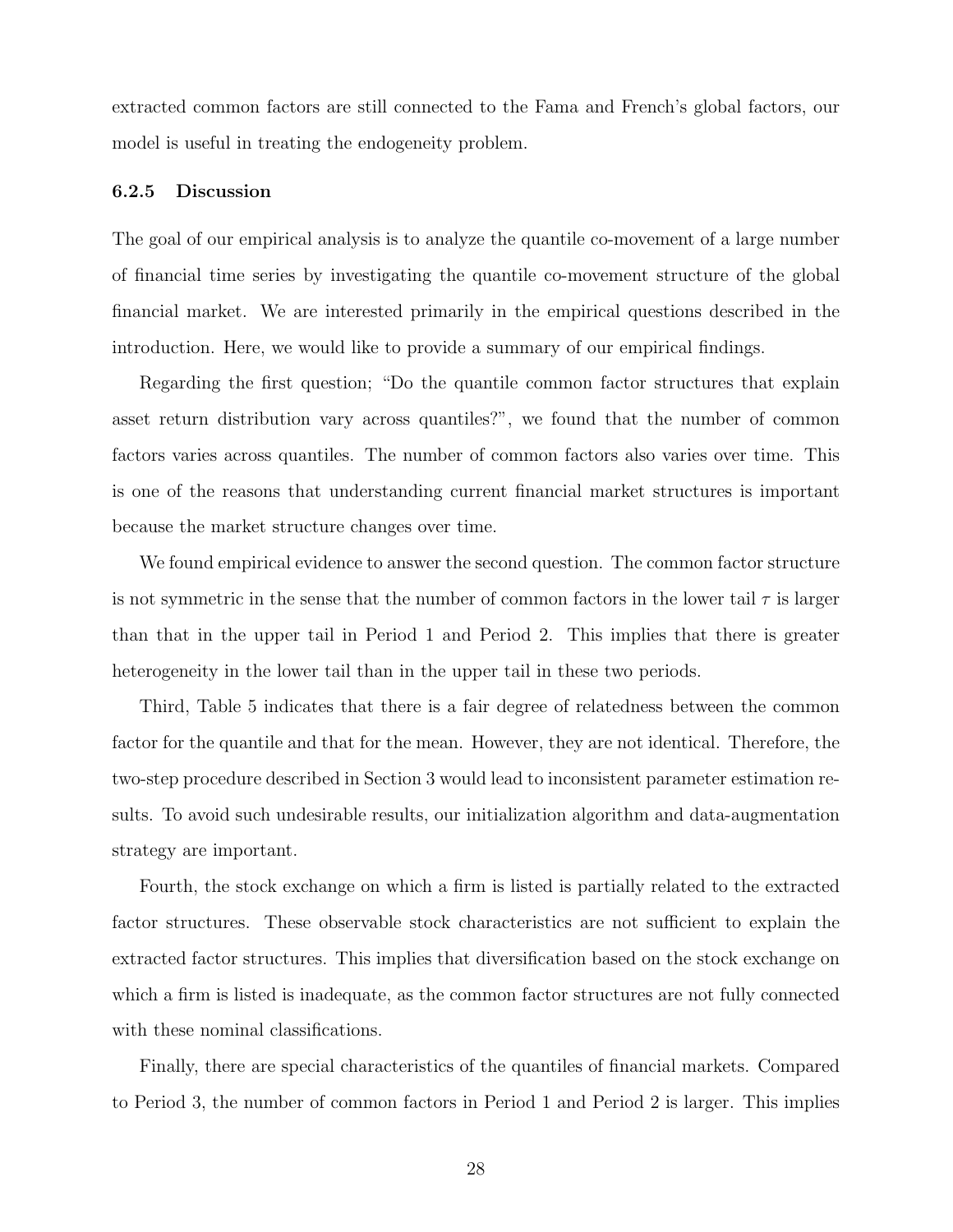that the heterogeneity of the global financial market decreased after Period 2. Figure 3 shows that the unobservable common factor structures are more connected to Asia Pacific regional factors during the subprime crisis (Period 1). This implies that the model (15) is missing some observable factors relating to Asia Pacific regional factors. In summary, the important common factors that govern asset return distributions vary across quantiles. These findings, derived from our general procedure, offer useful insights for institutional investors and regulators.

#### 6.2.6 Robustness check

For the vectors of observable factors in (15), we use Fama and French (2016)'s global five factors and a set of average returns for 11 local stock exchange markets with more than 100 stocks in the dataset. It is also possible to implement the proposed modeling procedure under a different specification of the vectors of observable factors. For example, together with Fama and French (2016)'s global five factors, one can consider a set of average returns for local stock exchange markets with more than 50 stocks in the dataset. However, similar results are obtained under this specification.

The rolling two-day average of returns is used to cope with the differences in international market trading hours. Similar results can be obtained under daily returns instead of a twoday rolling average.

# 7 Conclusion

In this paper, we introduced a new panel quantile regression model with interactive fixed effects. The model has attractive features, including heterogeneous regression coefficients, unobservable common factors that vary across quantiles, and the ability to cope with endogeneity by allowing correlations between observable factors and unobservable factors and factor loadings.

To address endogeneity and a large number of parameters, we proposed frequentist and Bayesian data-augmented inference procedures. This allowed us to directly estimate the model parameters. Theoretical properties were established for the frequentist estimator. We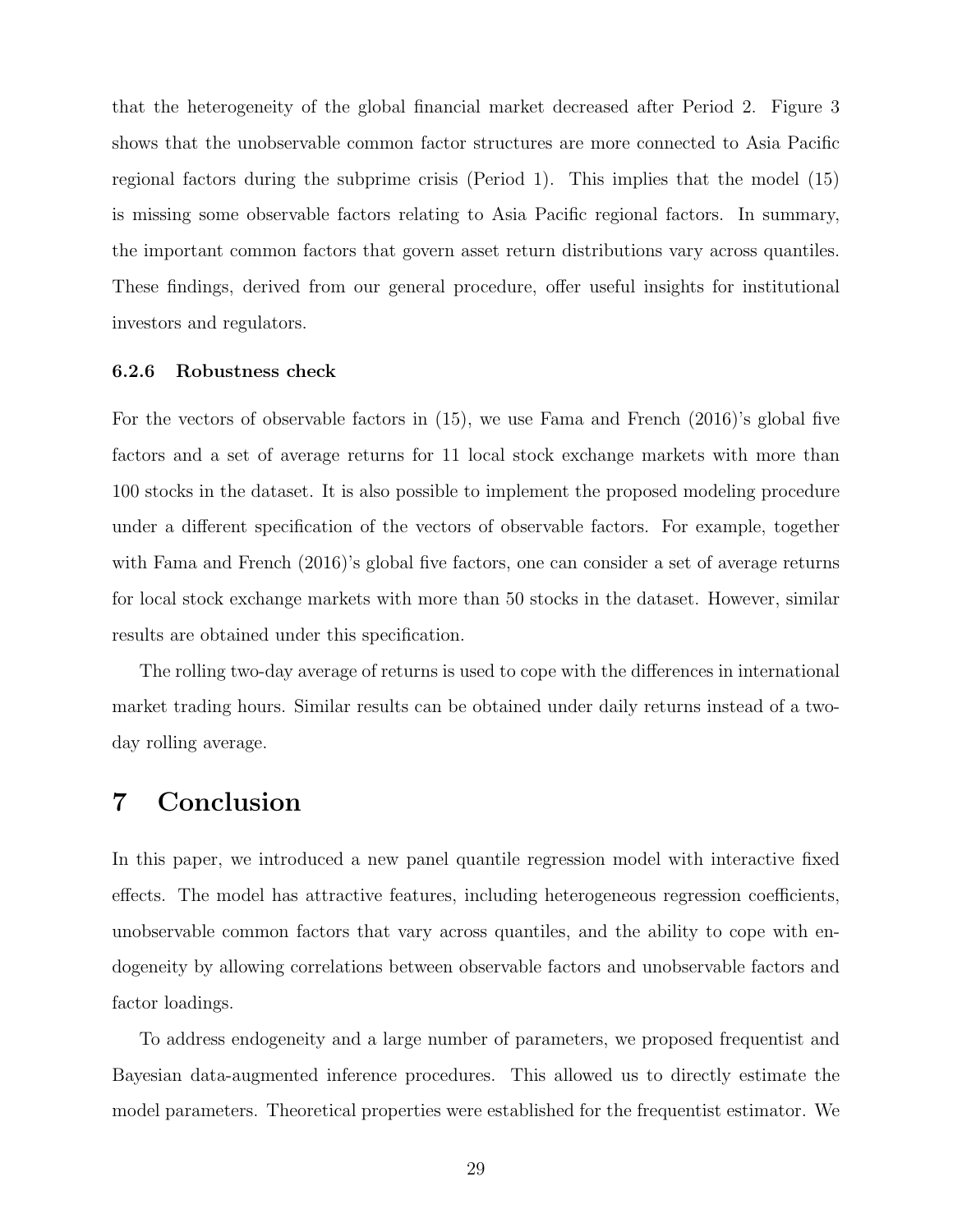also developed a new approach for selecting the number of common factors. Our empirical analysis delivered many insightful findings, which are of interest for investors and market regulators.

Acknowledgments The authors would like to thank the Co-editor, the Associate Editor and three anonymous reviewers for their constructive and helpful comments, which improved the quality of the paper considerably. We would also like to thank Lina Lu for helpful comments and the seminar participants at the University of Melbourne and the participants at the 1st International Conference on Econometrics and Statistics (EcoSta 2017) and the 30th Australasian Finance and Banking Conference. Ando's research is supported by a research grant from University of Melbourne, Melbourne Business School. Bai's research is supported by National Science Foundation, SES1658770.

# References

- Abrevaya, J. and Dahl, C. M. (2008). "The effects of birth inputs on birthweight: evidence from quantile estimation on panel data," Journal of Business  $\mathscr$  Economic Statistics, 26, 379–397.
- Ahn S. and Horenstein A. (2013). "Eigenvalue ratio test for the number of factors," Econometrica, 81, 1203–1227.
- Alhamzawi, R. and Yu, K. (2013). "Conjugate priors and variable selection for Bayesian quantile regression," *Computational Statistics & Data Analysis*, **64**, 209–219.
- Ando, T. (2010). *Bayesian model selection and statistical modeling*. CRC Press, London.
- Ando, T. and Bai, J. (2015). "Asset pricing with a general multifactor structure," Journal of Financial Econometrics, 13, 556–604.
- Ando, T. and Bai, J. (2016). "Panel data models with grouped factor structures under unknown group membership," *Journal of Applied Econometrics*, **136**, 163–191.
- Ando, T. and Bai, J. (2017). "Clustering huge number of time series: A panel data approach with high-dimensional predictors and factor structures," Journal of the American Statistical Association, 112, 1182–1198.
- Ando, T. and Bai, J. (2018). "Selecting the regularization parameters in high-dimensional panel data models: consistency and efficiency," Econometric Reviews, 37, 183–211.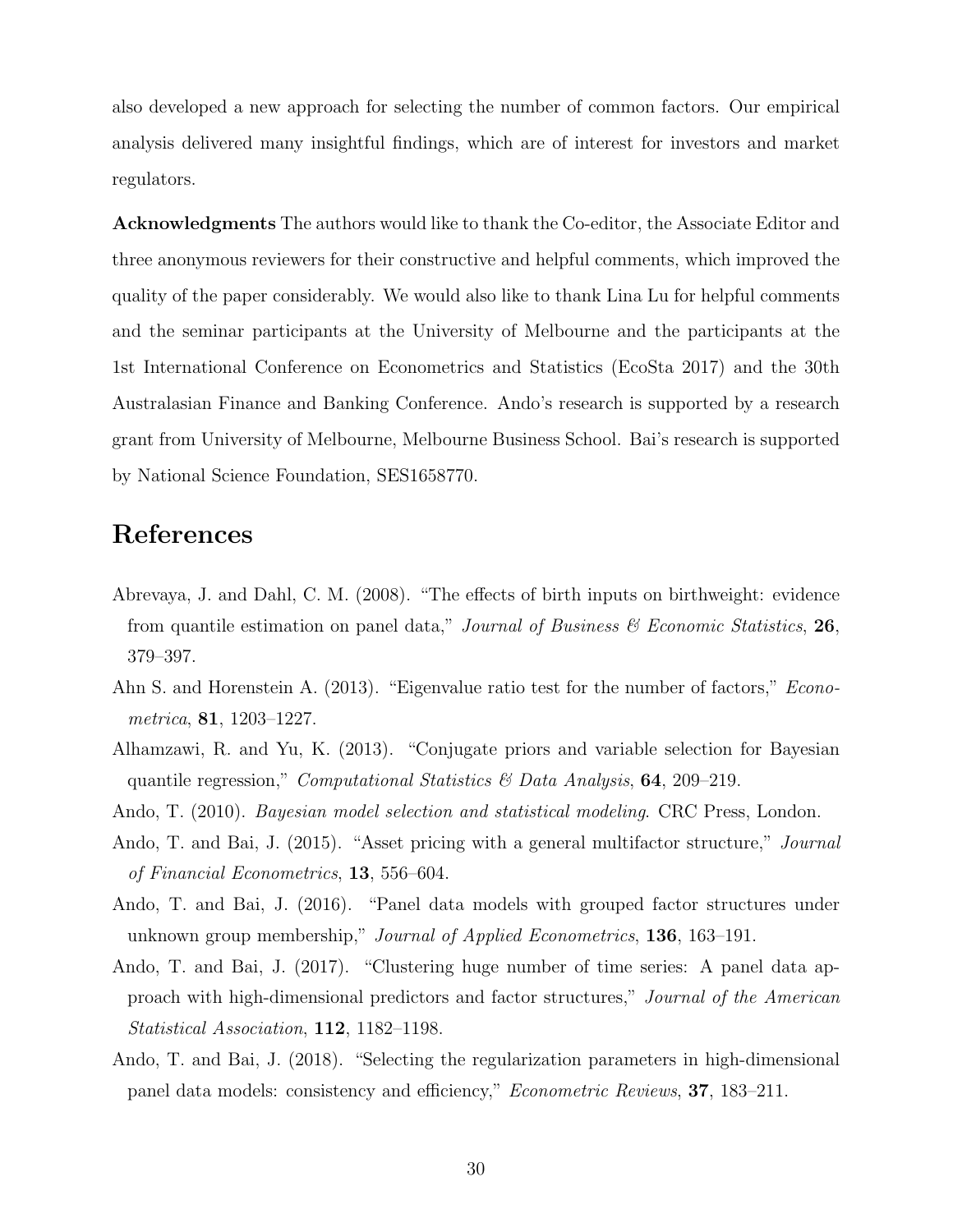- Ando, T. and Tsay, R. S. (2011). "Quantile regression models with factor-augmented predictors and information criterion," *Econometrics Journal*, **14**, 1–24.
- Bai, J. (2003). "Inferential theory for factor models of large dimensions," Econometrica, 71, 135–171.
- Bai, J. (2009). "Panel data models with interactive fixed effects," *Econometrica*, **77**, 1229– 1279.
- Bai, J. and Ng, S. (2002). "Determining the number of factors in approximate factor models," Econometrica, 70, 191–221.
- Bai, J. and Ng, S. (2013). "Principal components estimation and identification of static factors," *Journal of Econometrics*, **176**, 18–29.
- Baur, D.G. (2013). "The structure and degree of dependence: a quantile regression approach," Journal of Banking and Finance, 37, 786–798.
- Baur, D.G., Dimpfl, T. and Jung, R.C. (2012). "Stock return autocorrelations revisited: a quantile regression approach," Journal of Empirical Finance, 19, 254–265
- Belloni, A., and Chernozhukov, V. (2011). " $\ell_1$ -penalized quantile regression in high-dimensional sparse models," Annals of Statistics, 39, 82–130.
- Bondell, H.D., Reich, B.J. and Wang, H. (2010). "Noncrossing quantile regression curve estimation," Biometrika, 97, 825–838.
- Cappiello, L., Gerard, L., Kadareja, A. and Manganelli, S. (2014). "Measuring Comovements by Regression Quantiles," Journal of Financial Econometrics, 12, 645–678.
- Chen, J. (2015). "Factor Instrumental Variable Quantile Regression," Studies in Nonlinear Dynamics and Econometrics, 19, 71–92.
- Chen, L., Dolado, J. and Gonzalo, J. (2017). "Quantile Factor Models," Working Paper.
- Chen, M. Fernández-Val, I. and Weidner, M. (2014). Nonlinear Panel Models with Interactive Effects. Working Paper.
- Chen, C.W.S. and Gerlach, R. (2013). "Semi-parametric quantile estimation for double threshold autoregressive models with heteroskedasticity," *Computational Statistics*, 28, 1103–1131.
- Chen, C.W.S., Li, M. and Nguyen, N.T.H., and Sriboonchitta, S. (2017). "On asymmetric market model with heteroskedasticity and quantile regression," *Computational Economics*, 49, 155–174.
- Chernozhukov, V., Fernández-Val, I. and Galichon, A. (2010). "Quantile and Probability Curves Without Crossing," Econometrica, 78, 1093–1125.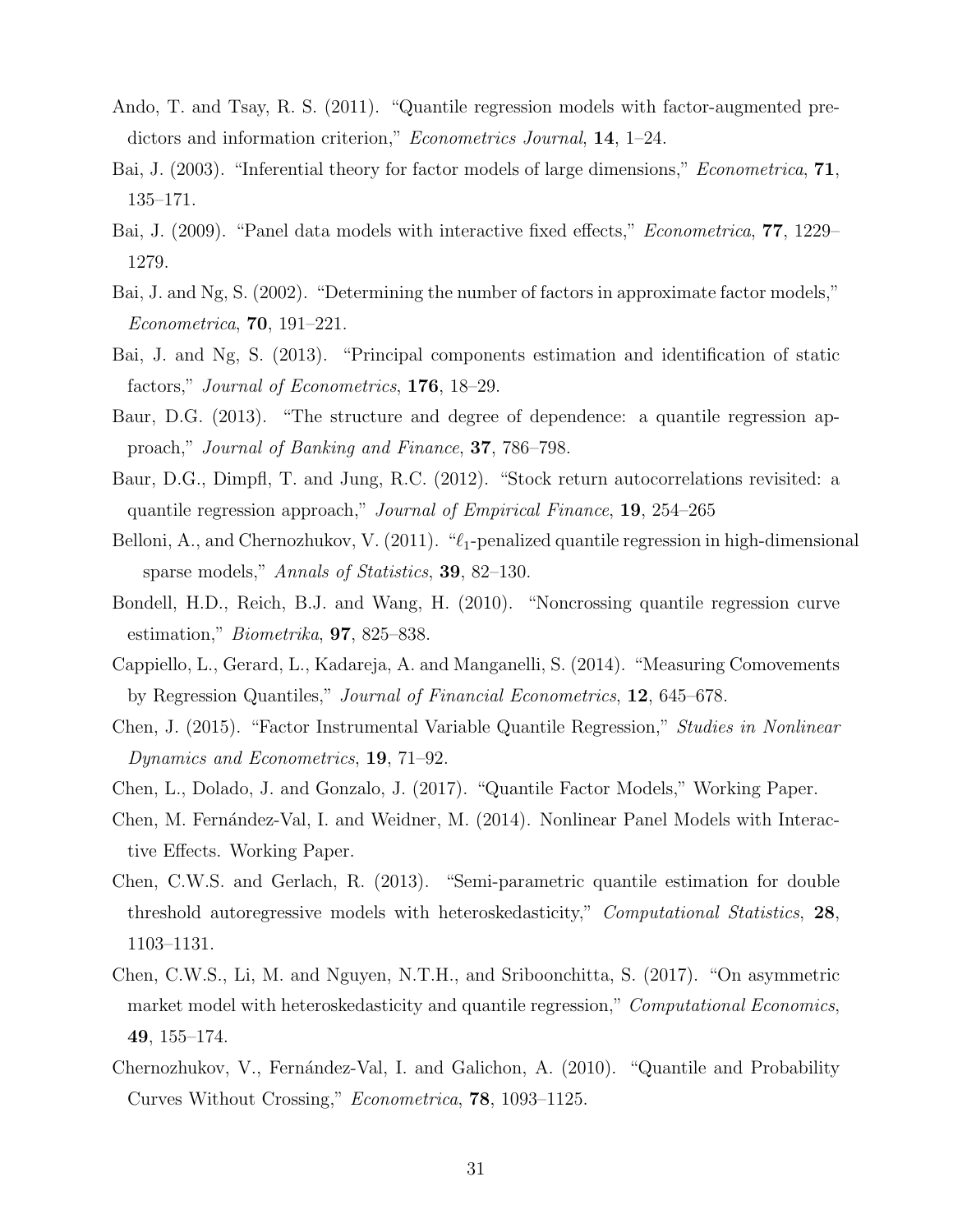- Chuang, C.C., Kuan, C.M. and Lin, H.Y. (2009). "Causality in quantiles and dynamic stock return-volume relations," Journal of Banking and Finance, 33, 1351–1360.
- Connor, G., and Korajzcyk, R. (1986). "Performance measurement with the arbitrage pricing theory: a new framework for analysis," Journal of Financial Economics, 15, 373–394.
- Dette, H. and Volgushev, S. (2008). "Non-crossing nonparametric estimates of quantile curves," Journal of the Royal Statistical Society, B70, 609–627.
- Doss, C.R., Flegal, J.M., Jones, G.L. and Neath, R.C. "Markov chain Monte Carlo estimation of quantiles," Electronic Journal of Statistics, 8, 2448–2478.
- Engle, R.F., Manganelli, S. (2004). "CAViaR: conditional autoregressive value at risk by regression quantiles," Journal of Business and Economic Statistics, 22, 367–381.
- Fama, E. F., and French, K. R. (1993). "Common factors in the returns on stocks and bonds," Journal of Financial Economics, 33, 3–56.
- Fama, E. F., and French, K. R. (1998). "Value versus Growth: The International Evidence," Journal of Finance, 53, 1975–1999.
- Fama, E. F., and French, K. R. (2016). "International tests of a five-factor asset pricing model," Journal of Financial Economics, 123, 441–463.
- Fernández-Val, I. and Weidner, M. (2016). "Individual and time effects in nonlinear panel data models with large  $N, T$ ," Journal of Econometrics, 192, 291–312.
- Forbes, K. J., and Rigobon, R. (2002). "No contagion, only interdependence: Measuring stock market comovements," Journal of Finance, 57, 2223-2261.
- Freyberger, J. (2015). "Asymptotic theory for differentiated products demand models with many markets," *Journal of Econometrics*, **185**, 162–181.
- Geraci, M. and Bottai, M. (2007). "Quantile regression for longitudinal data using the asymmetric Laplace distribution," Biostatistics, 8, 140–154.
- Gerlach R, Chen, C.W.S. and Chan, N.Y.C. (2011). "Bayesian Time-Varying Quantile Forecasting for Value-at-Risk in Financial Markets," Journal of Business and Economic Statistics, 29, 481–492.
- Gerlach, R., Chen, C.W.S. and Lin, E.M.H. (2016). "Bayesian Assessment of Dynamic Quantile Forecasts," Journal of Forecasting, 35, 751–764.
- Griffin, J. M. (2002). "Are the Fama and French Factors Global or Country Specific," Review of Financial Studies, 15, 783–803.
- Hallin, M., and R. Liška (2007). "The generalized dynamic factor model: determining the number of factors," *Journal of the American Statistical Association*, **102**, 603–617.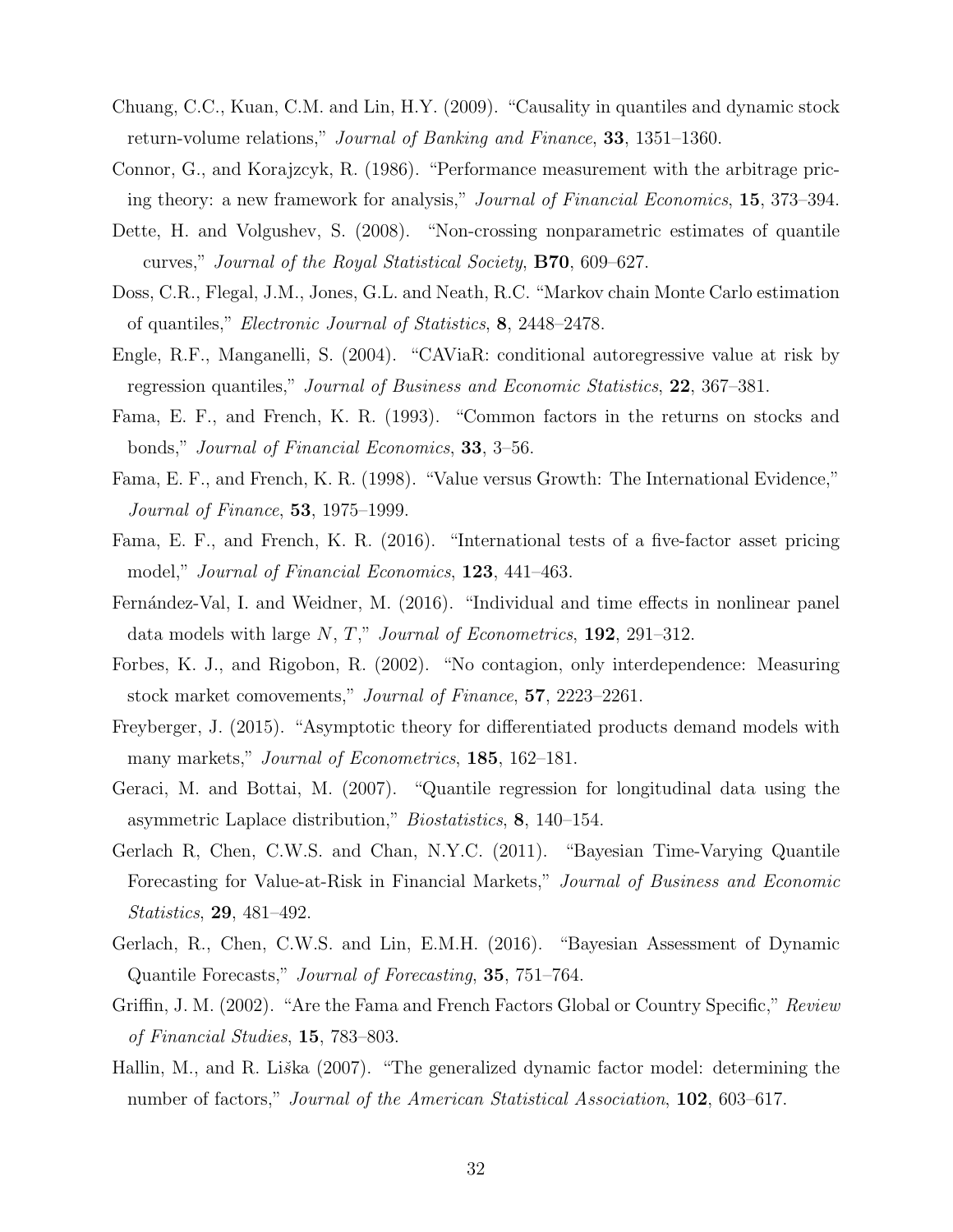- Han, H., Linton, O., Oka, T., Whang, Y.J. (2016). "The cross-quantilogram: Measuring quantile dependence and testing directional predictability between time series," Journal of Econometrics, 193, 251–270.
- Harding, M. and Lamarche, C. (2014). "Estimating and testing a quantile regression model with interactive effects," *Journal of Econometrics*, **178**, 101–113.
- He, X. (1997). "Quantile Curves Without Crossing," American Statistician, 51, 186–192.
- He, X., Wang, L. and Hong, H. G. (2013). "Quantile-adaptive model-free variable screening for high-dimensional heterogeneous data," Annals of Statistics, 41, 342–369.
- Hoff. P.D. (2009). "Simulation of the matrix Bingham-von Mises-Fisher distribution, with applications to multivariate and relational data," Journal of Computational and Graphical Statistics, 18, 438-456.
- Hou, K., Karolyi, G.A., and Kho, B.-C. (2011). "What Factors Drive Global Stock Returns," Review of Financial Studies, 24, 2527–2574.
- Jones, G. L. (2004). "On the Markov chain central limit theorem," Probability Surveys, 1, 299–320.
- Kato, K., A. F. Galvao, and G. V. Montes-Rojas (2012). "Asymptotics for panel quantile regression models with individual effects," Journal of Econometrics, 170, 76–91.
- Khatri, C. G. and Mardia, K. V. (1977). "The von Mises.Fisher distribution in orientation statistics," Journal of the Royal Statistical Society, B39, 95–106.
- Kozumi, H. and Kobayashi, G. (2011). "Gibbs sampling methods for Bayesian quantile regression," Journal of Statistical Computation and Simulation, 81, 1565–1578.
- Koenker, R. (2004). "Quantile regression for longitudinal data," Journal of Multivariate Analysis, 91, 74–89.
- Koenker, R. (2005). Quantile Regression. Cambridge University Press.
- Lamarche, C. (2010). "Robust penalized quantile regression estimation for panel data," Journal of Econometrics, 157, 396–408.
- Lancaster, T. and Jun, S.J. (2010). "Bayesian quantile regression methods," *Journal of* Applied Econometrics, 25, 287–307.
- Nath, H.B. and Brooks, R.D. (2015). "Assessing the idiosyncratic risk and stock returns relation in heteroskedasticity corrected predictive models using quantile regression," International Review of Economics  $\mathcal{C}$  Finance, 38, 94–111.
- Ni, Z.X., Wang, D.Z. and Xue, W.J. (2015). "Investor sentiment and its nonlinear effect on stock returns – New evidence from the Chinese stock market based on panel quantile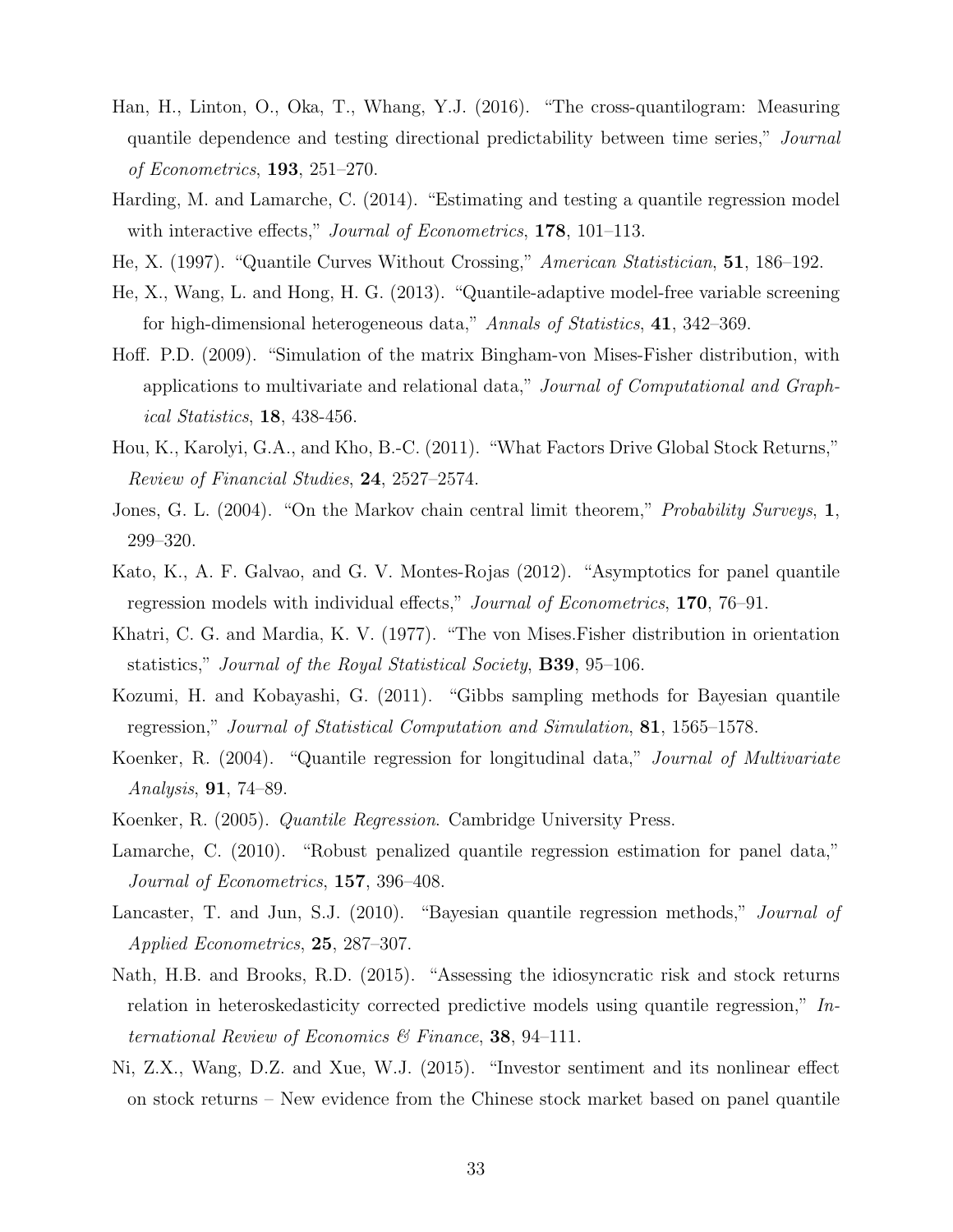regression model," Economic Modelling, 50, 266–274.

- Onatski, A. (2009). "Testing hypotheses about the number of factors in large factor models," Econometrica, 77, 1447–1479.
- Pesaran, M. H. (2006). "Estimation and inference in large heterogeneous panels with a multifactor error structure," *Econometrica*, **74**, 967–1012.
- Polson, N.G. and Scott, J.G. (2013). "Data augmentation for non-Gaussian regression models using variance-mean mixtures," Biometrika, 100, 459–471.
- Robert, C. and Casella, G. (2004). Monte Carlo Statistical Methods, Springer Texts in Statistics.
- Ross, S.A. (1976). "The arbitrage theory of capital asset pricing," Journal of Economic Theory, 13, 341–360.
- Shao, J. (1997). "An asymptotic theory for linear model selection," Statistica Sinica, 7, 221–264.
- Sherwood, B. and Wang, L. (2016). "Partially linear additive quantile regression in ultrahigh dimension," Annals of Statistics, 44, 288–317.
- So, M. K. P. and Chung, R. S. W. (2015). "Statistical Inference of Conditional Quantiles in Nonlinear Time Series Models", *Journal of Econometrics*, **189**, 457–472.
- Stock, J. H., and Watson, M. W. (2002). "Forecasting using principal components from a large number of observable factors," Journal of the American Statistical Association, **97**, 1167–1179.
- Tang, Y., Song, X., Wang, H.J. and Zhu, Z. (2013). "Variable selection in high-dimensional quantile varying coefficient models," Journal of Multivariate Analysis, 122, 115–132.
- Tsay, R. and Ando, T. (2012). "Bayesian panel data analysis for exploring the impact of recent financial crisis on the U.S stock market," Computational Statistics Data Analysis, 56, 3345–3365.
- Wang, P. (2017). "Large dimensional factor models with a multi-level factor structure," Working Paper, HKUST.
- Yan, Y., and Kottas, A. (2015). "A new family of error distributions for Bayesian quantile regression," Working Paper.
- Yuan, Y., Chen, N. and Zhou, S. (2017). "Modelling Regression Quantile Process using Monotone B-splines," Technometrics, 59, 338–350.
- Yue, Y. R. and Rue, H. (2011). "Bayesian inference for additive mixed quantile regression models," *Computational Statistics & Data Analysis*, **55**, 84–96.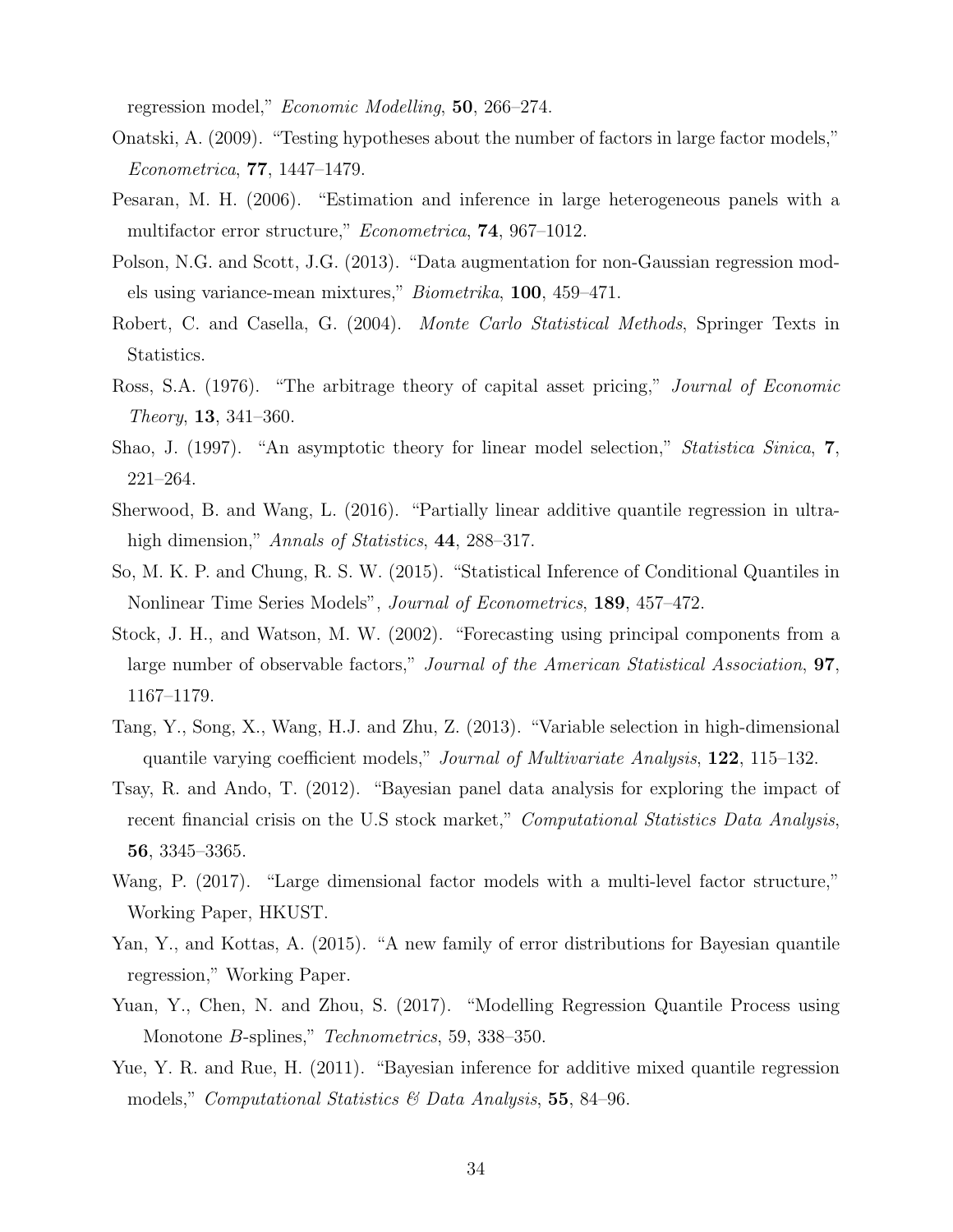Table 1: Estimated number of common factors  $r<sub>\tau</sub>$  for the quantiles  $\tau = 0.05$  and 0.95. Period 1 (January 1, 2007, to April 31, 2009); Period 2 (September 1, 2009, to December 31, 2012); Period 3 (January 1, 2013, to March 31, 2015), Period 4 (January 1, 2007, to March 31, 2015).

|      | Period 1 Period 2 Period 3 Period 4 |  |
|------|-------------------------------------|--|
| 0.05 |                                     |  |
| 0.95 |                                     |  |

Table 2: The result of canonical correlation analysis between the common factors for quantile  $\tau$  and the common factors for the mean (See Section 6.2.2). To determine the significant canonical correlation, the 5% significance level is used. Period 1 (January 1, 2007, to April 31, 2009); Period 2 (September 1, 2009, to December 31, 2012); Period 3 (January 1, 2013, to March 31, 2015), Period 4 (January 1, 2007, to March 31, 2015).

| $\tau$ |     | Period 1 Period 2 Period 3 Period 4 |     |       |
|--------|-----|-------------------------------------|-----|-------|
| 0.05   | 6/7 | 5/6                                 | 3/3 | 10/10 |
| 0.95   | 1/2 | 2/2                                 | 4/4 | 7/8   |



Figure 1: Link between the extracted common factors and Fama and French factors for each region (See Section 6.2.4). Each cell represents the fraction of statistical significant common factors explained by Fama and French factors. Period 1 (January 1, 2007, to April 31, 2009); Period 2 (September 1, 2009, to December 31, 2012); Period 3 (January 1, 2013, to March 31, 2015), Period 4 (January 1, 2007, to March 31, 2015).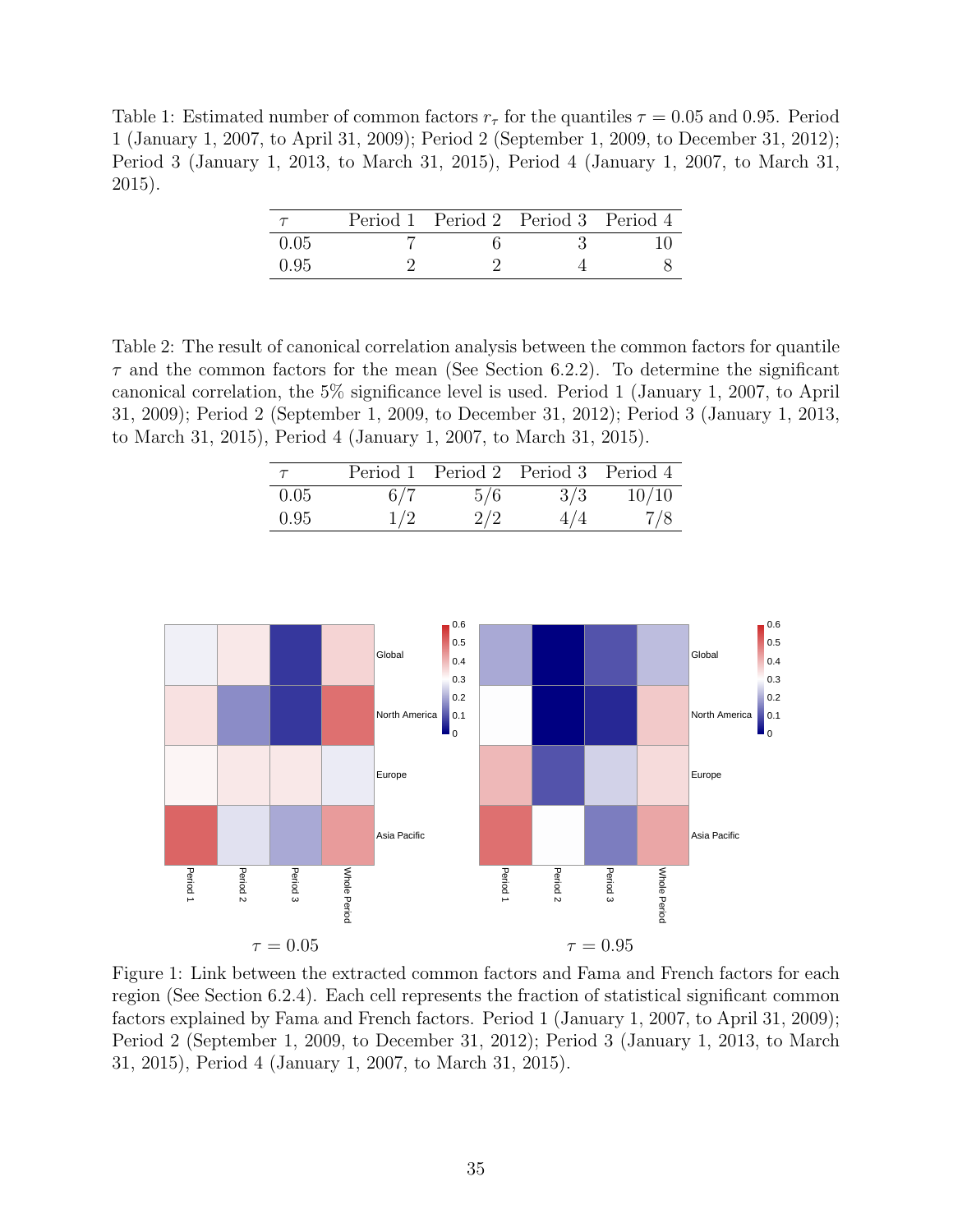# On-line supplement to Quantile co-movement in financial markets: A panel quantile model with unobserved heterogeneity

Tomohiro Ando $^4$  and Jushan Bai  $^5$ 

Abstract: Appendix A provides the proof of Proposition 1. Proof of Theorem 1 is given in Appendix B. To prove Theorem 2, we need the uniform convergence rates of estimated parameters. Appendix C provides this result. Theorem 2 and Theorem 3 are proved in Appendix D and E, respectively. In Appendix F, we provide additional information on the empirical analysis. Appendix G reports the Monte Carlo simulation results.

Notation For notational simplicity, we suppress the dependency of  $\tau$  such that  $\varepsilon_{it,\tau} = \varepsilon_{it}$ ,  $\bm{b}_{i,\tau}=\bm{b}_i, \, \bm{\lambda}_{i,\tau}=\bm{\lambda}_i, \, \bm{\gamma}_{i,\tau}=(\bm{b}_{i,\tau}', \bm{\lambda}_{i,\tau}')', \, \bm{f}_{t,\tau}=\bm{f}_t, \, B_\tau=B, \, \Lambda_\tau=\Lambda, \, F_\tau=F, \, \text{etc throughout}$ the proof. Also, we denote the true parameters as  $b_{i,0}$ ,  $\lambda_{i,0}$ ,  $\gamma_{i,0}$ ,  $f_{t,0}$ ,  $F_0$ ,  $\Lambda_0$  and  $B_0$ , etc.

### A Proof of Proposition 1

The following lemma is used in the proof of Proposition 1.

**Lemma 1** (Lemma 2.2.10 of Van der Vaart and Wellner (1996)) Let  $X_1,...,X_n$  be arbitrary random variables that satisfy the tail bound:

$$
P(|X_i| > z) \le 2 \exp\left(-\frac{1}{2} \times \frac{z^2}{a + bz}\right)
$$

for all z (and all i) and fixed  $a, b > 0$ . Then,

$$
E\left|\max_{1\leq i\leq n} X_i\right| \leq C\left(b \times \log(n+1) + \sqrt{a \times \log(n+1)}\right)
$$

for some positive constant C.

<sup>4</sup>Melbourne Business School, Melbourne University, T.Ando@mbs.edu. 200 Leicester Street, Carlton, Victoria 3053, Australia.

<sup>5</sup>Department of Economics, Columbia University, jb3064@columbia.edu. 1019 International Affairs Building 420 West 118 Street New York, NY 10027 USA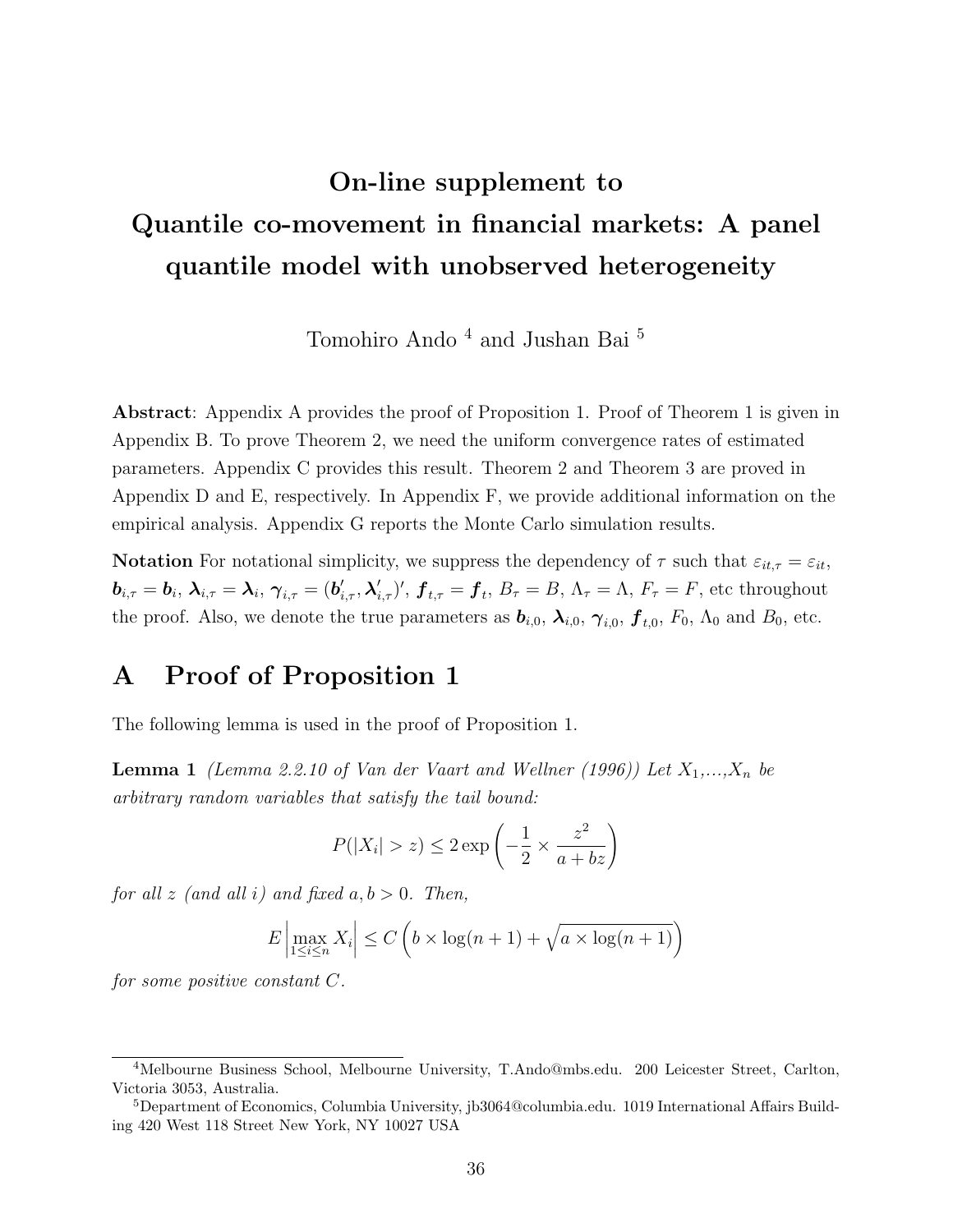**Lemma 2** (Lemma 2.2.11 of Van der Vaart and Wellner (1996)) Suppose that  $X_1,...,X_n$ be independent random variables with zero mean such that  $E|X_i|^m \leq m!M^{m-2}v_i/2$ , for every  $m \geq 2$  (and all i) and some constants M and  $v_i$ . Then:

$$
P\left(\left|\sum_{i=1}^n X_i\right| \geq z\right) \leq 2 \exp\left(-\frac{z^2}{v+Mz}\right),
$$

for  $v > v_1 + \cdots + v_n$ .

#### A.1 Proof of Proposition 1

We first show

$$
\sup_{\boldsymbol{f}_t \in \mathcal{F}, \boldsymbol{\lambda}_i \in \mathcal{L}, \boldsymbol{b}_i \in \mathcal{B}} \left| \frac{1}{NT} \sum_{i=1}^N \sum_{t=1}^T \left\{ \rho_\tau (y_{it} - \boldsymbol{x}_{it}^{\prime} \boldsymbol{b}_i - \boldsymbol{f}_t^{\prime} \boldsymbol{\lambda}_i) - E \left[ \rho_\tau (y_{it} - \boldsymbol{x}_{it}^{\prime} \boldsymbol{b}_i - \boldsymbol{f}_t^{\prime} \boldsymbol{\lambda}_i) \right] \right\} \right| = o_p(1), \tag{1}
$$

where  $E[\cdot]$  is the expectation of  $y_{it}$  conditioned on X,  $F_0$ ,  $\Lambda_0$  and  $B_0$ . For any  $e > 0$ ,  $\mathcal{F}, \mathcal{L},$ and B are covered by  $\cup_{\mathbf{f} \in \mathcal{F}} B_e(\mathbf{f}), \cup_{\mathbf{\lambda} \in \mathcal{L}} B_e(\mathbf{\lambda})$  and  $\cup_{\mathbf{b} \in \mathcal{B}} B_e(\mathbf{b})$ , respectively. Here  $B_r(z)$  is a closed ball with center z and radius  $r > 0$ . Because of their compactness by Assumptions A and B, there exist finite positive integers  $C_F$ ,  $C_{\Lambda}$ ,  $C_B$ , and  $\{\bar{\bm{f}}_1, ..., \bar{\bm{f}}_{C_F}\} \in \mathcal{F}$ ,  $\{\bar{\lambda}_1, ..., \bar{\lambda}_{C_{\Lambda}}\} \in \mathcal{L}, \{\bar{\mathbf{b}}_1, ..., \bar{\mathbf{b}}_{C_B}\} \in \mathcal{B}$  such that

$$
\mathcal{F} \subset \cup_{k=1}^{C_F} B_e(\bar{\boldsymbol{f}}_k), \quad \mathcal{L} \subset \cup_{k=1}^{C_{\Lambda}} B_e(\bar{\boldsymbol{\lambda}}_k), \quad \mathcal{B} \subset \cup_{k=1}^{C_B} B_e(\bar{\boldsymbol{b}}_k).
$$

Define

$$
\mathcal{J}\equiv\{\boldsymbol{x'}\boldsymbol{b}+\boldsymbol{f'}\boldsymbol{\lambda}:\ \boldsymbol{b}\in\mathcal{B},\ \boldsymbol{f}\in\mathcal{F},\ \boldsymbol{\lambda}\in\mathcal{L}\}.
$$

The set  $\mathcal J$  is covered by  $\cup_{k=1}^{C_B} \cup_{u=1}^{C_F} \cup_{v=1}^{C_\Lambda} H(\bar{\boldsymbol{b}}_k, \bar{\boldsymbol{f}}_u, \bar{\boldsymbol{\lambda}}_v)$ , where  $H(\bar{\boldsymbol{b}}_k, \bar{\boldsymbol{f}}_u, \bar{\boldsymbol{\lambda}}_v) = {\boldsymbol{x'\boldsymbol{b}} + \boldsymbol{f'\lambda}}; \ \boldsymbol{b} \in B_e(\bar{\boldsymbol{b}}_k), \ \boldsymbol{f} \in B_e(\bar{\boldsymbol{f}}_u), \ \boldsymbol{\lambda} \in B_e(\bar{\boldsymbol{\lambda}}_v)$ . Suppose  $\mathbf{x}'\mathbf{b} + \mathbf{f}'\mathbf{\lambda} \in H(\bar{\mathbf{b}}_k, \bar{\mathbf{f}}_u, \bar{\boldsymbol{\lambda}}_v)$ . We then have

$$
|\mathbf{x}'\mathbf{b} + \mathbf{f}'\mathbf{\lambda} - (\mathbf{x}'\bar{\mathbf{b}}_k + \bar{\mathbf{f}}'_u\bar{\mathbf{\lambda}}_v)|
$$
  
\n
$$
\leq ||\mathbf{x}'\mathbf{b} - \mathbf{x}'\bar{\mathbf{b}}_k|| + ||\mathbf{f}'\mathbf{\lambda} - \bar{\mathbf{f}}'_u\bar{\mathbf{\lambda}}_v||
$$
  
\n
$$
\leq ||\mathbf{x}|| \times ||\mathbf{b} - \bar{\mathbf{b}}_k|| + ||\mathbf{f} - \bar{\mathbf{f}}_u\bar{\mathbf{\lambda}}_v||
$$
  
\n
$$
\leq ||\mathbf{x}|| \times ||\mathbf{b} - \bar{\mathbf{b}}_k|| + ||\mathbf{f} - \bar{\mathbf{f}}_u|| \times ||\mathbf{\lambda} - \bar{\mathbf{\lambda}}_v|| + ||\bar{\mathbf{f}}_u|| \times ||\mathbf{\lambda} - \bar{\mathbf{\lambda}}_v|| + ||\mathbf{f} - \bar{\mathbf{f}}_u|| \times ||\bar{\mathbf{\lambda}}_v||
$$
  
\n
$$
\leq eM + e^2 + eM + eM
$$
  
\n
$$
\equiv \delta,
$$

where  $M < \infty$  is an upper bound (in terms of norm) for the elements in  $\mathcal{L}, \mathcal{F}$  and X (by compactness assumption). Note that  $H(\bar{\bm{b}}_k, \bar{\bm{f}}_u, \bar{\bm{\lambda}}_v) \subset B_\delta(\bm{x}' \bar{\bm{b}}_s + \bar{\bm{f}}'_u \bar{\bm{\lambda}}_v)$ . Thus,

$$
\mathcal{J} \subset \cup_{k=1}^{C_B} \cup_{u=1}^{C_F} \cup_{v=1}^{C_\Lambda} B_\delta(\mathbf{x}'\bar{\mathbf{b}}_k + \bar{\mathbf{f}}'_u\bar{\mathbf{\lambda}}_v),
$$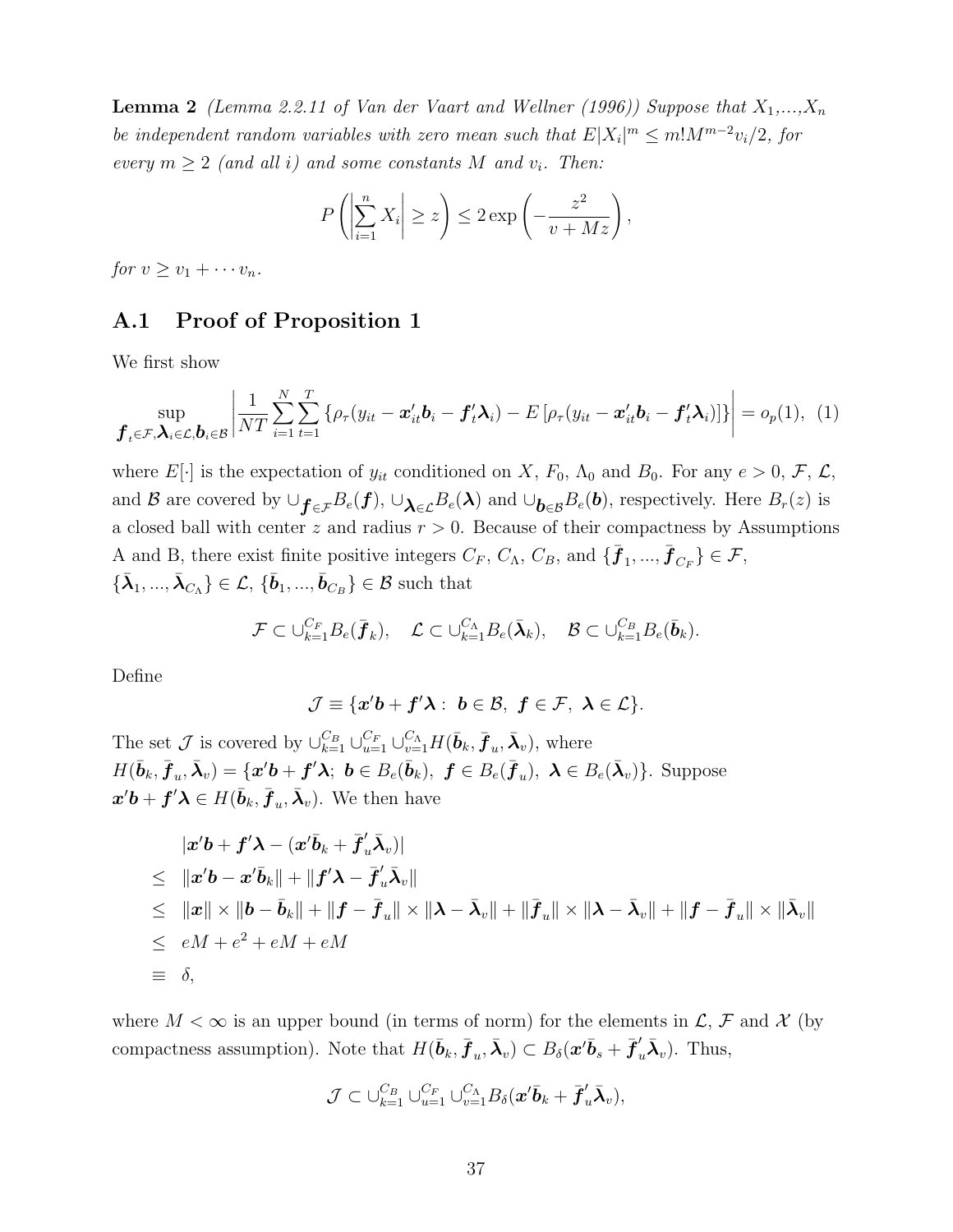which implies that, for any  $\delta > 0$ , there exist finite integers  $C_B$ ,  $C_F$  and  $C_{\Lambda}$  such that  $\mathcal J$  is covered by the union of  $C_B \times C_F \times C_\Lambda$  closed balls  $B_{\delta}(\boldsymbol{x}'\bar{\boldsymbol{b}}_{1}+\bar{\boldsymbol{f}}_{1}'\bar{\boldsymbol{\lambda}}_{1}),...,B_{\delta}(\boldsymbol{x}'\bar{\boldsymbol{b}}_{C_{B}}+\bar{\boldsymbol{f}}_{C_{F}}'\bar{\boldsymbol{\lambda}}_{C_{\Lambda}}).$ For each  $x_{it}$ ,  $f_t$ ,  $\lambda_i$  and  $b_i$ , we can identify  $\bar{f}_u$ ,  $\bar{\lambda}_v$  and  $\bar{b}_k$ , such that  $f_t \in B_e(\bar{f}_u)$ ,  $\lambda_i \in B_e(\bar{\lambda}_v)$  and  $\mathbf{b}_i \in B_e(\bar{\mathbf{b}}_k)$ . Define  $h_{it} = \mathbf{x}'_{it}\mathbf{b}_i + \mathbf{f}'_t\lambda_i$  and

$$
d_{it}:=d_{it,k,u,v}=\boldsymbol{x}_{it}^{\prime}\bar{\boldsymbol{b}}_{k}+\!{}^{\prime}\bar{\boldsymbol{f}}_{u}^{\prime}\bar{\boldsymbol{\lambda}}_{v},
$$

then  $|h_{it} - d_{it}| \leq \delta$ . Thus,

$$
\begin{split}\n&\left|\frac{1}{NT}\sum_{i=1}^{N}\sum_{t=1}^{T}\left\{\rho_{\tau}(y_{it}-\boldsymbol{x}_{it}^{\prime}\boldsymbol{b}_{i}-\boldsymbol{f}_{t}^{\prime}\boldsymbol{\lambda}_{i})-E\left[\rho_{\tau}(y_{it}-\boldsymbol{x}_{it}^{\prime}\boldsymbol{b}_{i}-\boldsymbol{f}_{t}^{\prime}\boldsymbol{\lambda}_{i})\right]\right\}\right| \\
&=\left|\frac{1}{NT}\sum_{i=1}^{N}\sum_{t=1}^{T}\left\{\rho_{\tau}(y_{it}-h_{it})-E\left[\rho_{\tau}(y_{it}-h_{it})\right]\right\}\right| \\
&\leq \left|\frac{1}{NT}\sum_{i=1}^{N}\sum_{t=1}^{T}\left\{\rho_{\tau}(y_{it}-h_{it})-\rho_{\tau}(y_{it}-d_{it})\right\}\right| \\
&+\left|\frac{1}{NT}\sum_{i=1}^{N}\sum_{t=1}^{T}\left\{E\left[\rho_{\tau}(y_{it}-h_{it})\right]-E\left[\rho_{\tau}(y_{it}-d_{it})\right]\right\}\right| \\
&+\left|\frac{1}{NT}\sum_{i=1}^{N}\sum_{t=1}^{T}\left\{\rho_{\tau}(y_{it}-d_{it})-E\left[\rho_{\tau}(y_{it}-d_{it})\right]\right\}\right| \\
&= I_{1}+I_{2}+I_{3}.\n\end{split}
$$

Now,

$$
I_1 \leq \frac{1}{NT} \sum_{i=1}^{N} \sum_{t=1}^{T} |\rho_{\tau}(y_{it} - h_{it}) - \rho_{\tau}(y_{it} - d_{it})|
$$
  
 
$$
\leq \frac{1}{NT} \sum_{i=1}^{N} \sum_{t=1}^{T} \{s_{\tau}(y_{it}, \delta) - E[s_{\tau}(y_{it}, \delta)]\} + \frac{1}{NT} \sum_{i=1}^{N} \sum_{t=1}^{T} E[s_{\tau}(y_{it}, \delta)],
$$

where  $s_{\tau}(y, \delta) = \sup_{a, b \in \mathcal{J}, |a-b| \le \delta} |\rho_{\tau}(y-a) - \rho_{\tau}(y-b)|$ . The first term in the last line is  $o_p(1)$ by a law of large numbers. By choosing a small enough  $\delta$ , the second term can be made arbitrarily small. Similarly,  $I_2$  can be made arbitrarily small by choosing a small enough  $\delta$ . Finally, we consider  $I_3$ . Note that  $d_{it} = d_{it,k,u,v}$ ,  $I_3$  is uniformly bounded by

$$
\sup_{k,u,v} \left| \frac{1}{NT} \sum_{i=1}^{N} \sum_{t=1}^{T} \{ \rho_{\tau}(y_{it} - d_{it,k,u,v}) - E \left[ \rho_{\tau}(y_{it} - d_{it,k,u,v}) \right] \} \right|
$$
  
= 
$$
\max_{d_j \in \mathcal{S}} \left| \frac{1}{NT} \sum_{i=1}^{N} \sum_{t=1}^{T} \{ \rho_{\tau}(y_{it} - d_j) - E \left[ \rho_{\tau}(y_{it} - d_j) \right] \} \right|,
$$

 $\overline{\phantom{a}}$  $\overline{\phantom{a}}$  $\overline{\phantom{a}}$  $\overline{\phantom{a}}$  $\overline{\phantom{a}}$ 

where

$$
\mathcal{S} \equiv \left\{ \{d_{it,k,u,v}\}_{i=1,...,N,t=1,...,T}: \bar{\bm{f}}_u \in \{\bar{\bm{f}}_1,...,\bar{\bm{f}}_{C_F}\}, \bar{\bm{\lambda}}_v \in \{\bar{\bm{\lambda}}_1,...,\bar{\bm{\lambda}}_{C_{\Lambda}}\}, \bar{\bm{b}}_k \in \{\bar{\bm{b}}_1,...,\bar{\bm{b}}_{C_B}\} \right\}
$$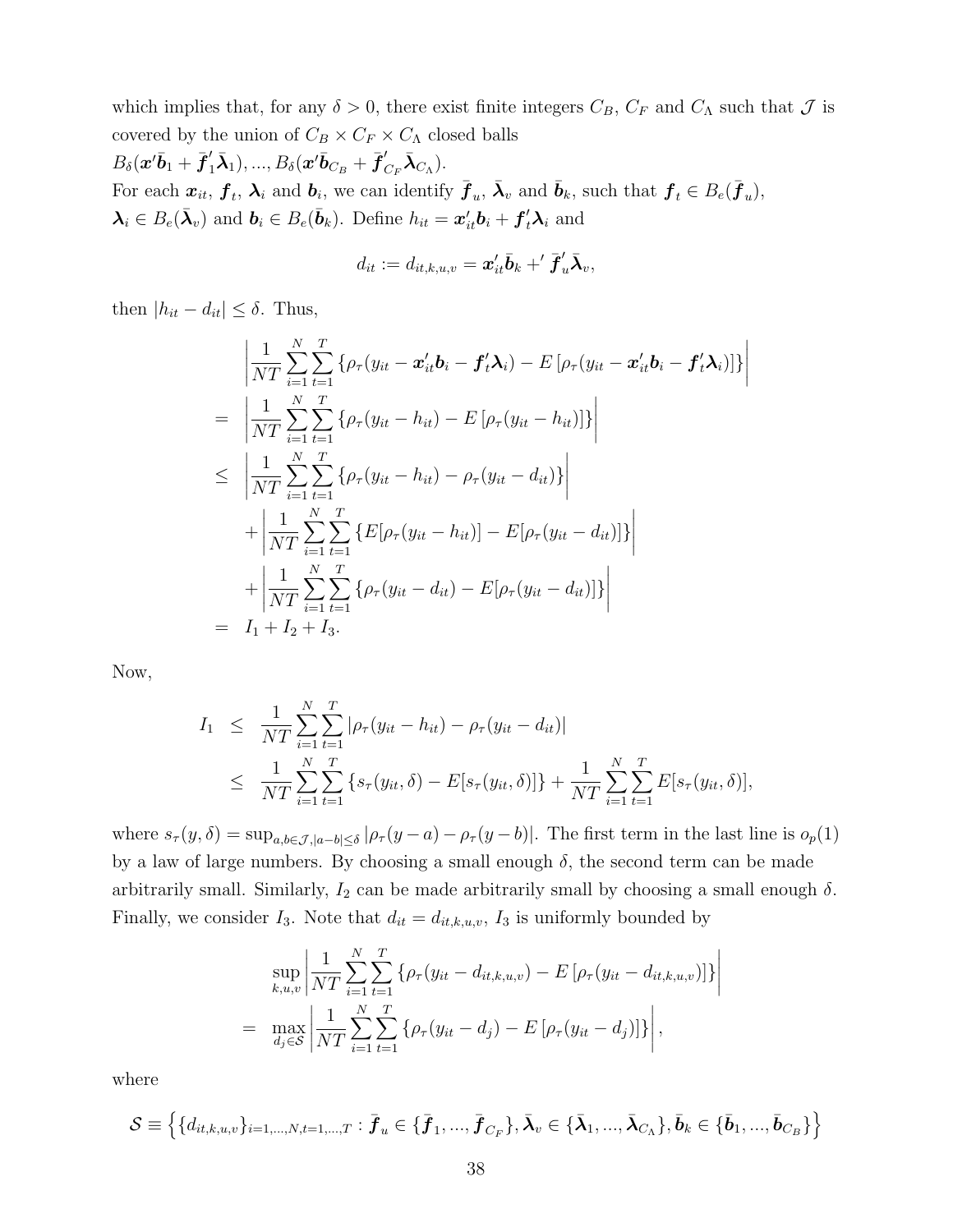Note that there are some abuse of notations, but the idea should be clear. The maximum of number of elements of  $S$  is  $C_B^N C_A^N C_F^T$  when  $k, u, v$  vary. Note that

$$
\sup_{h \in \mathcal{J}} |\rho_{\tau}(y_{it} - h) - E[\rho_{\tau}(y_{it} - h)]|
$$
\n
$$
= \sup_{h \in \mathcal{J}} |\rho_{\tau}(x_{it}'b_{i} + f_{t}'\lambda_{i} + \varepsilon_{it} - h) - E[\rho_{\tau}(x_{it}'b_{i} + f_{t}'\lambda_{i} + \varepsilon_{it} - h)]|
$$
\n
$$
\leq \sup_{h \in R} |\rho_{\tau}(\varepsilon_{it} - h) - E[\rho_{\tau}(\varepsilon_{it} - h)]|
$$
\n
$$
\leq |\varepsilon_{it} - E[\varepsilon_{it}]| + E[|\varepsilon_{it} - E[\varepsilon_{it}]|],
$$

where the last line can be obtained as follows. For any  $X, z \in R$  with X being a random variable, we have  $|\rho_{\tau}(z - h) - \rho_{\tau}(X - h)| \leq \max{\tau, 1 - \tau}|z - X| \leq |z - X|$ . This leads  $|\rho_{\tau}(z-h)-E[\rho_{\tau}(X-h)]| \leq E[|\rho_{\tau}(z-h)-\rho_{\tau}(X-h)]| \leq E[|X-z|]$ , which is further bounded by  $|z - E[X]| + E[|X - E[X]|]$  (See Eq (13) in Bai (1998)). Thus, we have, for positive number  $K(\geq 1)$ ,

$$
E |\rho_{\tau}(y_{it} - d_j) - E [\rho_{\tau}(y_{it} - d_j)]|^{K}
$$
  
\n
$$
\leq E \left[ \left| |\varepsilon_{it} - E[\varepsilon_{it}]| + E [|\varepsilon_{it} - E[\varepsilon_{it}]|] \right|^{K} \right]
$$
  
\n
$$
\leq 2^{K-1} \left[ E |\varepsilon_{it} - E[\varepsilon_{it}]|^{K} + \left( E |\varepsilon_{it} - E[\varepsilon_{it}]| \right)^{K} \right]
$$

From Assumption C such that  $E[|\varepsilon_{it} - E[\varepsilon_{it}]|^{K}] \leq K! C_{\varepsilon}^{K}$  for some finite constant  $C_{\varepsilon}$ , we obtain

$$
E\left[|\rho_{\tau}(y_{it} - d_j) - E\left[\rho_{\tau}(y_{it} - d_j)\right]|^{K}\right] \leq K!C_1^{K-2}C_2/2
$$
\n(2)

.

for all i and t. Here  $C_1$  and  $C_2$  are positive constant. Define

$$
Z_{it} \equiv \rho_{\tau}(y_{it} - d_j) - E\left[\rho_{\tau}(y_{it} - d_j)\right].
$$

It then follows from Lemma 2 that, for all  $z \geq 0$ ,

$$
P\left(\left|\sum_{i=1}^{N}\sum_{t=1}^{T}Z_{it}\right|\geq z\right)\leq 2\exp\left(-\frac{z^2/2}{(NT)\times C_2+C_1z}\right).
$$
\n(3)

Recall the cardinality of S is  $|S| \leq C_B^N \times C_F^T \times C_{\Lambda}^N = O(C_{\text{max}}^{2N+T})$  with  $C_{\text{max}} = \max\{C_B, C_F, C_\Lambda\} = O(1)$ . From (3) and Lemma 1, we finally have

$$
E\left[\max_{j\in\mathcal{S}}\frac{1}{NT}\left|\sum_{i=1}^{N}\sum_{t=1}^{T}\left\{\rho_{\tau}(y_{it}-d_{j})-E\left[\rho_{\tau}(y_{it}-d_{j})\right]\right\}\right|\right]
$$
  
\n
$$
\leq C \times \frac{1}{NT}\left(C_{1}\log(1+|\mathcal{S}|)+\sqrt{(NT)C_{2}}\{\log(1+|\mathcal{S}|)\}^{1/2}\right)
$$
  
\n
$$
\leq C' \times \frac{1}{NT}\left[(2N+T)\log C_{\max}+(NT)^{1/2}(2N+T)^{1/2}\log C_{\max}\right]
$$
  
\n
$$
= O\left(\frac{1}{N^{1/2}}+\frac{1}{T^{1/2}}\right),
$$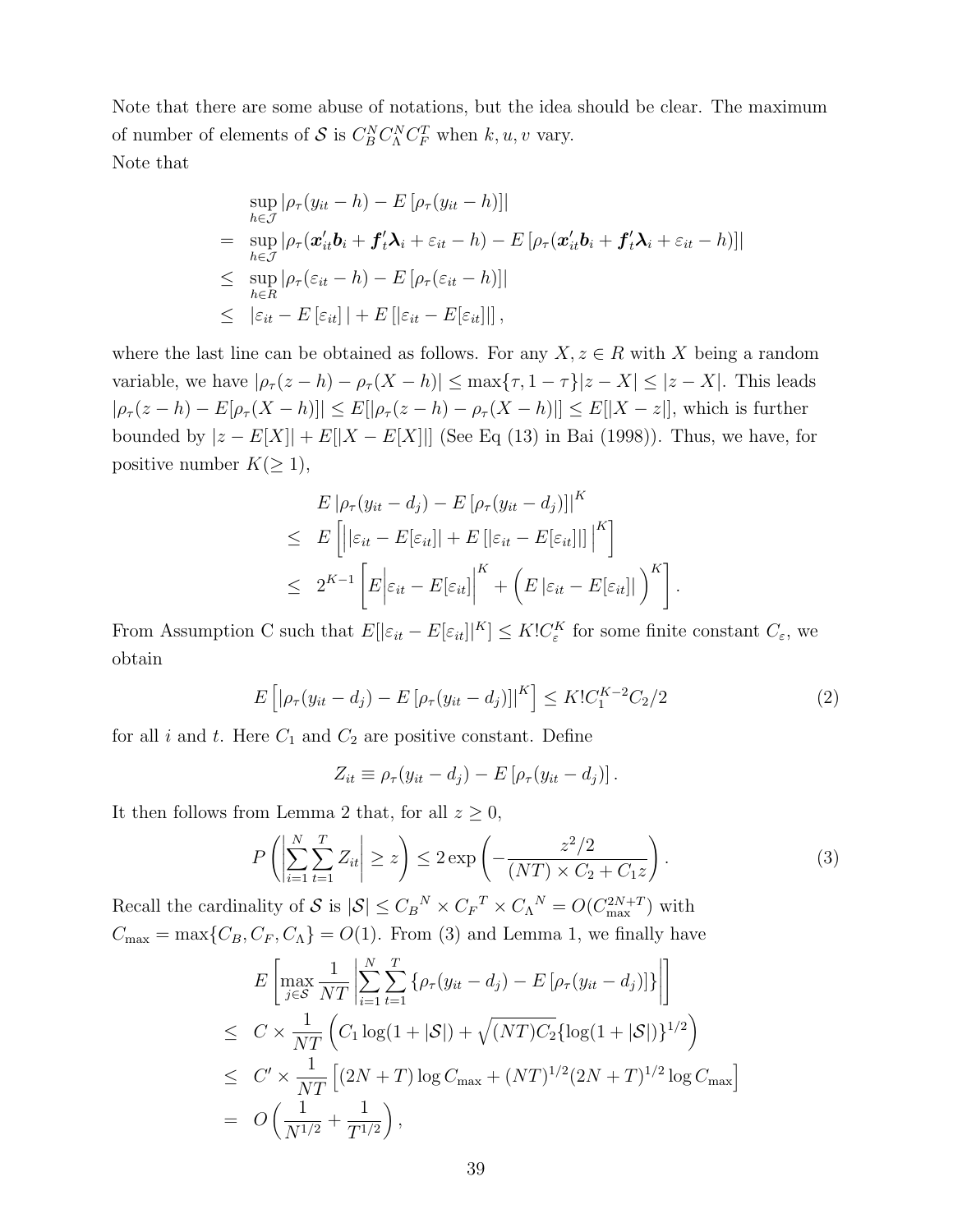where  $C$  and  $C'$  are some positive constant. Therefore, we obtain the result in  $(1)$ . Recall that the estimator  $\{\hat{B}, \hat{F}, \hat{\Lambda}\}\$ is the minimizer of  $\ell_{\tau}(B, F, \Lambda) = \sum_{i=1}^{N} \sum_{t=1}^{T} \rho_{\tau}(y_{it} - \boldsymbol{x}_{it}^{\prime} \boldsymbol{b}_{i} - \boldsymbol{f}_{t}^{\prime} \lambda_{i}).$  Then, for any given  $F$ ,  $\Lambda$  and  $B$ , we have

$$
U_{\tau} (B, F, \Lambda)
$$
  
\n
$$
\equiv \frac{1}{NT} \ell_{\tau} (B, F, \Lambda) - \frac{1}{NT} \ell_{\tau} (B_0, F_0, \Lambda_0)
$$
  
\n
$$
= \left[ \frac{1}{NT} \ell_{\tau} (B, F, \Lambda) - \frac{1}{NT} E[\ell_{\tau} (B, F, \Lambda)] \right] + \left[ \frac{1}{NT} \ell_{\tau} (B_0, F_0, \Lambda_0) - \frac{1}{NT} E[\ell_{\tau} (B_0, F_0, \Lambda_0)] \right]
$$
  
\n
$$
+ \left[ \frac{1}{NT} E[\ell_{\tau} (B, F, \Lambda)] - \frac{1}{NT} E[\ell_{\tau} (B_0, F_0, \Lambda_0)] \right]
$$
  
\n
$$
= J_1 + J_2 + J_3,
$$

where  $E[\ell_{\tau}(B, F, \Lambda)]$  is defined as  $E[\ell_{\tau}(B, F, \Lambda)] \equiv \frac{1}{N!}$  $\frac{1}{NT}\sum_{i=1}^N\sum_{t=1}^T E[\rho_\tau(y_{it}-\boldsymbol{x}_{it}\boldsymbol{b}_i-\boldsymbol{f}_t'\boldsymbol{\lambda}_i)].$ From (1), we have

$$
\sup_{\boldsymbol{f}_t \in \mathcal{F}, \boldsymbol{\lambda}_i \in \mathcal{L}, \boldsymbol{b}_i \in \mathcal{B}} |J_1| = o_p(1), \text{ and } |J_2| = o_p(1).
$$

About  $J_3$ , note that  $\varepsilon_{it} = y_{it} - x_{it}' b_{i,0} - f_{t,0}' \lambda_{i,0}$ , with conditional density  $g_{it}(\cdot | x_{it}, \mathbf{f}_{t,0}, \lambda_{i,0})$ . By Taylor expansion, we obtain

$$
E\left[\rho_{\tau}(y_{it}-\boldsymbol{x}_{it}^{\prime}\boldsymbol{b}_{i}-\boldsymbol{f}_{t}^{\prime}\boldsymbol{\lambda}_{i})\right]-E\left[\rho_{\tau}(y_{it}-\boldsymbol{x}_{it}^{\prime}\boldsymbol{b}_{i,0}-\boldsymbol{f}_{t,0}^{\prime}\boldsymbol{\lambda}_{i,0})\right]
$$
\n
$$
= E\left[\rho_{\tau}(\varepsilon_{it}-\{\boldsymbol{x}_{it}^{\prime}\boldsymbol{b}_{i}+\boldsymbol{f}_{t}^{\prime}\boldsymbol{\lambda}_{i}-\boldsymbol{x}_{it}^{\prime}\boldsymbol{b}_{i,0}-\boldsymbol{f}_{t,0}^{\prime}\boldsymbol{\lambda}_{i,0}\})\right]-E\left[\rho_{\tau}(\varepsilon_{it})\right]
$$
\n
$$
= g_{it}\left(\boldsymbol{x}_{it}^{\prime}\tilde{\boldsymbol{b}}_{i}+\tilde{\boldsymbol{f}}_{t}^{\prime}\tilde{\boldsymbol{\lambda}}_{i}\middle|\boldsymbol{x}_{it},\boldsymbol{f}_{t,0},\boldsymbol{\lambda}_{i,0}\right) \times \left(\boldsymbol{x}_{i,t}^{\prime}(\boldsymbol{b}_{i}-\boldsymbol{b}_{i,0})+\boldsymbol{f}_{t}^{\prime}\boldsymbol{\lambda}_{i}-\boldsymbol{f}_{t,0}^{\prime}\boldsymbol{\lambda}_{i,0}\right)^{2}
$$
\n
$$
\geq \bar{g} \times \left(\boldsymbol{x}_{i,t}^{\prime}(\boldsymbol{b}_{i}-\boldsymbol{b}_{i,0})+\boldsymbol{f}_{t}^{\prime}\boldsymbol{\lambda}_{i}-\boldsymbol{f}_{t,0}^{\prime}\boldsymbol{\lambda}_{i,0}\right)^{2},
$$

where  $\mathbf{x}'_{it}\tilde{\boldsymbol{b}}_i + \tilde{\boldsymbol{f}}'_t\tilde{\boldsymbol{\lambda}}_i$  is between 0 and  $\mathbf{x}'_{i,t}(\boldsymbol{b}_i - \boldsymbol{b}_{i,0}) + \boldsymbol{f}'_t\boldsymbol{\lambda}_i - \boldsymbol{f}'_{t,0}\boldsymbol{\lambda}_{i,0}$ . By assumption,  $x'_{it}\tilde{b}_i + \tilde{f}'_t\tilde{\lambda}_i$  belongs to a compact set. This leads to  $0 < \bar{g} \leq g_{it}(x'_{it}\tilde{b}_i + \tilde{f}'_t\tilde{\lambda}_i|x_{it}, \mathbf{f}_{t,0}, \lambda_{i,0})$ by Assumption C. Therefore, the last inequality was obtained. Then,

$$
J_3 = \frac{1}{NT} E\left[\ell_{\tau}\left(B, F, \Lambda\right)\right] - \frac{1}{NT} E\left[\ell_{\tau}\left(B_0, F_0, \Lambda_0\right)\right]
$$
  

$$
\geq \frac{1}{NT} \sum_{i=1}^{N} \sum_{t=1}^{T} \bar{g} \times \left(\boldsymbol{x}'_{i,t}(\boldsymbol{b}_i - \boldsymbol{b}_{i,0}) + \boldsymbol{f}'_t \boldsymbol{\lambda}_i - \boldsymbol{f}'_{t,0} \boldsymbol{\lambda}_{i,0}\right)^2
$$

.

Without loss of generality, we assume that  $\mathbf{b}_{i,0} = \mathbf{0}, i = 1, ..., N$  (for notational simplicity). Note that the centered objective function satisfies

$$
U_{\tau}\left(B_{0},F_{0},\Lambda_{0}\right)=0,
$$

where we used that the function  $h(\bm{b}_i, \bm{f}_t, \bm{\lambda}_i) \equiv \bm{x}_{i,t}' \bm{b}_i + \bm{f}_t' \bm{\lambda}_i - \bm{f}_{t,0}' \bm{\lambda}_{i,0}$  evaluated at  $\boldsymbol{b}_i = \boldsymbol{b}_{i,0}, \, \boldsymbol{f}_t = \boldsymbol{f}_{t,0}$  and  $\boldsymbol{\lambda}_i = \boldsymbol{\lambda}_{i,0}$  is zero. Note also that

$$
U_{\tau}\left(\hat{B},\hat{F},\hat{\Lambda}\right)\leq U_{\tau}\left(B_{0},F_{0},\Lambda_{0}\right)=0
$$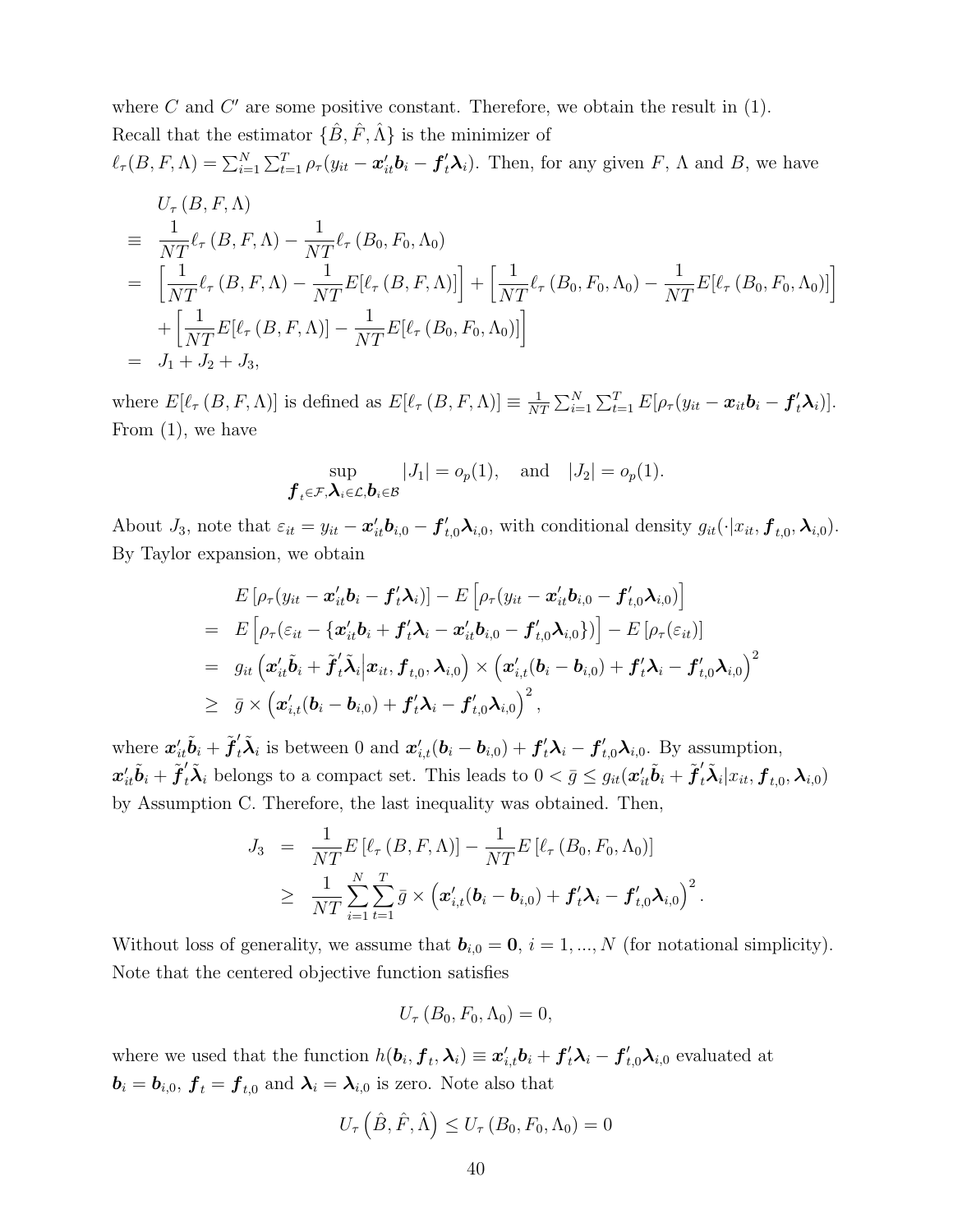by definition of  $\{\hat{B}, \hat{F}, \hat{\Lambda}\}$ . Therefore, we have

$$
0 \geq U_{\tau} \left( \hat{B}, \hat{F}, \hat{\Lambda} \right)
$$
  
\n
$$
\geq \frac{\bar{g}}{NT} \sum_{i=1}^{N} \sum_{t=1}^{T} \left( \boldsymbol{x}_{i,t}' \hat{\boldsymbol{b}}_i + \hat{\boldsymbol{f}}_t' \hat{\boldsymbol{\lambda}}_i - \boldsymbol{f}_{t,0}' \boldsymbol{\lambda}_{i,0} \right)^2 + o_p(1).
$$

Combined with  $\frac{\bar{g}}{NT} \sum_{i=1}^{N} \sum_{t=1}^{T} (\boldsymbol{x}'_{i,t} \boldsymbol{b}_i + \boldsymbol{f}'_t \boldsymbol{\lambda}_i - \boldsymbol{f}'_{t,0} \boldsymbol{\lambda}_{i,0})^2 \ge 0$  for any  $\boldsymbol{b}_i$ ,  $\boldsymbol{\lambda}_i$  and  $\boldsymbol{f}_t$ , it must be true that

$$
\frac{1}{NT} \sum_{i=1}^N \sum_{t=1}^T \left( \boldsymbol{x}'_{i,t} \hat{\boldsymbol{b}}_i + \hat{\boldsymbol{f}}'_t \hat{\boldsymbol{\lambda}}_i - \boldsymbol{f}'_{t,0} \boldsymbol{\lambda}_{i,0} \right)^2 = \frac{1}{NT} \sum_{i=1}^N \left\| X_i \hat{\boldsymbol{b}}_i + \hat{F} \hat{\boldsymbol{\lambda}}_i - F_0 \boldsymbol{\lambda}_{i,0} \right\|^2 = o_p(1).
$$
 (4)

Define  $M_F = I - F(F'F)^{-1}F'$  and

$$
\tilde{U}_{\tau}\left(\hat{B},\hat{F},\hat{\Lambda}\right) \equiv \frac{1}{NT} \sum_{i=1}^{N} \left\| M_{\hat{F}}\left(X_i\hat{\boldsymbol{b}}_i - F_0\boldsymbol{\lambda}_{i,0}\right) \right\|^2 \tag{5}
$$

then

$$
\tilde{U}_{\tau}\left(\hat{B},\hat{F},\hat{\Lambda}\right) \leq \frac{1}{NT} \sum_{i=1}^{N} \left\|X_i\hat{\boldsymbol{b}}_i + \hat{F}\hat{\lambda}_i - F_0\boldsymbol{\lambda}_{i,0}\right\|^2 = o_p(1),
$$

by equation (4). This is because  $M_F$  is a projection matrix,  $||M_F Z|| \le ||Z||$  for any Z, and also  $M_{\hat F}\hat F=0.$ Now, by (5)

$$
\tilde{U}_{\tau}\left(\hat{B},\hat{F},\hat{\Lambda}\right)
$$
\n
$$
= \frac{1}{NT} \sum_{i=1}^{N} \hat{b}_{i}^{\prime} X_{i}^{\prime} M_{\hat{F}} X_{i} \hat{b}_{i} - \frac{2}{NT} \sum_{i=1}^{N} \hat{b}_{i}^{\prime} X_{i}^{\prime} M_{\hat{F}} F_{0} \lambda_{i,0} + \frac{1}{NT} \sum_{i=1}^{N} \lambda_{i,0}^{\prime} F_{0}^{\prime} M_{\hat{F}} F_{0} \lambda_{i,0}
$$
\n
$$
= \frac{1}{N} \sum_{i=1}^{N} \hat{b}_{i}^{\prime} A_{i} \hat{b}_{i} - \frac{2}{N} \sum_{i=1}^{N} \hat{b}_{i}^{\prime} C_{i} \boldsymbol{\eta} + \frac{1}{N} \sum_{i=1}^{N} \boldsymbol{\eta}^{\prime} B_{i} \boldsymbol{\eta},
$$

where

$$
A_i = \frac{1}{T} X_i' M_{\hat{F}} X_i, \quad B_i = (\boldsymbol{\lambda}_{i,0} \boldsymbol{\lambda}_{i,0}') \otimes I_T, \quad C_i' = \frac{1}{\sqrt{T}} \boldsymbol{\lambda}_{i,0}' \otimes (X_i' M_{\hat{F}}), \quad \boldsymbol{\eta} = \frac{1}{\sqrt{T}} \text{vec}(M_{\hat{F}} F_0).
$$

Completing the square,

$$
\tilde{U}_{\tau}\left(\hat{B},\hat{F},\hat{\Lambda}\right)=\boldsymbol{\eta}'\left(\frac{1}{N}\sum_{i=1}^{N}E_{i}\right)\boldsymbol{\eta}+\frac{1}{N}\sum_{i=1}^{N}\left(\hat{\boldsymbol{b}}_{i}+A_{i}^{-1}C_{i}\boldsymbol{\eta}\right)'A_{i}\left(\hat{\boldsymbol{b}}_{i}+A_{i}^{-1}C_{i}\boldsymbol{\eta}\right),
$$

where  $E_i = B_i - C_i^{\prime} A_i^{-1} C_i$ . Because each of the two terms is non-negative, this implies that

$$
\boldsymbol{\eta}'\left(\frac{1}{N}\sum_{i=1}^{N}E_i\right)\boldsymbol{\eta}=o_p(1),\tag{6}
$$

$$
\frac{1}{N} \sum_{i=1}^{N} \left( \hat{\boldsymbol{b}}_i + A_i^{-1} C_i \boldsymbol{\eta} \right)' A_i \left( \hat{\boldsymbol{b}}_i + A_i^{-1} C_i \boldsymbol{\eta} \right) = o_p(1). \tag{7}
$$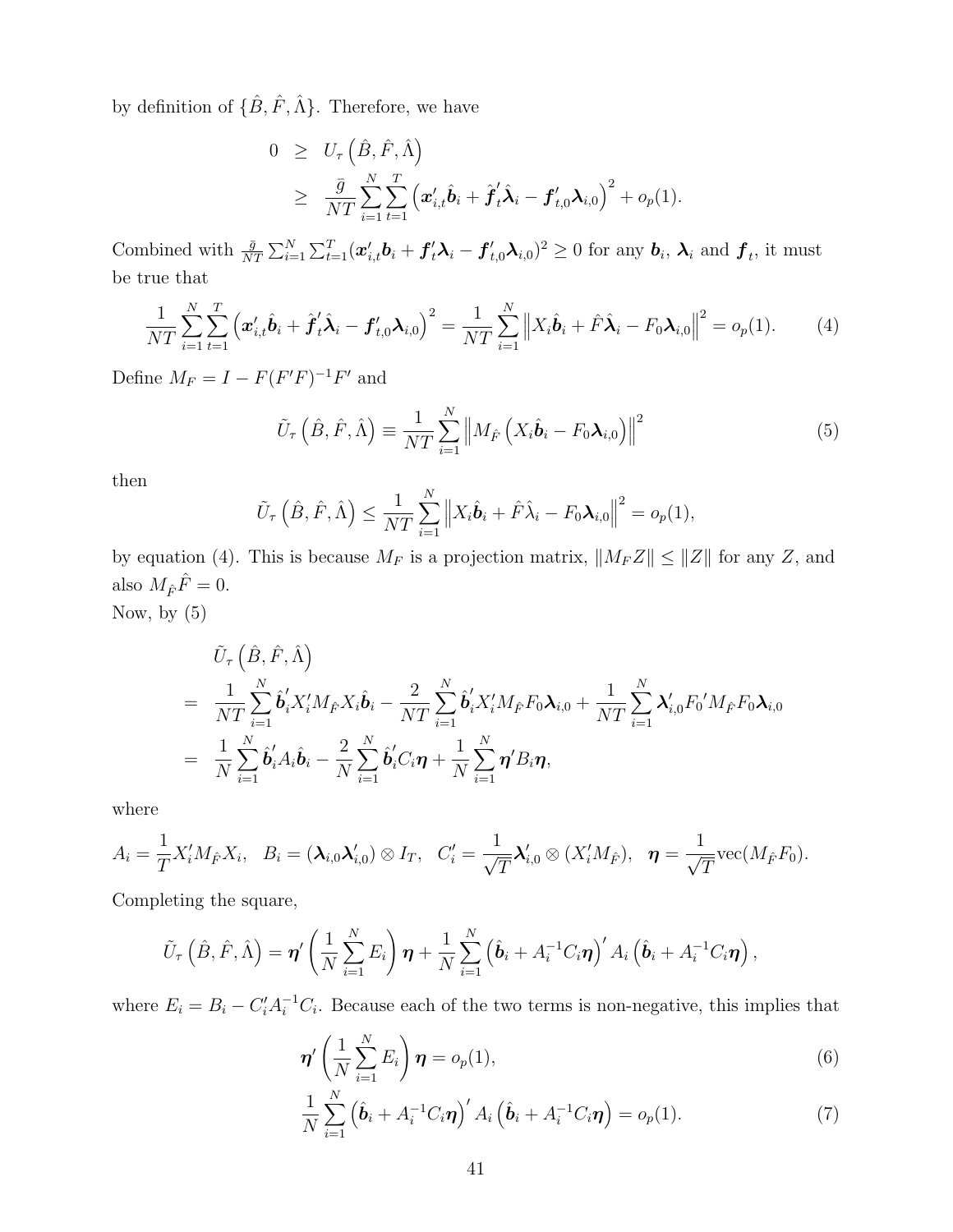From Assumption D, the matrix  $N^{-1} \sum_{i=1}^{N} E_i$  is positive definite, and thus equation (6) implies that  $\|\eta\|^2 = o_p(1)$ . This result implies that

$$
||M_{\hat{F}} - M_{F_0}|| = ||P_{\hat{F}} - P_{F_0}|| = o_p(1).
$$
\n(8)

See Bai (2009, page 1265). That is, the space spanned by  $F_0$  and the space spanned by the estimated factors  $\hat{F}$  are asymptotically the same. Thus, we obtain  $\|\hat{F} - F_0\|/\sqrt{T} = o_p(1)$ . From  $\|\eta\|^2 = o_p(1)$ , equation (7) implies that

$$
o_p(1) = \frac{1}{N} \sum_{i=1}^N \hat{b}'_i A_{i,0} \hat{b}_i + \frac{1}{N} \sum_{i=1}^N \hat{b}'_i (A_i - A_{i,0}) \hat{b}_i \geq (\rho_A + o_p(1)) \frac{1}{N} \sum_{i=1}^N \hat{b}'_i \hat{b}_i,
$$

where  $0 < \rho_A$  is the lower bound of the eigenvalues of  $A_{i,0} = \frac{1}{T} X_i^{\prime} M_{F_0} X_i$   $i = 1, ..., N$ . Because assumption (D2),  $\rho_A > 0$  exists. We also used the fact that  $||A_i - A_{i,0}|| = o_p(1)$ , which is proved in Ando and Bai (2015, Theorem 1). The average consistency of  $\hat{b}_i$  follows from  $\frac{1}{N}\sum_{i=1}^N \hat{\bm{b}}'_i$  $\hat{b}_i = o_p(1)$  (recall we normalize  $b_{i,0} = 0$ )). The average consistency of  $\hat{f}_t$  and the average consistency of  $\hat{\bm{b}}_i$  further imply the average consistency of  $\hat{\bm{\lambda}}_i$  (see Ando and Bai (2015)). That is,  $N^{-1} \sum_{i=1}^{N} ||\hat{\gamma}_i - \gamma_{i,0}||^2 = o_p(1)$ . This completes the proof of Proposition 1.

## B Proof of Theorem 1

**Lemma 3** (Theorem 2 of Hoeffding (1963)). Let  $X_1, \ldots, X_n$  be independent random variables and bounded by the interval  $[C_i, D_i]$ . Then, for all  $r > 0$ , we have

$$
P\left(\left|\frac{1}{n}\sum_{i=1}^{n}X_{i}-E\left[\frac{1}{n}\sum_{i=1}^{n}X_{i}\right]\right| \geq r\right) \leq \exp\left(-\frac{2n^{2}r^{2}}{\sum_{i=1}^{n}(D_{i}-C_{i})^{2}}\right).
$$

#### B.1 Proof of Theorem 1

We first prove the uniform consistency of  $\hat{\bm{b}}_i$  and  $\hat{\bm{\lambda}}_i$ . Let  $\bm{\gamma}_i = (\bm{b}'_i, \bm{\lambda}'_i)'$ . We now define the following loss

$$
L_{NT,i}(\boldsymbol{\gamma}_i, F) \equiv \frac{1}{T} \sum_{t=1}^T \rho_{\tau} \left( y_{it} - \boldsymbol{x}_{it}' \boldsymbol{b}_i - \boldsymbol{f}_t' \boldsymbol{\lambda}_i \right),
$$

and its centered version

$$
\tilde{L}_{NT,i}(\boldsymbol{\gamma}_i, F) \equiv L_{NT,i}(\boldsymbol{\gamma}_i, F) - L_{NT,i}(\boldsymbol{\gamma}_{i,0}, F_0)
$$
\n
$$
= \frac{1}{T} \sum_{t=1}^T \rho_{\tau} \left( y_{it} - \boldsymbol{x}_{it}' \boldsymbol{b}_i - \boldsymbol{f}_{t}' \boldsymbol{\lambda}_i \right) - \frac{1}{T} \sum_{t=1}^T \rho_{\tau} \left( y_{it} - \boldsymbol{x}_{it}' \boldsymbol{b}_{i,0} - \boldsymbol{f}_{t,0}' \boldsymbol{\lambda}_{i,0} \right)
$$

For each  $\delta > 0$ , we also define

$$
B_{i,T}(\delta) \equiv \left\{ \boldsymbol{\gamma}_i : \|\boldsymbol{\gamma}_i - \boldsymbol{\gamma}_{i,0}\| \le \delta \right\}
$$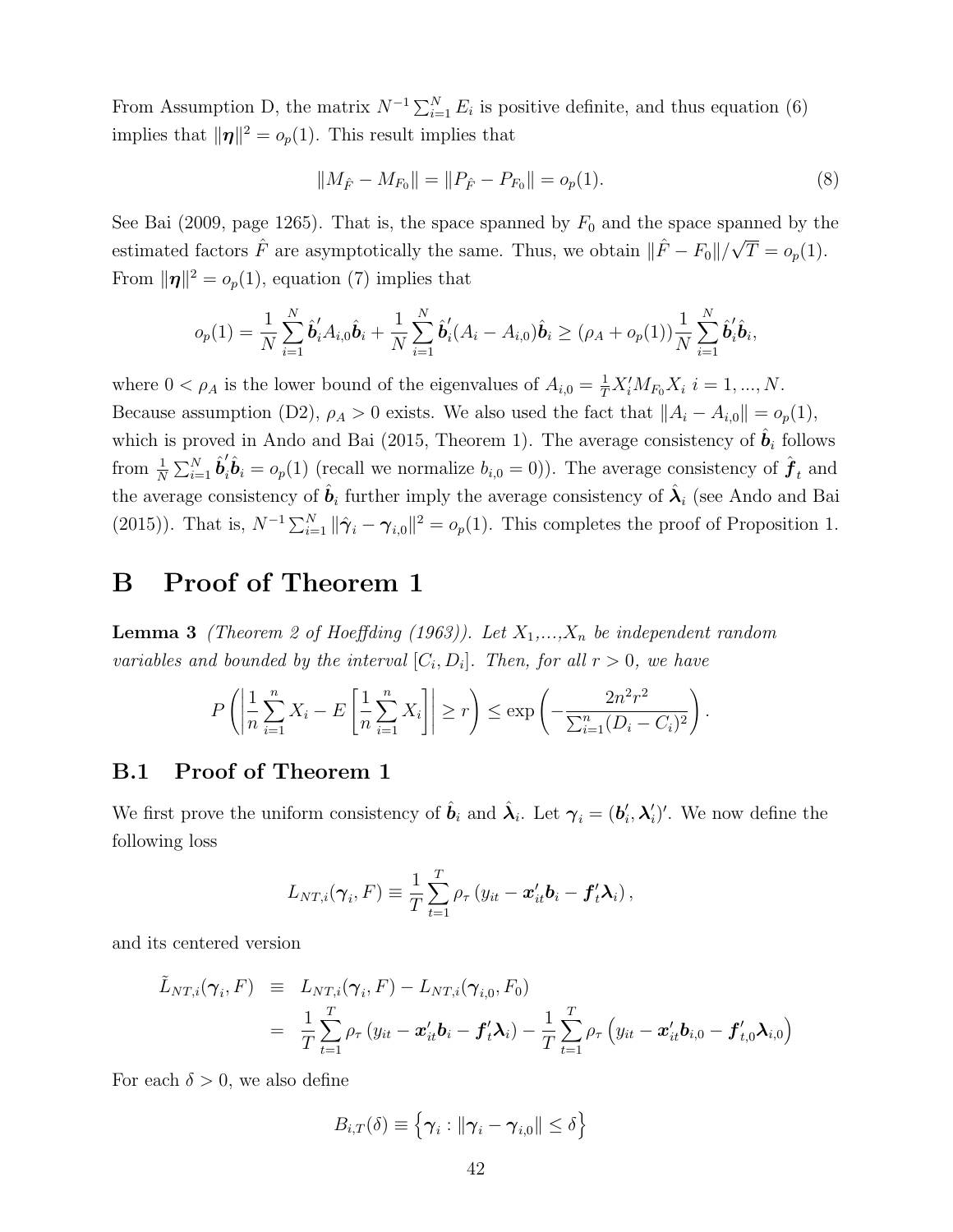and

$$
B_T(e) \equiv \{ F : ||F - F_0|| / T^{1/2} \le e \},
$$

where  $e > 0$  is small positive constant. It is enough to prove the consistency under the condition that the common factor F satisfies  $||F - F_0||/T^{1/2} < e$ , which is established in Proposition 1. We prove the the consistency of  $\hat{\boldsymbol{b}}_i$  and  $\hat{\boldsymbol{\lambda}}_i$  in the sense of  $\max_{1 \leq i \leq N} \|\hat{\bm{b}}_i - \bm{b}_{i,0}\| = o_p(1)$  and  $\max_{1 \leq i \leq N} \|\hat{\bm{\lambda}}_i - \bm{\lambda}_{i,0}\| = o_p(1)$ . Fix any  $\delta > 0$ . We can assume that the common factor F satisfies  $||F - F_0||/T^{1/2} < e$ . For each  $\gamma_i \notin B_{i,T}(\delta)$ , define

$$
\tilde{\boldsymbol{\gamma}}_i = s_i \boldsymbol{\gamma}_i + (1 - s_i) \boldsymbol{\gamma}_{i,0},
$$

where  $\boldsymbol{\gamma}_{i,0} = (\boldsymbol{b}_{i,0}', \boldsymbol{\lambda}_{i,0}')'$  and  $s_i = \delta / {\{\|\boldsymbol{\gamma}_i - \boldsymbol{\gamma}_{i,0}\|\}} \in (0,1)$ . The convexity of the objective function, given  $F$ , leads

$$
s_i \{L_{NT,i}(\gamma_i, F) - L_{NT,i}(\gamma_{i0}, F_0)\}
$$
  
\n
$$
\geq L_{NT,i}(\tilde{\gamma}_i, F) - L_{NT,i}(\gamma_{i0}, F_0) + L_{NT,i}(\gamma_{i0}, F_0) - L_{NT,i}(\gamma_{i0}, F)
$$
  
\n
$$
> E\left[\tilde{L}_{NT,i}(\tilde{\gamma}_i, F)\right] + \left\{\tilde{L}_{NT,i}(\tilde{\gamma}_i, F) - E\left[\tilde{L}_{NT,i}(\tilde{\gamma}_i, F)\right]\right\} - C \times e,
$$
\n(9)

where  $E[\tilde{L}_{NT,i}(\gamma_i, F)] = E[L_{NT,i}(\gamma_i, F)] - E[L_{NT,i}(\gamma_{i0}, F_0)]$  and the expectation  $E[\cdot]$  is taken with respect to the true conditional distribution of  $\{y_{it} : i = 1, ..., N, t = 1, ..., T\}$ conditional on  $X$ ,  $F_0$ ,  $\Lambda_0$  and  $B_0$ . Here, we used

$$
|L_{NT,i}(\gamma_{i0}, F_0) - L_{NT,i}(\gamma_{i0}, F)| \leq C \times T^{-1} \sum_{t=1}^T ||\boldsymbol{f}_t - \boldsymbol{f}_{t,0}|| \leq C \times ||F - F_0|| / T^{1/2} < C \times e
$$

with C being a positive constant. Note that  $F \in B_T(e)$ . By choosing small e, this term is dominated by the term  $E[\tilde{L}_{NT,i}(\tilde{\gamma}_i, F)] + {\tilde{L}_{NT,i}(\tilde{\gamma}_i, F) - E[\tilde{L}_{NT,i}(\tilde{\gamma}_i, F)]}.$  Thus, this term is negligible in our analysis below.

Let  $\bm{\omega}_{it} = \{\bm{x}_{it}, \bm{f}_{t,0}, \bm{\lambda}_{i,0}\}$ . Under  $\|\bm{\gamma}_i - \bm{\gamma}_{i,0}\| \leq \delta$ , the identity of Knight (1998) leads to

$$
\frac{1}{T} \sum_{t=1}^{T} E\left[\rho_{\tau} \left(y_{it} - \mathbf{x}_{it}' \mathbf{b}_{i} - \mathbf{f}_{t}' \mathbf{\lambda}_{i}\right) - \rho_{\tau} \left(y_{it} - \mathbf{x}_{it}' \mathbf{b}_{i,0} - \mathbf{f}_{t,0}' \mathbf{\lambda}_{i,0}\right)\right] \n= \frac{1}{T} \sum_{t=1}^{T} \int_{0}^{\mathbf{x}_{it}'} (\mathbf{b}_{i} - \mathbf{b}_{i,0}) + \mathbf{f}_{t,0}'(\mathbf{\lambda}_{i} - \mathbf{\lambda}_{i,0}) + (\mathbf{f}_{t} - \mathbf{f}_{t,0})' \mathbf{\lambda}_{i} \left\{G_{it}(s|\omega_{it}) - \tau\right\} ds \n= \frac{1}{T} \sum_{t=1}^{T} g_{it}(\tilde{h}_{it}|\omega_{it}) \left\{ \mathbf{x}_{it}'\left(\mathbf{b}_{i} - \mathbf{b}_{i,0}\right) + \mathbf{f}_{t,0}'\left(\mathbf{\lambda}_{i} - \mathbf{\lambda}_{i,0}\right) + \left(\mathbf{f}_{t} - \mathbf{f}_{t,0}\right)' \mathbf{\lambda}_{i} \right\}^{2} \n= \frac{1}{T} \sum_{t=1}^{T} g_{it}(\tilde{h}_{it}|\omega_{it}) \left\{ \mathbf{x}_{it}'\left(\mathbf{b}_{i} - \mathbf{b}_{i,0}\right) + \mathbf{f}_{t,0}'\left(\mathbf{\lambda}_{i} - \mathbf{\lambda}_{i,0}\right) \right\}^{2} + \frac{1}{T} \sum_{t=1}^{T} g_{it}(\tilde{h}_{it}|\omega_{it}) \left\{ \left(\mathbf{f}_{t} - \mathbf{f}_{t,0}\right)' \mathbf{\lambda}_{i} \right\}^{2} \n+ \frac{2}{T} \sum_{t=1}^{T} g_{it}(\tilde{h}_{it}|\omega_{it}) \left\{ \mathbf{x}_{it}'\left(\mathbf{b}_{i} - \mathbf{b}_{i,0}\right) + \mathbf{f}_{t,0}'\left(\mathbf{\lambda}_{i} - \mathbf{\lambda}_{i,0}\right) \right\} \left\{ \left(\mathbf{f}_{t} - \mathbf{f}_{t,0}\right)' \mathbf{\lambda}_{i} \right\}^{2} \tag{10}
$$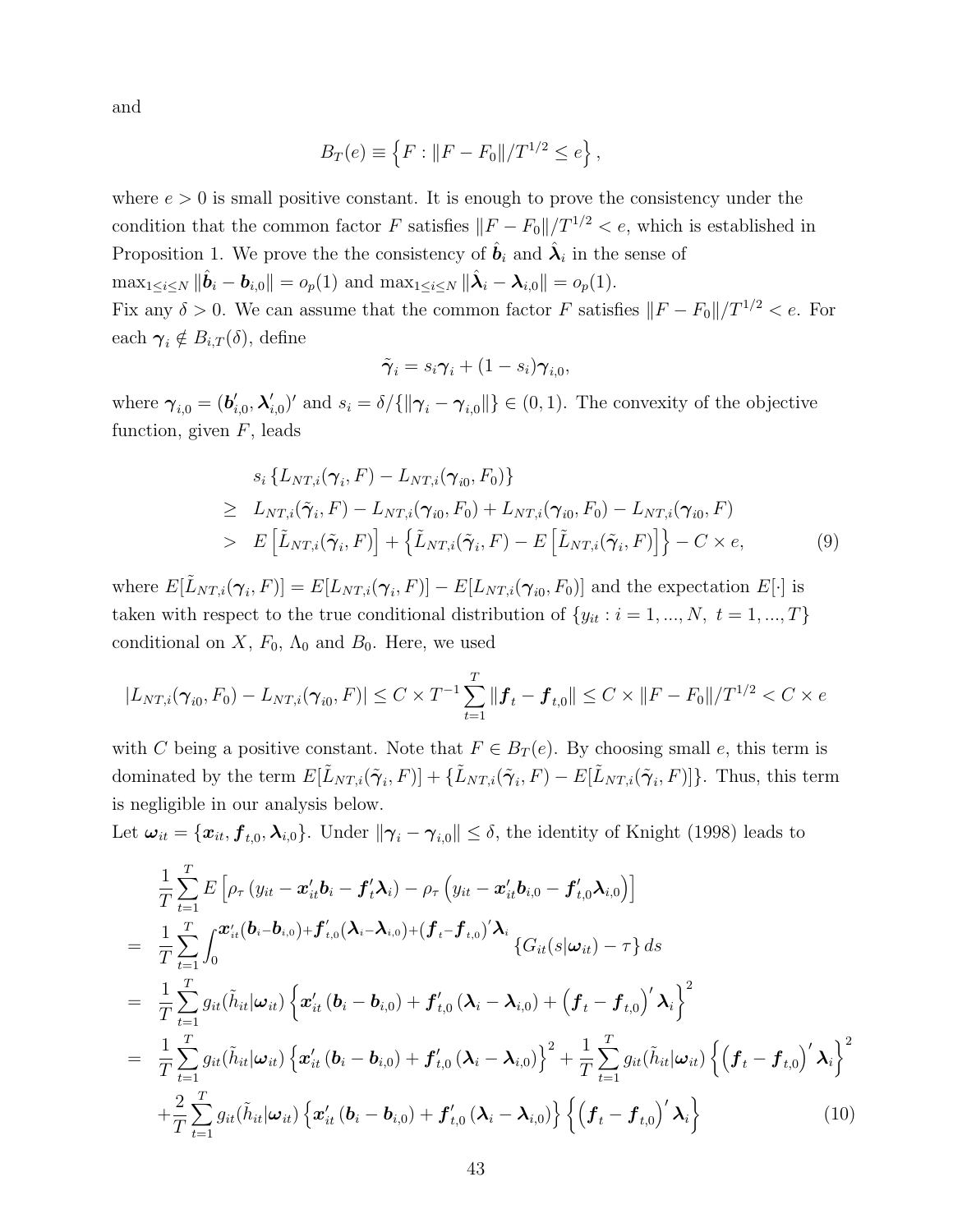where  $\tilde{h}_{it}$  is between 0 and  $\mathbf{x}'_{it}(\mathbf{b}_i - \mathbf{b}_{i,0}) + \mathbf{f}'_{t,0}(\boldsymbol{\lambda}_i - \boldsymbol{\lambda}_{i,0}) + (\mathbf{f}_t - \mathbf{f}_{t,0})' \boldsymbol{\lambda}_i$ ,  $G_{it}(\cdot | \boldsymbol{\omega}_{it})$  is the conditional cumulative distribution of  $\varepsilon_{it} = y_{it} - x'_{it} b_{i,0} - f'_{t,0} \lambda_{i,0}$  conditional on  $\omega_{it}$ . Because the ball  $B_T(e)$  can be made arbitrary small, the first term (10) dominates the other two terms.

By assumptions,  $\tilde{h}_{it}$  belongs to a compact set, which leads to  $0 < \bar{g} \leq g_{it}(\tilde{h}_{it}|\omega_{it})$ . Together with Assumption (D2), there exists a positive constant  $e_{\delta}$  such that for  $0 < \delta_e \leq \delta$ ,

$$
\frac{1}{T}\sum_{t=1}^{T}\bar{g}\left\{\boldsymbol{x}_{it}'\left(\boldsymbol{b}_{i}-\boldsymbol{b}_{i,0}\right)+\boldsymbol{f}_{t,0}'\left(\boldsymbol{\lambda}_{i,0}-\boldsymbol{\lambda}_{i}\right)\right\}^{2}>e_{\delta}
$$
\n(11)

for all  $1 \leq i \leq N$ , for all  $\|\boldsymbol{\gamma}_i - \boldsymbol{\gamma}_{i,0}\| = \delta$ . Note that  $\tilde{\boldsymbol{\gamma}}_i$  is on the boundary of  $B_{i,T}(\delta)$ ; i.e.,  $\partial B_{i,T}(\delta) \equiv \{\gamma_i : ||\gamma_i - \gamma_{i,0}|| = \delta\}.$  This implies that with probability approaching to 1,

$$
E[\tilde{L}_{NT,i}(\tilde{\boldsymbol{\gamma}}_i, F)] \ge \frac{e_{\delta}}{2}.\tag{12}
$$

From (9), we obtain the following inclusion relation

$$
\left\{\max_{i} \|\hat{\gamma}_{i} - \gamma_{i,0}\| > \delta, \ F \in B_{T}(e)\right\}
$$
\n
$$
= \left\{\|\hat{\gamma}_{i} - \gamma_{i,0}\| > \delta, \ \exists i, \ F \in B_{T}(e)\right\}
$$
\n
$$
\subset \left\{L_{NT,i}(\gamma_{i}, F) \le L_{NT,i}(\gamma_{i,0}, F_{0}), \ 1 \le \exists i \le N, \exists \gamma_{i} \notin B_{i,T}(\delta), F \in B_{T}(e)\right\}
$$
\n
$$
\subset \left\{\max_{1 \le i \le N} \sup_{\gamma_{i} \in B_{i,T}(\delta), \ F \in B_{T}(e)} \left|\tilde{L}_{NT,i}(\gamma_{i}, F) - E[\tilde{L}_{NT,i}(\gamma_{i}, F)]\right| \ge \frac{e_{\delta}}{2}\right\},\
$$

where the following argument is used for the second inclusion. From  $(9)$ , we have  $s_i\{L_{NT,i}(\boldsymbol{\gamma}_i, F) - L_{NT,i}(\boldsymbol{\gamma}_{i0}, F_0)\} \ge E[\tilde{L}_{NT,i}(\tilde{\boldsymbol{\gamma}}_i, F)] + \{\tilde{L}_{NT,i}(\tilde{\boldsymbol{\gamma}}_i, F) - E[\tilde{L}_{NT,i}(\tilde{\boldsymbol{\gamma}}_i, F)]\}$ . If  $L_{NT,i}(\gamma_i, F) \leq L_{NT,i}(\gamma_{i,0}, F_0), \ 1 \leq \exists i \leq N, \exists \gamma_i \notin B_{i,T}(\delta),$  this leads to  $0 \geq E[\tilde{L}_{NT,i}(\tilde{\boldsymbol{\gamma}}_i, F)] + {\tilde{L}_{NT,i}(\tilde{\boldsymbol{\gamma}}_i, F) - E[\tilde{L}_{NT,i}(\tilde{\boldsymbol{\gamma}}_i, F)]}.$  From (12),  $E[\tilde{L}_{NT,i}(\tilde{\boldsymbol{\gamma}}_i, F)] \geq e_{\delta}/2$ , note that  $\tilde{\gamma}_i \in B_{i,T}(\delta)$ . Thus, we should have  $\max_{1 \leq i \leq N} \sup_{\mathbf{\gamma}_i \in B_{i,T}(\delta), \ F \in B_T(e)} |\tilde{L}_{NT,i}(\mathbf{\gamma}_i, F) - E[\tilde{L}_{NT,i}(\mathbf{\gamma}_i, F)]| \geq e_{\delta}/2.$  The second inclusion is obtained. We show this event has small probability. It suffices to show that for every  $\varepsilon > 0$ ,

$$
\lim_{N,T\to\infty} P\left\{\max_{1\leq i\leq N} \sup_{\mathbf{\gamma}_i\in B_{i,T}(\delta),\ F\in B_T(e)} \left|\tilde{L}_{NT,i}(\mathbf{\gamma}_i,F)-E[\tilde{L}_{NT,i}(\mathbf{\gamma}_i,F)]\right|\geq \varepsilon\right\}=0.
$$

It further suffices to prove that

$$
\max_{1 \leq i \leq N} P\left\{ \sup_{\boldsymbol{\gamma}_i \in B_{i,T}(\delta), \ F \in B_T(e)} \left| \tilde{L}_{NT,i}(\boldsymbol{\gamma}_i, F) - E[\tilde{L}_{NT,i}(\boldsymbol{\gamma}_i, F)] \right| \geq \varepsilon \right\} = o(N^{-1}). \tag{13}
$$

Let  $h(\gamma_i, \mathbf{f}_t) \equiv \rho_{\tau}(y_{it} - \mathbf{x}_{it}' \mathbf{b}_i - \mathbf{f}_t' \mathbf{\lambda}_i) - \rho_{\tau}(y_{it} - \mathbf{x}_{it}' \mathbf{b}_{i,0} - \mathbf{f}_{t,0}' \mathbf{\lambda}_{i,0})$ . Observe that  $|h(\bm{\gamma}_i, \bm{f}_t) - h(\bar{\bm{\gamma}}_i, \bm{f}_{t,0})| \leq C(\|\bm{x}_{it}\| + \|\bm{f}_{t,0}\|) \|\bm{\gamma}_i - \bar{\bm{\gamma}}_i\| + C(\|\bm{f}_t - \bm{f}_{t,0}\|)$  and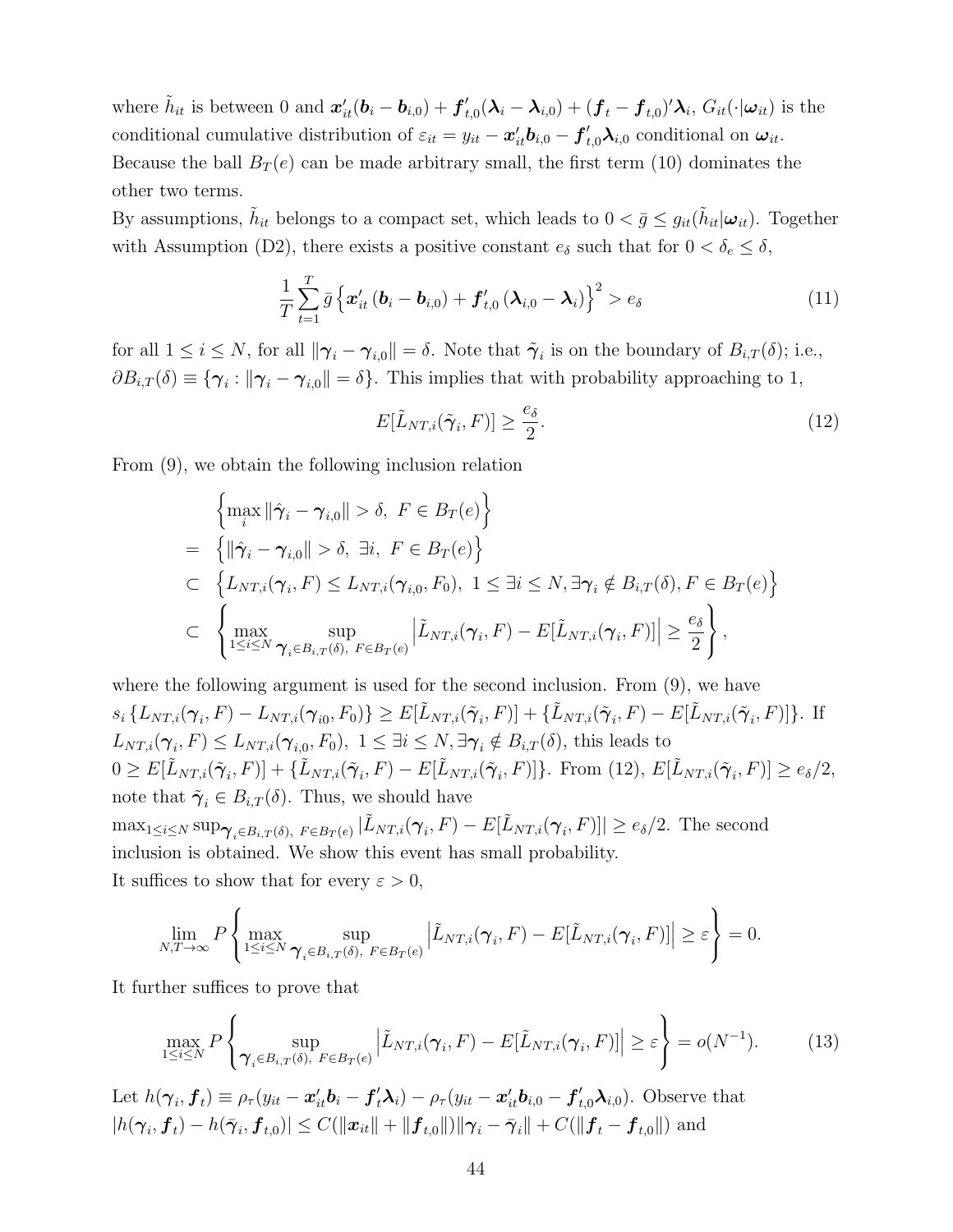$|h(\boldsymbol{\gamma}_i, \boldsymbol{f}_{t,0}) - h(\bar{\boldsymbol{\gamma}}_i, \boldsymbol{f}_{t,0})| \leq C(||\boldsymbol{x}_{it}|| + ||\boldsymbol{f}_{t,0}||) ||\boldsymbol{\gamma}_i - \bar{\boldsymbol{\gamma}}_i||$  for some universal constant  $C > 0$ . Put  $W_{it} \equiv C(||\boldsymbol{x}_{it}|| + ||\boldsymbol{f}_{t,0}||)$  and  $\kappa \equiv \sup_{i,t} W_{it}$ . Since  $B_{i,T}(\delta)$  is compact subset, there exist  $C_{\Gamma}$  balls with centers  $\bar{\boldsymbol{\gamma}}_k = (\bar{\boldsymbol{b}}'_k, \bar{\boldsymbol{\lambda}}_k)'$ ,  $k = 1, ..., C_{\Gamma}$  and radius  $\varepsilon/(8\kappa)$  such that the collection of these balls covers  $B_{i,T}(\delta)$ . Note that  $C_{\Gamma}$  can be chosen such that  $C_{\Gamma}(\varepsilon) = O(1/\varepsilon^{p+r})$  and  $\varepsilon \to 0$ . For each  $\gamma_i \in B_{i,T}(\delta)$ , there is  $\bar{\gamma}_k$  such that  $|h(\gamma_i, \boldsymbol{f}_t) - h(\bar{\gamma}_k, \boldsymbol{f}_{t,0})| \leq W_{it} \varepsilon/(8\kappa)$ . These investigations lead to

$$
|\tilde{L}_{NT,i}(\gamma_i, F) - E[\tilde{L}_{NT,i}(\gamma_i, F)]|
$$
  
\n
$$
\leq |\tilde{L}_{NT,i}(\gamma_i, F_0) - E[\tilde{L}_{NT,i}(\gamma_i, F_0)]| + \frac{C}{T} \sum_{t=1}^T ||\boldsymbol{f}_t - \boldsymbol{f}_{t,0}||
$$
  
\n
$$
\leq |\tilde{L}_{NT,i}(\bar{\gamma}_k, F_0) - E[\tilde{L}_{NT,i}(\bar{\gamma}_k, F_0)]| + \frac{\varepsilon}{8\kappa} \times \frac{1}{NT} \left| \sum_{t=1}^T \sum_{i=1}^N \{W_{it} + E[W_{it}]\} \right| + \frac{C}{T} \sum_{t=1}^T ||\boldsymbol{f}_t - \boldsymbol{f}_{t,0}||,
$$

where the last term can be made arbitrarily small under large  $N$  and  $T$  because  $T^{-1} \sum_{t=1}^{T} \|\boldsymbol{f}_{t} - \boldsymbol{f}_{t,0}\|^2 \le e$ , which implies  $T^{-1}\sum_{t=1}^{T}||\bm{f}_t-\bm{f}_{t,0}|| \leq \sqrt{\sum_{t=1}^{T}||\bm{f}_t-\bm{f}_{t,0}||^2/T} \leq \sqrt{e}$ . Therefore, we have P  $\sqrt{ }$ Į  $\mathcal{L}$ sup  $\gamma_{i} \in B_{i,T}(\delta), F \in B_{T}(e)$  $\left| \tilde{L}_{NT,i}(\boldsymbol{\gamma}_i,F_0) - E[\tilde{L}_{NT,i}(\boldsymbol{\gamma}_i,F_0)] \right| \geq \varepsilon$  $\mathcal{L}$  $\overline{\mathcal{L}}$ J ≤  $\sum_{\Gamma(\varepsilon)}$  $_{k=1}$  $P\left\{ \left|\tilde{L}_{NT,i}(\bar{\boldsymbol{\gamma}}_k,F_0)-E[\tilde{L}_{NT,i}(\bar{\boldsymbol{\gamma}}_k,F_0)]\right|\geq$ ε 3 }  $+P$  $\left\{\right|$ 1  $NT$ ∑ T  $t=1$ ∑ N  $\sum_{i=1} \{W_{it} + E[W_{it}]\}$  ≥  $8\kappa$ 3 }  $+$   $F$  $\left\{\right|$ 1  $\mathcal T$ ∑ T  $\sum\limits_{t=1} \|\bm{f}_t - \bm{f}_{t,0}\|$  ≥ ε 3C } ,

where the second term is 0 because  $N^{-1}T^{-1}\sum_{t=1}^{T}\sum_{i=1}^{N} \{W_{it} + E[W_{it}]\}\$ is smaller than  $2\kappa$ . The last term can be made arbitrarily small under large  $N$  and  $T$ . Thus, we need to evaluate the first term.

Because of the uniform boundedness of  $x_{it}$  and  $\bm{f}_t$ , we have  $|h(\bm{\gamma}_i, \bm{f}_t) - E[h(\bm{\gamma}_i, \bm{f}_t)]| \leq M$ where M is bounded constant. From the independence property of  $\varepsilon_{it}$ , Lemma 3 leads

$$
P\left\{ \left| \tilde{L}_{NT,i}(\bar{\boldsymbol{\gamma}}_k, F_0) - E[\tilde{L}_{NT,i}(\bar{\boldsymbol{\gamma}}_k, F_0)] \right| \geq \frac{\varepsilon}{3} \right\}
$$
  
= 
$$
P\left\{ \left| \frac{1}{T} \sum_{t=1}^T \left\{ \rho_\tau \left( y_{it} - \boldsymbol{x}_{it}' \bar{\boldsymbol{b}}_k - \boldsymbol{f}_{t,0}' \bar{\boldsymbol{\lambda}}_k \right) - E\left[ \rho_\tau \left( y_{it} - \boldsymbol{x}_{it}' \bar{\boldsymbol{b}}_k - \boldsymbol{f}_{t,0}' \bar{\boldsymbol{\lambda}}_k \right) \right] \right\} \right| \geq \frac{\varepsilon}{3} \right\}
$$
  
\$\leq\$ exp  $\left( \frac{-T^2 \varepsilon^2}{18 \sum_{t=1}^T M^2} \right),$ 

which leads

$$
\sum_{k=1}^{C_{\Gamma}(\varepsilon)} P\left\{ \left| \tilde{L}_{NT,i}(\bar{\boldsymbol{\gamma}}_k, F_0) - E[\tilde{L}_{NT,i}(\bar{\boldsymbol{\gamma}}_k, F_0)] \right| \geq \frac{\varepsilon}{3} \right\}
$$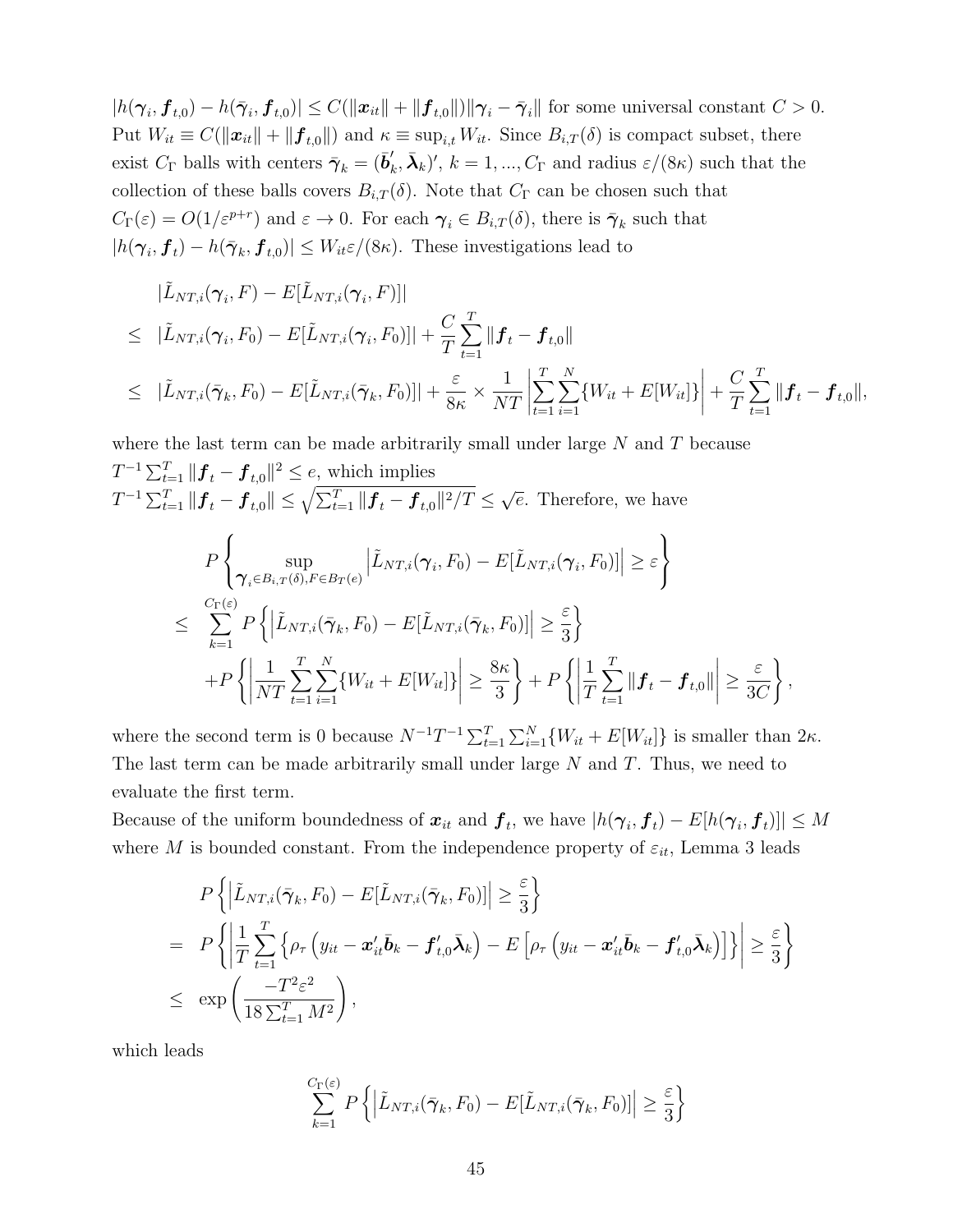$$
\leq C_{\Gamma}(\varepsilon) \times \exp\left(\frac{-T^2 \varepsilon^2}{18 \sum_{t=1}^T M^2}\right)
$$
\n
$$
= O\left(\varepsilon^{-p-r} \times \exp(-T)\right)
$$
\n
$$
= O\left(\exp\left[-T\left\{(1+(p+r)\frac{\log(\varepsilon)}{T}\right\}\right]\right)
$$
\n
$$
= o(N^{-2}), \tag{14}
$$

where the last line is obtained because  $\log(N)/\sqrt{T} \to 0$  and  $\log(\varepsilon)/T \to 0$ . Thus, we have

$$
\max_{1 \leq i \leq N} P\left\{\sup_{\boldsymbol{\gamma}_i \in B_{i,T}(\delta), F \in B_T(e)} \left| \tilde{L}_{NT,i}(\boldsymbol{\gamma}_i, F) - E[\tilde{L}_{NT,i}(\boldsymbol{\gamma}_i, F)] \right| \geq \varepsilon \right\} = o(N^{-1}),
$$

which completes the proof of the uniform consistency of  $\hat{\boldsymbol{\gamma}}_i$  for  $i = 1, ..., N$ . Next, we prove that the estimated common factor is  $\hat{\boldsymbol{f}}_t$  is uniformly consistent

$$
\max_{1 \le t \le T} \|\hat{f}_t - f_{t,0}\| \to 0. \tag{15}
$$

Let  $\boldsymbol{\gamma} = (\boldsymbol{\gamma}_1', ..., \boldsymbol{\gamma}_N')'$ . We define the following loss

$$
S_{NT,t}(\boldsymbol{\gamma}, \boldsymbol{f}_t) \equiv \frac{1}{N} \sum_{i=1}^N \rho_{\tau} (y_{it} - \boldsymbol{x}_{it}' \boldsymbol{b}_i - \boldsymbol{f}_t' \boldsymbol{\lambda}_i),
$$

and its centered version

$$
\tilde{S}_{NT,t}(\boldsymbol{\gamma}, \boldsymbol{f}_t) \equiv S_{NT,t}(\boldsymbol{\gamma}, \boldsymbol{f}_t) - S_{NT,t}(\boldsymbol{\gamma}_0, \boldsymbol{f}_{t,0}) \n= \frac{1}{N} \sum_{i=1}^N \rho_{\tau} (y_{it} - \boldsymbol{x}_{it}' \boldsymbol{b}_i - \boldsymbol{f}_{t}' \boldsymbol{\lambda}_i) - \frac{1}{N} \sum_{i=1}^N \rho_{\tau} (y_{it} - \boldsymbol{x}_{it}' \boldsymbol{b}_{i,0} - \boldsymbol{f}_{t,0}' \boldsymbol{\lambda}_{i,0}),
$$

where  $\boldsymbol{\gamma}_0 = (\boldsymbol{\gamma}_{1,0}',...,\boldsymbol{\gamma}_{N,0}')'$ . Fix any  $\delta > 0$ . For each  $\boldsymbol{f}_t$  such that  $\|\boldsymbol{f}_t - \boldsymbol{f}_{t,0}\| > \delta$ , define  $\tilde{\boldsymbol{f}}_t = s_t \boldsymbol{f}_t + (1 - s_t) \boldsymbol{f}_{t,0}$  with  $s_t = \delta / \|\boldsymbol{f}_t - \boldsymbol{f}_{t,0}\| \in (0, 1)$ . Then,  $\|\tilde{\boldsymbol{f}}_t - \boldsymbol{f}_t\| = \delta$ . From (11), we obtain the inclusion relation

$$
\left\{\max_{t} \|\hat{\boldsymbol{f}}_{t} - \boldsymbol{f}_{t,0}\| > \delta\right\}
$$
\n
$$
\equiv \left\{\|\hat{\boldsymbol{f}}_{t} - \boldsymbol{f}_{t,0}\| > \delta, \exists t\right\}
$$
\n
$$
\subset \left\{S_{NT,t}(\hat{\boldsymbol{\gamma}}, \boldsymbol{f}_{t}) \leq S_{NT,t}(\hat{\boldsymbol{\gamma}}, \boldsymbol{f}_{t,0}), 1 \leq \exists t \leq T, \exists \boldsymbol{f}_{t} \text{ s.t. } \|\boldsymbol{f}_{t} - \boldsymbol{f}_{t,0}\| > \delta\right\}
$$
\n
$$
\subset \left\{\max_{1 \leq t \leq T} \sup_{\|\boldsymbol{f}_{t} - \boldsymbol{f}_{t,0}\| \leq \delta} \left|\tilde{S}_{NT,t}(\hat{\boldsymbol{\gamma}}, \boldsymbol{f}_{t}) - E[\tilde{S}_{NT,t}(\boldsymbol{\gamma}_{0}, \boldsymbol{f}_{t})]\right| \geq \frac{e_{\delta}}{2}\right\},
$$

where  $E[\tilde{S}_{NT,t}(\boldsymbol{\gamma}, \boldsymbol{f}_t)] = E[S_{NT,t}(\boldsymbol{\gamma}, \boldsymbol{f}_t)] - E[S_{NT,t}(\boldsymbol{\gamma}_0, \boldsymbol{f}_{t,0})]$  and the expectation  $E[\cdot]$  is taken with respect to the true conditional distribution of  $\{y_{it} : i = 1, ..., N, t = 1, ..., T\}$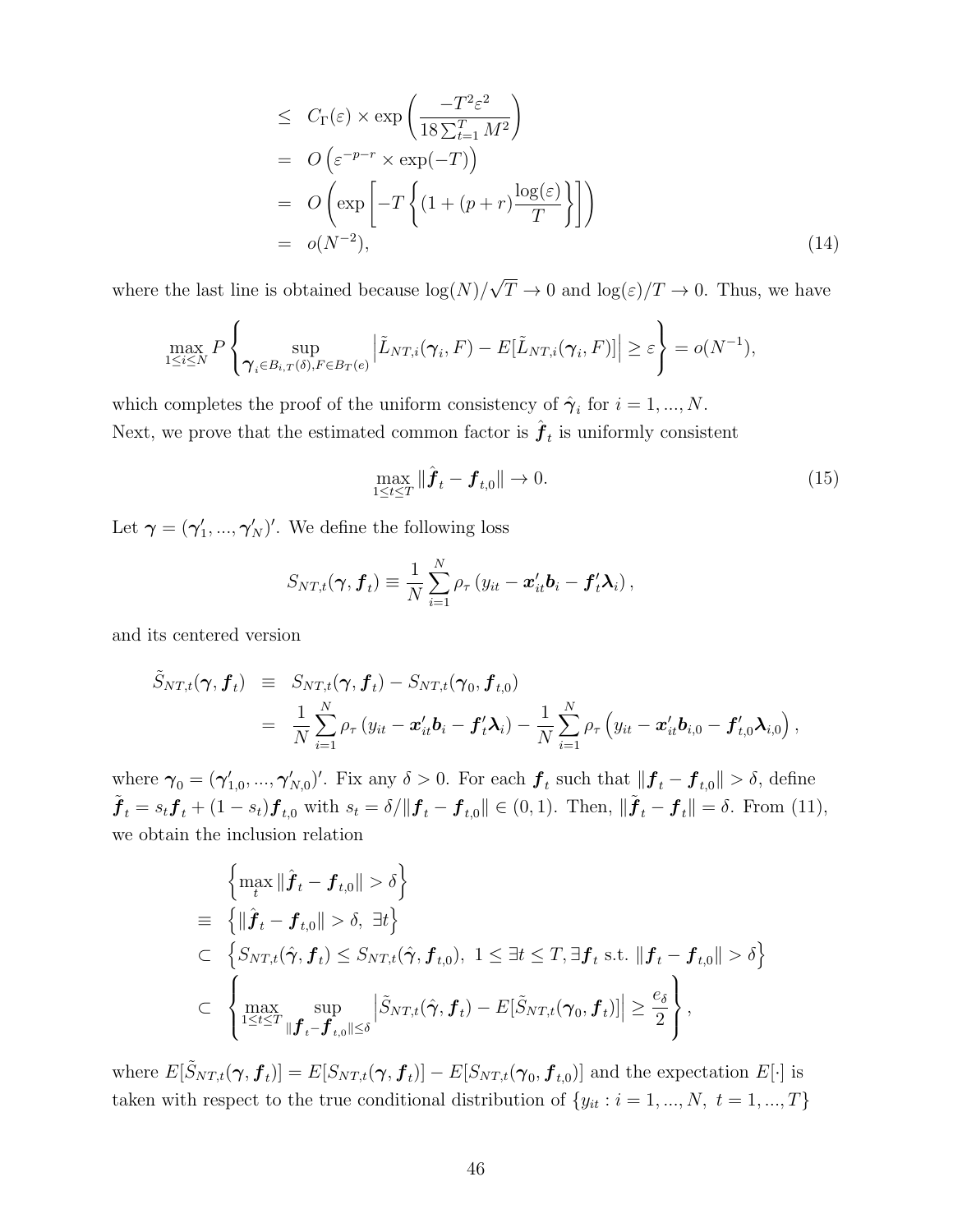conditional on  $X$ ,  $F_0$  and  $\Lambda_0$ . The second inclusion is obtained as follows. Because of the convexity of the objective function, we have

$$
s_t \left\{ S_{NT,t}(\hat{\boldsymbol{\gamma}}, \boldsymbol{f}_t) - S_{NT,t}(\hat{\boldsymbol{\gamma}}, \boldsymbol{f}_{t,0}) \right\}
$$
  
\n
$$
\geq S_{NT,t}(\hat{\boldsymbol{\gamma}}, \tilde{\boldsymbol{f}}_t) - S_{NT,t}(\hat{\boldsymbol{\gamma}}, \boldsymbol{f}_{t,0})
$$
  
\n
$$
= \tilde{S}_{NT,t}(\hat{\boldsymbol{\gamma}}, \tilde{\boldsymbol{f}}_t) - \tilde{S}_{NT,t}(\hat{\boldsymbol{\gamma}}, \boldsymbol{f}_{t,0})
$$
  
\n
$$
= \left[ \tilde{S}_{NT,t}(\hat{\boldsymbol{\gamma}}, \tilde{\boldsymbol{f}}_t) - E \left[ \tilde{S}_{NT,t}(\boldsymbol{\gamma}_0, \tilde{\boldsymbol{f}}_t) \right] \right] + E \left[ \tilde{S}_{NT,t}(\hat{\boldsymbol{\gamma}}, \boldsymbol{f}_{t,0}) \right]
$$
  
\n
$$
- \left\{ \tilde{S}_{NT,t}(\hat{\boldsymbol{\gamma}}, \boldsymbol{f}_{t,0}) - E \left[ \tilde{S}_{NT,t}(\hat{\boldsymbol{\gamma}}, \boldsymbol{f}_{t,0}) \right] \right\} + E \left[ \tilde{S}_{NT,t}(\boldsymbol{\gamma}_0, \tilde{\boldsymbol{f}}_t) \right].
$$

Similar to (12), the fourth term in the last line is greater than or equal to  $e_{\delta}$  for some  $e_{\delta} > 0$ . By consistency of  $\hat{\gamma}$ , the second and third terms in the last line are  $o_p(1)$ . Thus, we have

$$
s_t \left\{ S_{NT,t}(\hat{\boldsymbol{\gamma}}, \boldsymbol{f}_t) - S_{NT,t}(\hat{\boldsymbol{\gamma}}, \boldsymbol{f}_{t,0}) \right\}
$$
  
\n
$$
\geq \left[ \tilde{S}_{NT,t}(\hat{\boldsymbol{\gamma}}, \tilde{\boldsymbol{f}}_t) - E \left[ \tilde{S}_{NT,t}(\boldsymbol{\gamma}_0, \tilde{\boldsymbol{f}}_t) \right] \right] + e_{\delta} + o_p(1).
$$

If  $S_{NT,t}(\hat{\boldsymbol{\gamma}}, \boldsymbol{f}_t) \leq S_{NT,t}(\hat{\boldsymbol{\gamma}}, \boldsymbol{f}_{t,0})$   $1 \leq \exists t \leq T$  and  $\exists \boldsymbol{f}_t$  s.t.  $\|\boldsymbol{f}_t - \boldsymbol{f}_{t,0}\| > \delta$ , under large N and T, we should have  $\max_{1 \leq t \leq T} \sup_{\|\boldsymbol{f}_{t}-\boldsymbol{f}_{t,0}\| \leq \delta} |\tilde{S}_{NT,t}(\hat{\boldsymbol{\gamma}}, \boldsymbol{f}_{t}) - E[\tilde{S}_{NT,t}(\boldsymbol{\gamma}_0, \boldsymbol{f}_{t})]| \geq e_{\delta}/2.$  Note that  $\|\tilde{\boldsymbol{f}}_t - \boldsymbol{f}_{t,0}\| = \delta$ . Therefore, the second inclusion is obtained. Therefore, it suffices to show that for every  $\varepsilon > 0$ ,

$$
\lim_{N,T\to\infty} P\left\{\max_{1\leq t\leq T} \sup_{\|\mathbf{f}_t-\mathbf{f}_{t,0}\|\leq \delta} \left|\tilde{S}_{NT,t}(\hat{\boldsymbol{\gamma}}, \mathbf{f}_t) - E[\tilde{S}_{NT,t}(\boldsymbol{\gamma}_0, \mathbf{f}_t)]\right| \geq \varepsilon\right\} = 0.
$$

It suffices to prove that

$$
\lim_{N,T \to \infty} P\left\{ \max_{1 \le t \le T} \sup_{\|\mathbf{f}_t - \mathbf{f}_{t,0}\| \le \delta} \left| \tilde{S}_{NT,t}(\hat{\boldsymbol{\gamma}}, \mathbf{f}_t) - E[\tilde{S}_{NT,t}(\hat{\boldsymbol{\gamma}}, \mathbf{f}_t)] \right| \ge \varepsilon \right\} = 0, \tag{16}
$$

and

$$
\lim_{N,T \to \infty} P\left\{\max_{1 \le t \le T} \sup_{\|\boldsymbol{f}_t - \boldsymbol{f}_{t,0}\| \le \delta} \left| E[\tilde{S}_{NT,t}(\hat{\boldsymbol{\gamma}}, \boldsymbol{f}_t)] - E[\tilde{S}_{NT,t}(\boldsymbol{\gamma}_0, \boldsymbol{f}_t)] \right| \ge \varepsilon \right\} = 0. \tag{17}
$$

Since

$$
\left|\tilde{S}_{NT,t}(\hat{\boldsymbol{\gamma}}, \boldsymbol{f}_t) - \tilde{S}_{NT,t}(\boldsymbol{\gamma}_0, \boldsymbol{f}_t)\right| \leq C \times \left\{\frac{1}{N} \sum_{i=1}^N \|\boldsymbol{x}_{it}\| \|\hat{\boldsymbol{b}}_i - \boldsymbol{b}_{i,0}\| + \frac{1}{N} \sum_{i=1}^N \|\boldsymbol{f}_t\| \|\hat{\boldsymbol{\lambda}}_i - \boldsymbol{\lambda}_{i,0}\|\right\},\
$$

and  $\sup_{it} ||x_{it}|| < \infty$  and  $\sup_{t} ||f_t|| < \infty$ , consistency of  $\hat{\gamma}$  implies (17).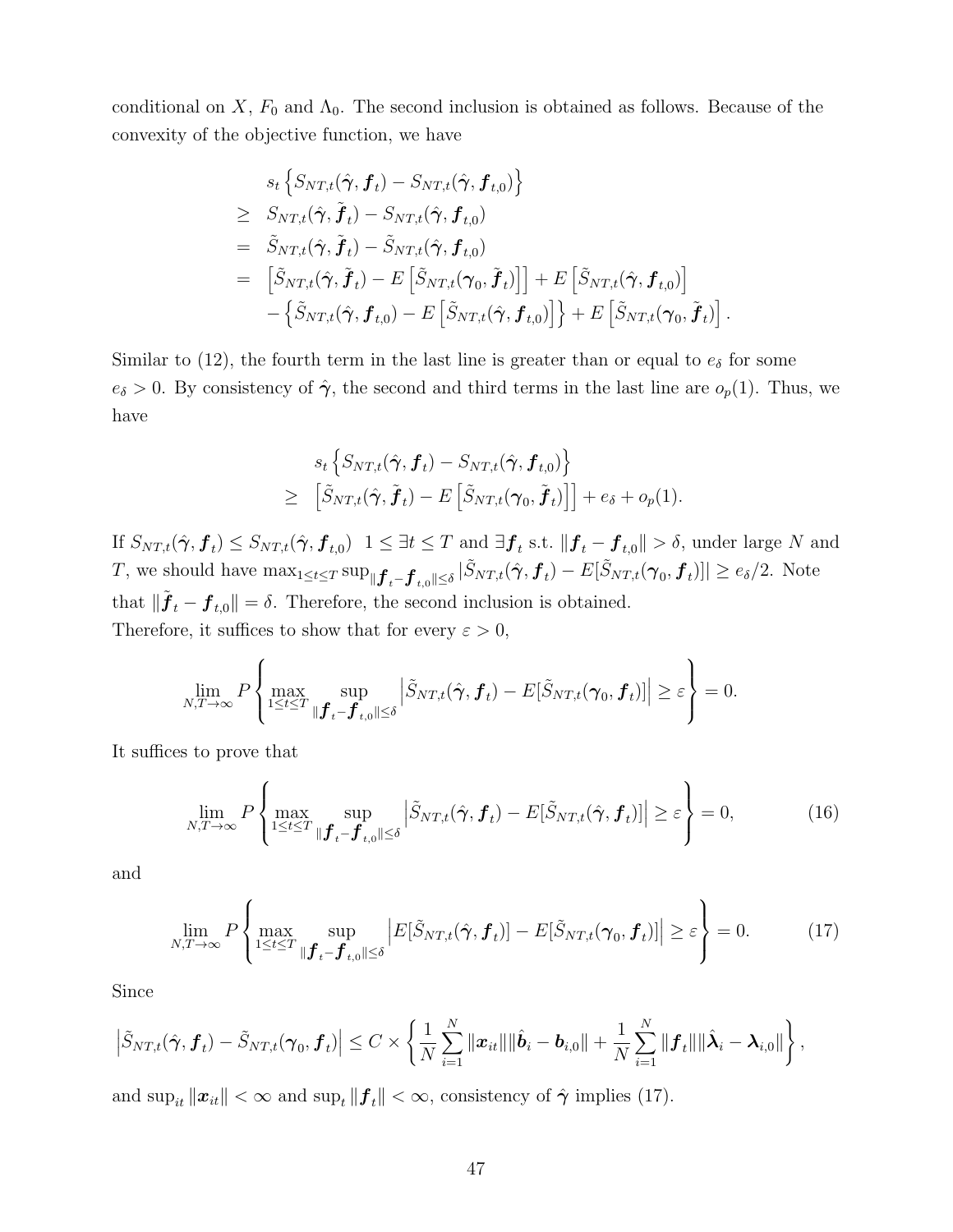Finally, we prove (16). Because we already proved the consistency of  $\hat{\boldsymbol{\gamma}}_i$   $(i = 1, ..., N)$ , it is enough to show

$$
\max_{1 \leq t \leq T} P\left\{ \sup_{\gamma_i \in B_{i,T}(\delta), \|\mathbf{f}_{t} - \mathbf{f}_{t,0}\| \leq \delta} \left| \tilde{S}_{NT,t}(\gamma, \mathbf{f}_t) - E[\tilde{S}_{NT,t}(\gamma, \mathbf{f}_t)] \right| \geq \varepsilon \right\} = o(T^{-1}). \tag{18}
$$

For each  $\delta > 0$ , we define

$$
B_{t,N}(\delta) \equiv \left\{ \boldsymbol{f}_t : \|\boldsymbol{f}_t - \boldsymbol{f}_{t,0}\| \leq \delta \right\}.
$$

Observe that  $|h(\boldsymbol{\gamma}_i, \boldsymbol{f}_t) - h(\boldsymbol{\gamma}_i, \bar{\boldsymbol{f}}_t)| \leq C ||\boldsymbol{\lambda}_i|| \times ||\bar{\boldsymbol{f}}_t - \boldsymbol{f}_t||$  for some universal constant  $C > 0$ . Put  $K_i \equiv C ||\lambda_i||$  and  $\beta \equiv \sup_i K_i$ . Since  $B_{t,N}(\delta)$  is compact subset, there exist  $C_f$ balls with centers  $\bar{\bm{f}}_k$ ,  $k = 1, ..., C_f$  and radius  $\varepsilon/\beta$  such that the collection of these balls covers  $B_{t,N}(\delta)$ . Note that  $C_f$  can be chosen such that  $C_f(\varepsilon) = O(1/\varepsilon^r)$  and  $\varepsilon \to 0$ . For each  $f_t \in B_{t,N}(\delta)$ , there is  $\bar{\boldsymbol{f}}_k$  such that  $|h(\boldsymbol{\gamma}_i, \boldsymbol{f}_t) - h(\boldsymbol{\gamma}_i, \bar{\boldsymbol{f}}_k)| \le K_i \varepsilon/(8\beta)$ . These investigations lead to

$$
|\tilde{S}_{NT,t}(\gamma, \boldsymbol{f}_t) - E[\tilde{S}_{NT,t}(\gamma, \boldsymbol{f}_t)]|
$$
\n
$$
\leq |\tilde{S}_{NT,t}(\gamma_0, \boldsymbol{f}_t) - E[\tilde{S}_{NT,t}(\gamma_0, \boldsymbol{f}_t)]| + |\tilde{S}_{NT,t}(\gamma, \boldsymbol{f}_t) - \tilde{S}_{NT,t}(\gamma_0, \boldsymbol{f}_t)|
$$
\n
$$
+ |E[\tilde{S}_{NT,t}(\gamma, \boldsymbol{f}_t)] - E[\tilde{S}_{NT,t}(\gamma_0, \boldsymbol{f}_t)]|
$$
\n
$$
\leq |\tilde{S}_{NT,t}(\gamma_0, \boldsymbol{f}_t) - E[\tilde{S}_{NT,t}(\gamma_0, \boldsymbol{f}_t)]| + C \times \frac{1}{N} \sum_{i=1}^N ||\gamma - \gamma_0||
$$
\n
$$
\leq |\tilde{S}_{NT,t}(\gamma_0, \boldsymbol{f}_k) - E[\tilde{S}_{NT,t}(\gamma_0, \boldsymbol{f}_k)]| + \frac{\varepsilon}{8\beta} \left| \frac{1}{N} \sum_{i=1}^N \{K(\lambda_i) + E[K(\lambda_i)]\} \right| + \frac{C}{N} \sum_{i=1}^N ||\gamma - \gamma_0||,
$$

where  $C$  is universal constant. Therefore, we have

$$
P\left\{\sup_{\boldsymbol{\gamma}_{i}\in B_{i,T}(\delta), F\in B_{T}(e)}\left|\tilde{S}_{NT,t}(\boldsymbol{\gamma}, \boldsymbol{f}_{t}) - E[\tilde{S}_{NT,t}(\boldsymbol{\gamma}, \boldsymbol{f}_{t})]\right| \geq \varepsilon\right\}
$$
  

$$
\leq \sum_{k=1}^{C_{\Gamma}(\varepsilon)} P\left\{\left|\tilde{S}_{NT,t}(\bar{\boldsymbol{\gamma}}_{k}, F_{0}) - E[\tilde{S}_{NT,t}(\bar{\boldsymbol{\gamma}}_{k}, F_{0})]\right| \geq \frac{\varepsilon}{3}\right\}
$$
  
+
$$
+ P\left\{\left|\frac{1}{N}\sum_{i=1}^{N}\{K_{i} + E[K_{i}]\}\right| \geq \frac{8\beta}{3}\right\} + P\left\{\left|\frac{1}{N}\sum_{i=1}^{N}\|\boldsymbol{\lambda}_{i} - \boldsymbol{\lambda}_{i,0}\|\right| \geq \frac{\varepsilon}{3C}\right\},\right\}
$$

where the last term can be made arbitrarily small under large  $N$  and  $T$ . The second term is zero because  $\left|\frac{1}{N}\right|$  $\frac{1}{N} \sum_{i=1}^{N} \{K_i + E[K_i]\}\| < 2\beta$ . Because of the uniform boundedness of  $x_{it}$  and  $\bm{f}_t$ , we have  $|h(\bm{\gamma}_{i,0},\bm{f}_t) - E[h(\bm{\gamma}_{i,0},\bm{f}_t)]| \leq M$  where M is bounded constant. The first term is

$$
\sum_{k=1}^{C_f(\varepsilon)} P\left\{ \left| \tilde{S}_{NT,t}(\hat{\boldsymbol{\gamma}}, \bar{\boldsymbol{f}}_t) - E[\tilde{S}_{NT,t}(\hat{\boldsymbol{\gamma}}, \bar{\boldsymbol{f}}_t)] \right| \ge \frac{\varepsilon}{3} \right\}
$$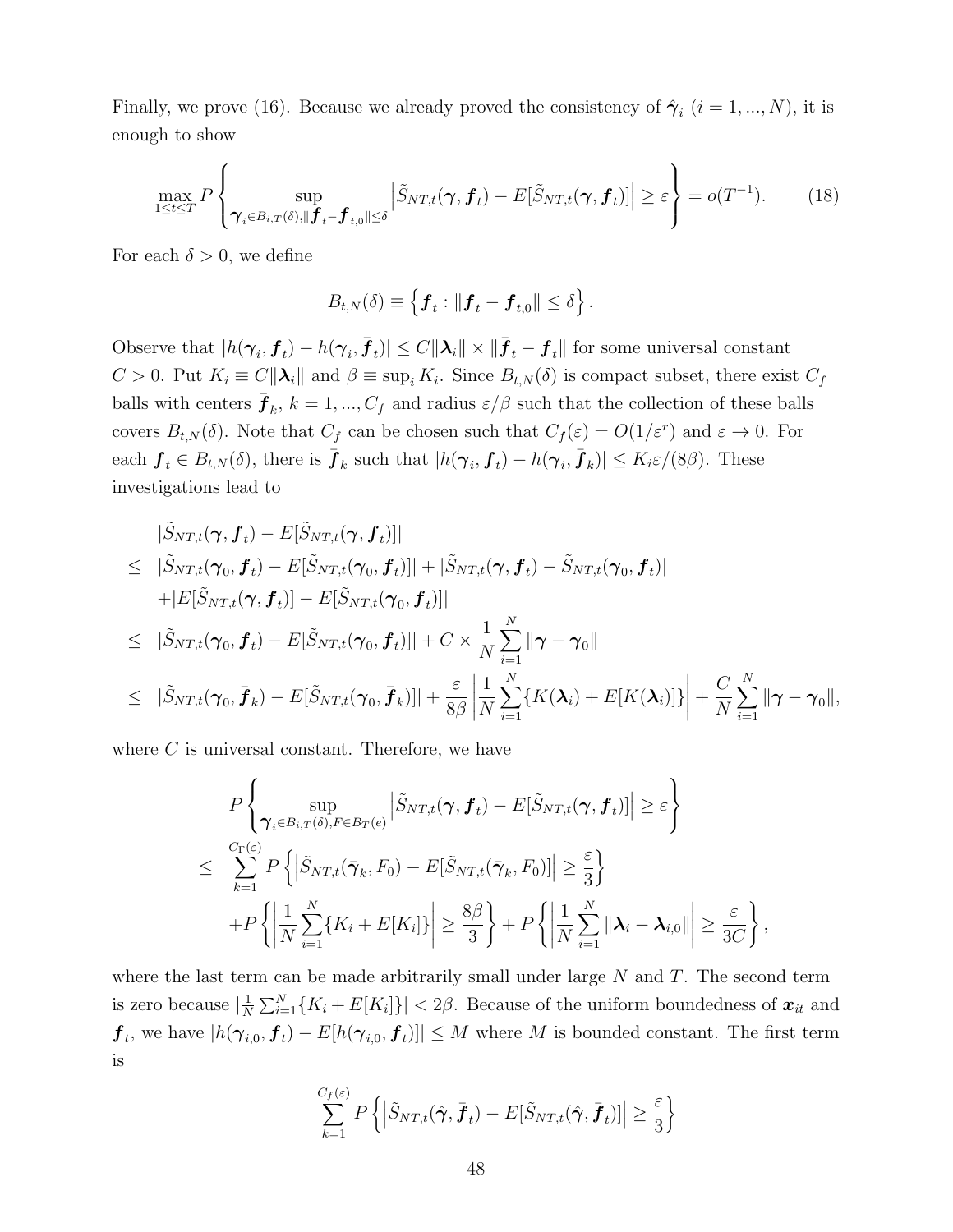$$
\leq C_f(\varepsilon) \times \exp\left(\frac{-N^2\varepsilon^2}{18\sum_{i=1}^N M^2}\right)
$$
\n
$$
= O\left(\varepsilon^{-r} \times \exp(-N)\right)
$$
\n
$$
= O\left(\exp\left[-N\left\{1 + r\frac{\log(\varepsilon)}{N}\right\}\right]\right)
$$
\n
$$
= o(T^{-2}) \tag{19}
$$

where Lemma 3 is applied to obtain the second inequality. Because  $(\log T)/\sqrt{N} \to 0$ , the last line is obtained. This implies (18), or equivalently, (16). This completes the proof of Theorem 1.

### C Lemma 4

Lemma 4 Under Assumptions of Theorem 2, the following results hold.

$$
\max_{1 \le i \le N} \left\| \hat{\boldsymbol{\gamma}}_i - \boldsymbol{\gamma}_{i,0} \right\| = O_p\left(\frac{\log(N)}{T^{1/2}}\right),\tag{20}
$$

$$
\max_{1 \le t \le T} \|\hat{\bm{f}}_t - \bm{f}_{t,0}\| = O_p\left(\frac{\log(T)}{N^{1/2}}\right). \tag{21}
$$

We note that these results are the preliminary convergence rates of  $\hat{\gamma}_i$  and  $\hat{f}_t$ . The above results are used to prove Theorem 2. We first prepare lemmas which will be used in the proof of Lemma 4. The first lemma is due to Lemma 1 of Babu (1989), which is closely related to the Bernstein inequality.

**Lemma 5** Let  $X_i$  be a sequence of independent random variables with mean zero and  $|X_i| < d$  for some  $d > 0$ . Let  $V \ge \sum_{i=1}^{N} E[X_i^2]$ . Then for all  $0 < s < 1$  and  $0 \le a \le V/(sd)$ ,

$$
P\left(\left|\sum_{i=1}^{N} X_i\right| \ge a\right) \le 2\exp(-a^2 s(1-s)/V).
$$

To state the next lemma, we introduce some notations. We let  $\{\xi_t, t \geq 1\}$  be a stationary process taking values in a measurable space  $(S, Q)$ . Here S is a Polish space and Q is a Borel  $\sigma$ -field. We denote  $\mathcal H$  being a class of measurable functions on the measurable space (S, Q). For a process  $Z(h)$  defined on  $(S, Q)$ , we define  $||Z(h)||_{\mathcal{H}} \equiv \sup_{h \in \mathcal{H}} |Z(h)|$ . The following lemma is a Bernstein type inequality for centered empirical processes (Talagrand (1996), Bousquet (2002)). The following Talagrand type inequality is due to Proposition B.2. of Kato et al. (2012).

**Lemma 6** Let  $H$  be a pointwise measurable class of functions on the measurable space  $(S, \mathcal{Q})$  uniformly bounded by some constant U. Suppose that, for any  $h(\cdot) \in \mathcal{H}$ , (i)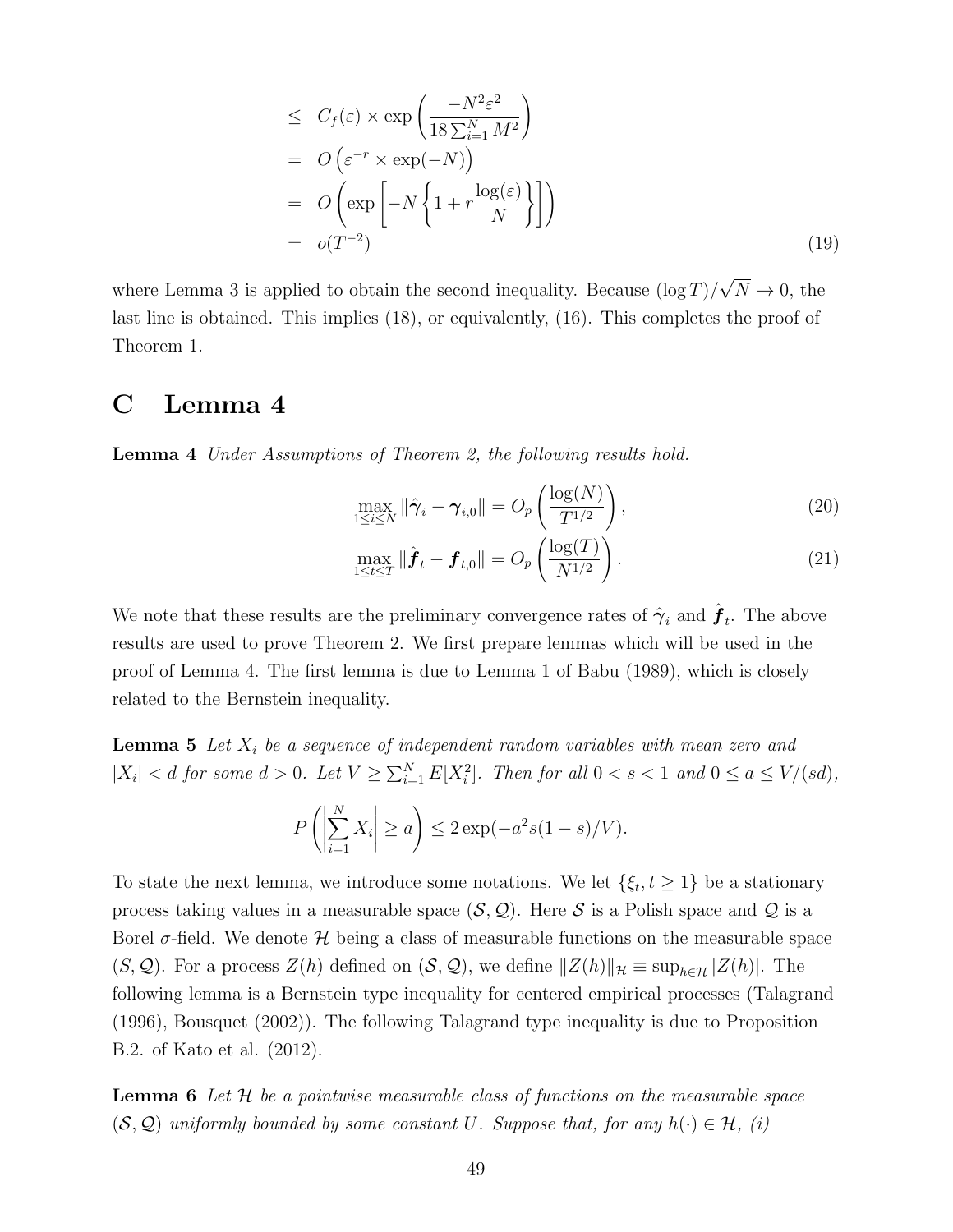$$
E[h(\xi_t)] = 0, \ (ii) \ \sup_{h \in \mathcal{H}} [h(\xi_t)^2] \le \sigma^2. \ \text{For } Z = ||\sum_{t=1}^T h(\xi_t)||_{\mathcal{H}}, \ \text{we have}
$$
\n
$$
P\left(Z - E[Z] \ge \sqrt{2}s\left(T\sigma^2 + 2UE[Z]\right)^{1/2} + \frac{s^2U}{3}\right) \le \exp(-s^2),
$$

for all  $s > 0$ .

#### C.1 Proof of Lemma 4

We define  $\bm{z}_{it} = (\bm{x}'_{it}, \bm{f}'_{t})'$ ,  $\bm{z}_{it,0} = (\bm{x}'_{it}, \bm{f}'_{t,0})'$ ,  $\hat{\bm{z}}_{it} = (\bm{x}'_{it}, \hat{\bm{f}}'_{t,0})'$  $(t_t')', \boldsymbol{\omega}_{it} = \{\boldsymbol{x}_{it}, \boldsymbol{f}_{t,0}, \boldsymbol{\lambda}_{i,0}\}$  and

$$
Q_{NT,i}(\boldsymbol{\gamma}_i, F) \equiv \frac{1}{T} \sum_{t=1}^T \left( \tau - I(\varepsilon_{it} \leq \boldsymbol{x}'_{it}(\boldsymbol{b}_i - \boldsymbol{b}_{i,0}) + \boldsymbol{f}'_t \boldsymbol{\lambda}_i - \boldsymbol{f}'_{t,0} \boldsymbol{\lambda}_{i,0}) \right) \boldsymbol{z}_{it},
$$
  
\n
$$
\overline{Q}_{NT,i}(\boldsymbol{\gamma}_i, F) \equiv E[Q_{NT,i}(\boldsymbol{\gamma}_i, F)]
$$
  
\n
$$
= \frac{1}{T} \sum_{t=1}^T E\left[ \left( \tau - G_{it}(\boldsymbol{x}'_{it}(\boldsymbol{b}_i - \boldsymbol{b}_{i,0}) + \boldsymbol{f}'_t \boldsymbol{\lambda}_i - \boldsymbol{f}'_{t,0} \boldsymbol{\lambda}_{i,0} \middle| \boldsymbol{\omega}_{it} \right) \boldsymbol{z}_{it} \right],
$$

where the expectation of  $E[Q_{NT,i}(\gamma_i, F)]$  is taken with respect to the true conditional distribution of  $\{y_{it} : i = 1, ..., N, t = 1, ..., T\}$  conditional on X,  $F_0$  and  $\Lambda_0$ ,  $G_{it}(\cdot|\mathbf{x}_{it})$  is the conditional cumulative distribution function of  $\varepsilon_{it}$ . Because of the computational property of the quantile regression estimator (Gutenbrunner and Jureckova (1992)), it is known that  $\max_{1 \leq i \leq N} |Q_{NT,i}(\hat{\boldsymbol{\gamma}}_i, \hat{F})|$  is bounded by

 $O_p(T^{-1} \max_{1 \leq i \leq N, 1 \leq t \leq T} ||\boldsymbol{x}_{it}||) + O_p(T^{-1} \max_{1 \leq t \leq T} ||\hat{\boldsymbol{f}}_t||) = O_p(T^{-1}).$  Here, we used  $\max_{1 \leq t \leq T} \|\hat{\boldsymbol{f}}_t\| = O_p(1)$ . We thus have

$$
O_p(T^{-1}) = Q_{NT,i}(\hat{\gamma}_i, \hat{F})
$$
  
=  $Q_{NT,i}(\gamma_{i,0}, F_0) + \overline{Q}_{NT,i}(\hat{\gamma}_i, \hat{F})$   
+  $\{Q_{NT,i}(\hat{\gamma}_i, \hat{F}) - \overline{Q}_{NT,i}(\hat{\gamma}_i, \hat{F}) - Q_{NT,i}(\gamma_{i,0}, F_0)\}.$  (22)

Expanding  $\overline{Q}_{NT,i}(\hat{\boldsymbol{\gamma}}_i,\hat{F})$  at  $(\boldsymbol{\gamma}_{i,0},F_0)$ , we obtain

$$
\overline{Q}_{NT,i}(\hat{\boldsymbol{\gamma}}_i, \hat{F})
$$
\n
$$
= -\frac{1}{T} \sum_{t=1}^T E[g_{it}(0|\boldsymbol{\omega}_{it})\boldsymbol{z}_{it,0}\boldsymbol{z}_{it,0}'](\hat{\boldsymbol{\gamma}}_i - \boldsymbol{\gamma}_{i,0}) - \frac{1}{T} \sum_{t=1}^T E[g_{it}(0|\boldsymbol{\omega}_{it})\boldsymbol{z}_{it,0}\boldsymbol{\lambda}_{i,0}'](\hat{\boldsymbol{f}}_t - \boldsymbol{f}_{t,0})
$$
\n
$$
+ o_p(||\hat{\boldsymbol{\gamma}}_i - \boldsymbol{\gamma}_{i,0}||) + o_p\left(\frac{1}{T} \sum_{t=1}^T \|\hat{\boldsymbol{f}}_t - \boldsymbol{f}_{t,0}||\right),
$$
\n(23)

where we used the result of Theorem 1 such that  $O_p(||\hat{\gamma}_i - \gamma_{i,0}||^2) = o_p(||\hat{\gamma}_i - \gamma_{i,0}||)$ . It then follows from (22) and (23) that

$$
\Gamma_{i}(\hat{\gamma}_{i} - \gamma_{i,0}) + o_{p}(\|\hat{\gamma}_{i} - \gamma_{i,0}\|)
$$
\n
$$
= Q_{NT,i}(\gamma_{i,0}, F_{0}) + \left\{Q_{NT,i}(\hat{\gamma}_{i}, \hat{F}) - \overline{Q}_{NT,i}(\hat{\gamma}_{i}, \hat{F}) - Q_{NT,i}(\gamma_{i,0}, F_{0})\right\}
$$
\n
$$
- \left[\frac{1}{T} \sum_{t=1}^{T} E[g_{it}(0|\omega_{it}) \mathbf{z}_{it,0} \mathbf{A}'_{i,0}](\hat{\boldsymbol{f}}_{t} - \boldsymbol{f}_{t,0}) + O_{p}\left(\frac{1}{T}\right) + o_{p}\left(\frac{1}{T} \sum_{t=1}^{T} \|\hat{\boldsymbol{f}}_{t} - \boldsymbol{f}_{t,0}\|\right), (24)
$$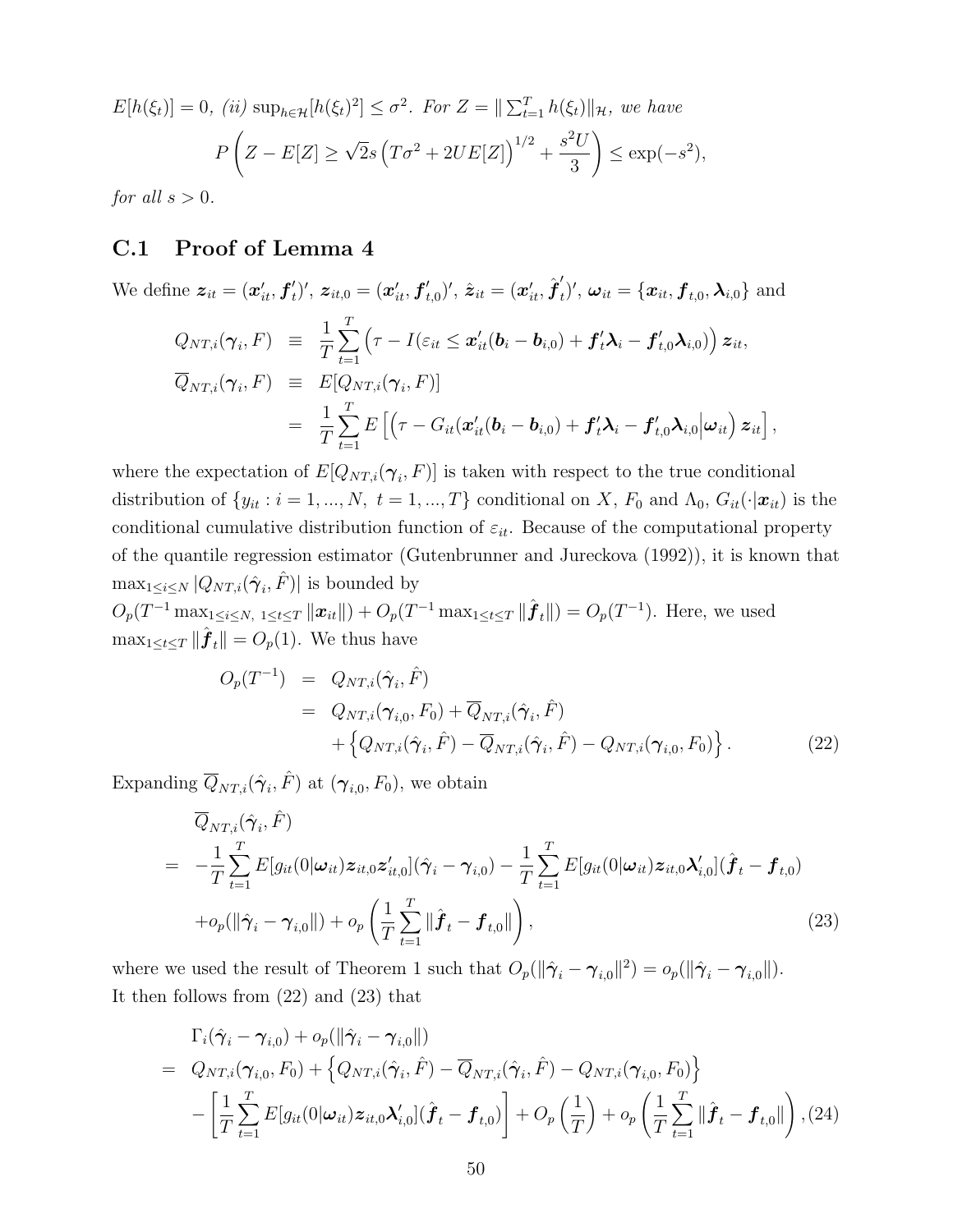where  $\Gamma_i = T^{-1} \sum_{t=1}^T E[g_{it}(0|\omega_{it}) \mathcal{z}_{it,0} \mathcal{z}'_{it,0}]$  and we used the result of Theorem 1 such that  $O_p(T^{-1}\sum_{t=1}^T \|\hat{\boldsymbol{f}}_t - \boldsymbol{f}_{t,0}\|^2) = o_p(T^{-1}\sum_{t=1}^T \|\hat{\boldsymbol{f}}_t - \boldsymbol{f}_{t,0}\|).$ Next, we define

$$
V_{NT,t}(\boldsymbol{\gamma}, \boldsymbol{f}_t) \equiv \frac{1}{N} \sum_{i=1}^N \left( \tau - I(\varepsilon_{it} \leq \boldsymbol{x}'_{it}(\boldsymbol{b}_i - \boldsymbol{b}_{i,0}) + \boldsymbol{f}'_t \boldsymbol{\lambda}_i - \boldsymbol{f}'_{t,0} \boldsymbol{\lambda}_{i,0}) \right) \boldsymbol{\lambda}_i,
$$

and

$$
\overline{V}_{NT,t}(\boldsymbol{\gamma}, \boldsymbol{f}_t) \equiv E\left[\frac{1}{N} \sum_{i=1}^N \left(\tau - G_{it}(\boldsymbol{x}'_{it}(\boldsymbol{b}_i - \boldsymbol{b}_{i,0}) + \boldsymbol{f}'_t \boldsymbol{\lambda}_i - \boldsymbol{f}'_{t,0} \boldsymbol{\lambda}_{i,0} | \boldsymbol{\omega}_{it})\right) \boldsymbol{\lambda}_i\right],
$$

where  $G_{it}(\cdot|\boldsymbol{\omega}_{it})$  is the true cumulative distribution function of  $\varepsilon_{it}$  conditioned on  $\boldsymbol{\omega}_{it}$ . Noting that  $\overline{V}_{NT,t}(\gamma_0, \pmb{f}_{t,0}) = 0$ , the expansion of  $\overline{V}_{NT,t}(\hat{\pmb{\gamma}}, \hat{\pmb{f}}_t)$  at  $(\pmb{\gamma}_0, \pmb{f}_{t,0})$  leads

$$
\overline{V}_{NT,t}(\hat{\boldsymbol{\gamma}}, \hat{\boldsymbol{f}}_t) \n= -\frac{1}{N} \sum_{i=1}^N E[g_{it}(0|\boldsymbol{\omega}_{it}) \boldsymbol{\lambda}_{i,0} \boldsymbol{\lambda}_{i,0}'] (\hat{\boldsymbol{f}}_t - \boldsymbol{f}_{t,0}) - \frac{1}{N} \sum_{i=1}^N E[g_{it}(0|\boldsymbol{\omega}_{it}) \boldsymbol{\lambda}_{i,0} \boldsymbol{z}_{it,0}'] (\hat{\boldsymbol{\gamma}}_i - \boldsymbol{\gamma}_{i,0}) \n+ o_p \left( \| \hat{\boldsymbol{f}}_t - \boldsymbol{f}_{t,0} \| \right) + o_p \left( \frac{1}{N} \sum_{i=1}^N \| \hat{\boldsymbol{\gamma}}_i - \boldsymbol{\gamma}_{i,0} \| \right).
$$
\n(25)

Viewing the factor loadings  $\lambda_i$  as regressors and  $f_t$  as regression coefficient, the similar argument that derived the equation (24) leads

$$
\hat{\boldsymbol{f}}_{t} - \boldsymbol{f}_{t,0} + o_{p}(\|\hat{\boldsymbol{f}}_{t} - \boldsymbol{f}_{t,0}\|)
$$
\n
$$
= \Psi_{t}^{-1} V_{NT,t}(\boldsymbol{\gamma}_{0}, \boldsymbol{f}_{t,0}) - \Psi_{t}^{-1} \left\{ V_{NT,t}(\hat{\boldsymbol{\gamma}}_{0}, \hat{\boldsymbol{f}}_{t}) - \overline{V}_{NT,t}(\hat{\boldsymbol{\gamma}}_{0}, \hat{\boldsymbol{f}}_{t}) - V_{NT,t}(\boldsymbol{\gamma}_{0}, \boldsymbol{f}_{t,0}) \right\}
$$
\n
$$
+ \Psi_{t}^{-1} \left( \frac{1}{N} \sum_{i=1}^{N} E[g_{it}(0|\boldsymbol{\omega}_{it}) \boldsymbol{\lambda}_{i,0} \boldsymbol{z}_{it,0}'] (\hat{\boldsymbol{\gamma}}_{i} - \boldsymbol{\gamma}_{i,0}) \right) + o_{p} \left( \frac{1}{N} \sum_{i=1}^{N} ||\hat{\boldsymbol{\gamma}}_{i} - \boldsymbol{\gamma}_{i,0}|| \right) + O_{p} \left( \frac{1}{N} \right), (26)
$$

where  $\Psi_t = N^{-1} \sum_{i=1}^N E[g_{it}(0|\boldsymbol{\omega}_{it}) \boldsymbol{\lambda}_{i,0} \boldsymbol{\lambda}_{i,0}']$ . Putting (26) into (24), we have

$$
(\hat{\gamma}_{i} - \gamma_{i,0})
$$
\n
$$
= \Gamma_{i}^{-1}Q_{NT,i}(\gamma_{i,0}, F_{0}) - \Gamma_{i}^{-1} \left\{ Q_{NT,i}(\hat{\gamma}_{i}, \hat{F}) - \overline{Q}_{NT,i}(\hat{\gamma}_{i}, \hat{F}) - Q_{NT,i}(\gamma_{i,0}, F_{0}) \right\}
$$
\n
$$
- \frac{1}{T} \sum_{t=1}^{T} \Gamma_{i}^{-1} E[g_{it}(0|\omega_{it}) z_{it,0} \lambda'_{i,0}] \Psi_{t}^{-1} \left( \frac{1}{N} \sum_{j=1}^{N} E[g_{jt}(0|\omega_{jt}) \lambda_{j,0} z'_{jt,0}] (\hat{\gamma}_{j} - \gamma_{j,0}) \right)
$$
\n
$$
+ \frac{1}{T} \sum_{t=1}^{T} \Gamma_{i}^{-1} E[g_{it}(0|\omega_{it}) z_{it,0} \lambda'_{i,0}] \Psi_{t}^{-1} V_{NT,t}(\gamma_{0}, f_{t,0})
$$
\n
$$
+ \frac{1}{T} \sum_{t=1}^{T} \Gamma_{i}^{-1} E[g_{it}(0|\omega_{it}) z_{it,0} \lambda'_{i,0}] \Psi_{t}^{-1} \left\{ V_{NT,t}(\hat{\gamma}, \hat{f}_{t}) - \overline{V}_{NT,t}(\hat{\gamma}, \hat{f}_{t}) - V_{NT,t}(\gamma_{0}, f_{t,0}) \right\}
$$
\n
$$
+ O_{p} \left( \frac{1}{N} \right) + O_{p} \left( \frac{1}{T} \right) + o_{p} (\|\hat{\gamma}_{i} - \gamma_{i,0}\|), \tag{27}
$$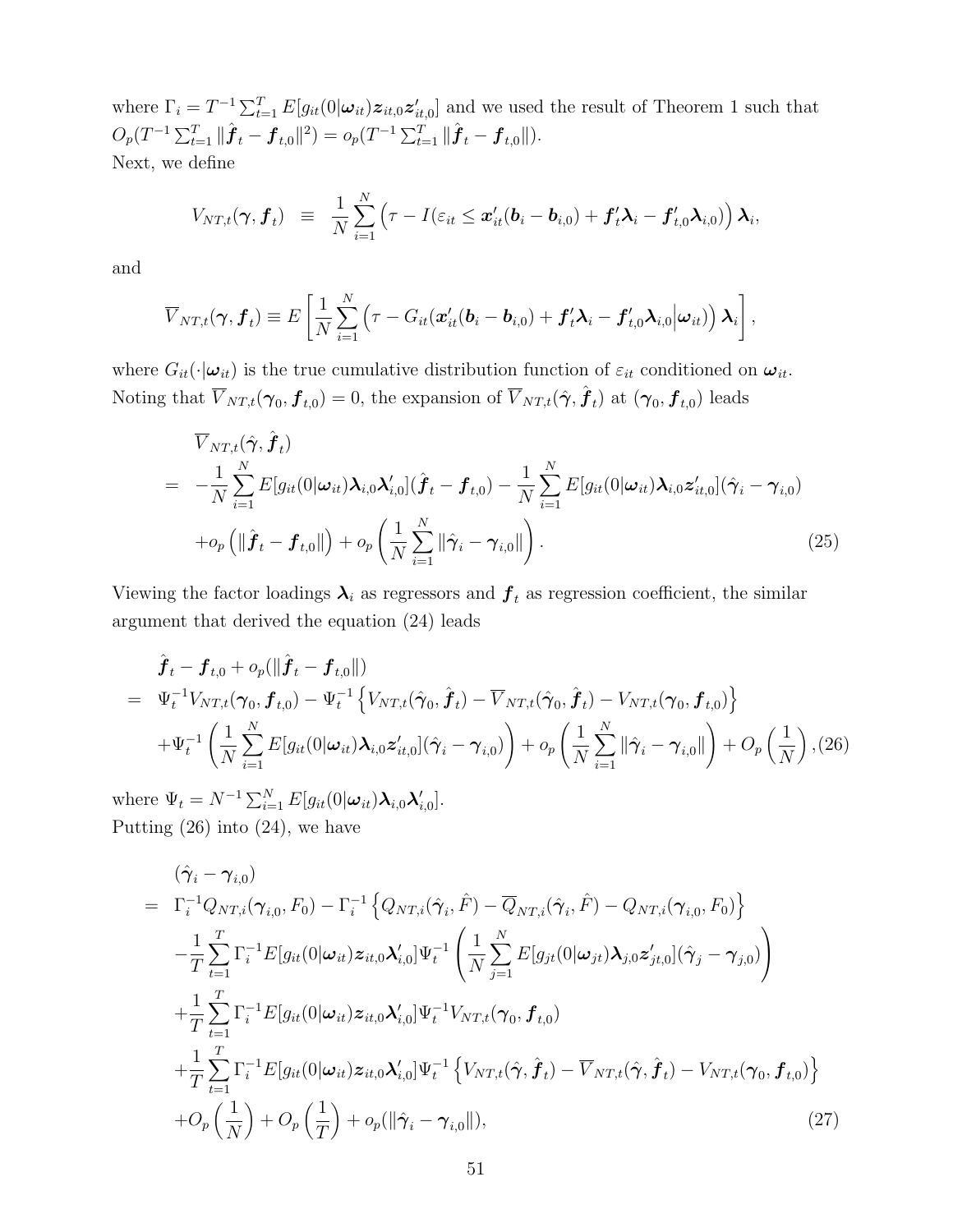From now, we evaluate each of the terms in (27). First, the first term is

$$
\max_{i} Q_{NT,i}(\boldsymbol{\gamma}_{i,0}, F_0) = O_p\left(\frac{\log(N)}{T^{1/2}}\right). \tag{28}
$$

To have (28), it suffices to show that, for any  $u > 0$ ,

$$
\max_{1 \leq i \leq N} P\left( \left| Q_{NT,i}(\boldsymbol{\gamma}_{i,0}, F_0) \right| > \frac{\log(N)}{T^{1/2}} u \right) = o\left( \frac{1}{N} \right),
$$

which can be obtained by applying Lemma 5 with  $a = 2 \log(N) T^{1/2}$ . The second term in (27) is bounded by  $o_p(T^{-1/2})$ . To evaluate the second term  $\Gamma_i^{-1}\{Q_{NT,i}(\hat{\boldsymbol{\gamma}}_i,\hat{F}) - \overline{Q}_{NT,i}(\hat{\boldsymbol{\gamma}}_i,\hat{F}) - Q_{NT,i}(\boldsymbol{\gamma}_{i,0},F_0)\}\$ in (27), we apply Lemma 6. Define  $h(u|\boldsymbol{x}, \boldsymbol{\gamma}_i, \boldsymbol{f}_t) = I(u \leq \boldsymbol{x}'(\boldsymbol{b}_i - \boldsymbol{b}_{i,0}) + \boldsymbol{f}'_{t,0}\boldsymbol{\lambda}_{i,0} - \boldsymbol{f}'_t\boldsymbol{\lambda}_i) - I(u \leq 0)$ . From the result of Theorem 1, we define  $\mathcal{H} = \{h(u|\boldsymbol{x}, \boldsymbol{\gamma}_i, \boldsymbol{f}_t)| \|\hat{\boldsymbol{\gamma}}_i - \boldsymbol{\gamma}_{i,0}\| < \kappa, \|\hat{\boldsymbol{f}}_t - \boldsymbol{f}_{t,0}\| < \kappa\}$  with  $\kappa \to 0$ . It is obvious that  $E[h(u|\bm{x}, \bm{\gamma}_i, \bm{f}_t) - E[h(u|\bm{x}, \bm{\gamma}_i, \bm{f}_t)]] = 0$  and that each element in  $\mathcal{H}$  is bounded by 2. Also,  $E[\{h(u|\bm{x}, \bm{\gamma}_i, \bm{f}_t) - E[h(u|\bm{x}, \bm{\gamma}_i, \bm{f}_t)]\}^2] \leq C \times \kappa^2$  for  $h \in \mathcal{H}$ . Put  $Z_i = \|\sum_{t=1}^T \{h(\xi_{it}|\boldsymbol{x}, \boldsymbol{\gamma}_i, \boldsymbol{f}_t) - E[h(\xi_{it}|\boldsymbol{x}, \boldsymbol{\gamma}_i, \boldsymbol{f}_t)]\|_{\mathcal{H}} \text{ with } \xi_{it} = \varepsilon_{it} \text{ in Lemma 6. By Lemma 6,}$ for all  $s > 0$  with probability at least  $1 - \exp(-s^2)$ , we have

$$
\frac{1}{T}Z_i \le \frac{1}{T}E[Z_i] + \frac{s\sqrt{2}}{T}\sqrt{T\kappa^2 + 4E[Z_i]} + \frac{2s^2}{3T}.
$$
\n(29)

Because of the independence property of the idiosyncratic errors over  $i$  and  $t$ , we see that  $T^{-1}E[Z_i] = o(T^{-1/2})$ . We now take  $s = \sqrt{2 \log N}$  in (29). Then, it is seen that there exist a positive integer  $T_0$  independent of i such that the right side on (29) is smaller than  $o(T^{-1/2})$  for  $T_0 < T$ . This implies that  $P(T^{-1}Z_i > T^{-1/2}) \leq N^{-2}$ . Therefore, the second term in (27) is bounded by  $o_p(T^{-1/2})$ .

Next, we show that the fourth term in (27) is  $o_p(T^{-1/2})$ . The fourth term of (27) satisfies

$$
\sqrt{T}\left[\frac{1}{T}\sum_{t=1}^{T}\Gamma_{i}^{-1}J_{it}\Psi_{t}^{-1}V_{NT,t}(\boldsymbol{\gamma}_{0},\boldsymbol{f}_{t,0})\right]=\frac{1}{N\sqrt{T}}\sum_{i=1}^{N}\sum_{t=1}^{T}\Gamma_{i}^{-1}J_{it}\Psi_{t}^{-1}\left(\tau-I(\varepsilon_{it}\leq0)\right)\boldsymbol{\lambda}_{i}=o_{p}(1),(30)
$$

where  $J_{it} = E[g_{it}(0|\omega_{it})\mathbf{z}_{it,0}\mathbf{\lambda}_{i,0}']$ . Because  $\|\Gamma_i^{-1}J_{it}\Psi_t^{-1}\| < \infty$ , it is enough to show that

$$
\frac{1}{N\sqrt{T}}\sum_{i=1}^{N}\sum_{t=1}^{T}\left(\tau-I(\varepsilon_{it}\leq 0)\right)\boldsymbol{\lambda}_{i}=o_{p}(1). \tag{31}
$$

The expected value of its second moment is

$$
\frac{1}{N^2T} E\left[\sum_{i,j=1}^N \sum_{t,s=1}^T (\tau - I(\varepsilon_{it} \le 0)) \lambda_i \lambda'_j (\tau - I(\varepsilon_{js} \le 0))\right]
$$
  
= 
$$
\frac{1}{N^2T} E\left[\sum_{i=1}^N \sum_{t,s=1}^T (\tau - I(\varepsilon_{it} \le 0)) \lambda_i \lambda'_i (\tau - I(\varepsilon_{is} \le 0))\right]
$$
  
= 
$$
\frac{1}{N^2T} E\left[\sum_{i=1}^N \sum_{t=1}^T (\tau - I(\varepsilon_{it} \le 0))^2 \lambda_i \lambda'_i\right],
$$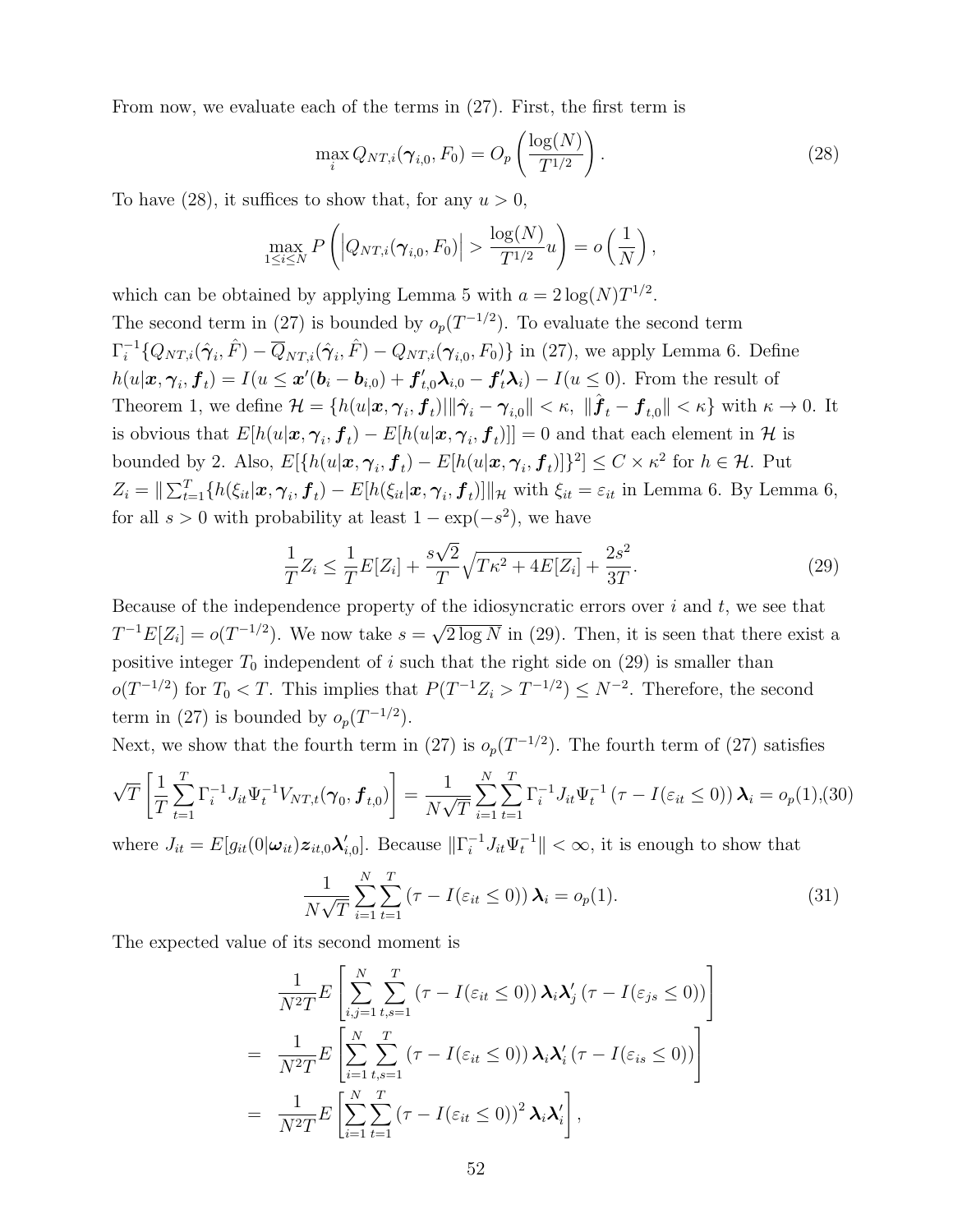which converges to zero. Here the first and second equality used the fact that the idiosyncratic errors are independent over  $i$  and  $t$ . Therefore, we obtain the claim (30). We next evaluate the fifth term in (27), that is  $O_p(T^{-1/4})$ . This rate will be improved later on. Because of the consistency of  $\{\hat{\gamma}, \hat{F}\}$  and the uniform boundedness of  $\|\Gamma_i^{-1}E[g_{it}(0|\boldsymbol{\omega}_{it})\boldsymbol{z}_{it,0}\|, \boldsymbol{\lambda}_i \text{ and } \boldsymbol{\lambda}_{i,0} \text{, it suffices to show that }$ 

$$
P\left\{\sup_{\boldsymbol{\gamma}\in B_{\gamma}(\kappa), F\in B_{F}(\kappa)}\left\|\frac{1}{NT}\sum_{i=1}^{N}\sum_{t=1}^{T}\left\{h_{it}(\zeta_{it}|\boldsymbol{x}_{it}, \boldsymbol{\gamma}_{i}, \boldsymbol{f}_{t}) - E[h_{it}(\zeta_{it}|\boldsymbol{x}_{it}, \boldsymbol{\gamma}_{i}, \boldsymbol{f}_{t})]\right\}\right\| \geq \frac{1}{T^{1/4}}\right\}
$$
(32)

converges to zero. Here  $\zeta_{it} = \varepsilon_{it}$ ,  $h(u|\boldsymbol{x}, \boldsymbol{\gamma}_i, \boldsymbol{f}_t) = I(u \leq \boldsymbol{x}'(\boldsymbol{b}_i - \boldsymbol{b}_{i,0}) + \boldsymbol{f}'_{t,0}\boldsymbol{\lambda}_{i,0} - \boldsymbol{f}'_t\boldsymbol{\lambda}_i) - I(u \leq 0),$  $B_{\gamma}(\kappa) \equiv \{\gamma; \|\gamma_i - \gamma_{i,0}\| \leq \kappa, i = 1, ..., N\},\$  and  $B_F(\kappa) \equiv \{F; \|f_t - f_{t,0}\| \leq \kappa, t = 1, ..., T\}$ with  $\kappa \to 0$ .

For some positive constant  $C_l$ , put  $W_i \equiv C_l \times (||\lambda_i|| + ||\lambda_{i,0}||)$ ,  $\alpha \equiv \sup_i E[W_i]$  and  $\varepsilon = \frac{1}{T^i}$ .  $\frac{1}{T^{1/4}}.$ There exist  $C_{\gamma_i}$  balls with centers  $\bar{\boldsymbol{\gamma}}_{i_k}$ ,  $k = 1, ..., C_{\gamma_i}$  and radius  $\varepsilon/(8\alpha)$  such that the collection of these balls covers  $B_{\gamma_i}(\kappa) \equiv \{\gamma_i : ||\gamma_i - \gamma_{i,0}|| \leq \kappa\}$ . Similarly, because  $B_{f_t}(e)$  is compact subset, there exist  $C_{f_t}$  balls with centers  $\bar{\bm{f}}_{t,j}$   $j = 1, ..., C_{f_j}$  and radius  $\varepsilon/(8\alpha)$  such that the collection of these balls covers  $B_{f_t}(e)$ . We note that  $C_{\gamma_i}$  and  $C_{f_t}$  can be chosen such that  $C_{\gamma_i}(\varepsilon) = O(1/\varepsilon^{p+r})$  and  $C_{f_t}(\varepsilon) = O(1/\varepsilon^r)$  with  $\varepsilon \to 0$ . Because

$$
\left|\frac{1}{NT}\sum_{i=1}^N\sum_{t=1}^T\{h(\zeta_{it}|\boldsymbol{x}_{it},\boldsymbol{\gamma}_i,\boldsymbol{f}_t)-E[h(\zeta_{it}|\boldsymbol{x}_{it},\boldsymbol{\gamma}_i,\boldsymbol{f}_t)]\}\right|\\ \leq \left|\frac{1}{NT}\sum_{i=1}^N\sum_{t=1}^T\{h(\zeta_{it}|\boldsymbol{x}_{it},\bar{\boldsymbol{\gamma}}_{i_k},\bar{\boldsymbol{f}}_{t_j})-E[h(\zeta_{it}|\boldsymbol{x}_{it},\bar{\boldsymbol{\gamma}}_{i_k},\bar{\boldsymbol{f}}_{t_j})]\}\right|+\left|\frac{\varepsilon}{8\alpha}\cdot\frac{1}{N}\sum_{i=1}^N\{W_i+E[W_i]\}\right|,
$$

we have

$$
P\left\{\sup_{\boldsymbol{\gamma}\in B_{\Gamma}(\delta), F\in B_{F}(e)}\left|\frac{1}{NT}\sum_{i=1}^{N}\sum_{t=1}^{T}\{h(\zeta_{it}|\boldsymbol{x}_{it},\boldsymbol{\gamma}_{i},\boldsymbol{f}_{t})-E[h(\zeta_{it}|\boldsymbol{x}_{it},\boldsymbol{\gamma}_{i},\boldsymbol{f}_{t})]\}\right| \geq \frac{1}{T^{1/4}}\right\}
$$
  

$$
\leq \sum_{k_{1}=1}^{C_{\gamma_{1}(\varepsilon)}} \cdots \sum_{k_{N}=1}^{C_{\gamma_{N}(\varepsilon)}C_{f,1}(\varepsilon)}\sum_{j_{1}=1}^{C_{f,1}(\varepsilon)}\cdots \sum_{j_{T}=1}^{C_{f,T}(\varepsilon)}P\left\{\left|\frac{1}{NT}\sum_{i=1}^{N}\sum_{t=1}^{T}\{h(\zeta_{it}|\boldsymbol{x}_{it},\bar{\boldsymbol{\gamma}}_{i_{k}},\bar{\boldsymbol{f}}_{t_{j}})-E[h(\zeta_{it}|\boldsymbol{x}_{it},\bar{\boldsymbol{\gamma}}_{i_{k}},\bar{\boldsymbol{f}}_{t_{j}})]\}\right|\geq \frac{1}{2T^{1/4}}\right\}
$$
  
+
$$
+P\left\{\left|\frac{\varepsilon}{8\alpha}\frac{1}{N}\sum_{i=1}^{N}\{W_{i}+E[W_{i}]\}\right|\geq \frac{1}{2T^{1/4}}\right\},
$$

where the second term is zero because  $\left|\frac{1}{N}\right|$  $\frac{1}{N} \sum_{i=1}^{N} \{W_i + E[W_i]\}\| < 2\alpha$  and  $\varepsilon = \frac{1}{T^{1/2}}$  $\frac{1}{T^{1/4}}$  from its definition.

From the independence property of the idiosyncratic errors over  $t$  and the consistency of the estimated parameters,

$$
E\left[\left\{\frac{1}{T}\sum_{t=1}^T h(\zeta_{it}|\boldsymbol{x}_{it},\boldsymbol{\gamma}_i,\boldsymbol{f}_t)-\frac{1}{T}\sum_{t=1}^T E[h(\zeta_{it}|\boldsymbol{x}_{it},\boldsymbol{\gamma}_i,\boldsymbol{f}_t)]\right\}^2\right]
$$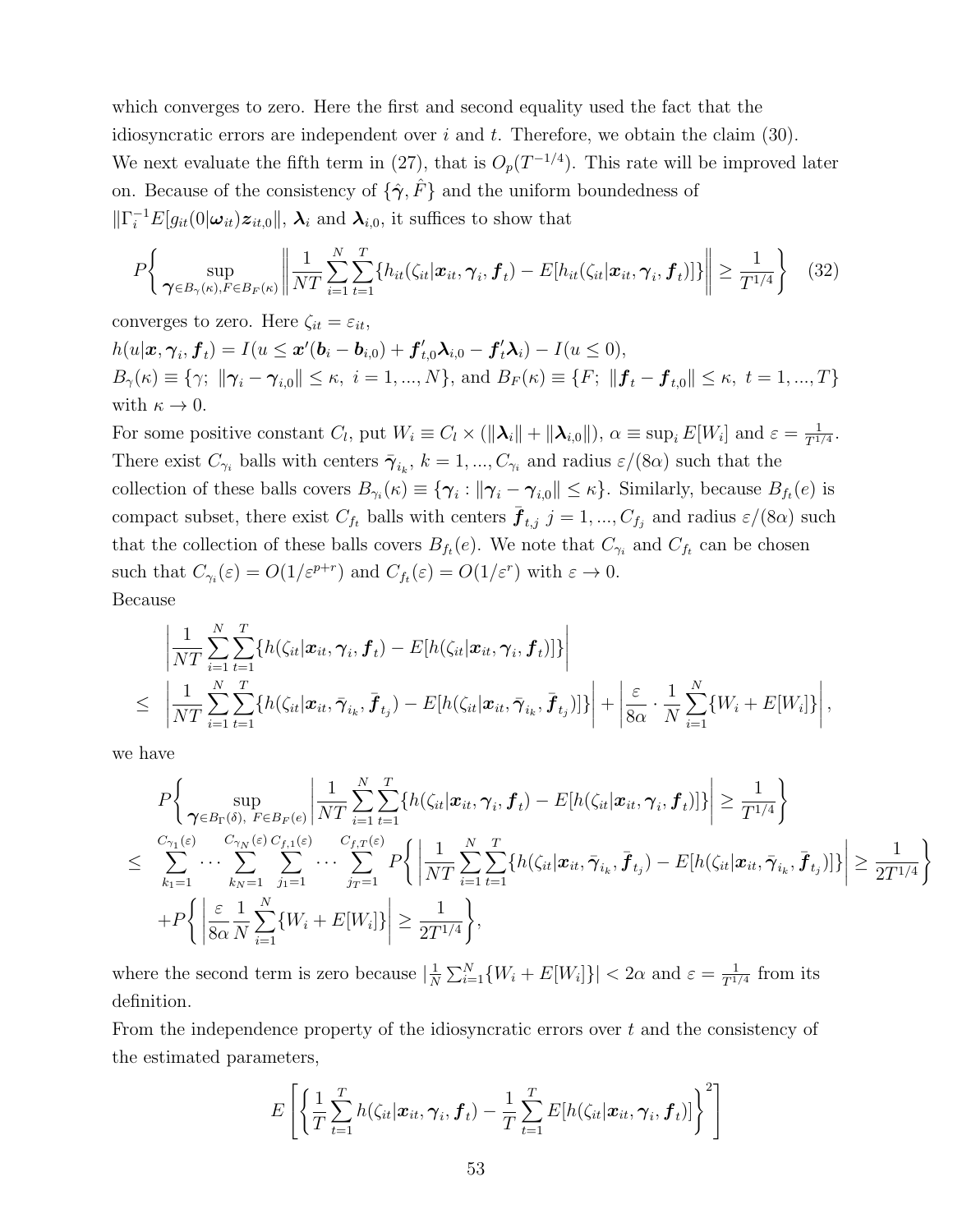$$
= \frac{1}{T^2}\sum_{t=1}^T E\left[\{h(\zeta_{it}|\boldsymbol{x}_{it},\boldsymbol{\gamma}_i,\boldsymbol{f}_t) - E[h(\zeta_{it}|\boldsymbol{x}_{it},\boldsymbol{\gamma}_i,\boldsymbol{f}_t)]\}^2\right]
$$
  
=  $o(T^{-1})$ 

Therefore,

$$
\sum_{i=1}^{N} E\left\{ T^{-1} \sum_{t=1}^{T} h(\zeta_{it} | \mathbf{x}_{it}, \bar{\boldsymbol{\gamma}}_{i_k}, \bar{\boldsymbol{f}}_{t_j}) - T^{-1} \sum_{t=1}^{T} E[h(\zeta_{it} | \mathbf{x}_{it}, \bar{\boldsymbol{\gamma}}_{i_k}, \bar{\boldsymbol{f}}_{t_j})] \right\}^2 \leq C \times N \times o(T^{-1})
$$

where  $C$  is some positive constant. Take

 $Z_i = T^{-1} \sum_{t=1}^T h(\zeta_{it}|\boldsymbol{x}_{it}, \bar{\boldsymbol{\gamma}}_{i_k}, \bar{\boldsymbol{f}}_{t_j}) - T^{-1} \sum_{t=1}^T E[h(\zeta_{it}|\boldsymbol{x}_{it}, \bar{\boldsymbol{\gamma}}_{i_k}, \bar{\boldsymbol{f}}_{t_j})]$  in Lemma 5, we then have

$$
P\left\{\frac{1}{NT}\left|\sum_{i=1}^{N}\sum_{t=1}^{T}h(\zeta_{it}|\mathbf{x}_{it}, \bar{\pmb{\gamma}}_{i_k}, \bar{\pmb{f}}_{t_j}) - E[h(\zeta_{it}|\mathbf{x}_{it}, \bar{\pmb{\gamma}}_{i_k}, \bar{\pmb{f}}_{t_j})]\right|\right\} \geq \frac{1}{2T^{1/4}}\right\}
$$
  
= 
$$
P\left\{\left|\sum_{i=1}^{N}\left\{\frac{1}{T}\sum_{t=1}^{T}h(\zeta_{it}|\mathbf{x}_{it}, \bar{\pmb{\gamma}}_{i_k}, \bar{\pmb{f}}_{t_j}) - \frac{1}{T}\sum_{t=1}^{T}E[h(\zeta_{it}|\mathbf{x}_{it}, \bar{\pmb{\gamma}}_{i_k}, \bar{\pmb{f}}_{t_j})]\right\}\right| \geq \frac{N}{2T^{1/4}}\right\}
$$
  

$$
\leq \exp\left(-C \times \frac{N^2}{T^{1/2} \times N \times o(T^{-1})}\right)
$$

which leads

$$
\sum_{k_1=1}^{C_{\gamma_1}(\varepsilon)} \cdots \sum_{k_N=1}^{C_{\gamma_N}(\varepsilon)} \sum_{j_1=1}^{C_{f,1}(\varepsilon)} \cdots \sum_{j_T=1}^{C_{f,T}(\varepsilon)} P\Big\{ \Big| \frac{1}{NT} \sum_{i=1}^N \sum_{t=1}^T \{h(\zeta_{it}|\boldsymbol{x}_{it}, \bar{\boldsymbol{\gamma}}_{i_k}, \bar{\boldsymbol{f}}_{t_j}) - E[h(\zeta_{it}|\boldsymbol{x}_{it}, \bar{\boldsymbol{\gamma}}_{i_k}, \bar{\boldsymbol{f}}_{t_j})] \} \Big| \geq \frac{1}{2T^{1/4}} \Big\}
$$
\n
$$
\leq C_{\gamma_1}(\varepsilon) \times \cdots \times C_{\gamma_N}(\varepsilon) \times C_{f_1}(\varepsilon) \times \cdots \times C_{f_T}(\varepsilon) \times \exp(-C \times NT^{1/2})
$$
\n
$$
= O\Big(\varepsilon^{-N(p+r)} \times \varepsilon^{-Tr} \times \exp\Big[-NT^{1/2}\Big]\Big)
$$
\n
$$
= O\Big(\exp\Big[-NT^{1/2}\Big\{1 - \frac{N(p+r)\log(\varepsilon)}{NT^{1/2}} - \frac{Tr\log(\varepsilon)}{NT^{1/2}}\Big\}\Big]\Big)
$$
\n
$$
= o(1),
$$

where the last line is obtained by using  $\log(\varepsilon)/T \to 0$ ,  $\log(\varepsilon)/N \to 0$ ,  $\sqrt{T}/N^{1-\gamma} \to 0$  and  $\sqrt{N}/T^{1-\gamma} \to 0$ . Here,  $\gamma > 1/16$  is defined in Theorem 2. Therefore, the fifth term in (27) is  $O_p(T^{-1/4})$ .

Putting these results into (27), we have

$$
(\hat{\boldsymbol{\gamma}}_i - \boldsymbol{\gamma}_{i,0})
$$
  
= 
$$
-\frac{1}{T} \sum_{t=1}^T \Gamma_i^{-1} E[g_{it}(0|\boldsymbol{\omega}_{it}) \boldsymbol{z}_{it,0} \boldsymbol{\lambda}_{i,0}'] \Psi_t^{-1} \left( \frac{1}{N} \sum_{j=1}^N E[g_{jt}(0|\boldsymbol{\omega}_{jt}) \boldsymbol{\lambda}_{j,0} \boldsymbol{z}_{jt,0}'] (\hat{\boldsymbol{\gamma}}_j - \boldsymbol{\gamma}_{j,0}) \right) + O_p\left(\frac{1}{T^{1/4}}\right),
$$

which leads the following expression

$$
(\hat{\gamma} - \gamma_0) = \frac{1}{N} K(\hat{\gamma} - \gamma_0) + O_p(1/T^{1/4}),
$$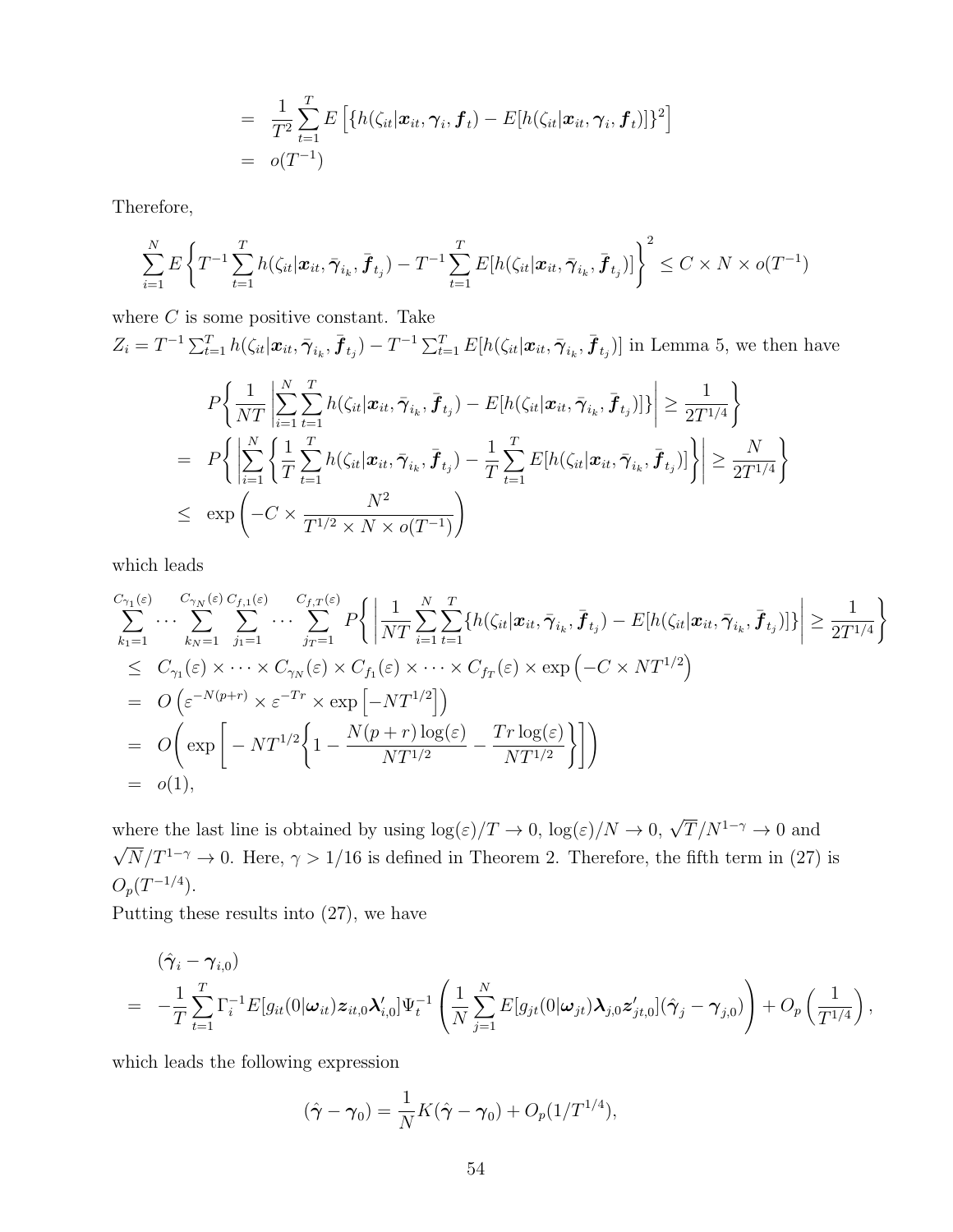where  $\hat{\bm{\gamma}} = (\hat{\bm{\gamma}}_1, ..., \hat{\bm{\gamma}}_N')'$ ,  $\bm{\gamma}_0 = (\bm{\gamma}_{1,0}, ..., \bm{\gamma}_{N,0}')'$ , and

$$
K = \begin{pmatrix} K_{11} & K_{12} & \cdots & K_{1N} \\ K_{21} & K_{22} & \cdots & K_{2N} \\ \vdots & \vdots & \ddots & \vdots \\ K_{N1} & K_{N2} & \cdots & K_{NN} \end{pmatrix},
$$
(33)

where  $K_{ij} = T^{-1} \sum_{t=1}^{T} \Gamma_{i}^{-1} J_{it} \Psi_{t}^{-1} J'_{jt}$ ,  $J_{it} = E[g_{it}(0|\omega_{it}) \mathcal{Z}_{it,0} \mathcal{X}_{i,0}]$ . Because  $(I - \frac{1}{N}K)$  is positive definite matrix, we obtain  $\max_{1 \leq i \leq N} \|\hat{\gamma}_i - \gamma_{i,0}\| = O_p(1/T^{1/4}).$ 

From  $\max_{1 \leq i \leq N} \|\hat{\gamma}_i - \gamma_{i,0}\| = O_p(1/T^{1/4})$ , we further can improve the convergence rate of the fifth term in (27). We show that

$$
P\bigg\{\sup_{\boldsymbol{\gamma}\in B_{\gamma}(T^{-1/4}), F\in B_{F}(N^{-1/4})}\bigg\|\frac{1}{NT}\sum_{i=1}^{N}\sum_{t=1}^{T}\big\{h_{it}(\zeta_{it}|\boldsymbol{x}_{it}, \boldsymbol{\gamma}_{i}, \boldsymbol{f}_{t}) - E[h_{it}(\zeta_{it}|\boldsymbol{x}_{it}, \boldsymbol{\gamma}_{i}, \boldsymbol{f}_{t})]\big\}\bigg\| \geq \frac{1}{T^{3/8}}\bigg\}(34)
$$

converges to zero. Here  $\zeta_{it} = \varepsilon_{it}, \, \boldsymbol{\gamma}_i = (\boldsymbol{b}'_i, \boldsymbol{\lambda}'_i)'$ ,  $h(u|\boldsymbol{x}, \boldsymbol{\gamma}_i, \boldsymbol{f}_t) = I(u \leq \boldsymbol{x}'(\boldsymbol{b}_i - \boldsymbol{b}_{i,0}) + \boldsymbol{f}'_{t,0}\boldsymbol{\lambda}_{i,0} - \boldsymbol{f}'_t\boldsymbol{\lambda}_i) - I(u \leq 0),$  $B_{\gamma}(T^{-1/4}) \equiv \{\gamma; \|\gamma_i - \gamma_{i,0}\| \le T^{-1/4}, \ i = 1, ..., N\},\$ and  $B_F(N^{-1/4}) \equiv \{F; \| \boldsymbol{f}_t - \boldsymbol{f}_{t,0} \| \leq N^{-1/4}, t = 1, ..., T\}.$ 

For some positive constant  $C_l$ , put  $M_i \equiv C_l \times (\|\mathbf{\lambda}_i\| + \|\mathbf{\lambda}_{i,0}\|)$ ,  $\alpha \equiv \sup_i M_i$  and  $\varepsilon = T^{-3/8}$ . There exist a positive constant C and  $D_{\gamma_i} = [C \times (T^{2/3})^{p+r}]$  balls with centers  $\bar{\gamma}_{i_k}$ ,  $k = 1, ..., D_{\gamma_i}$  and radius  $T^{-3/8}/(3\alpha)$  such that the collection of these balls covers  $B_{\gamma_i}(\kappa) \equiv \{\boldsymbol{\gamma}_i : ||\boldsymbol{\gamma}_i - \boldsymbol{\gamma}_{i,0}|| \leq T^{-1/4}\}.$  Here [a] denotes the maximum integer that does not exceed a. Similarly, because  $B_{f_t}(N^{-1/4})$  is compact subset, there exist  $D_{f_t} = [C \times (T^{3/8}/N^{1/4})^r]$  balls with centers  $\bar{f}_{t,j}$   $(j = 1, ..., D_{f_t})$  and radius  $T^{-3/8}/(8\alpha)$  such that the collection of these balls covers  $B_{f_t}(N^{-1/4})$ . Because

$$
\left| \frac{1}{NT} \sum_{i=1}^N \sum_{t=1}^T \{ h(\zeta_{it} | \mathbf{x}_{it}, \gamma_i, \mathbf{f}_t) - E[h(\zeta_{it} | \mathbf{x}_{it}, \gamma_i, \mathbf{f}_t)] \} \right|
$$
  
\n
$$
\leq \left| \frac{1}{NT} \sum_{i=1}^N \sum_{t=1}^T \{ h(\zeta_{it} | \mathbf{x}_{it}, \bar{\gamma}_{i_k}, \bar{\mathbf{f}}_{t_j}) - E[h(\zeta_{it} | \mathbf{x}_{it}, \bar{\gamma}_{i_k}, \bar{\mathbf{f}}_{t_j})] \} \right| + \left| \frac{T^{-3/8}}{8\alpha} \cdot \frac{1}{NT} \sum_{i=1}^N \sum_{t=1}^T \{ M_i + E[M_i] \} \right|,
$$

we have

$$
P\left\{\sup_{\boldsymbol{\gamma}\in B_{\Gamma}(\delta), F\in B_{F}(e)}\left|\frac{1}{NT}\sum_{i=1}^{N}\sum_{t=1}^{T}\{h(\zeta_{it}|\boldsymbol{x}_{it}, \boldsymbol{\gamma}_{i}, \boldsymbol{f}_{t}) - E[h(\zeta_{it}|\boldsymbol{x}_{it}, \boldsymbol{\gamma}_{i}, \boldsymbol{f}_{t})]\}\right| \geq \frac{1}{T^{3/8}}\right\}
$$
  
\n
$$
\leq \sum_{k_{1}=1}^{D_{\gamma_{1}(\varepsilon)}} \cdots \sum_{k_{N}=1}^{D_{\gamma_{N}(\varepsilon)}(E)} \sum_{j_{1}=1}^{D_{f,1}(\varepsilon)} \cdots \sum_{j_{T}=1}^{D_{f,T}(\varepsilon)} P\left\{\left|\frac{1}{NT}\sum_{i=1}^{N}\sum_{t=1}^{T}\{h(\zeta_{it}|\boldsymbol{x}_{it}, \bar{\boldsymbol{\gamma}}_{i_{k}}, \bar{\boldsymbol{f}}_{t_{j}}) - E[h(\zeta_{it}|\boldsymbol{x}_{it}, \bar{\boldsymbol{\gamma}}_{i_{k}}, \bar{\boldsymbol{f}}_{t_{j}})]\}\right| \geq \frac{1}{2T^{3/8}}\right\}
$$
  
\n
$$
+ P\left\{\left|\frac{1}{N}\sum_{i=1}^{N}\{M_{i} + E[M_{i}]\}\right| \geq 4\alpha\right\},
$$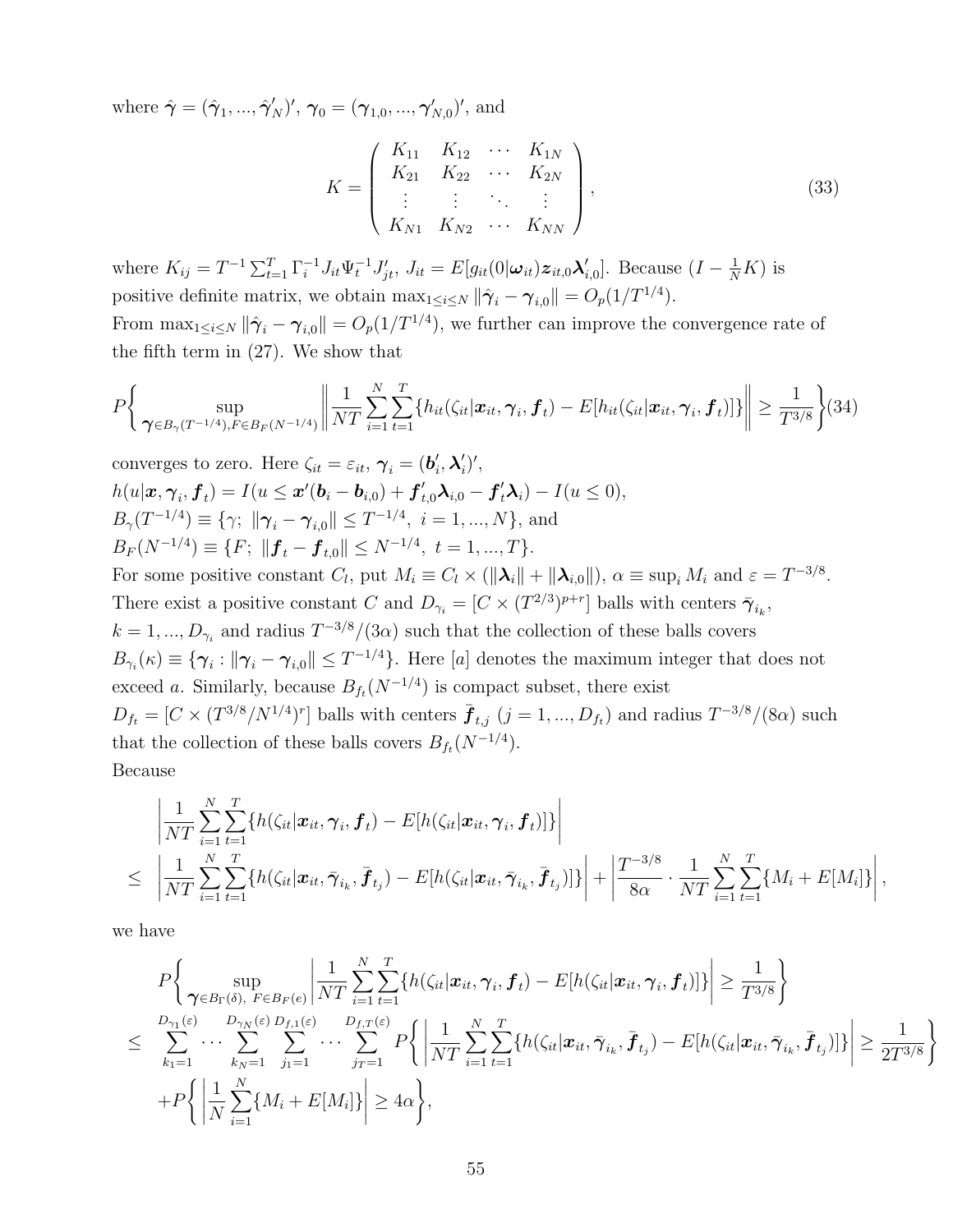where the second term is zero because  $\frac{1}{N} \sum_{i=1}^{N} \{M_i + E[M_i]\} < 2\alpha$ .

From the independence property of the idiosyncratic errors over  $t$  and the consistency of the estimated parameters,

$$
E\left[\left\{\frac{1}{T}\sum_{t=1}^T h(\zeta_{it}|\boldsymbol{x}_{it},\boldsymbol{\gamma}_i,\boldsymbol{f}_t)-\frac{1}{T}\sum_{t=1}^T E[h(\zeta_{it}|\boldsymbol{x}_{it},\boldsymbol{\gamma}_i,\boldsymbol{f}_t)]\right\}^2\right]
$$
  
= 
$$
\frac{1}{T^2}\sum_{t=1}^T E\left[\left\{h(\zeta_{it}|\boldsymbol{x}_{it},\boldsymbol{\gamma}_i,\boldsymbol{f}_t)-E[h(\zeta_{it}|\boldsymbol{x}_{it},\boldsymbol{\gamma}_i,\boldsymbol{f}_t)]\right\}^2\right]
$$
  
= 
$$
O\left(\frac{1}{T}\times\frac{T^{1/2}+N^{1/2}}{N^{1/2}T^{1/2}}\right),
$$

where we used the result of Lemma 4 such that

$$
E[\{h(\zeta_{it}|\mathbf{x}_{it},\boldsymbol{\gamma}_i,\boldsymbol{f}_t) - E[h(\zeta_{it}|\mathbf{x}_{it},\boldsymbol{\gamma}_i,\boldsymbol{f}_t)]\}^2] = (T^{1/2} + N^{1/2})/(N^{1/2}T^{1/2}).
$$
 Therefore,

$$
\sum_{i=1}^N E\left\{T^{-1}\sum_{t=1}^T h(\zeta_{it}|\boldsymbol{x}_{it}, \bar{\boldsymbol{\gamma}}_{i_k}, \bar{\boldsymbol{f}}_{t_j}) - T^{-1}\sum_{t=1}^T E[h(\zeta_{it}|\boldsymbol{x}_{it}, \bar{\boldsymbol{\gamma}}_{i_k}, \bar{\boldsymbol{f}}_{t_j})]\right\}^2 \leq C \times \left(\frac{N^{1/2}(T^{1/2} + N^{1/2})}{T^{3/2}}\right),
$$

where  $C$  is some positive constant. Take

$$
Z_i = T^{-1} \sum_{t=1}^T h(\zeta_{it} | \mathbf{x}_{it}, \bar{\boldsymbol{\gamma}}_{i_k}, \bar{\boldsymbol{f}}_{t_j}) - T^{-1} \sum_{t=1}^T E[h(\zeta_{it} | \mathbf{x}_{it}, \bar{\boldsymbol{\gamma}}_{i_k}, \bar{\boldsymbol{f}}_{t_j})]
$$
 in Lemma 5, we then have

$$
P\left\{\frac{1}{NT}\left|\sum_{i=1}^{N}\sum_{t=1}^{T}h(\zeta_{it}|\mathbf{x}_{it},\bar{\boldsymbol{\gamma}}_{i_k},\bar{\boldsymbol{f}}_{t_j})-E[h(\zeta_{it}|\mathbf{x}_{it},\bar{\boldsymbol{\gamma}}_{i_k},\bar{\boldsymbol{f}}_{t_j})]\right|\right\} \geq \frac{1}{2T^{3/8}}\right\}
$$
  
= 
$$
P\left\{\left|\sum_{i=1}^{N}\left\{\frac{1}{T}\sum_{t=1}^{T}h(\zeta_{it}|\mathbf{x}_{it},\bar{\boldsymbol{\gamma}}_{i_k},\bar{\boldsymbol{f}}_{t_j})-\frac{1}{T}\sum_{t=1}^{T}E[h(\zeta_{it}|\mathbf{x}_{it},\bar{\boldsymbol{\gamma}}_{i_k},\bar{\boldsymbol{f}}_{t_j})]\right\}\right|\geq \frac{N}{2T^{3/8}}\right\}
$$
  

$$
\leq \exp\left(-C\times\frac{N^2}{T^{3/4}}\times\frac{T^{3/2}}{N^{1/2}(T^{1/2}+N^{1/2})}\right),
$$

where  $C$  is some positive constant. This leads

$$
\sum_{k_1=1}^{D_{\gamma_1}(\varepsilon)} \cdots \sum_{k_N=1}^{D_{\gamma_N}(\varepsilon)} \sum_{j_1=1}^{D_{\gamma_1}(\varepsilon)} \cdots \sum_{j_T=1}^{D_{\gamma_T}(\varepsilon)} P\Big\{ \Big| \frac{1}{NT} \sum_{i=1}^N \sum_{t=1}^T \{h(\zeta_{it}|\mathbf{x}_{it}, \bar{\pmb{\gamma}}_{i_k}, \bar{\pmb{f}}_{t_j}) - E[h(\zeta_{it}|\mathbf{x}_{it}, \bar{\pmb{\gamma}}_{i_k}, \bar{\pmb{f}}_{t_j})]\} \Big| \geq \frac{1}{2T^{3/8}} \Big\}
$$
  
\n
$$
\leq D_{\gamma_1}(\varepsilon) \times \cdots \times D_{\gamma_N}(\varepsilon) \times D_{f_1}(\varepsilon) \times \cdots \times D_{f_T}(\varepsilon) \times \exp\left(-C \times \frac{N^{3/2}T^{3/4}}{N^{1/2} + T^{1/2}}\right)
$$
  
\n
$$
= O\Bigg(\Big(T^{2/3}\Big)^{N(p+r)} \times \left(\frac{T^{3/8}}{N^{1/4}}\right)^{Tr} \times \exp\left[-\frac{N^{3/2}T^{3/4}}{N^{1/2} + T^{1/2}}\right] \Bigg)
$$
  
\n
$$
= O\Bigg(\exp\Bigg[-\Big(-\frac{N^{3/2}T^{3/4}}{N^{1/2} + T^{1/2}}\Big) \Bigg\{1 - \frac{N(N^{1/2} + T^{1/2})\log(T^{2/3})}{N^{3/2}T^{3/4}} - \frac{T(N^{1/2} + T^{1/2})\log(T^{3/8}/N^{1/4})}{N^{3/2}T^{3/4}}\Bigg\} \Bigg]\Bigg)
$$
  
\n
$$
= O\Bigg(\exp\Bigg[-\Big(-\frac{N^{3/2}T^{3/4}}{N^{1/2} + T^{1/2}}\Big) \Bigg\{1 - \frac{\log(T)}{T^{3/4}} - \frac{\log(T)}{N^{1/2}T^{1/4}} - \frac{T^{1/4}\log(T^{3/8}/N^{1/4})}{N}\Bigg\}
$$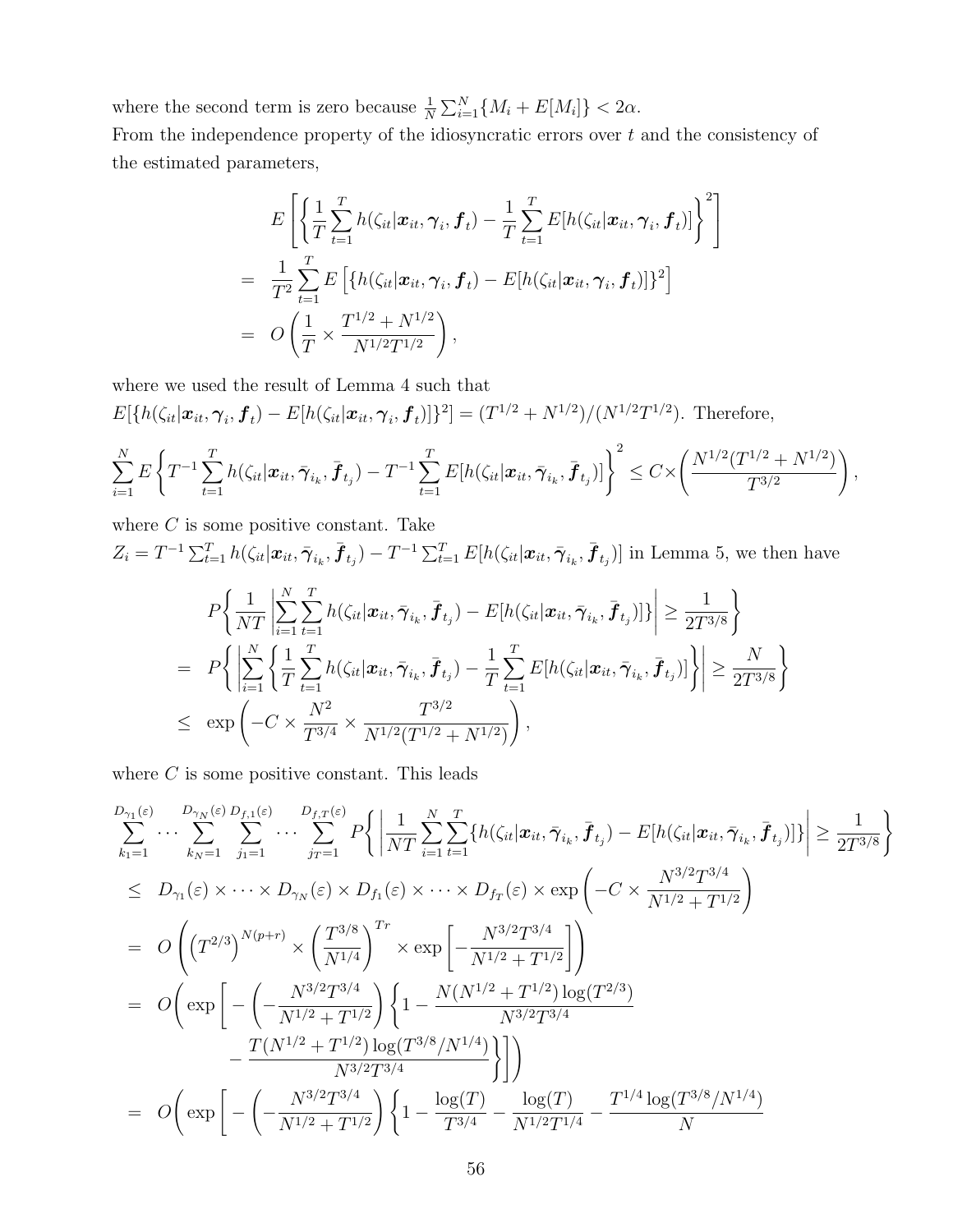$$
- \frac{T^{3/4} \log(T^{3/8}/N^{1/4})}{N^{3/2}} \Bigg\} \Bigg]
$$
  
= o(1),

where the last line is obtained by using  $T^{1/2}/N \to 0$ . Thus, the fifth term in (27) is bounded by  $O_p(T^{-3/8})$ . By repeating the argument that derived  $\max_{1 \leq i \leq N} \|\hat{\boldsymbol{\gamma}} - \boldsymbol{\gamma}_0\| = O_p(1/T^{1/4}),$  we obtain the claim  $\max_{1 \leq i \leq N} \|\hat{\boldsymbol{\gamma}}_i - \boldsymbol{\gamma}_{i,0}\| = O_p(T^{-3/8}).$ By using  $\max_{1 \leq i \leq N} \|\hat{\boldsymbol{\gamma}}_i - \boldsymbol{\gamma}_{i,0}\| = O_p(T^{-3/8})$ , we can further strengthen this result to  $\max_{1 \leq i \leq N} \|\hat{\gamma}_i - \gamma_{i,0}\| = O_p(T^{-7/16}).$ 

Finally, to obtain the asymptotic distribution of  $\hat{\gamma}_i$ , we show the fifth term in (27) is  $o_p(T^{-1/2})$ . It suffices to show that, for any  $\eta > 0$ ,

$$
P\bigg\{\sup_{\boldsymbol{\gamma}\in B_{\gamma}(T^{-7/16}), F\in B_F(N^{-7/16})}\bigg\|\frac{1}{NT}\sum_{i=1}^N\sum_{t=1}^T\{h_{it}(\zeta_{it}|\boldsymbol{x}_{it}, \boldsymbol{\gamma}_i, \boldsymbol{f}_t) - E[h_{it}(\zeta_{it}|\boldsymbol{x}_{it}, \boldsymbol{\gamma}_i, \boldsymbol{f}_t)]\}\bigg\| \geq \frac{\eta}{T^{1/2}}\bigg\}(35)
$$

converges to zero. Here  $\zeta_{it}$  and  $h(u|\bm{x}_{it},\bm{\gamma}_i,\bm{f}_t)$  are defined before,  $B_{\gamma}(T^{-7/16})$  and  $B_F(N^{-7/16})$  are defined in the proof of Lemma 4. By using the same argument, we have

$$
P\bigg\{\sup_{\boldsymbol{\gamma}\in B_{\Gamma}(T^{-7/16}),\ F\in B_{F}(N^{-7/16})}\bigg|\frac{1}{NT}\sum_{i=1}^{N}\sum_{t=1}^{T}\big\{h(\zeta_{it}|\boldsymbol{x}_{it},\boldsymbol{\gamma}_{i},\boldsymbol{f}_{t})-E[h(\zeta_{it}|\boldsymbol{x}_{it},\boldsymbol{\gamma}_{i},\boldsymbol{f}_{t})]\big\}\bigg|\geq \frac{\eta}{T^{1/2}}\bigg\}
$$
  

$$
\leq \sum_{k_{1}=1}^{E_{\gamma_{1}(\varepsilon)}}\cdots\sum_{k_{N}=1}^{E_{\gamma_{N}(\varepsilon)}E_{f,1}(\varepsilon)}\sum_{j_{T}=1}^{E_{f,T}(\varepsilon)}P\bigg\{\bigg|\frac{1}{NT}\sum_{i=1}^{N}\sum_{t=1}^{T}\big\{h(\zeta_{it}|\boldsymbol{x}_{it},\bar{\boldsymbol{\gamma}}_{i_{k}},\bar{\boldsymbol{f}}_{t_{j}})-E[h(\zeta_{it}|\boldsymbol{x}_{it},\bar{\boldsymbol{\gamma}}_{i_{k}},\bar{\boldsymbol{f}}_{t_{j}})]\big\}\bigg|\geq \frac{\eta}{2T^{1/2}}\bigg\}
$$

and

$$
E\left[\left\{\frac{1}{T}\sum_{t=1}^T h(\zeta_{it}|\boldsymbol{x}_{it},\boldsymbol{\gamma}_i,\boldsymbol{f}_t)-\frac{1}{T}\sum_{t=1}^T E[h(\zeta_{it}|\boldsymbol{x}_{it},\boldsymbol{\gamma}_i,\boldsymbol{f}_t)]\right\}^2\right]=O\left(\frac{1}{T}\times\frac{T^{7/8}+N^{7/8}}{N^{7/8}T^{7/8}}\right).
$$

Therefore,

$$
\sum_{i=1}^N E\left\{T^{-1}\sum_{t=1}^T h(\zeta_{it}|\boldsymbol{x}_{it}, \bar{\boldsymbol{\gamma}}_{i_k}, \bar{\boldsymbol{f}}_{t_j}) - T^{-1}\sum_{t=1}^T E[h(\zeta_{it}|\boldsymbol{x}_{it}, \bar{\boldsymbol{\gamma}}_{i_k}, \bar{\boldsymbol{f}}_{t_j})]\right\}^2 \leq C\times \left(\frac{N^{1/8}(T^{7/8} + N^{7/8})}{T^{15/8}}\right),
$$

where C is some positive constant. Again, we take  $Z_i$  as

 $Z_i = T^{-1} \sum_{t=1}^T h(\zeta_{it}|\boldsymbol{x}_{it}, \bar{\boldsymbol{\gamma}}_{i_k}, \bar{\boldsymbol{f}}_{t_j}) - T^{-1} \sum_{t=1}^T E[h(\zeta_{it}|\boldsymbol{x}_{it}, \bar{\boldsymbol{\gamma}}_{i_k}, \bar{\boldsymbol{f}}_{t_j})]$  in Lemma 5, we then have

$$
P\bigg\{\frac{1}{NT}\bigg|\sum_{i=1}^{N}\sum_{t=1}^{T}h(\zeta_{it}|\boldsymbol{x}_{it},\bar{\boldsymbol{\gamma}}_{i_k},\bar{\boldsymbol{f}}_{t_j})-E[h(\zeta_{it}|\boldsymbol{x}_{it},\bar{\boldsymbol{\gamma}}_{i_k},\bar{\boldsymbol{f}}_{t_j})]\bigg|\geq \frac{\eta}{2T^{1/2}}\bigg\}\leq \exp\bigg(-C_{\eta}\cdot\frac{N^2}{T}\cdot\frac{T^{15/8}}{N^{1/8}(T^{7/8}+N^{7/8})}\bigg),
$$

where  $C_{\eta}$  is some positive constant. This leads

$$
\sum_{k_1=1}^{E_{\gamma_1}(\varepsilon)} \cdots \sum_{k_N=1}^{E_{\gamma_N}(\varepsilon)} \sum_{j_1=1}^{E_{f,1}(\varepsilon)} \cdots \sum_{j_T=1}^{E_{f,T}(\varepsilon)} P \bigg\{ \bigg| \frac{1}{NT} \sum_{i=1}^N \sum_{t=1}^T \{ h(\zeta_{it} | \mathbf{x}_{it}, \bar{\boldsymbol{\gamma}}_{i_k}, \bar{\boldsymbol{f}}_{t_j}) - E[h(\zeta_{it} | \mathbf{x}_{it}, \bar{\boldsymbol{\gamma}}_{i_k}, \bar{\boldsymbol{f}}_{t_j})] \} \bigg| \geq \frac{1}{2T^{1/2}} \bigg\}
$$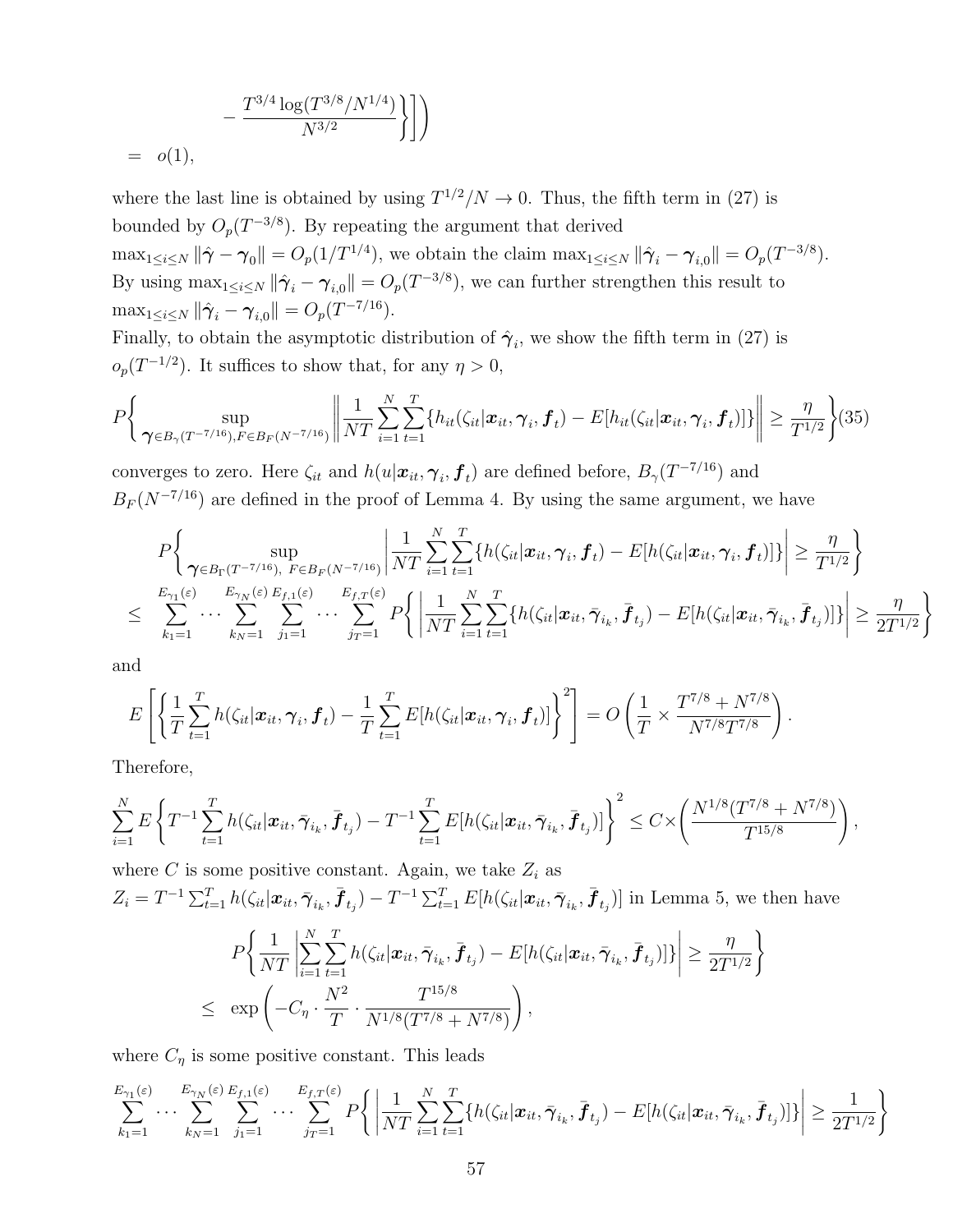$$
\leq D_{\gamma_{1}}(\varepsilon) \times \cdots \times D_{\gamma_{N}}(\varepsilon) \times D_{f_{1}}(\varepsilon) \times \cdots \times D_{f_{T}}(\varepsilon) \times \exp\left(-C_{\eta} \times \frac{N^{15/8}T^{7/8}}{N^{7/8} + T^{7/8}}\right)
$$
\n
$$
= O\left((T^{1/16})^{N(p+r)} \times \left(\frac{T^{1/2}}{N^{7/16}}\right)^{Tr} \times \exp\left[-\frac{N^{15/8}T^{7/8}}{N^{7/8} + T^{7/8}}\right]\right)
$$
\n
$$
= O\left(\exp\left[-\left(\frac{N^{15/8}T^{7/8}}{N^{7/8} + T^{7/8}}\right)\left\{1 - \frac{\{N(p+r)\}(N^{7/8} + T^{7/8})\log(T^{1/16})}{N^{15/8}T^{7/8}}\right\}\right] - \frac{(Tr)(N^{7/8} + T^{7/8})\log(T^{1/2}/N^{7/16})}{N^{15/8}T^{7/8}}\right\}\right])
$$
\n
$$
= O\left(\exp\left[-\left(\frac{N^{15/8}T^{7/8}}{N^{7/8} + T^{7/8}}\right)\left\{1 - \frac{\log(T^{1/16})}{T^{7/8}} - \frac{\log(T^{1/16})}{N^{7/8}} - \frac{T^{1/8}\log(T^{1/2}/N^{7/16})}{N}\right\}\right]
$$
\n
$$
= O(1),
$$

where the last line is obtained by using  $\sqrt{T}/N^{1-\gamma} \to 0$  for small value of  $\gamma$  (1/16 <  $\gamma$ ). Thus, the fifth term in (27) is bounded by  $o_p(T^{-1/2})$ . This completes the first claim of Lemma  $4$  in  $(20)$ .

Next, we put  $(24)$  into  $(26)$ 

$$
\hat{\boldsymbol{f}}_{t} - \boldsymbol{f}_{t,0} \n= \Psi_{t}^{-1} V_{NT,t}(\boldsymbol{\gamma}_{0}, \boldsymbol{f}_{t,0}) - \Psi_{t}^{-1} \left\{ V_{NT,t}(\hat{\boldsymbol{\gamma}}_{0}, \hat{\boldsymbol{f}}_{t}) - \overline{V}_{NT,t}(\hat{\boldsymbol{\gamma}}_{0}, \hat{\boldsymbol{f}}_{t}) - V_{NT,t}(\boldsymbol{\gamma}_{0}, \boldsymbol{f}_{t,0}) \right\} \n+ \frac{1}{N} \sum_{i=1}^{N} \Psi_{t}^{-1} E[g_{it}(0|\boldsymbol{\omega}_{it}) \boldsymbol{\lambda}_{i,0} \boldsymbol{z}_{it,0}'] \Gamma_{i}^{-1} \left[ \frac{1}{T} \sum_{t=1}^{T} E[g_{it}(0|\boldsymbol{\omega}_{it}) \boldsymbol{z}_{it,0} \boldsymbol{\lambda}_{i,0}'] (\hat{\boldsymbol{f}}_{t} - \boldsymbol{f}_{t,0}) \right] \n- \frac{1}{N} \sum_{i=1}^{N} \Psi_{t}^{-1} E[g_{it}(0|\boldsymbol{\omega}_{it}) \boldsymbol{\lambda}_{i,0} \boldsymbol{z}_{it,0}'] \Gamma_{i}^{-1} Q_{NT,i}(\boldsymbol{\gamma}_{i,0}, F_{0}) \n+ \frac{1}{N} \sum_{i=1}^{N} \Psi_{t}^{-1} E[g_{it}(0|\boldsymbol{\omega}_{it}) \boldsymbol{\lambda}_{i,0} \boldsymbol{z}_{it,0}'] \Gamma_{i}^{-1} \left\{ Q_{NT,i}(\hat{\boldsymbol{\gamma}}_{i,0}, \hat{F}) - \overline{Q}_{NT,i}(\hat{\boldsymbol{\gamma}}_{i}, \hat{F}) - Q_{NT,i}(\boldsymbol{\gamma}_{i,0}, F_{0}) \right\} \n+ O_{p} \left( \frac{1}{N} \right) + O_{p} \left( \frac{1}{T} \right) + o_{p} (\|\hat{\boldsymbol{f}}_{t} - \boldsymbol{f}_{t,0}\|).
$$
\n(36)

By flipping the role of  $\boldsymbol{f}_t$  and  $\boldsymbol{\gamma}_i$ , it is obvious that we can apply the same argument used to obtain (20). Thus, we have  $\max_{1 \le t \le T} \|\hat{\boldsymbol{f}}_t - \boldsymbol{f}_{t,0}\| = O_p(\log(T)/N^{1/2})$ . This completes the proof of Lemma 4.

### D Proof of Theorem 2

We first study the asymptotic distribution of  $\hat{\gamma}_i$ . Together with the analysis in the proof of Lemma 4, we can obtain the following expression.

$$
\sqrt{T}(\hat{\boldsymbol{\gamma}}_i - \boldsymbol{\gamma}_{i,0}) = \Gamma_i^{-1} Q_{NT,i}(\boldsymbol{\gamma}_{i,0}, F_0) - \frac{1}{T} \sum_{t=1}^T \Gamma_i^{-1} J_{it} \Psi_t^{-1} \left( \frac{1}{N} \sum_{j=1}^N J_{jt}(\hat{\boldsymbol{\gamma}}_j - \boldsymbol{\gamma}_{j,0}) \right) + o_p(1).
$$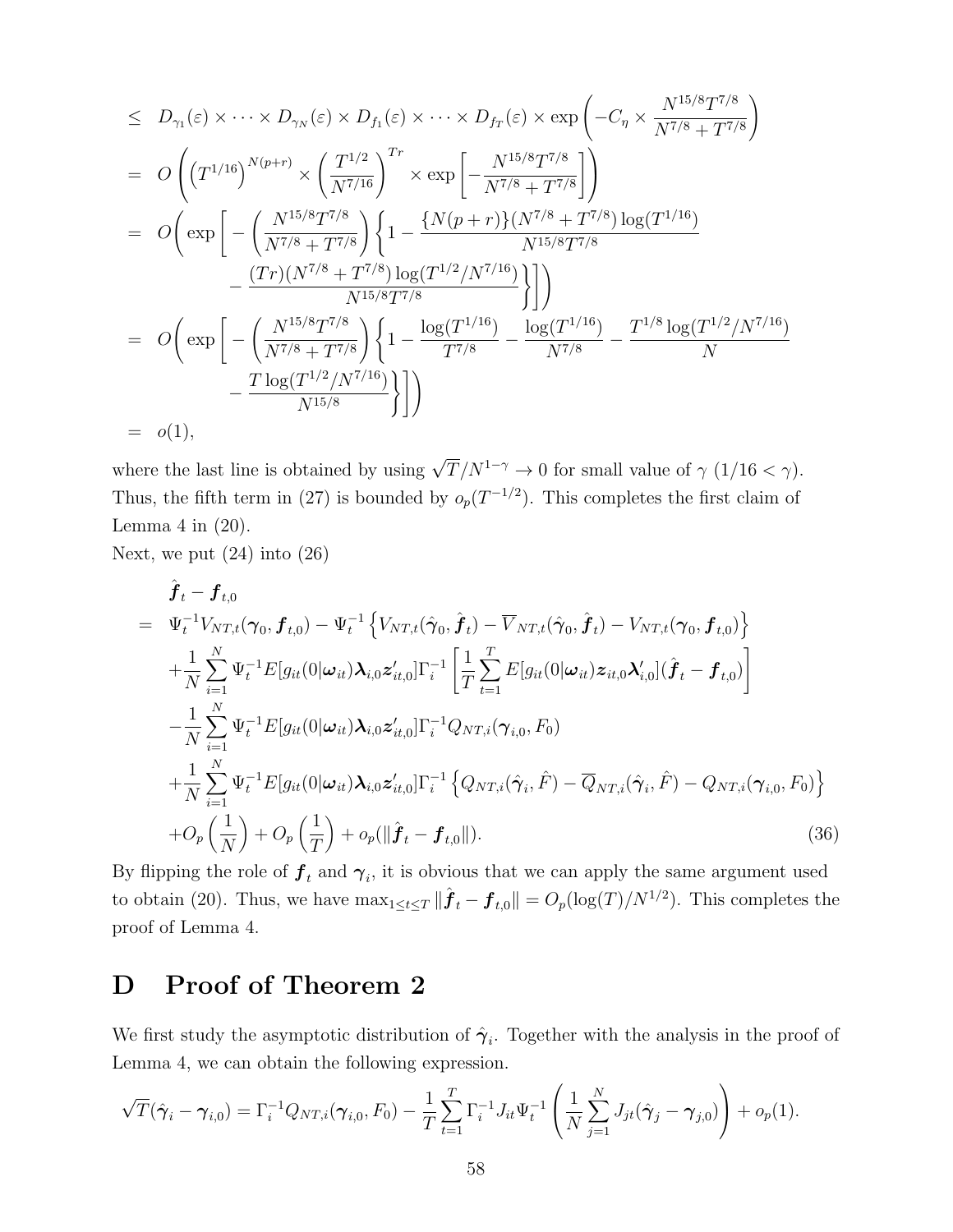This part of analysis is similar to Song (2013) and Ando and Bai (2015). We have

$$
\sqrt{T}(\hat{\gamma} - \gamma_0) = \frac{1}{N} \sqrt{T} K(\hat{\gamma} - \gamma_0) + \sqrt{T} \eta + o_p(1), \qquad (37)
$$

where  $\hat{\boldsymbol{\gamma}}=(\hat{\boldsymbol{\gamma}}_1,...,\hat{\boldsymbol{\gamma}}_N')',\,\boldsymbol{\gamma}_0=(\boldsymbol{\gamma}_{1,0},...,\boldsymbol{\gamma}_{N,0}')',\,\boldsymbol{\eta}=(\boldsymbol{\eta}_1',...,\boldsymbol{\eta}_N')'$  with  $\boldsymbol{\eta}_i=\Gamma_i^{-1}Q_{NT,i}(\boldsymbol{\gamma}_{i,0},F_0),$ and K is defined in (33). Solving (37) in terms of  $\sqrt{T}(\hat{\gamma} - \gamma_0)$ , we have

$$
\sqrt{T}(\hat{\boldsymbol{\gamma}} - \boldsymbol{\gamma}_0) = \left(I - \frac{1}{N}K\right)^{-1} \left(\sqrt{T}\boldsymbol{\eta} + o_p(1)\right),
$$
  
= 
$$
\left(I + \frac{1}{N}K + \frac{1}{N^2}K^2 + \frac{1}{N^3}K^3 + \cdots\right) \left(\sqrt{T}\boldsymbol{\eta} + o_p(1)\right).
$$

Note that we can ignore the higher order terms related to  $\sqrt{T}N^{-\alpha}K\eta$  as  $o_p(1)$  due to the increasing order of  $N^{-\alpha}$ . Similar technique is also employed in Song (2013) and Ando and Bai (2015). Then, we have

$$
\sqrt{T}(\hat{\bm{\gamma}}_i - \bm{\gamma}_{i,0}) = \Gamma_i^{-1} \left( T^{1/2} Q_{NT,i}(\bm{\gamma}_{i,0}, F_0) \right) + o_p(1).
$$

We thus see that the asymptotic distribution of  $T^{1/2}(\hat{\gamma}_i - \gamma_{i,0})$  is normal with mean zero and variance-covariance matrix  $\Sigma_i$ .

It is obvious that we can again employ the similar argument that employed to derive the asymptotic distribution of  $T^{1/2}(\hat{\gamma}_i - \gamma_{i,0})$ . We then have

$$
N^{1/2}(\hat{\boldsymbol{f}}_t - \boldsymbol{f}_{t,0}) = \Psi_t^{-1}\left(N^{1/2}V_{NT,t}(\boldsymbol{\gamma}_0, \boldsymbol{f}_{t,0})\right) + o_p(1),
$$

which implies that the asymptotic distribution of  $N^{1/2}(\hat{f}_t - f_{t,0})$  is normal with mean zero and variance-covariance matrix  $\Theta_t$ . This completes the proof of Theorem 2.

### E Proof of Theorem 3

We prove Theorem 3 by investigating the following two cases. Case 1:  $r_0 < r$  and Case 2:  $r < r_0$ .

#### Case 1:  $r_0 < r$

First consider the case  $r_0 < r$  with  $r_0$  being the true number of common factors. Because the number of common factors used in the model,  $r$ , is different from the true number of common factors,  $r_0$ , we first define the true factor structure for the panel quantile model with the dimension of interactive effects when  $r \neq r_0$ . Recall that the true quantile function  $Q(\tau | x_{it}, \boldsymbol{f}_{t,0}, \boldsymbol{\lambda}_{i,0})$  with the true dimension of the interactive effects  $r_0$  is given as

$$
Q(\tau|\boldsymbol{x}_{it}, \boldsymbol{f}_{t,0}, \boldsymbol{\lambda}_{i,0}) = \boldsymbol{x}_{it}^{\prime} \boldsymbol{b}_{i,0} + \boldsymbol{f}_{t,0}^{\prime} \boldsymbol{\lambda}_{i,0},
$$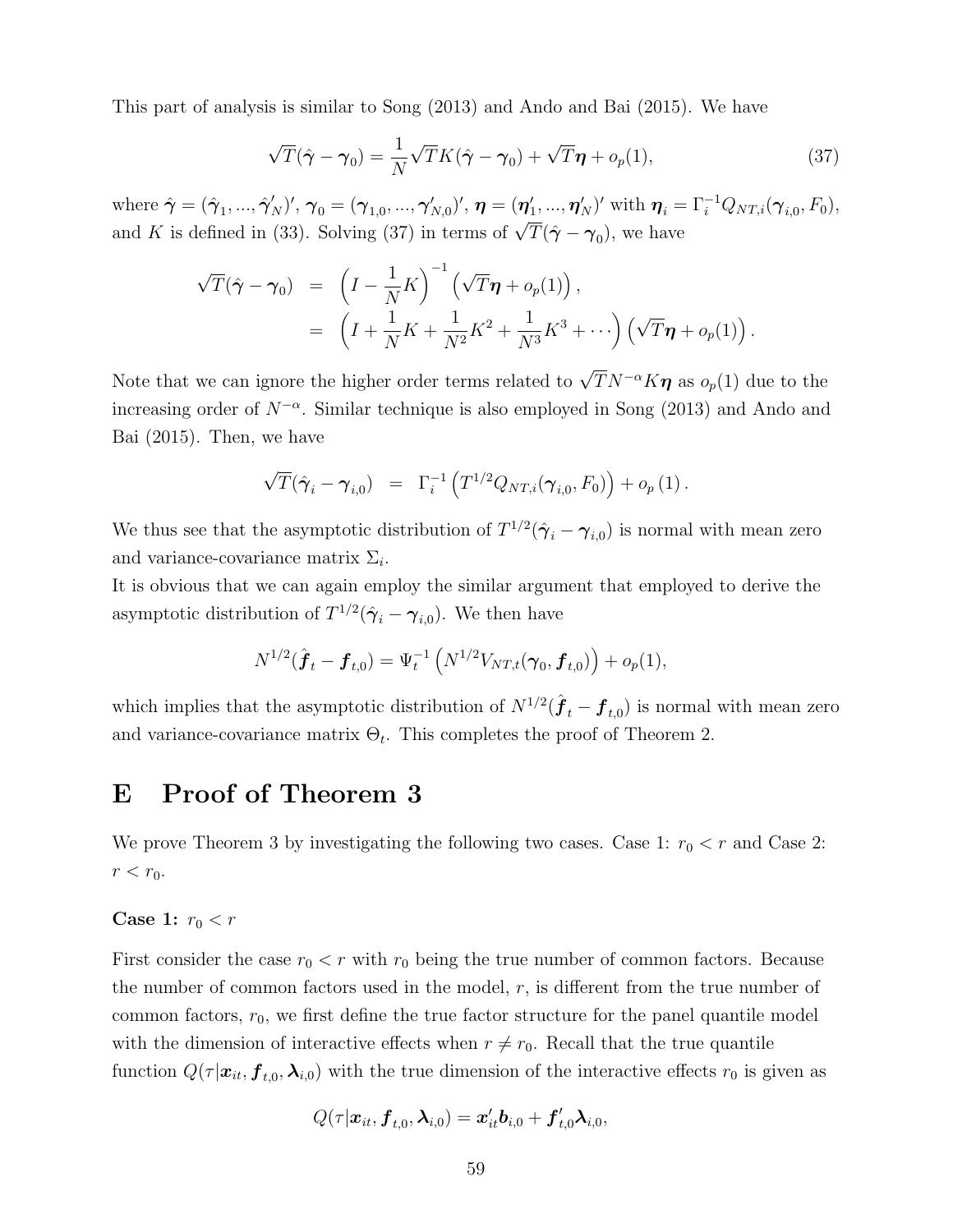where the dependency of  $\tau$  is dropped from  $b_{i,0,\tau}$ ,  $f_{t,0,\tau}$  and  $\lambda_{i,0,\tau}$ . The true parameters  ${B_0, \Lambda_0, F_0}$  are minimizer of the loss function;

$$
\bar{\ell}_{NT}(B,\Lambda, F)
$$
\n
$$
\equiv E\left[\frac{1}{NT}\sum_{t=1}^T\sum_{i=1}^N\rho_{\tau}\left(y_{it}-\boldsymbol{x}_{it}^{\prime}\boldsymbol{b}_i-\boldsymbol{f}_{t}^{\prime}\boldsymbol{\lambda}_i\right)-\rho_{\tau}\left(y_{it}-\boldsymbol{x}_{it}^{\prime}\boldsymbol{b}_{i,0}-\boldsymbol{f}_{t,0}^{\prime}\boldsymbol{\lambda}_{i,0}\right)\right]
$$
\n
$$
= E\left[\frac{1}{NT}\sum_{t=1}^T\sum_{i=1}^N\int_0^{\boldsymbol{x}_{it}^{\prime}}(\boldsymbol{b}_i-\boldsymbol{b}_{i,0})+(\boldsymbol{f}_{t}^{\prime}\boldsymbol{\lambda}_i-\boldsymbol{f}_{t,0}^{\prime}\boldsymbol{\lambda}_{i,0})\left\{G_{it}(s|\boldsymbol{x}_{it},\boldsymbol{f}_{t,0},\boldsymbol{\lambda}_{i,0})-\tau\right\}ds\right],
$$

which is zero at  $\{B, \Lambda, F\} = \{B_0, \Lambda_0, F_0\}$ . The expectation is taken with respect to the true conditional distribution of  $\{y_{it} : i = 1, ..., N, t = 1, ..., T\}$  conditional on X,  $F_0$ ,  $B_0$  and  $\Lambda_0$ . Similar to Theorem 1 of Bai and Ng (2002), let  $H_r$  be an  $r_0 \times r$  matrix with rank $(H_r) = \min\{r, r_0\}$  and  $H_r^+$  be the generalized inverse of  $H_r$  such that  $H_r H_r^+ = I_r$ . Then, for  $r_0 < r$ , the interactive effects in the true quantile function can be re-expressed as

$$
Q(\tau|\bm{x}_{it},\bm{f}_{t,0},\bm{\lambda}_{i,0})=\bm{x}_{it}^{\prime}\bm{b}_{i,0}+(H_{r}\bm{f}_{t,0})^{\prime}(H_{r}^{+}\bm{\lambda}_{i,0}).
$$

It is clear that these transformed true parameters  $F_0(r) = (\boldsymbol{f}_{1,0}(r), ..., \boldsymbol{f}_{T,0}(r))'$  and  $\Lambda_0(r) = (\lambda_{1,0}(r), ..., \lambda_{N,0}(r))'$  with  $\boldsymbol{f}_{t,0}(r) \equiv H_r \boldsymbol{f}_{t,0}$  and  $\lambda_{i,0}(r) \equiv H_r^+ \lambda_{i,0}$  together with  $B_0$ , will let the loss  $\bar{\ell}_{NT}(B,\Lambda, F)$  be zero when  $r > r_0$ . Therefore, we define  $F_0(r)$  and  $\Lambda_0(r)$  as the true factor structures when  $r > r_0$ .

Let  $\hat{\bm{\gamma}}_i(r) = (\hat{\bm{b}}_i(r), \hat{\bm{\lambda}}_i(r))$  and  $\hat{\bm{f}}_t(r)$  be the estimated model parameters under the number of common factors being r. Similar to the proofs of Theorem 1 and Theorem 2, we obtain  $\max_{1 \leq i \leq N} \|\hat{\boldsymbol{\gamma}}_i(r) - \boldsymbol{\gamma}_{i,0}(r)\| = O_p(\log(N)/\sqrt{T})$  and  $\max_{1 \leq t \leq T} \|\hat{\boldsymbol{f}}_t(r) - \boldsymbol{f}_{t,0}(r)\| = O_p(\log(T)/\sqrt{N}).$  Here  $\boldsymbol{\gamma}_{i,0}(r) = (\boldsymbol{b}_{i,0}', \boldsymbol{\lambda}_{i,0}(r)')'.$  Note that  $\boldsymbol{b}_{i,0}$ is the true parameter under the true model with the number of factors  $r_0$ . Using Knight's identity  $\rho_{\tau}(u-\nu) - \rho_{\tau}(u) = -\nu \psi_{\tau}(u) + \int_0^{\nu} (I(u \le s) - I(u \le 0))ds$  with  $\psi_{\tau}(u) = \tau - I(u \leq 0)$ , we express

$$
V(r)
$$
\n
$$
\begin{split}\n&= \frac{1}{NT} \sum_{t=1}^{T} \sum_{i=1}^{N} \rho_{\tau} \left( y_{it} - \mathbf{x}_{it}' \hat{\mathbf{b}}_{i}(r) - \hat{\boldsymbol{f}}_{t}(r)' \hat{\boldsymbol{\lambda}}_{i}(r) \right) \\
&= \frac{1}{NT} \sum_{t=1}^{T} \sum_{i=1}^{N} \rho_{\tau} \left( \{ y_{it} - \mathbf{x}_{it}' \hat{\mathbf{b}}_{i,0} - \mathbf{f}_{t,0}(r)' \boldsymbol{\lambda}_{i,0}(r) \} - \{ \mathbf{x}_{it}' (\hat{\mathbf{b}}_{i}(r) - \mathbf{b}_{i,0}) + \hat{\boldsymbol{f}}_{t}(r)' \hat{\boldsymbol{\lambda}}_{i}(r) - \mathbf{f}_{t,0}(r)' \boldsymbol{\lambda}_{i,0}(r) \} \right) \\
&= \frac{1}{NT} \sum_{t=1}^{T} \sum_{i=1}^{N} \rho_{\tau} \left( \varepsilon_{it} \right) + \sum_{t=1}^{T} \sum_{i=1}^{N} \left( \mathbf{x}_{it}' (\hat{\mathbf{b}}_{i}(r) - \mathbf{b}_{i,0}) + \hat{\boldsymbol{f}}_{t}(r)' \hat{\boldsymbol{\lambda}}_{i}(r) - \mathbf{f}_{t,0}(r)' \boldsymbol{\lambda}_{i,0}(r) \right) \psi(\varepsilon_{\tau,i}) \\
&+ \frac{1}{NT} \sum_{t=1}^{T} \sum_{i=1}^{N} \int_{0} \left( \mathbf{x}_{it}' (\hat{\mathbf{b}}_{i}(r) - \mathbf{b}_{i,0}) + \hat{\boldsymbol{f}}_{t}(r)' \hat{\boldsymbol{\lambda}}_{i}(r) - \boldsymbol{f}_{t,0}(r)' \boldsymbol{\lambda}_{i,0}(r) \right) \left( I(\varepsilon_{\tau,i} \leq s) - I(\varepsilon_{\tau,i} \leq 0) \right) ds \\
&= \frac{1}{NT} \sum_{t=1}^{T} \sum_{i=1}^{N} \rho_{\tau} \left( \varepsilon_{it} \right) + I_{1}(r) + I_{2}(r).\n\end{split}
$$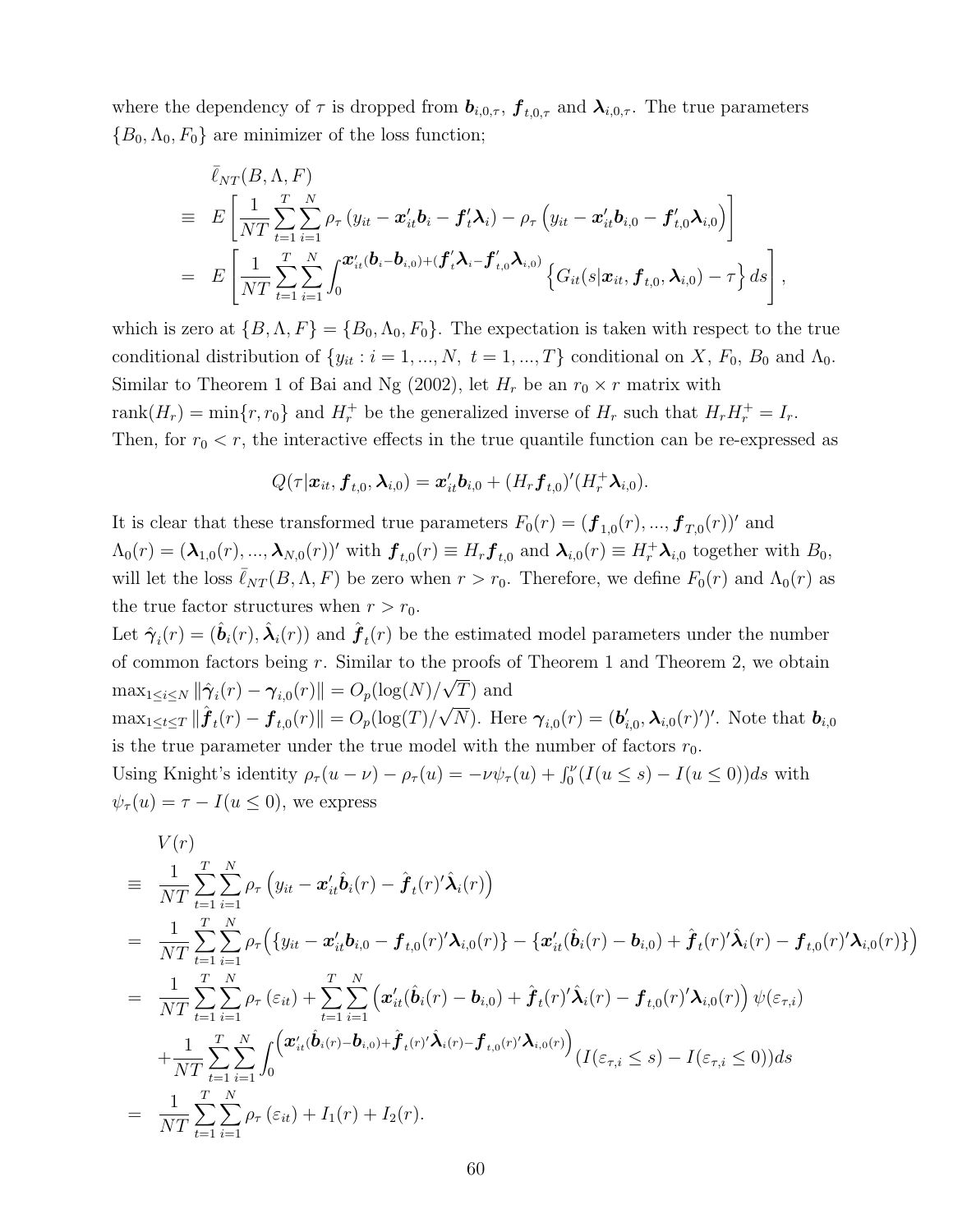First, we investigate  $I_2(r)$ . For a notational simplicity, we denote  $\min\{N, T\}$  as  $C_{NT}$ .

$$
(NT) \times I_2(r)
$$
\n
$$
= \sum_{t=1}^{T} \sum_{i=1}^{N} \int_{0}^{(x'_{it}(\hat{b}_{i}(r)-\hat{b}_{i,0})+(\hat{f}_{i}(r)-f_{i,0}(r))'\hat{\lambda}_{i}(r)+f_{i,0}(r)'(\hat{\lambda}_{i}(r)-\lambda_{i,0}(r))} (I(\varepsilon_{\tau,i} \leq s)-I(\varepsilon_{\tau,i} \leq 0))ds
$$
\n
$$
= \frac{(\log N)^{1/2}}{C_{NT}^{1/2}} \sum_{t=1}^{T} \sum_{i=1}^{N} \int_{0}^{\sqrt{C_{NT}/\log(N)}} (x'_{it}(\hat{b}_{i}(r)-b_{i,0})+(\hat{f}_{i}(r)-f_{i,0}(r))'\hat{\lambda}_{i}(r)+f_{i,0}(r)'(\hat{\lambda}_{i}(r)-\lambda_{i,0}(r))})
$$
\n
$$
\left(G_{it} \left(\varepsilon_{it} + \frac{s}{\sqrt{C_{NT}/\log N}} |x_{it}, f_{t,0}, \lambda_{i,0}\right) - G_{it}(\varepsilon_{it} |x_{it}, f_{t,0}, \lambda_{i,0})\right) ds
$$
\n
$$
= \frac{\log N}{C_{NT}} \sum_{t=1}^{T} \sum_{i=1}^{N} \left[ \int_{0}^{\sqrt{C_{NT}/\log(N)}} (x'_{it}(\hat{b}_{i}(r)-\hat{b}_{i,0})+(\hat{f}_{i}(r)-f_{t,0}(r))'\hat{\lambda}_{i}(r)+f_{t,0}(r)'(\hat{\lambda}_{i}(r)-\lambda_{i,0}(r))\right]
$$
\n
$$
= \frac{\log N}{C_{NT}} \sum_{t=1}^{T} \sum_{i=1}^{N} \left[ \left(\frac{C_{NT}}{2 \log N}\right) g_{it}(0 | x_{it}, f_{t,0}, \lambda_{i,0}) \left(x'_{it}(\hat{b}_{i}(r)-b_{i,0})+(\hat{f}_{t}(r)-f_{t,0}(r))'\hat{\lambda}_{i}(r)\right) + f_{t,0}(r) (\hat{\lambda}_{i}(r)-\lambda_{i,0}(r))\right)^{2} + o_{p}(1)
$$
\n
$$
+ f_{t,0}(r) (\hat{\lambda}_{i}(r)-\lambda_{i,0}(r)) + o_{p}(1)
$$
\n
$$
=
$$

where we used  $N^{-1} \sum_{i=1}^{N} ||\boldsymbol{x}'_{it}(\hat{\boldsymbol{b}}_i(r) - \boldsymbol{b}_{i,0})||^2 = O_p(T^{-1}),$  $N^{-1} \sum_{i=1}^{N} || \boldsymbol{f}_{t,0}(r)'(\hat{\boldsymbol{\lambda}}_i(r) - \boldsymbol{\lambda}_{i,0}(r)) ||^2 = O_p(T^{-1}), \sum_{i=1}^{T} || (\hat{\boldsymbol{f}}_t(r) - \boldsymbol{f}_{t,0}(r)) ||^2 / T = O_p(N^{-1}),$ and  $0 < g_{it}(0|\mathbf{x}_{it}, \mathbf{f}_{t,0}, \boldsymbol{\lambda}_{i,0}) < \infty$  for  $i = 1, ..., N, t = 1, ..., T$ . Next, we evaluate the term  $I_1(r)$ . Noting that  $\sum_{i=1}^N \|\mathbf{x}'_{it}(\hat{\boldsymbol{b}}_i(r) - \boldsymbol{b}_{i,0})\|^2/N = O_p(1/T)$ ,  $\sum_{i=1}^{N} ||{\bm{f}}_{t,0}(r)'(\hat{\bm{\lambda}}_i(r) - {\bm{\lambda}}_{i,0}(r))||^2/N = O_p(1/T)$  and  $\sum_{t=1}^{T} ||(\hat{\bm{f}}_t(r) - {\bm{f}}_{t,0}(r))||^2/T = O_p(1/N)$ , we have

$$
(NT) \times I_1(r) \leq C \times O_p\left(C_{NT}^{-1/2}\right) \times \left(\sum_{t=1}^T \sum_{i=1}^N \psi(\varepsilon_{\tau,i})\right) = O_p\left(\sqrt{NT}/C_{NT}^{1/2}\right).
$$

Thus, we obtain

$$
V(r) - V(r_0) = O_p(C_{NT}^{-1}).
$$

Using the same argument of the proof of Corollary 1 in Bai and Ng (2002), for  $r > r_0$ , this implies that  $V(r)/V(r_0) = 1 + O_p(1/C_{NT})$ . Thus,  $log(V(r)/V(r_0)) = O_p(C_{NT}^{-1})$ . Because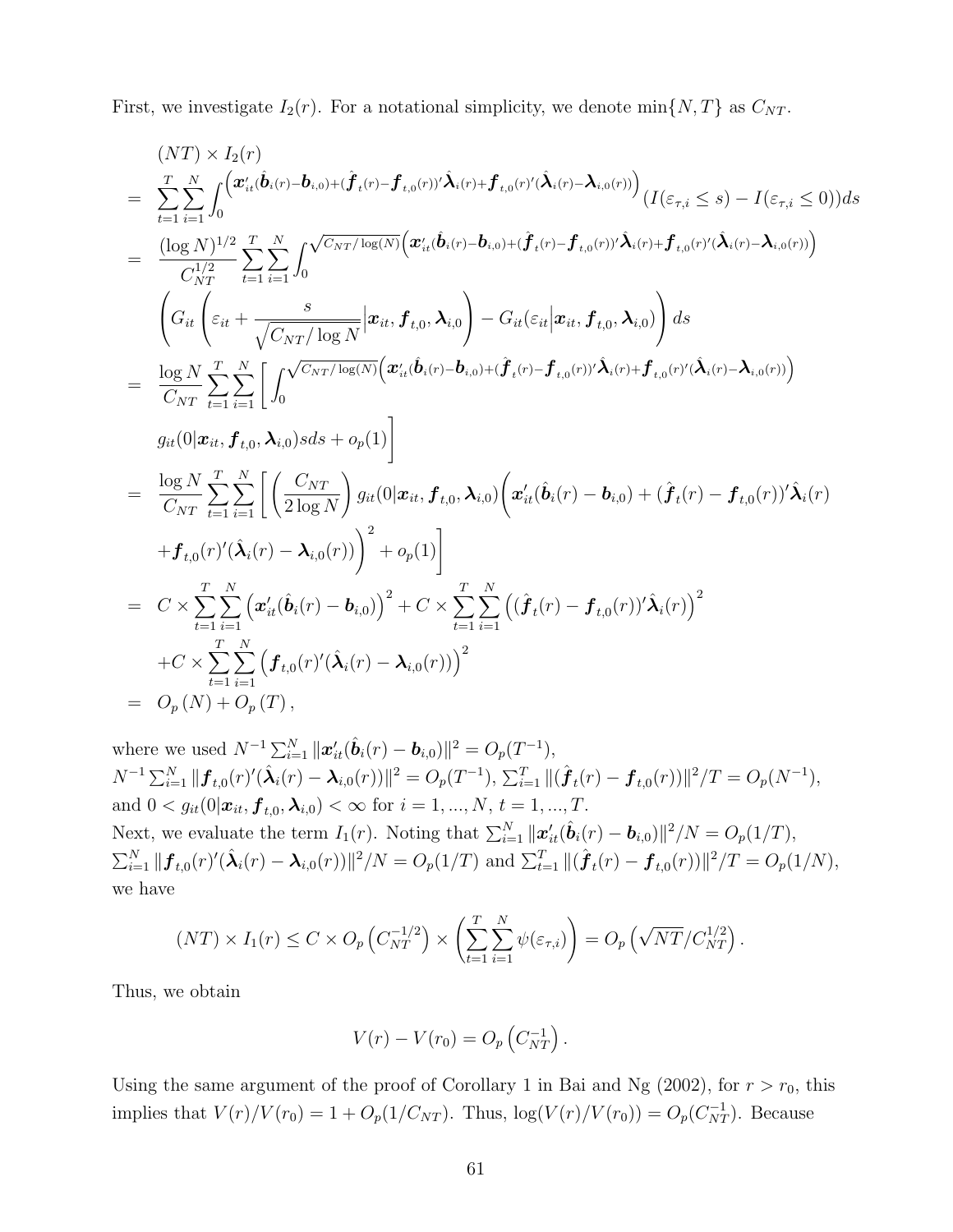$(r - r_0)q(N,T) \ge q(N,T)$ , which converges to zero slower rate than  $O_p(1/C_{NT})$ , it follows that

$$
P\left(IC(r) - IC(r_0) < 0\right) \le P\left(O_p\left(1/C_{NT}\right) + q(N,T) < 0\right) \to 0.
$$

This indicates that the probability that  $IC(r)$  selects the number of common factors  $r > r_0$ is asymptotically 0.

#### Case 2:  $r < r_0$

Because  $r < r_0$ , an  $T \times r$  common factor  $F(r)$  can not span the true space spanned by the true common factor  $F_0$  with dimension  $T \times r_0$ . Therefore, regardless of the values of model parameters  $\{B(r), \Lambda(r), F(r)\}\$  with r dimensional interactive effects, the following loss function can never be zero:

$$
\begin{split}\n&\bar{\ell}_{NT}(B(r),\Lambda(r),F(r)) \\
&\equiv \frac{1}{NT}E\left[\sum_{t=1}^T\sum_{i=1}^N\rho_{\tau}\left(y_{it}-\boldsymbol{x}_{it}^{\prime}\boldsymbol{b}_i(r)-\boldsymbol{f}_t(r)^{\prime}\boldsymbol{\lambda}_i(r)\right)-\rho_{\tau}\left(y_{it}-\boldsymbol{x}_{it}^{\prime}\boldsymbol{b}_{i,0}-\boldsymbol{f}_{t,0}^{\prime}\boldsymbol{\lambda}_{i,0}\right)\right] \\
&=\frac{1}{NT}E\left[\sum_{t=1}^T\sum_{i=1}^N\int_0^{\boldsymbol{x}_{it}^{\prime}}(\boldsymbol{b}_i(r)-\boldsymbol{b}_{i,0})+(\boldsymbol{f}_t(r)^{\prime}\boldsymbol{\lambda}_i(r)-\boldsymbol{f}_{t,0}^{\prime}\boldsymbol{\lambda}_{i,0})\left\{G_{it}(s|\boldsymbol{x}_{it},\boldsymbol{f}_{t,0},\boldsymbol{\lambda}_{i,0})-\tau\right\}ds\right].\n\end{split}
$$

From the investigation of (11), for some positive constant  $C > 0$ , not depending on N and  $T,$ 

$$
\lim_{N,T\to\infty}\frac{1}{NT}\sum_{t=1}^T\sum_{i=1}^N\left[\rho_\tau\left(y_{it}-\boldsymbol{x}_{it}'\hat{\boldsymbol{b}}_i(r)-\hat{\boldsymbol{f}}_t(r)'\hat{\boldsymbol{\lambda}}_i(r)\right)-\rho_\tau\left(y_{it}-\boldsymbol{x}_{it}'\hat{\boldsymbol{b}}_i(r_0)-\hat{\boldsymbol{f}}_t(r_0)'\hat{\boldsymbol{\lambda}}_i(r_0)\right)\right] > C,
$$

where  $\hat{\bm{b}}_i(r)$ ,  $\hat{\bm{f}}_t(r)$  and  $\hat{\bm{\lambda}}_i(r)$  are parameter estimates under the dimension of interactive effects r. Using the same argument of the proof of Corollary 1 in Bai and Ng  $(2002)$ , we therefore have  $V(r)/V(r_0) > 1 + c_0$  for some  $c_0$  with large probability for all large N and T. This implies that  $log(V(r)/V(r_0)) \geq c'_0$  for some constant  $0 < c'_0$ , for large N and T. Because  $q(N,T) \to 0$ , we have  $IC(r) - IC(r_0) > c_0 - (r_0 - r)q(N,T) \ge c''_0$  for some constant  $0 < c''_0$ , under large N and T with large probability. Thus

$$
P\left(IC(r) - IC(r_0) < 0\right) \to 0.
$$

This completes the proof of Theorem 3.

### F Additional information on the empirical analysis

In Section 6, we analyzed the stock returns of publicly traded firms and firms traded in over-the-counter trading markets for over 6,000 international stocks from over 100 financial markets. The final samples for each period are summarized in Table 3.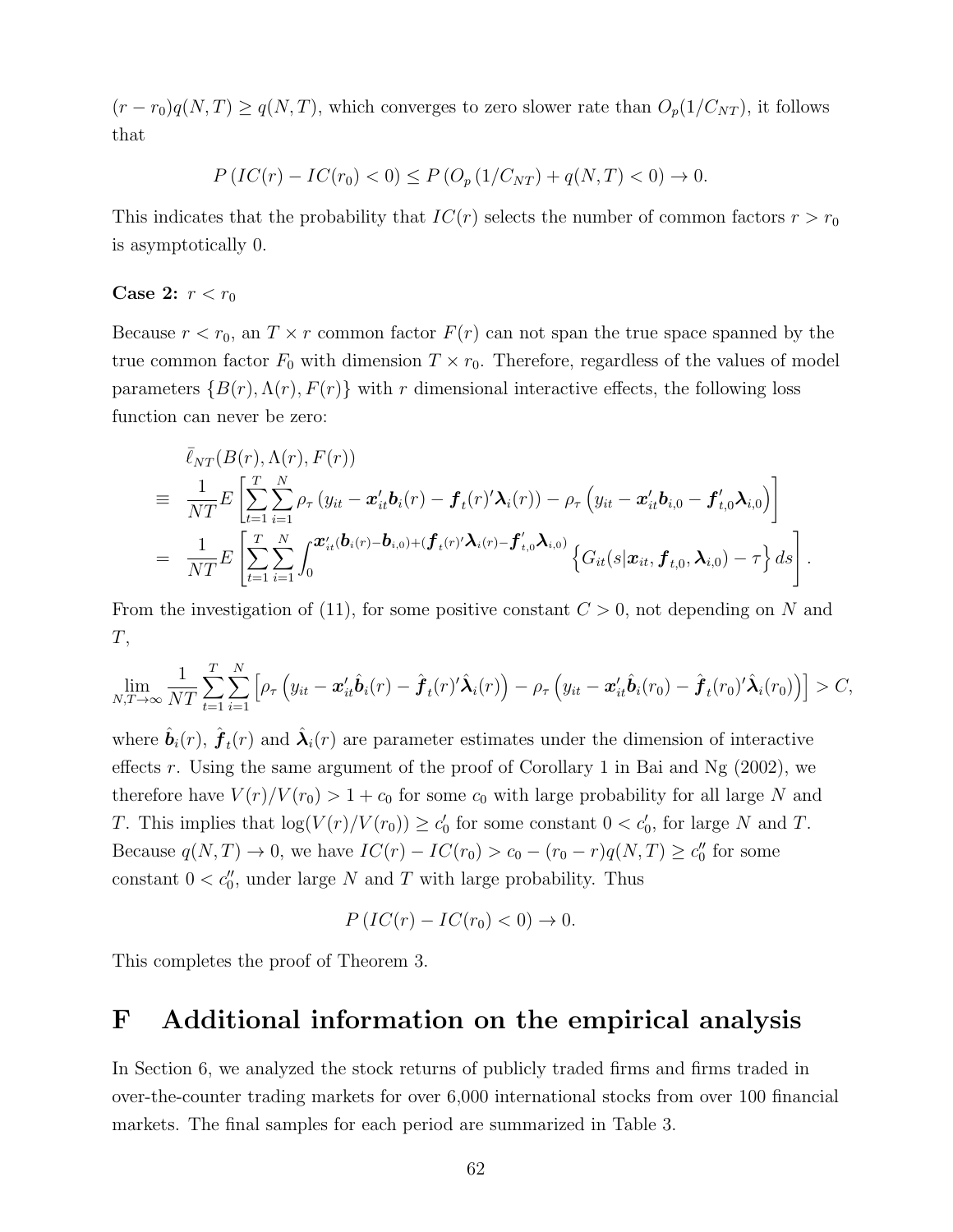To explore the effects of stock exchanges and industries on individual stock returns, Section 6.2.3 applied a clustering approach to the estimated regression coefficients and factor loadings  $\{(\hat{b}'_{i,\tau}, \hat{\lambda}'_{i,\tau}); i = 1, ..., N\}$  to create a set of groups based on the similarities in the sensitivity to the common factors. If the source of the sensitivity to the factors (both observables and unobservables) is solely attributable to stock exchanges, it is expected that the two-way table of the assigned group membership from the clustering approach against the stock exchanges will be diagonal. Note that the industry classifications and listed stock exchanges are known. Therefore, it is easy to create a two-way table of the assigned group membership against these classifications.

First, we investigate the effect of stock exchanges. There are 36 stock exchanges where more than 40 stocks are listed, and we consider these 36 stock exchange markets. Setting the number of clusters as 36, the clustering approach is applied to

 $\{(\hat{b}'_{i,0.05}, \hat{\lambda}'_{i,0.05})\}; i = 1, ..., N\}$ , the estimated regression coefficients and factor loadings for the lower tail. The left column in Figure 2 shows the distribution of the firms. An  $(i, j)$ -th element denotes the percentage of firms listed on stock exchange  $i$  such that they belong to the  $j$ -th group. Thus, each row represents the distribution of the firms listed on the same stock exchange. We can make the following observations. First, the degrees of similarity between Shanghai and Shenzhen are stable over the periods in both the upper and lower tails. Second, the New York Stock Exchange and NASDAQ tend to be very similar, while Non-NASDAQ OTC represents its dissimilarity to these two markets. The same observations can be seen from the right column of Figure 2, obtained from the upper tail's factor loadings  $\{(\hat{b}'_{i,0.95}, \hat{\lambda}'_{i,0.95})\; i = 1, ..., N\}$ . Thus, investors should consider such market characteristics although all three markets are located in the U.S.

A similar approach is applied to determine the effect of industry. To see the effect of industry (5 industries), we also set the number of clusters at 5. Figure 3 shows the distribution of the firms in each industry obtained from  $\{(\hat{b}'_{i,0.05}, \hat{\lambda}'_{i,0.05})$ ;  $i = 1, ..., N\}$ , the estimated regression coefficients and factor loadings for the lower tail. The i-th row represents the distribution of firms in industry *i*. Specifically, let  $n_{i,j}$  denote the number of firms that belong to industry i and to group j. Then, the  $(i, j)$ -th element  $d_{ij}$  is calculated as  $d_{ij} = n_{i,j}/\{\sum_{k=1}^{5} n_{i,k}\}\.$  Overall, there is one huge cluster that includes most of the firms from each of the 5 industries. Thus, investors regard these 5 industries as similar rather than treating them as very different groups. The same observations can be seen from Figure 3, obtained from the upper tail's  $\{(\hat{b}'_{i,0.95}, \hat{\lambda}'_{i,0.95})$ ;  $i = 1, ..., N\}$ . There seems to be other sources of variability in stock returns in addition to the industry effects. In summary, the firm industry and the stock exchange on which a firm is listed are important factors to be considered. However, we also note that these nominal factors are insufficient to fully capture the underlying market structures.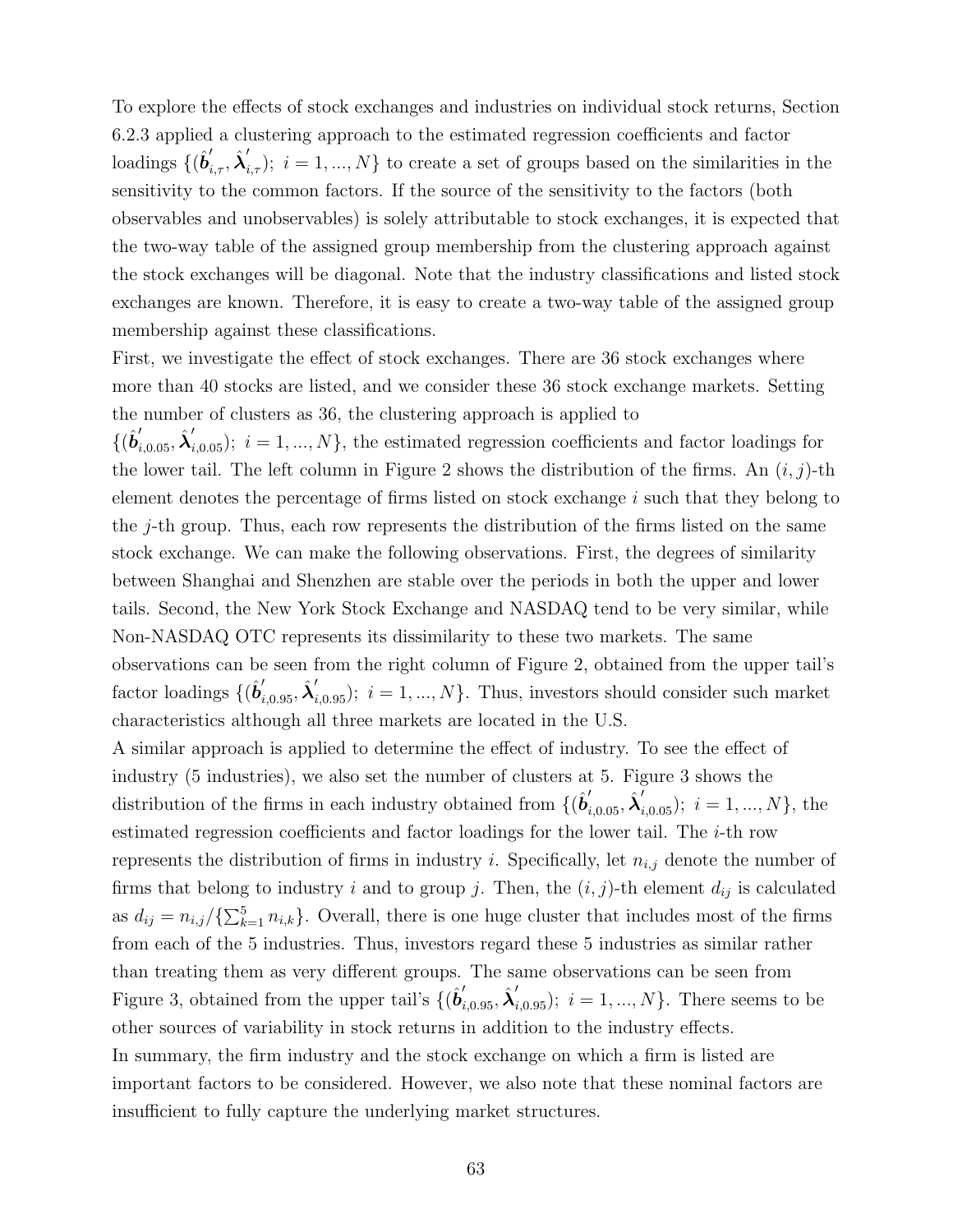### G Simulation study

#### G.1 Performance of the frequentist estimator

To demonstrate the usefulness of the proposed estimation procedure, we conduct a Monte Carlo simulation study. Because the data-generating process and the model parameters are known, we can evaluate the performance of our approach. Here, we report the results for the challenging case in which the variables  $x_{it,\tau}$  are correlated with the unobservable factor structures  $f'_t \lambda_{i, \tau}$ .

#### G.1.1 Data generating process

For the first data-generating process, we first generate the uniform independent random variable  $u_{it} \sim U[0, 1]$  for  $i = 1, ..., N$  and  $t = 1, ..., T$ . Then, we generate the data from the following structure:

$$
y_{it} = \boldsymbol{x}_{it}^{\prime} \boldsymbol{b}_{i, u_{it}} + \boldsymbol{f}_{t, u_{it}}^{\prime} \boldsymbol{\lambda}_{i, u_{it}} + \varepsilon_{it, u_{it}}, \quad i = 1, \ldots, N, t = 1, \ldots, T,
$$

where  $\boldsymbol{x}_{it} = (x_{it,1},...,x_{it,p})'$  is a vector of regressors, the dimension of the common factor and the corresponding factor loading depends on the quantile  $u_{it}$ , and  $\varepsilon_{it,u_{it}} = G^{-1}(u_{it})$ . Here,  $G(\cdot)$  is a cumulative distribution function of normal or Student-t distribution. The true quantile function of  $y_{it}$  at quantile point  $\tau$  is

$$
Q_{y_{it}}(\tau|\boldsymbol{x}_{it} \boldsymbol{f}_t(\tau), \boldsymbol{\lambda}_i(\tau)) = G^{-1}(\tau) + \boldsymbol{x}_{it}^{\prime} \boldsymbol{b}_i(\tau) + \boldsymbol{f}_t(\tau)^{\prime} \boldsymbol{\lambda}_i(\tau).
$$

The quantile restriction  $P(y_{it} - Q_{y_{it}}(\tau | \boldsymbol{\omega}_{it}) \leq 0) = \tau$  is satisfied.

We generate  $T \times 5$  common factor matrix  $F = (f_{tk})$  such that each element follows the uniform distribution over  $[0, 2]$ . Using the generated  $u_{it}$ , we define the common factor for the *i*-th unit at time  $t$  as

$$
\boldsymbol{f}_{t,u_{it}} = \begin{cases}\n(f_{t1}, f_{t2}, f_{t3})' & \text{if } u_{it} \leq 0.2 \\
(f_{t1}, f_{t2}, f_{t3}, f_{t4})' & \text{if } 0.2 < u_{it} \leq 0.8 \\
(f_{t1}, f_{t2}, f_{t3}, f_{t4}, f_{t5})' & \text{if } 0.8 < u_{it}\n\end{cases}
$$

Note that the dimension of the common factor may vary over i and t because  $u_{it} \sim U[0, 1]$ for  $i = 1, ..., N$  and  $t = 1, ..., T$ . Given  $u_{it}$ , the corresponding factor-loading vector is specified as

$$
\lambda_{i, u_{it}} = \begin{cases}\n(\zeta_{i1} + 0.1u_{it}, \zeta_{i2} + 0.1u_{it}, \zeta_{i3} + 0.1u_{it})' & \text{if } u_{it} \leq 0.2 \\
(\zeta_{i1} + 0.1u_{it}, \zeta_{i2} + 0.1u_{it}, \zeta_{i3} + 0.1u_{it}, \zeta_{i4} + 0.1u_{it})' & \text{if } 0.2 < u_{it} \leq 0.8 \\
(\zeta_{i1} + 0.1u_{it}, \zeta_{i2} + 0.1u_{it}, \zeta_{i3} + 0.1u_{it}, \zeta_{i4} + 0.1u_{it}, \zeta_{i5} + 0.1u_{it})' & \text{if } 0.8 < u_{it}\n\end{cases}
$$

where  $\zeta_{ik}$  is generated from the uniform distribution over [0, 2] and then fixed over t. However, the quantile random variable  $u_{it}$  adds some variations over t because the factor loading depends on the quantile points.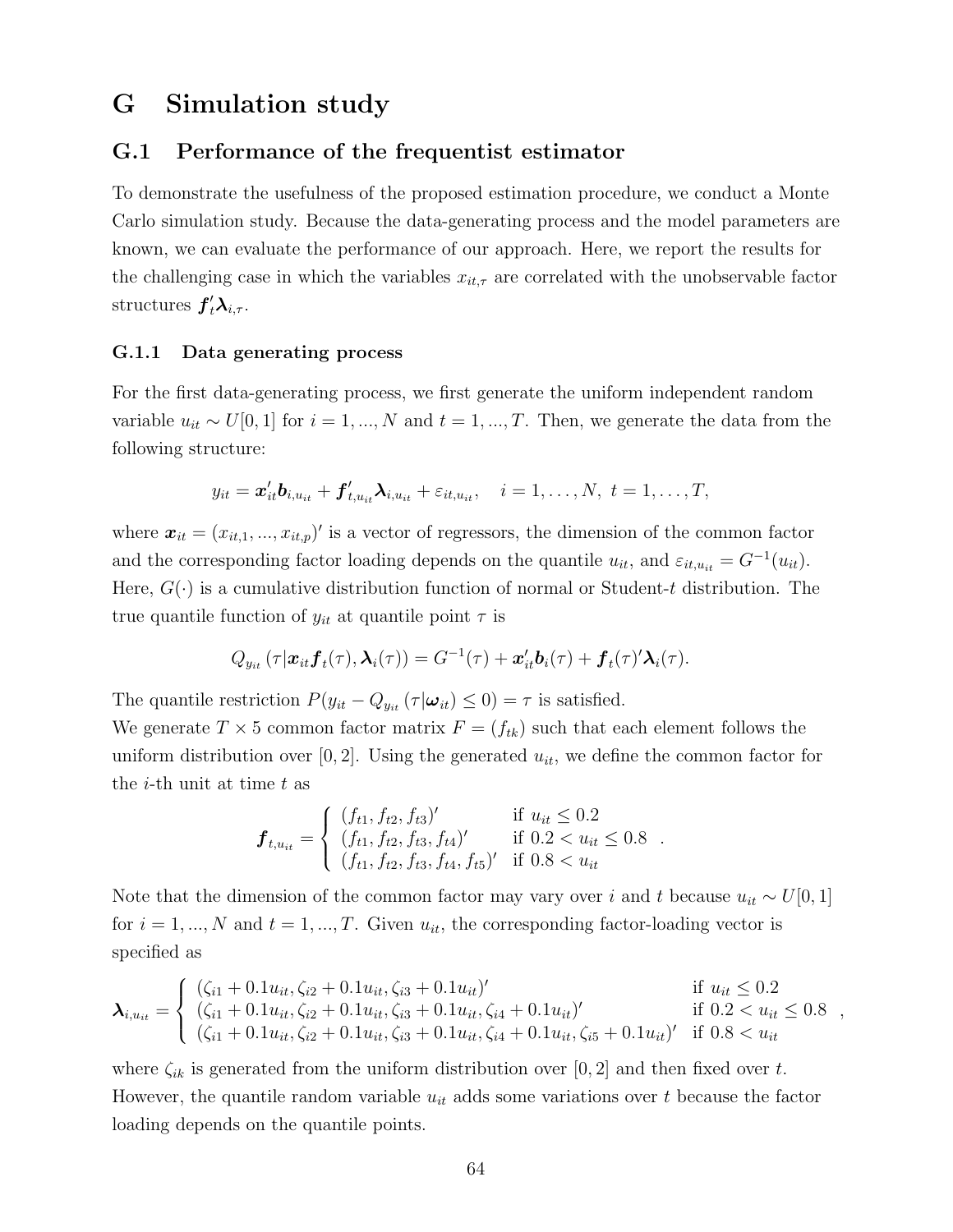Setting  $p = 8$  for  $i = 1, ..., N$ , we generate the set of regressors as follows:

$$
x_{it,1} = v_{it,1} + 0.02f_{t1}^2 + 0.02\zeta_{i1}^2, \quad x_{it,3} = v_{it,3} - 0.01f_{t2}^2 + 0.02\zeta_{i2}^2,
$$
  

$$
x_{it,5} = v_{it,5} - 0.01f_{t3}^2 + 0.03\zeta_{i3}^2, \quad x_{it,k} = v_{it,k} \quad (k \neq 1, 3, 5).
$$

where  $v_{it,k}$  is generated from the uniform distribution over [0, 2]. The k-th element of true parameter values of regression coefficients  $\mathbf{b}_{i,0,u_{it}}$  are set to be

$$
b_{ik,0,u_{it}} = \begin{cases} 1 + i/N + 0.1u_{it} & \text{if } k = 2, 4, 6 \\ -1 + i/N + 0.1u_{it} & \text{if } k \neq 2, 4, 6 \end{cases}
$$

Similar to the factor loadings, the quantile random variable  $u_{it}$  adds some variations. Finally, cumulative distribution function of  $\varepsilon_{it,u_{it}}$  is the normal distribution  $N(0, 1)$ . The second data-generating process modifies the first data-generating process. We let the cumulative distribution function of  $\varepsilon_{it,u_{it}}$  as the Student-t distribution with degrees of freedom 8. Thus, the error terms have a fat-tail property.

#### G.1.2 Results

We simulate a large panel with  $N$  individuals and  $T$  time periods. We consider various combinations of T and N. We base our estimate on the true number of factors and assess the robustness of the proposed strategy to endogeneity. The dimension of the interactive effects is set as its true dimension. For example, the dimension of the interactive effects is set as  $r = 3$  when we estimate the  $\tau = 5\%$  quantile structure,

The estimation results are averaged over 100 simulated data sets and reported in Table 4 ∼ Table 5. Tables show the mean squared error (MSE) between the true structure and the estimates

$$
\text{MSE}_1 = \frac{1}{NT} \sum_{i=1}^{N} \sum_{t=1}^{T} \{Q_{it}(\tau) - \hat{Q}_{it}(\tau)\}^2,
$$
  

$$
\text{MSE}_2 = \frac{1}{Np} \sum_{i=1}^{N} ||\boldsymbol{b}_{i,0,\tau} - \hat{\boldsymbol{b}}_{i,\tau}||^2,
$$

where  $\hat{\bm{b}}_{i,\tau}$  and  $\hat{Q}_{it}(\tau)$  are the estimates of the true parameter vector  $\bm{b}_{i,\tau,0}$  and the true  $\tau$ -th quantile function  $Q_{it}(\tau)$ , respectively. These measures are computed for the estimators both with and without the factor structure. The panel quantile model without the factor structure is estimated by minimizing the standard loss function  $\ell_{\tau}(Y|X, B_{\tau}) = \sum_{i=1}^{N} \sum_{t=1}^{T} \rho_{\tau}(y_{it} - \boldsymbol{x}_{it}^{\prime} \boldsymbol{b}_{i,\tau}).$  Table 4  $\sim$  Table 5 indicate that our estimator with the factor structure performs better than the standard approach. Similar results are also obtained under the second data generating process.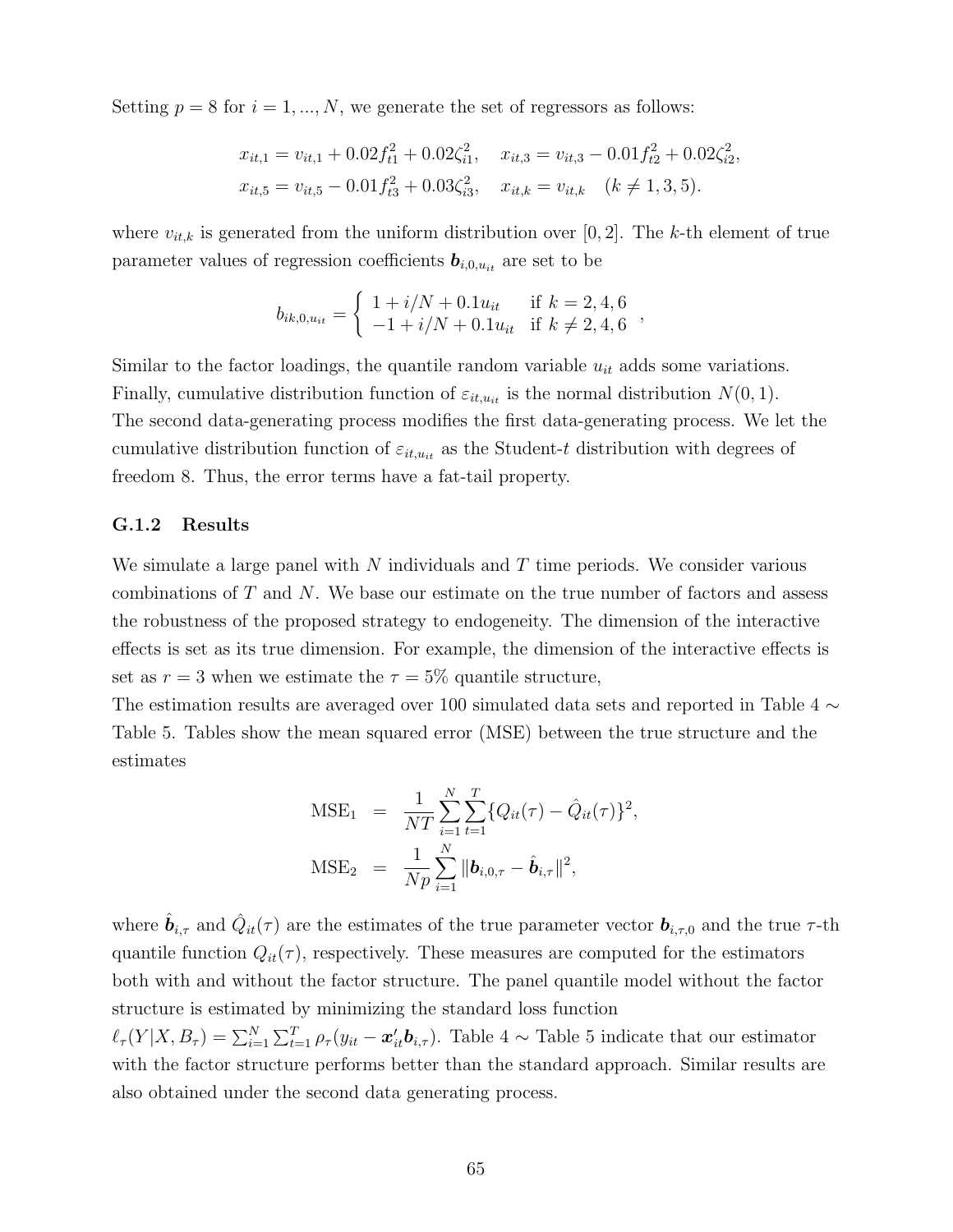#### G.2 Performance of the model selection criterion

We investigate the performance of the proposed model selection criterion to select the dimension of the interactive effects. Using the two data generating processes in the previous section, we generate the dataset under the various combinations of  $N$  and  $T$ . We set the possible dimension of the interactive effects (i.e., the number of common factors) to range from 0 to 8. Calculating the scores of  $IC(r)$  over all possible r, we can detect the number of r.

Table 6 reports the histogram of the selected number of common factors  $\hat{r}$  over 200 simulation runs. As shown in the tables, the proposed criterion is capable of selecting the true number of factors. When the size of panel  $N$  and  $T$  increases, the procedure achieves better performance in terms of identifying the true dimension of the interactive effects.

#### G.3 Estimation under a small panel

Although we developed the asymptotic theory for the frequentist estimator, it was developed under large  $N$  and  $T$ . In this section, we compare the small sample properties of the frequentist estimator and the proposed Bayesian approach. We use the first data generating process described in Section G.1. We set total number of Markov chain Monte Carlo iterations to 3,000. If one aims to obtain the samples from the posterior distribution, the first iterations are usually discarded to ensure adequate dissipation of initial conditions, or burn-in. However, Geyer (2011) pointed out that Markov chain started anywhere near the center of the posterior distribution needs no burn-in. Because our frequentist estimator corresponds to the Bayesian maximum a posteriori estimator, our initial parameter value is already a good starting point for MCMC. Thus, burn-in period is not considered. We follow Gerlach et al. (2011) by examining trace plots from the MCMC sampler. Figure 5 (a) shows the MCMC sampling path for the regression coefficient  $b_{3,20,\tau}$  with  $\tau = 0.05$ ,  $N = T = 100$ . We see that the sampling behaviors of each of MCMC sample are already stable from the beginning. Also, the generated posterior sample distributes around the true value of the regression coefficient. Figure 5 (b) compares of the asymptotic distribution of the frequentist estimator (based on Theorem 2) and the posterior density from Bayesian approach. From Theorem 2, we know that the asymptotic distribution of the frequentist estimator is normal distribution. Dashed blue line is the constructed asymptotic distribution from Theorem 2, Solid black line is the constructed posterior density from MCMC output. We see that the constructed posterior density has the wider tail than that from the asymptotic distribution. Thus, the Bayesian posterior credible interval is wider than that of the constructed 95% percent confidence interval of the frequentist estimator. This is commonly known because Bayesian approach takes account parameter uncertainty.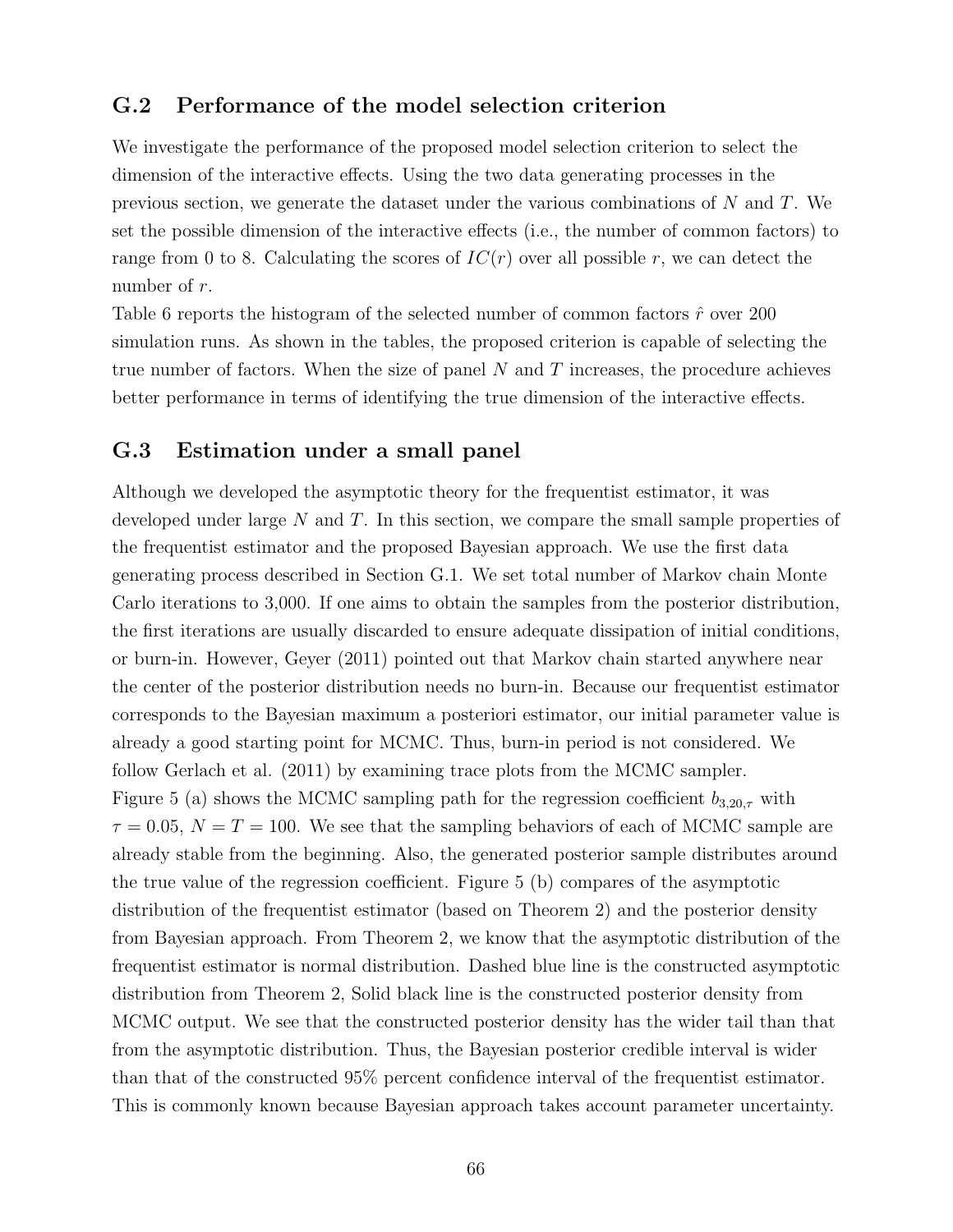Next, we compare the performance of the following estimators: the frequentist estimator and the Bayesian estimators based on posterior mean, posterior mode and posterior median. We set the length of time series and the number of units as  $T = 100, 300, 900$  and  $N = 100$ , respectively. We note that the similar results are obtained under the different data generating processes described in Section G.1 as well as the different quantile points  $\tau$ . Figure 6 shows the boxplots of the average mean squared error between the true parameter vectors  $\mathbf{b}_{i,\tau,0}$  and its estimates  $\hat{\mathbf{b}}_{i,\tau}$  over i; MSE =  $\frac{1}{Np} \sum_{i=1}^{N} ||\mathbf{b}_{i,0,\tau} - \hat{\mathbf{b}}_{i,\tau}||^2$ . These results are obtained based on 200 repetitions at  $\tau = 0.05$ . Note that similar results are obtained under the different quantile points  $\tau = 0.5$  and  $\tau = 0.95$ , and thus these results are omitted. We can make the following observations. First, MSE decreases as T increases. Second, the Bayesian estimator performs well in the sense that the median of MSEs are smaller than the frequantist estimator when the length of time series  $T$  is small. Although the computational time of our proposed Bayesian estimator is slower than the frequentist estimator, it provides better MSE than the others even when the panel size is small. Third, under  $T = 900$ , the performance of Bayesian estimators (the posterior mean, mode, median) and frequestist estimators became very similar. Because prior is dominated by the pseudo likelihood  $L(Y|X, F_\tau, \Lambda_\tau, B_\tau)$ , this property can be observed in the estimation results. Thus, Bayesian estimators (the posterior mean, mode, median) and frequestist estimators are asymptotically equivalent as long as the prior information is dominated by the pseudo likelihood  $L(Y|X, F_\tau, \Lambda_\tau, B_\tau)$ .

### References

- Ando, T., and Bai, J. (2015). "Asset pricing with a general multifactor structure," Journal of Financial Econometrics, 13, 556–604.
- Ando, T. and Bai, J. (2017). "Clustering huge number of time series: A panel data approach with high-dimensional predictors and factor structures," Journal of the American Statistical Association, 112, 1182–1198.
- Babu, G.J. (1989). "Strong representations for LAD estimators in linear models," Probability Theory and Related Fields, 83, 547–558.
- Bai, J. (1998). "Estimation of multiple-regime regressions with least absolutes deviation," Journal of Statistical Planning and Inference, 74, 103–134.
- Bai, J. (2009). "Panel data models with interactive fixed effects," *Econometrica*, **77**, 1229–1279.
- Bai, J. and Ng, S. (2002). "Determining the number of factors in approximate factor models," Econometrica, 70, 191–221.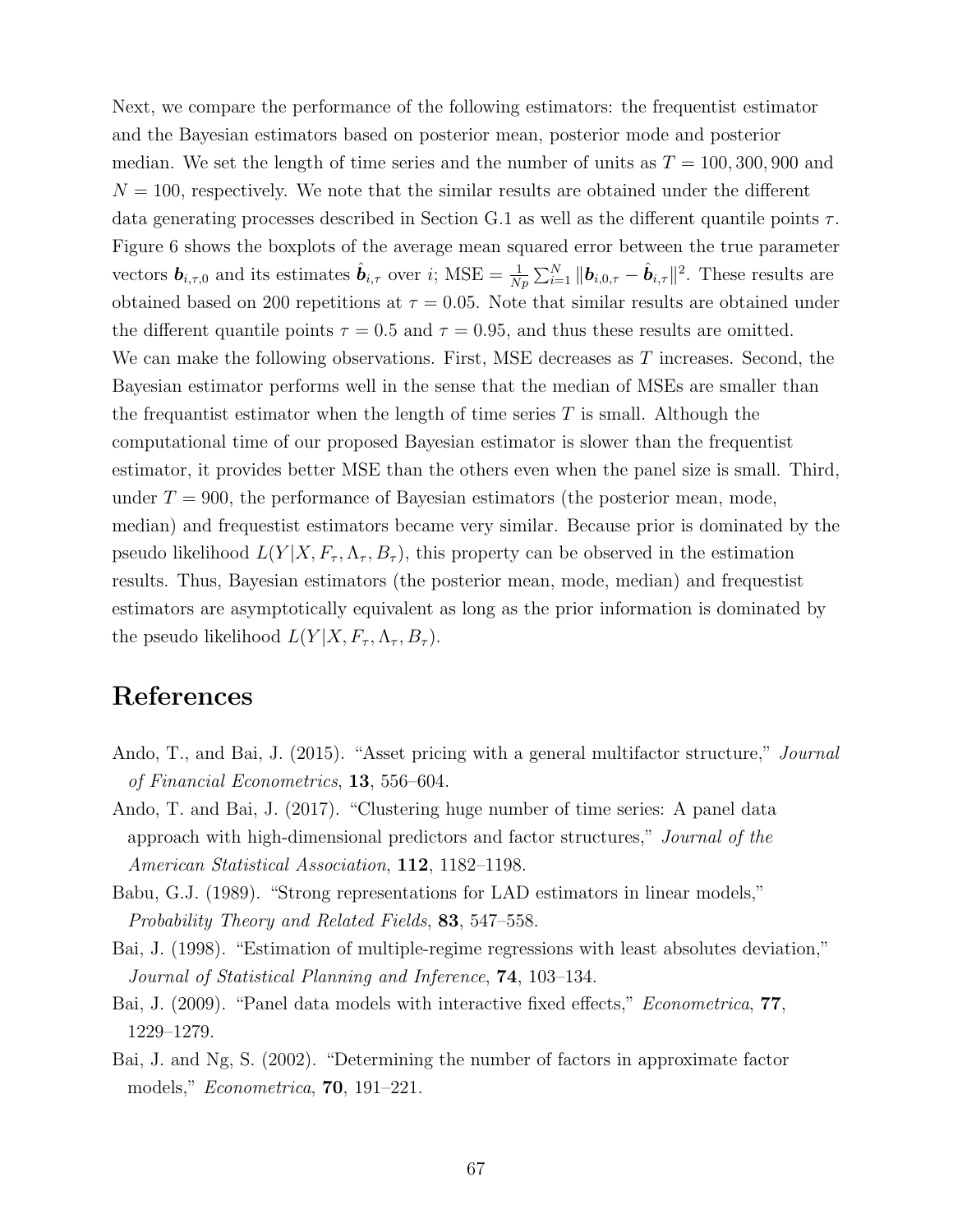Bousquet, O. (2002). "A bennett concentration inequality and its application to suprema of empirical processes," Comptes Rendus Mathematique, 334, 495-500.

Chen, L., Dolado, J. and Gonzalo, J. (2017). "Quantile Factor Models," Working Paper.

- Geyer, C.J. (2011). "Introduction to Markov Chain Monte Carlo," In Handbook of Markov Chain Monte Carlo (ed. Gelman, A., Brooks, S., Jones, G. and Meng, X.-L.), CRC Press, 3–48.
- Gerlach, R, Chen, C.W.S. and Chan, N.Y.C. (2011). "Bayesian Time-Varying Quantile Forecasting for Value-at-Risk in Financial Markets," Journal of Business and Economic Statistics, 29, 481–492.
- Gutenbrunner, C. and Jureckova, J. (1992). "Regression rank scores and regression quantiles," Annals of Statistics, 20, 305-330.
- Hoeffding, W. (1963). "Probability inequalities for sums of bounded random variables," Journal of the American Statistical Association, 58, 13-30.
- Kato, K., A. F. Galvao, and G. Montes-Rojas (2012). "Asymptotics for panel quantile regression models with individual effects," Journal of Econometrics, 170, 76–91.
- Knight, K. (1998). "Limiting distributions for L1 regression estimators under general conditions," Annals of Statistics, 26, 755-770.
- Song, M. (2013). "Asymptotic theory for dynamic heterogeneous panels with cross-sectional dependence and its applications," Unpublished manuscript, Department of Economics, Columbia University.
- Talagrand, M. (1996). "New concentration inequalities in product spaces," Inventiones Mathematicae, 126, 505-563.
- van der Vaart A. W. (1998). Weak convergence and empirical processes. Springer, New York.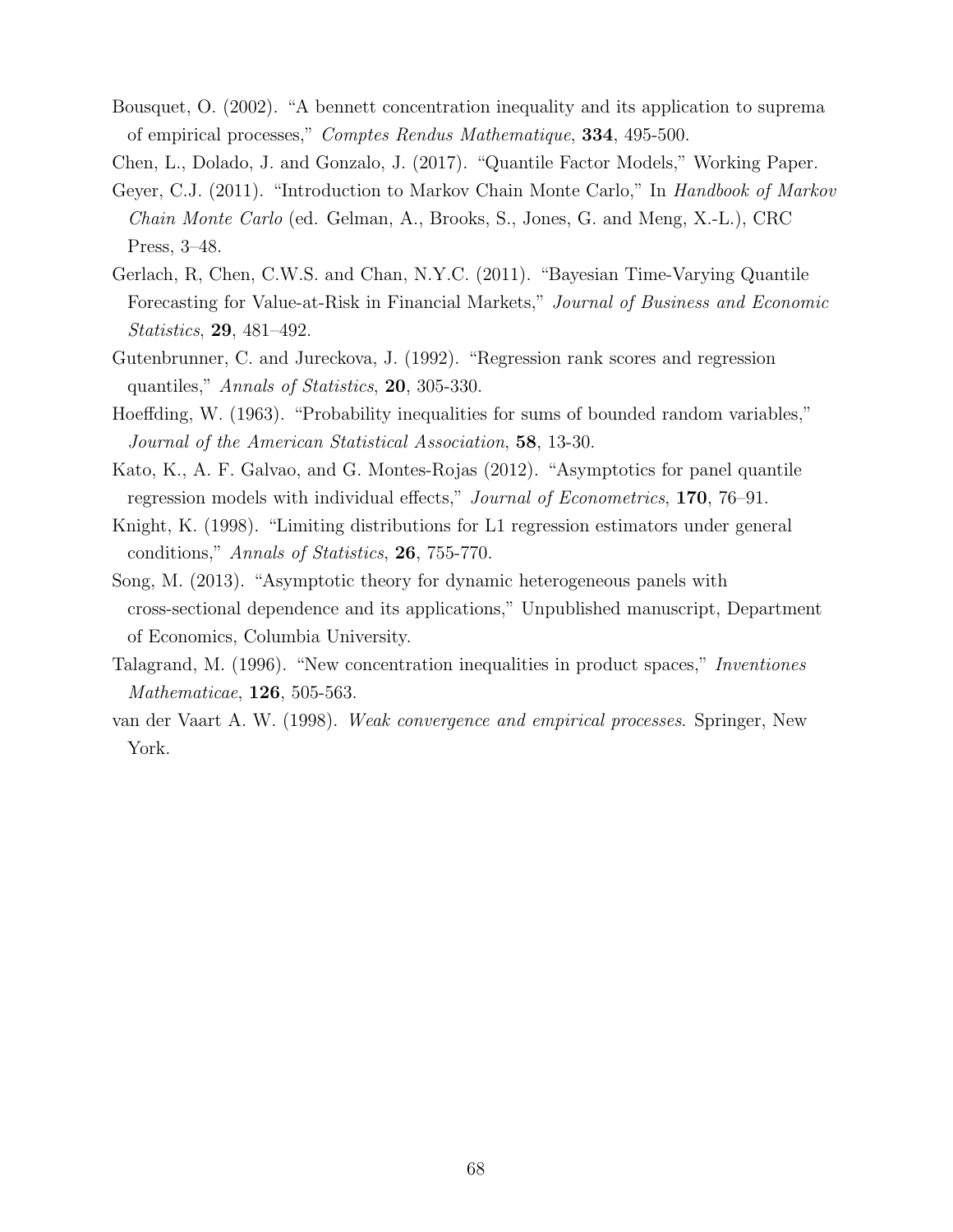|                                | Period 1 | Period 2 | Period 3 |
|--------------------------------|----------|----------|----------|
| Amman                          | 68       | 68       | 67       |
| Australian                     | 99       | 98       | 98       |
| Bangkok                        | 86       | 85       | 85       |
| Berlin                         | 140      | 144      | 146      |
| Borsa Istanbul                 | 46       | 46       | 47       |
| <b>BSE</b> Ltd                 | 285      | 286      | 277      |
| Copenhagen Stock Exchange      | 34       | 34       | 34       |
| Dhaka                          | 69       | 68       | 69       |
| Euronext.liffe Paris           | 83       | 83       | 81       |
| Frankfurt                      | 531      | 536      | 529      |
| Hong Kong                      | 203      | 202      | 199      |
| Indonesia                      | 76       | 73       | 75       |
| Johannesburg                   | 40       | 39       | 40       |
| Karachi                        | 56       | 56       | 56       |
| Korea Stock Exchange           | 53       | 52       | 53       |
| Kuala Lumpur                   | 99       | 99       | 99       |
| Kuwait City                    | 74       | 72       | 74       |
| London                         | 144      | 146      | 149      |
| Milan                          | 44       | 44       | 44       |
| <b>NASDAQ</b>                  | 374      | 375      | 370      |
| National India                 | 103      | 101      | 103      |
| New York Stock Exchange (NYSE) | 186      | 187      | 183      |
| Non NASDAQ OTC                 | 1370     | 1364     | 1289     |
| OTC Bulletin Board             | 49       | 51       | 52       |
| Philippine Stock Exchange      | 82       | 82       | 81       |
| Santiago                       | 42       | 40       | 41       |
| Shanghai                       | 73       | 73       | 73       |
| Shenzen                        | 55       | 55       | 54       |
| Singapore                      | 49       | 49       | 47       |
| <b>SIX Swiss</b>               | 68       | 68       | 68       |
| Stockholm                      | 45       | 44       | 44       |
| Stuttgart                      | 63       | 61       | 63       |
| Taiwan                         | 61       | 61       | 60       |
| Tel Aviv                       | 107      | 105      | 106      |
| Thailand                       | 58       | 59       | 60       |
| Tokyo Stock Exchange           | 177      | 175      | 177      |
| Toronto                        | 81       | 80       | 77       |
| <b>TSX Ventures</b>            | 64       | 60       | 56       |
| <b>XETRA</b>                   | 83       | 83       | 82       |
| Others                         | 781      | 785      | 780      |

Table 3: Distributions of the number of listed financial firms. Period 1 (January 1, 2007, to April 31, 2009); Period 2 (September 1, 2009, to December 31, 2012); Period 3 (January 1, 2013, to March 31, 2015).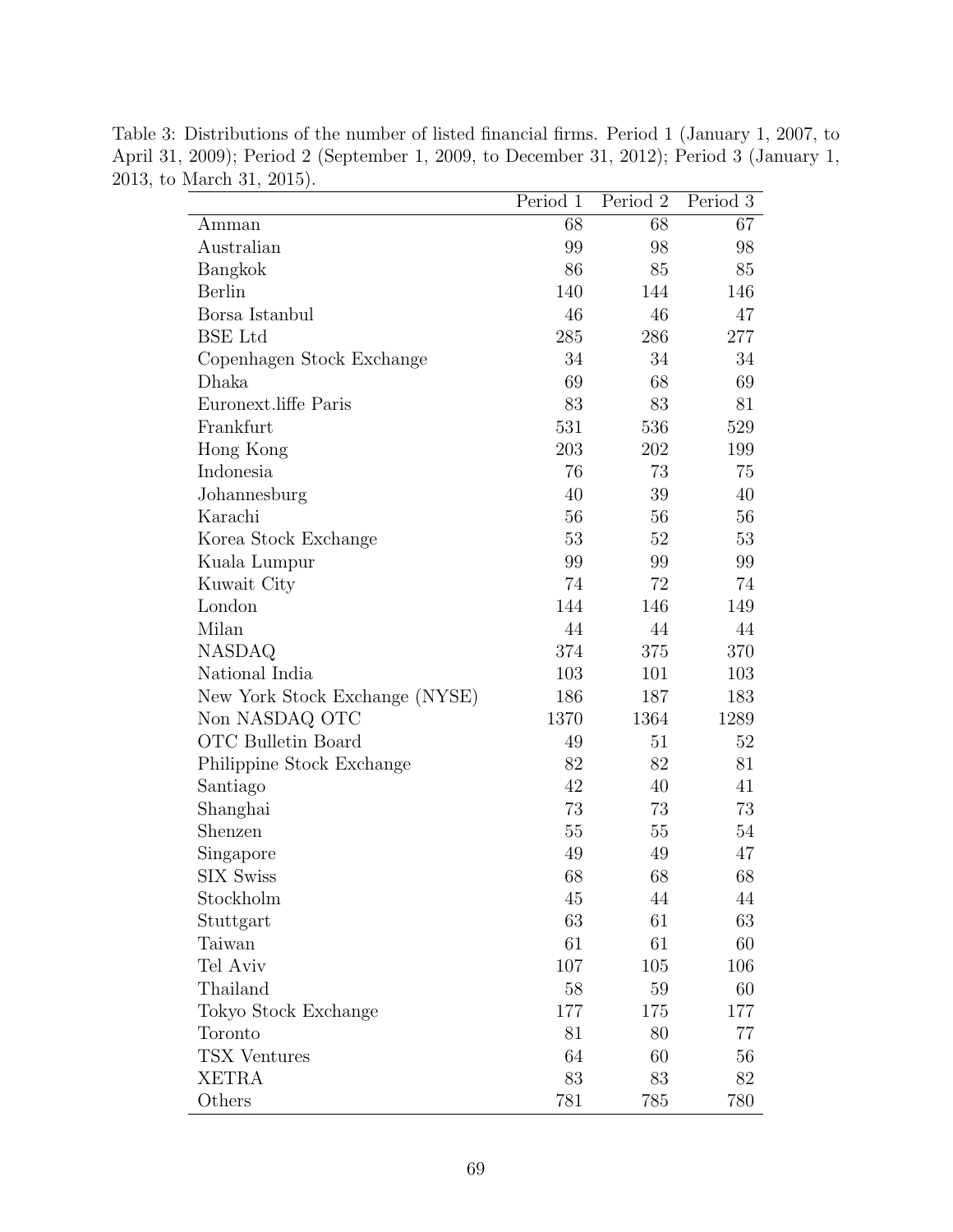Table 4: First data-generating process. Comparison of the proposed estimator with factor structure  $f'_{t,\tau}\lambda_{i,\tau}$ , and the standard estimator without factor structure  $f'_{t,\tau}\lambda_{i,\tau}$ . The mean squared errors are defined as  $MSE_1 = \frac{1}{N'}$  $\frac{1}{NT} \sum_{i=1}^{N} \sum_{t=1}^{T} \{Q_{it}(\tau) - \hat{Q}_{it}(\tau)\}^2$ , MSE<sub>2</sub> = 1  $\frac{1}{Np} \sum_{i=1}^{N} ||\boldsymbol{b}_{i,0,\tau} - \hat{\boldsymbol{b}}_{i,\tau}||^2$ , where  $\hat{\boldsymbol{b}}_{i,\tau}$  and  $\hat{Q}_{it}(\tau)$  are the estimates of the true parameter vector  $\vec{b}_{i,\tau,0}$  and the true  $\tau$ -th quantile function  $Q_{it}(\tau)$ , respectively. Averages over 200 simulation data sets are reported. The second lines are corresponding to the standard deviation of the mean squared errors.

|        |          |          | With factor structure |                  | Without factor structure |                  |
|--------|----------|----------|-----------------------|------------------|--------------------------|------------------|
| $\tau$ | $\cal T$ | $\cal N$ | MSE <sub>1</sub>      | MSE <sub>2</sub> | MSE <sub>1</sub>         | MSE <sub>2</sub> |
| 0.05   | 300      | 300      | 0.7140                | 0.2397           | 0.9571                   | 0.3046           |
|        |          |          | 0.0524                | 0.0137           | 0.0308                   | 0.0123           |
|        | 300      | 900      | 0.7004                | 0.2389           | 0.9558                   | 0.3028           |
|        |          |          | 0.0451                | 0.0088           | 0.0278                   | 0.0075           |
|        | 900      | 300      | 0.5649                | 0.0822           | 0.8701                   | 0.1085           |
|        |          |          | 0.0374                | 0.0039           | 0.0338                   | 0.0045           |
|        | 900      | 900      | 0.5063                | 0.0820           | 0.8689                   | 0.1089           |
|        |          |          | 0.0130                | 0.0024           | 0.0200                   | 0.0027           |
| 0.5    | 300      | 300      | 0.3382                | 0.1279           | 0.6602                   | 0.1589           |
|        |          |          | 0.0116                | 0.0053           | 0.0174                   | 0.0063           |
|        | 300      | 900      | 0.3178                | 0.1305           | 0.6567                   | 0.1586           |
|        |          |          | 0.0117                | 0.0056           | 0.0139                   | 0.0049           |
|        | 900      | 300      | 0.3054                | 0.0745           | 0.6258                   | 0.0828           |
|        |          |          | 0.0090                | 0.0049           | 0.0083                   | 0.0053           |
|        | 900      | 900      | 0.2697                | 0.0766           | 0.6203                   | 0.0822           |
|        |          |          | 0.0049                | 0.0022           | 0.0120                   | 0.0023           |
| 0.95   | 300      | 300      | 0.7438                | 0.2779           | 1.1611                   | 0.4097           |
|        |          |          | 0.0240                | 0.0140           | 0.0483                   | 0.0185           |
|        | 300      | 900      | 0.6892                | 0.2651           | 1.1526                   | 0.4063           |
|        |          |          | 0.0220                | 0.0075           | 0.0375                   | 0.0105           |
|        | 900      | 300      | 0.6171                | 0.0904           | 1.0466                   | 0.1447           |
|        |          |          | 0.0227                | 0.0041           | 0.0395                   | 0.0061           |
|        | 900      | 900      | 0.5506                | 0.0890           | 1.0272                   | 0.1437           |
|        |          |          | 0.0169                | 0.0032           | 0.0266                   | 0.0037           |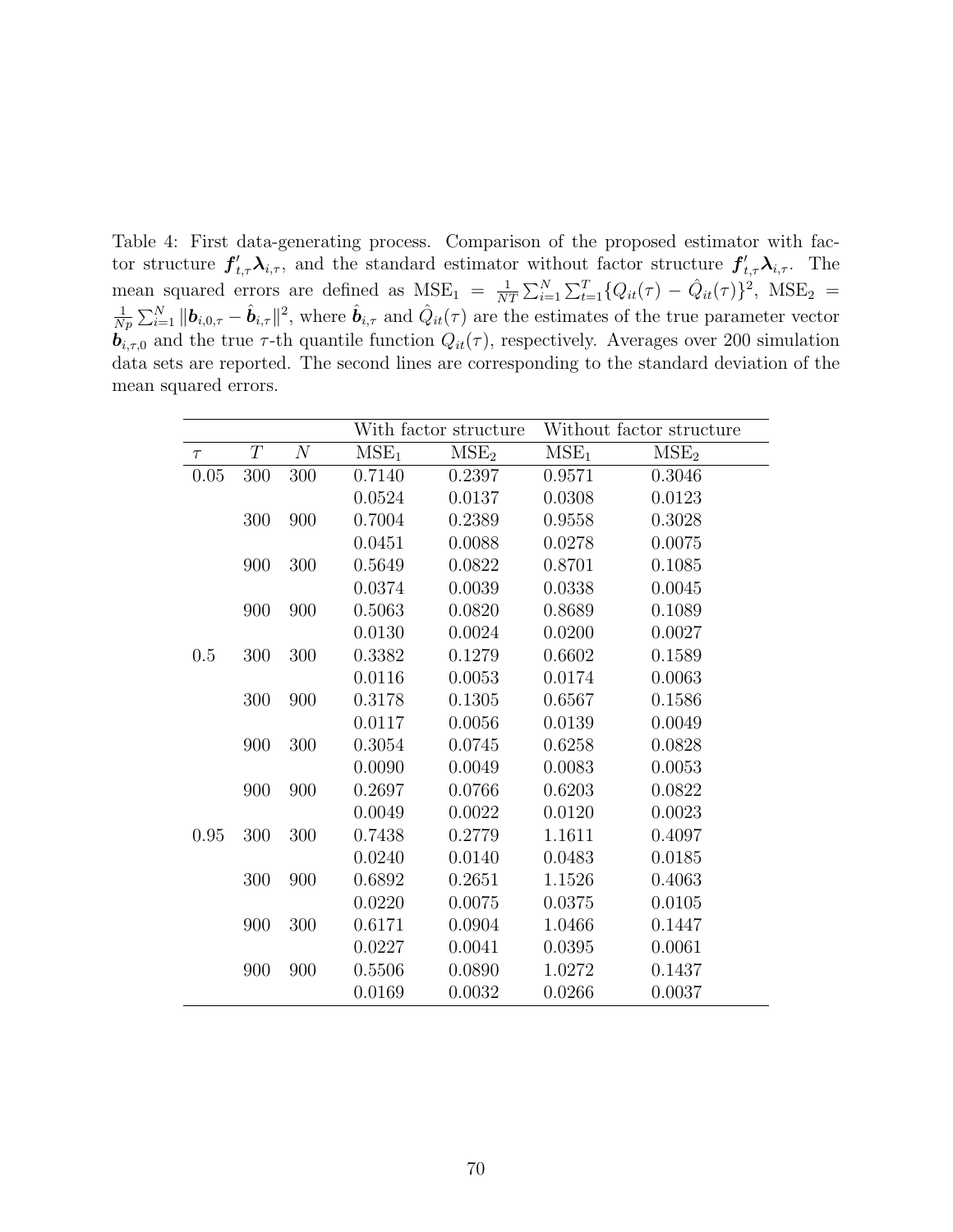Table 5: Second data-generating process. Comparison of the proposed estimator with factor structure  $f'_{t,\tau}\lambda_{i,\tau}$ , and the standard estimator without factor structure  $f'_{t,\tau}\lambda_{i,\tau}$ . The mean squared errors are defined as  $MSE_1 = \frac{1}{N'}$  $\frac{1}{NT} \sum_{i=1}^{N} \sum_{t=1}^{T} \{Q_{it}(\tau) - \hat{Q}_{it}(\tau)\}^2$ , MSE<sub>2</sub> = 1  $\frac{1}{Np} \sum_{i=1}^{N} ||\boldsymbol{b}_{i,0,\tau} - \hat{\boldsymbol{b}}_{i,\tau}||^2$ , where  $\hat{\boldsymbol{b}}_{i,\tau}$  and  $\hat{Q}_{it}(\tau)$  are the estimates of the true parameter vector  $\vec{b}_{i,\tau,0}$  and the true  $\tau$ -th quantile function  $Q_{it}(\tau)$ , respectively. Averages over 200 simulation data sets are reported. The second lines are corresponding to the standard deviation of the mean squared errors.

|        |          |          | With factor structure |                  | Without factor structure |                  |
|--------|----------|----------|-----------------------|------------------|--------------------------|------------------|
| $\tau$ | $\cal T$ | $\cal N$ | MSE <sub>1</sub>      | MSE <sub>2</sub> | MSE <sub>1</sub>         | MSE <sub>2</sub> |
| 0.05   | 300      | 300      | 0.9283                | 0.3532           | 1.1423                   | 0.4061           |
|        |          |          | 0.0400                | 0.0140           | 0.0423                   | 0.0144           |
|        | 300      | 900      | 0.8691                | 0.3517           | 1.1262                   | 0.4029           |
|        |          |          | 0.0408                | 0.0121           | 0.0225                   | 0.0106           |
|        | 900      | 300      | 0.6723                | 0.1209           | 0.9908                   | 0.1445           |
|        |          |          | 0.0330                | 0.0042           | 0.0349                   | 0.0061           |
|        | 900      | 900      | 0.6012                | 0.1217           | 0.9994                   | 0.1461           |
|        |          |          | 0.0139                | 0.0028           | 0.0190                   | 0.0036           |
| 0.5    | 300      | 300      | 0.3429                | 0.1338           | 0.6480                   | 0.1665           |
|        |          |          | 0.0110                | 0.0087           | 0.0191                   | 0.0077           |
|        | 300      | 900      | 0.3283                | 0.1375           | 0.6708                   | 0.1681           |
|        |          |          | 0.0091                | 0.0060           | 0.0162                   | 0.0052           |
|        | 900      | 300      | 0.3062                | 0.0735           | 0.6238                   | 0.0822           |
|        |          |          | 0.0146                | 0.0041           | 0.0149                   | 0.0043           |
|        | 900      | 900      | 0.2703                | 0.0761           | 0.6253                   | 0.0838           |
|        |          |          | 0.0041                | 0.0038           | 0.0118                   | 0.0032           |
| 0.95   | $300\,$  | 300      | 0.9736                | 0.4000           | 1.3840                   | 0.5130           |
|        |          |          | 0.0403                | 0.0172           | 0.0555                   | 0.0208           |
|        | $300\,$  | 900      | 0.8970                | 0.3878           | 1.3884                   | 0.5138           |
|        |          |          | 0.0237                | 0.0081           | 0.0425                   | 0.0114           |
|        | 900      | 300      | 0.7750                | 0.1309           | 1.2211                   | 0.1831           |
|        |          |          | 0.0283                | 0.0053           | 0.0439                   | 0.0078           |
|        | 900      | 900      | 0.6833                | 0.1300           | 1.2190                   | 0.1810           |
|        |          |          | 0.0217                | 0.0041           | 0.0349                   | 0.0055           |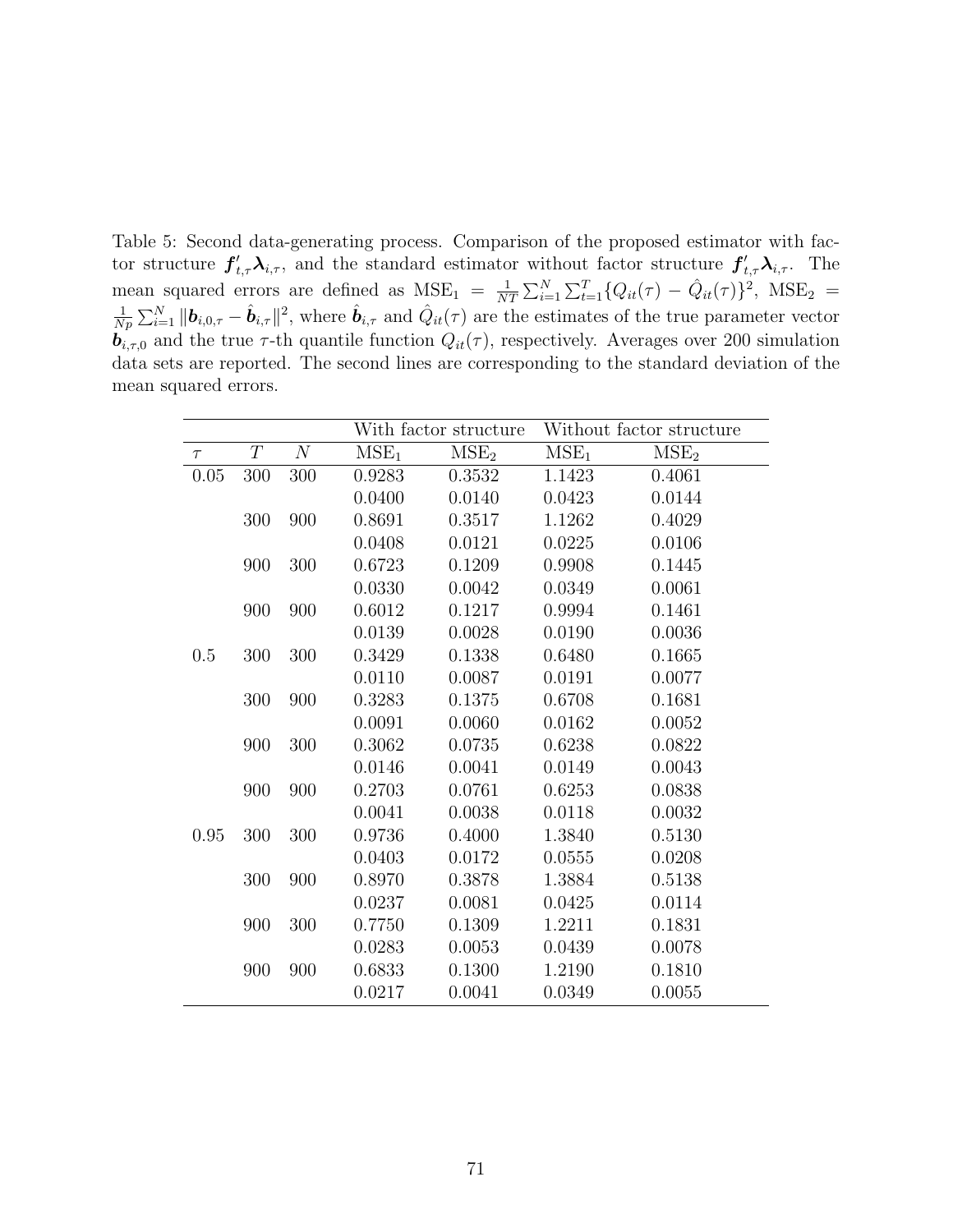| First data generating process  |           |       |                |                |                |                |                  |                |                |                |                |
|--------------------------------|-----------|-------|----------------|----------------|----------------|----------------|------------------|----------------|----------------|----------------|----------------|
|                                | $\hat{r}$ |       | $\overline{0}$ | $\mathbf{1}$   | $\overline{2}$ | 3              | $\overline{4}$   | $\overline{5}$ | 6              | $\overline{7}$ | 8              |
| $\tau$                         |           | T     | $\overline{N}$ |                |                |                |                  |                |                |                |                |
| $0.05$ $(r_{0,\tau} = 3)$      | 300       | 300   | $\overline{0}$ | $\overline{0}$ | 28             | 41             | 31               | $\overline{0}$ | $\overline{0}$ | $\overline{0}$ | $\overline{0}$ |
|                                | 300       | 900   | $\overline{0}$ | $\theta$       | $\overline{0}$ | 46             | 54               | $\overline{0}$ | $\theta$       | $\overline{0}$ | $\overline{0}$ |
|                                | 900       | 300   | $\overline{0}$ | $\theta$       | $\theta$       | 90             | 10               | 0              | $\theta$       | $\theta$       | $\overline{0}$ |
|                                | 900       | 900   | $\overline{0}$ | $\theta$       | $\theta$       | 96             | 4                | $\overline{0}$ | $\overline{0}$ | $\overline{0}$ | $\overline{0}$ |
| 0.95 $(r_{0,\tau} = 5)$        | 300       | 300   | $\overline{0}$ | $\theta$       | $\overline{0}$ | $\overline{0}$ | $\overline{2}$   | 98             | $\theta$       | $\theta$       | $\overline{0}$ |
|                                | 300       | 900   | $\overline{0}$ | $\theta$       | $\overline{0}$ | $\overline{0}$ | $\theta$         | 100            | 0              | $\overline{0}$ | $\overline{0}$ |
|                                | 900       | 300   | $\overline{0}$ | $\overline{0}$ | $\overline{0}$ | $\overline{0}$ | $\overline{0}$   | 100            | 0              | $\overline{0}$ | $\overline{0}$ |
|                                | 900       | 900   | $\overline{0}$ | $\overline{0}$ | $\overline{0}$ | $\overline{0}$ | $\overline{0}$   | 100            | $\overline{0}$ | $\overline{0}$ | $\overline{0}$ |
|                                |           |       |                |                |                |                |                  |                |                |                |                |
| Second data generating process |           |       |                |                |                |                |                  |                |                |                |                |
|                                | $\hat{r}$ |       | $\overline{0}$ | $\mathbf{1}$   | $\overline{2}$ | 3              | $\overline{4}$   | $\overline{5}$ | 6              | $\overline{7}$ | 8              |
| $\tau$                         | T         | $\,N$ |                |                |                |                |                  |                |                |                |                |
| $0.05$ $(r_{0,\tau} = 3)$      |           |       |                |                |                |                |                  |                |                |                |                |
|                                | 300       | 300   | $\overline{0}$ | 10             | 22             | 38             | 30               | $\theta$       | $\overline{0}$ | $\overline{0}$ | $\overline{0}$ |
|                                | 300       | 900   | $\overline{0}$ | $\overline{0}$ | 14             | 35             | 51               | $\overline{0}$ | $\theta$       | $\theta$       | $\overline{0}$ |
|                                | 900       | 300   | $\theta$       | $\theta$       | 8              | 82             | 10               | $\theta$       | $\theta$       | 0              | $\theta$       |
|                                | 900       | 900   | $\overline{0}$ | $\overline{0}$ | $\theta$       | 95             | 5                | $\theta$       | $\theta$       | $\theta$       | $\overline{0}$ |
| 0.95 $(r_{0,\tau} = 5)$        | 300       | 300   | $\theta$       | $\overline{0}$ | 0              | 16             | 29               | 55             | 0              | 0              | $\overline{0}$ |
|                                | 300       | 900   | $\overline{0}$ | $\overline{0}$ | 0              | $\overline{0}$ | $\boldsymbol{0}$ | 100            | $\theta$       | 0              | $\overline{0}$ |
|                                | 900       | 300   | $\overline{0}$ | $\overline{0}$ | $\overline{0}$ | $\overline{0}$ | $\overline{0}$   | 100            | $\theta$       | $\theta$       | $\overline{0}$ |

Table 6: The histogram of the selected number of common factors  $\hat{r}$  over 100 simulation runs. The results are for  $\tau = 5\%$  and  $\tau = 95\%$  quantile points. The true number of common factors are  $r_{0,\tau} = 3$  at  $\tau = 5\%$  and  $r_{0,\tau} = 5$  at  $\tau = 95\%$ .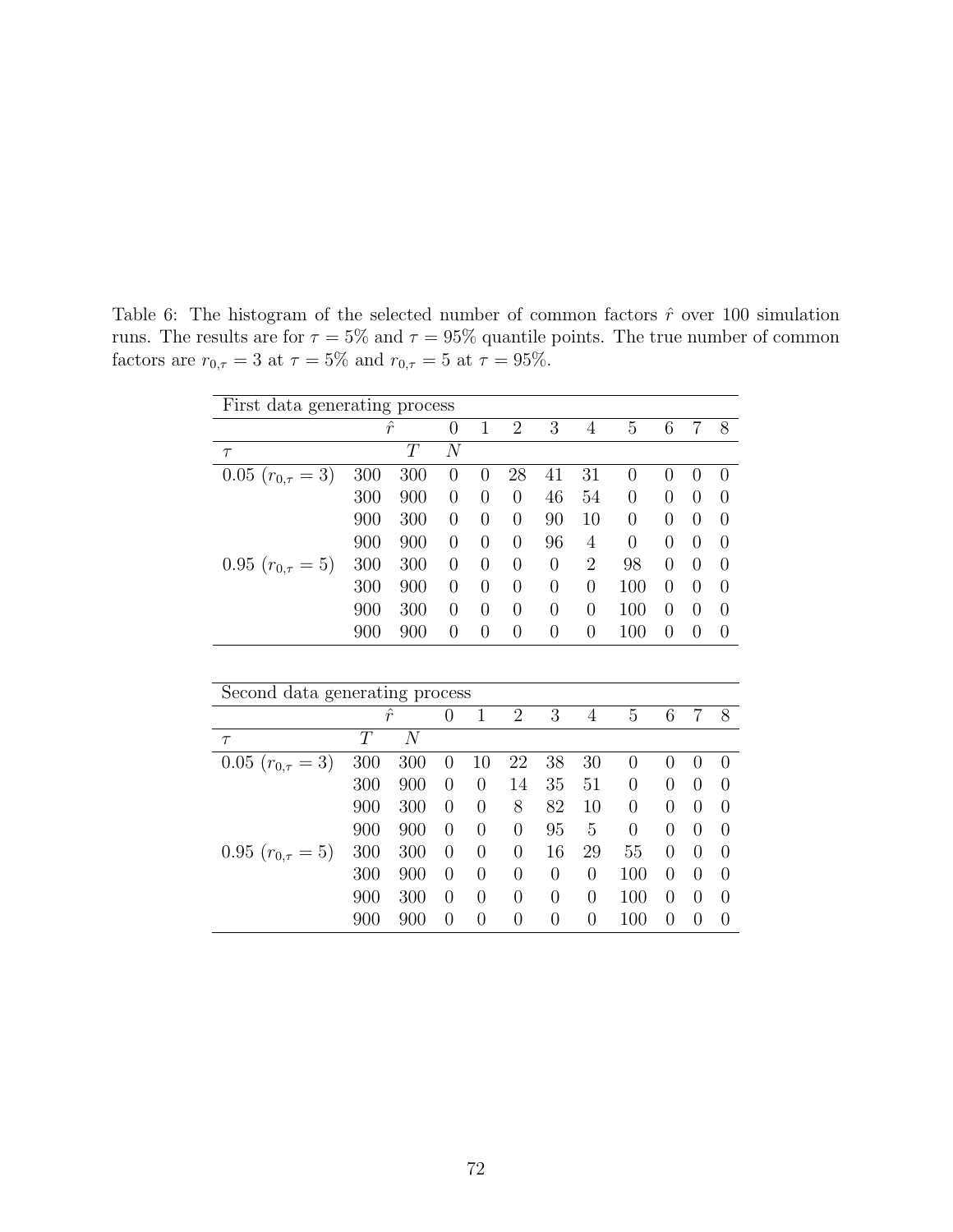

Figure 2: Distribution of firms in each of the stock exchanges (See Section 6.2.3). An  $(i, j)$ -th element denotes the percentage of firms in industry  $i$  such that they belong to the  $j$ -th group. Period 1 (January 1, 2007, to April 31, 2009); Period 2 (September 1, 2009, to December 31, 2012); Period 3 (January 1, 2013, to March 31, 2015), Period 4 (January 1, 2007, to March 31, 2015).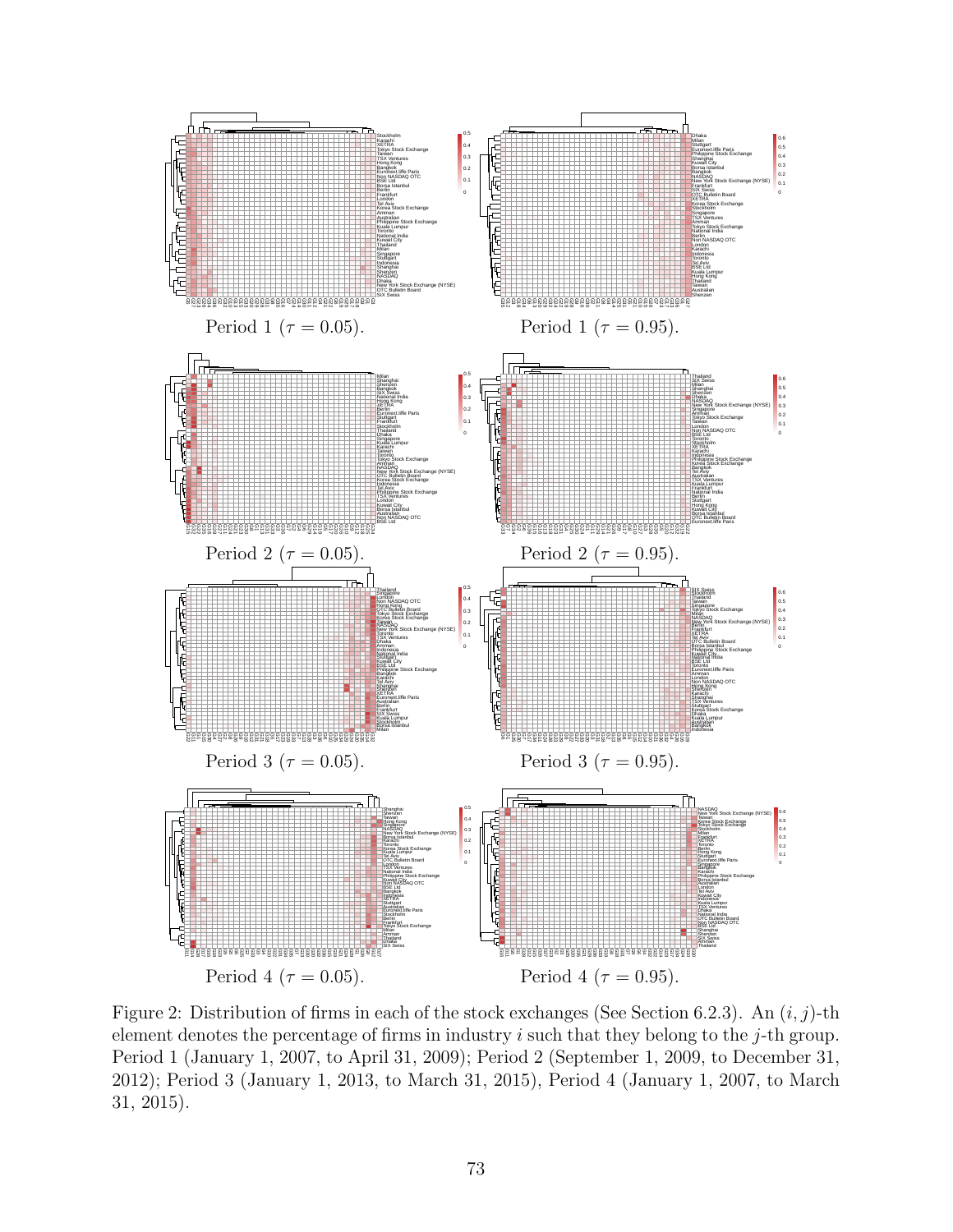

Figure 3: Lower quantile  $\tau = 0.05$ . Distribution of firms in each of the sectors. An  $(i, j)$ -th element denotes the percentage of firms in industry  $i$  such that they belong to the  $j$ -th group. Period 1 (January 1, 2007, to April 31, 2009); Period 2 (September 1, 2009, to December 31, 2012); Period 3 (January 1, 2013, to March 31, 2015), Period 4 (January 1, 2007, to March 31, 2015).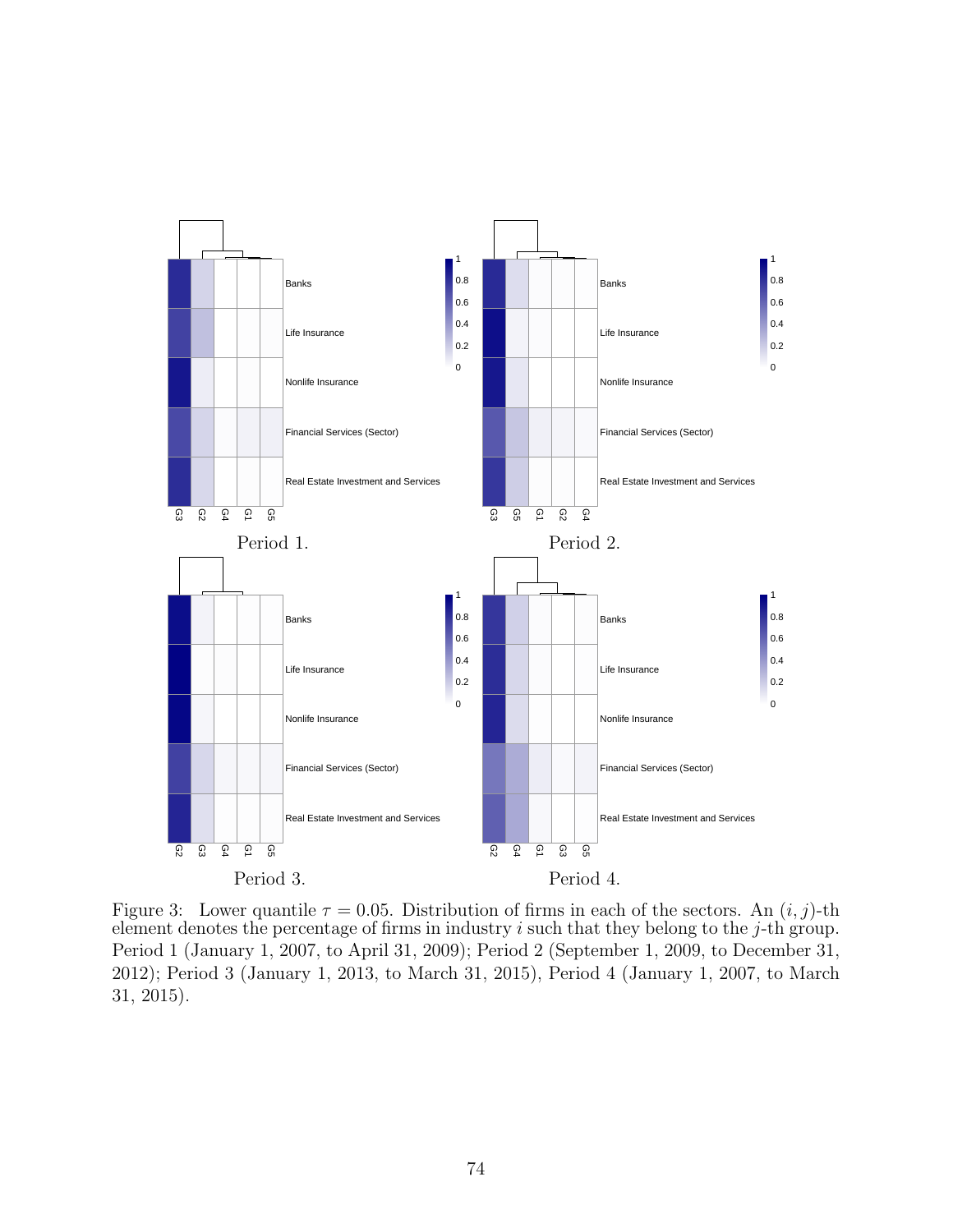

Figure 4: Upper quantile  $\tau = 0.95$ . Distribution of firms in each of the sectors. An  $(i, j)$ -th element denotes the percentage of firms in industry  $i$  such that they belong to the  $j$ -th group. Period 1 (January 1, 2007, to April 31, 2009); Period 2 (September 1, 2009, to December 31, 2012); Period 3 (January 1, 2013, to March 31, 2015), Period 4 (January 1, 2007, to March 31, 2015).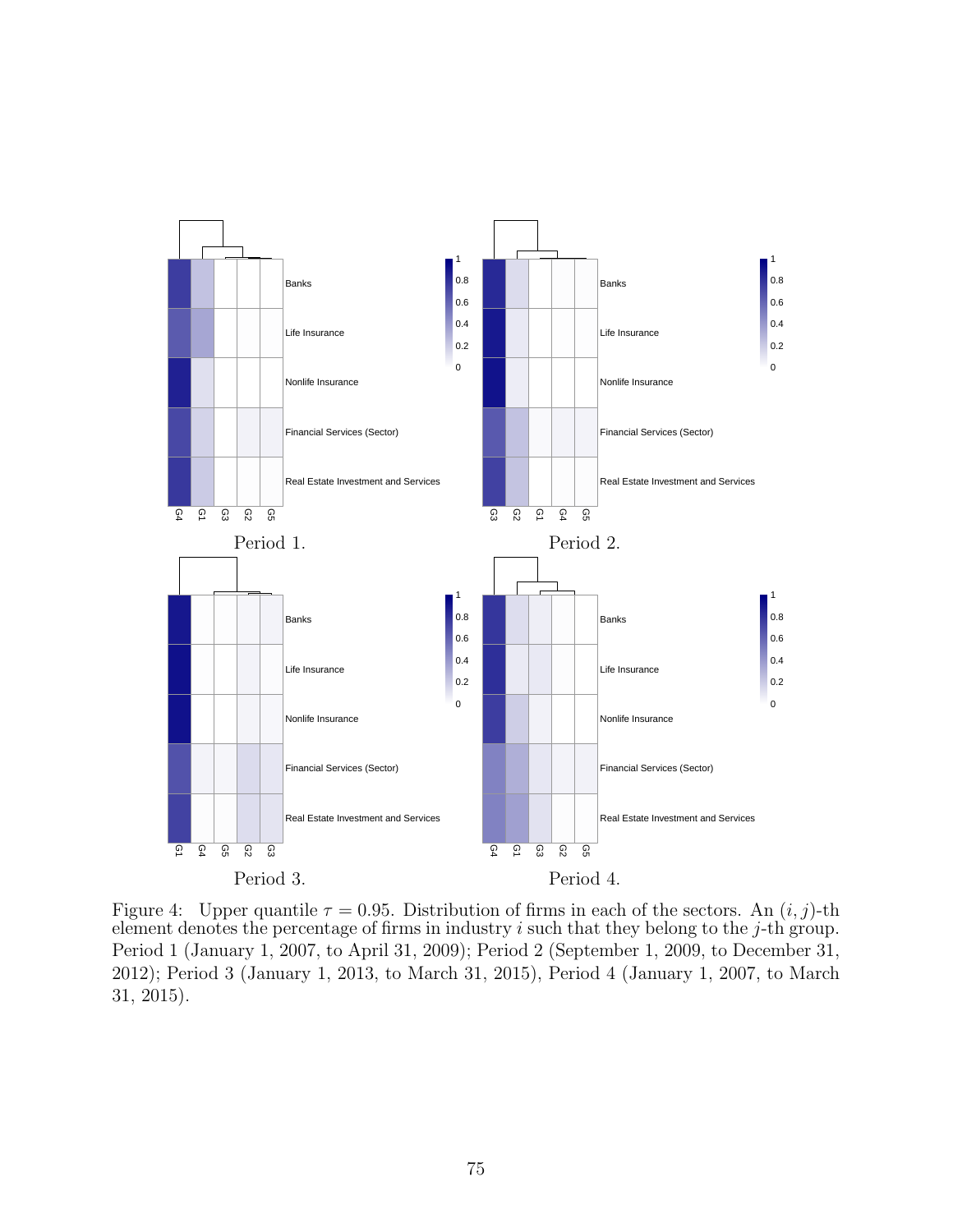

(b): Constructed distribution (from Theorem 2) for the frequestist estimator and posterior distribution

Figure 5: Summary of MCMC posterior sampling results with respect to the regression coefficient of  $b_{3,20,\tau}$  at  $\tau = 0.05$ . A set of 3,000 samples were generated by the proposed dataaugmentation algorithm. (a) Black line: trace plot of MCMC sample. Red line: true value of the regression coefficient. (b) Comparison of the constructed distribution (from Theorem 2) for the frequestist estimator and posterior distribution from MCMC for the regression coefficient. Solid black line: the constructed posterior density from MCMC output, Dashed blue line: the constructed asymptotic distribution from Theorem 2, Solid vertical line: true value of the regression coefficient.